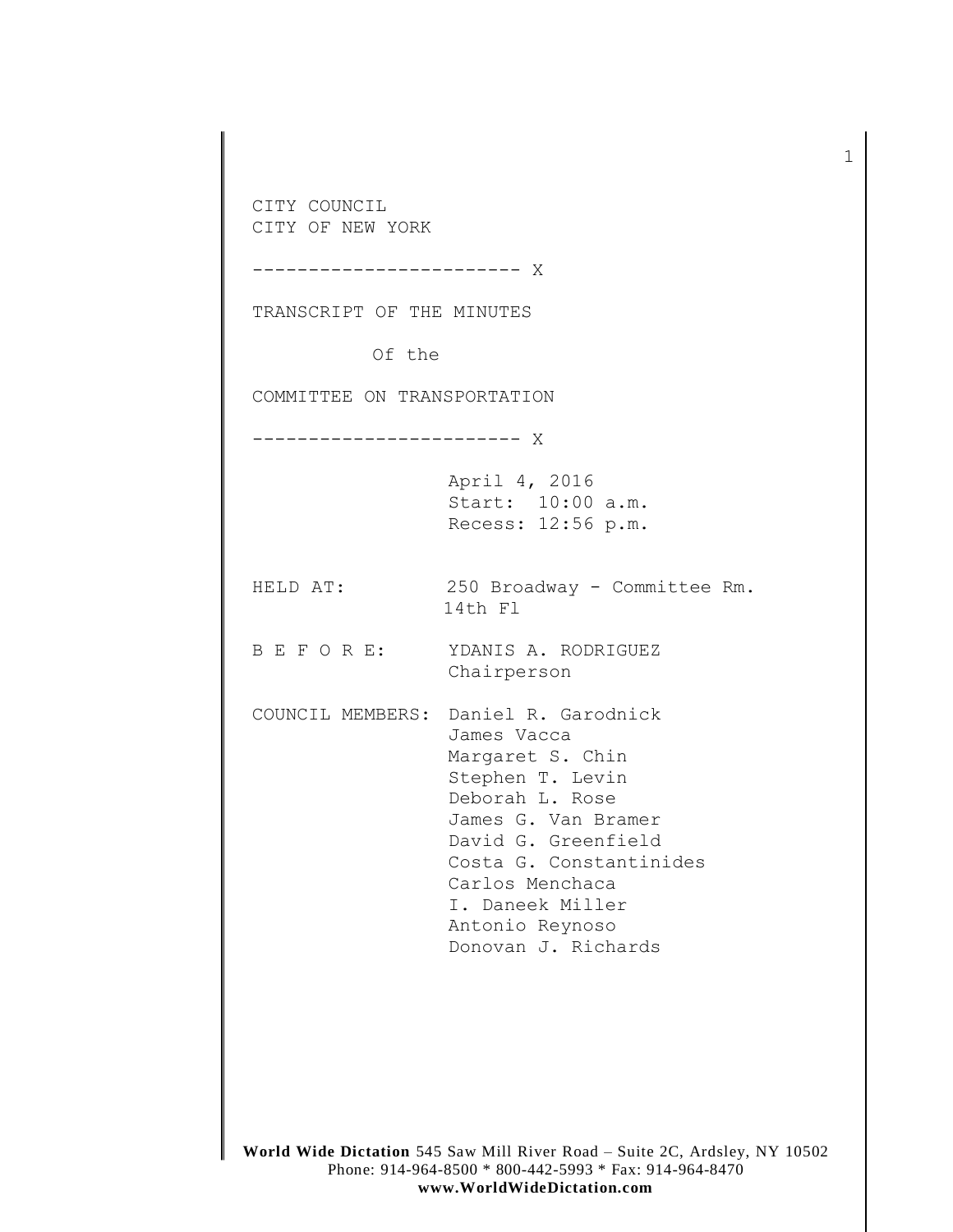# A P P E A R A N C E S (CONTINUED)

Eric L. Adams Brooklyn Borough President

Ryan Russo, Deputy Commissioner Transportation Planning and Management NYC Department of Transportation, DOT

Jeff Lynch, Assistant Commissioner Intergovernmental Affairs NYC Department of Transportation, DOT

Dennis Fulton, Inspector Transportation Bureau New York City Police Department, NYPD

Yatim Yatamu (sp?) New York League of Conservation Voters

Dani Simons Motivate the Operators of Citi Bike

Ken Podziba, President and CEO Bike New York

Rich Wener, Professor Environmental Psychology NYU Tandon, Brooklyn

Hector Rios, CBS News

Peter McGowan, News Operations Manager WCBS Channel 2 News

Eric McClure, Executive Director StreetsPAC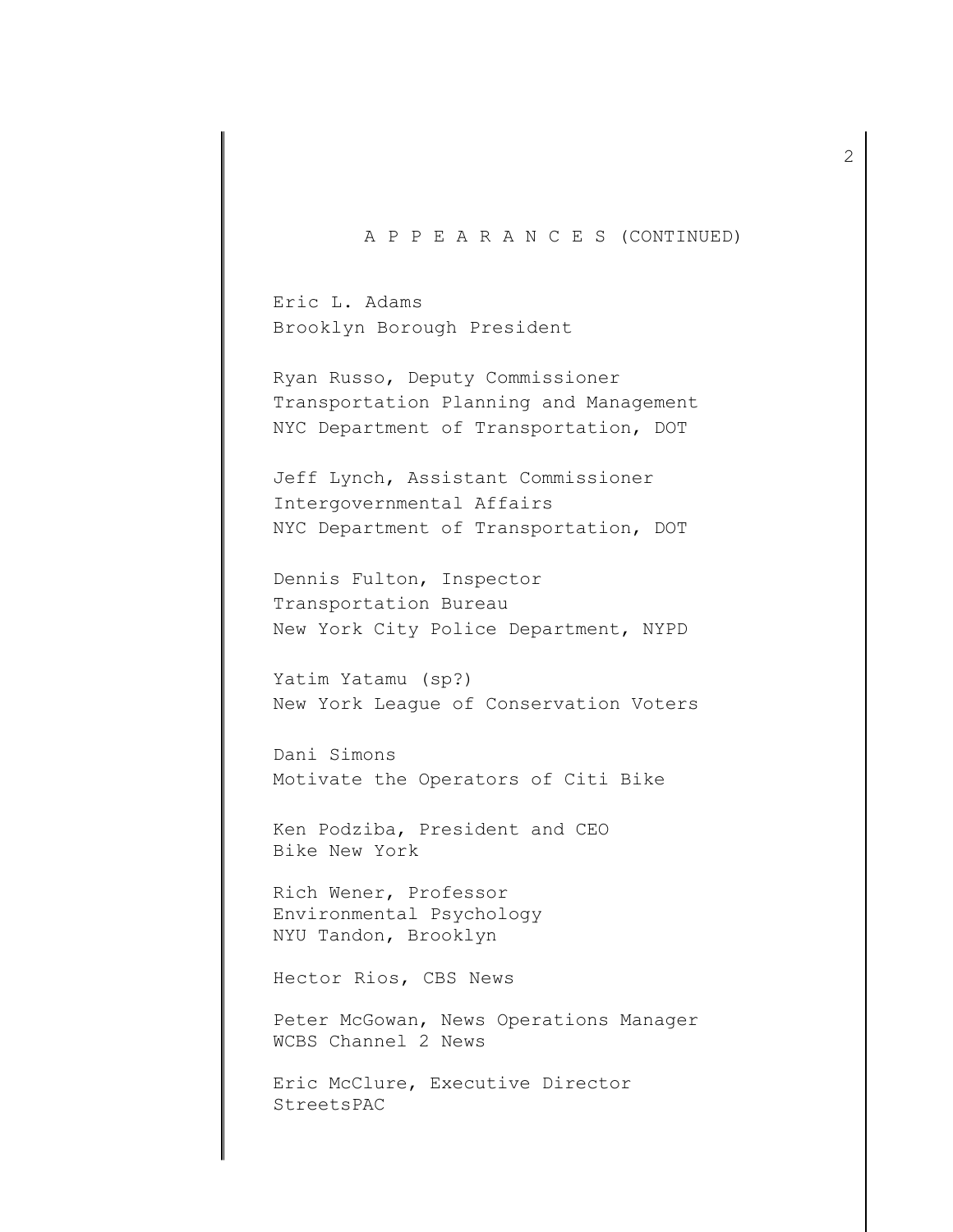Michelle McLaren Families for Safe Streets

Joseph Cutrufo, Communications Director Tri-State Transportation Campaign

Ellie Levy, Architect Perkins Eastman Architects Appearing for Jonathan Cohen

Alex Slack Triple A Northeast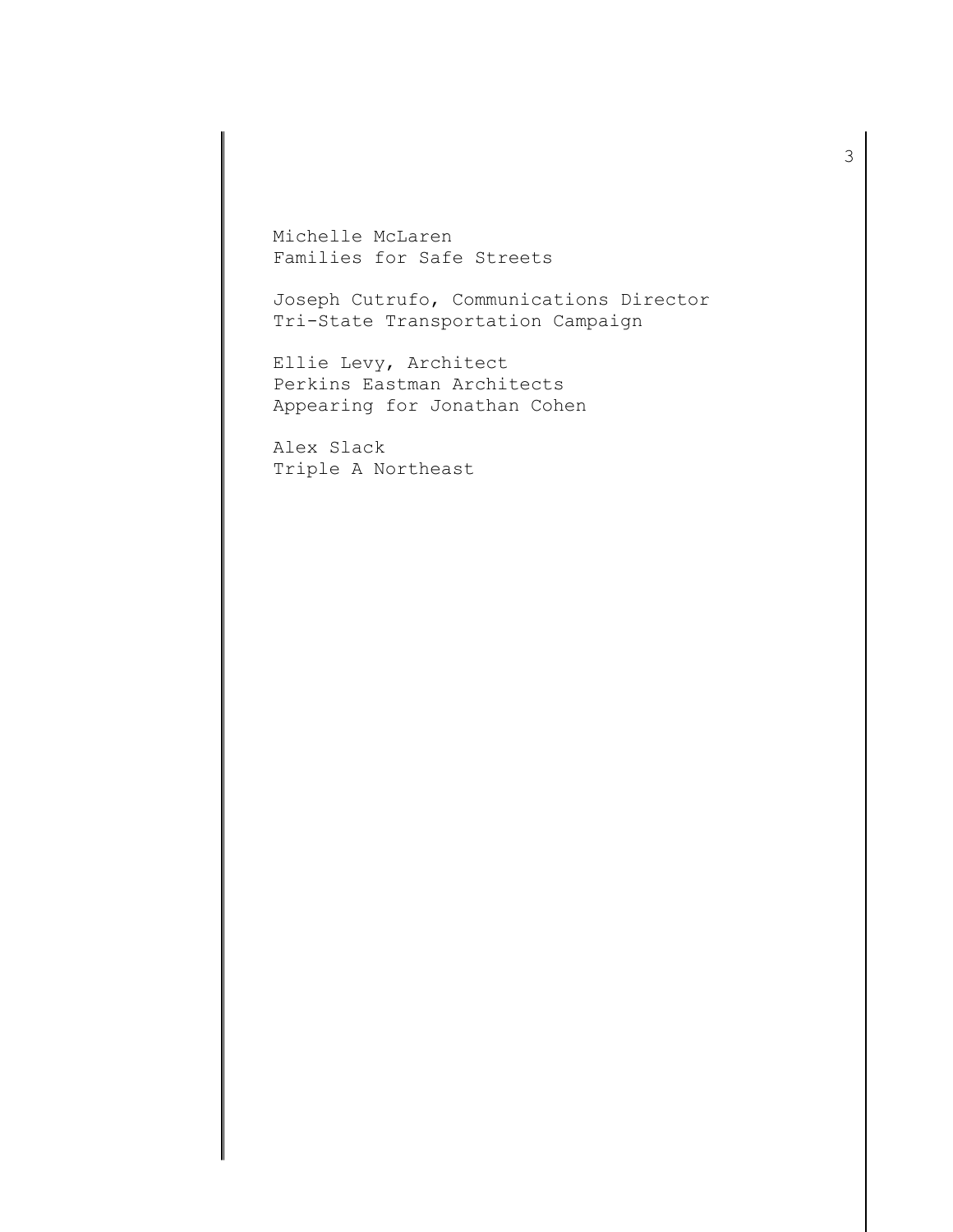| $\overline{2}$ | [sound check, pause]                                  |
|----------------|-------------------------------------------------------|
| 3              | CHAIRPERSON RODRIGUEZ: Because of his                 |
| 4              | schedule, I would like to first [AUDIO CUT OUT]       |
| 5              | today, but before we even hear from the Brooklyn      |
| 6              | Borough President, I would like for everyone to have  |
| $\overline{7}$ | the opportunity to see how one of the, you know, many |
| 8              | great partners of this coalition has embraced this,   |
| 9              | and one of them decided to make this 30-second ad on  |
| 10             | Car-Free Day. [AUDIO CUT OUT] [background comments,   |
| 11             | pause, sound check]                                   |
| 12             | MALE SPEAKER: Councilman.                             |
| 13             | SERGEANT-AT-ARMS: I ask you all to find               |
| 14             | seats, please. Everyone find a seat. Could you find   |
| 15             | a seat, please? Thank you. [background music,         |
| 16             | pause]                                                |
| 17             | ANNOUNCER: A day where we drastically                 |
| 18             | limit the number of the cars on New York City streets |
| 19             | by encouraging residents and commuters to choose one  |
| 20             | of the many other forms of transportation that New    |

22 23 24 25 CHAIRPERSON RODRIGUEZ: Great. So let us now hear Brooklyn Borough President [AUDIO CUT OUT] ERIC ADAMS: The Council--[off mic] I am here today. I am President Eric Adams (sic) where we

York offers This April 22nd, join Car-Free Day NYC.

21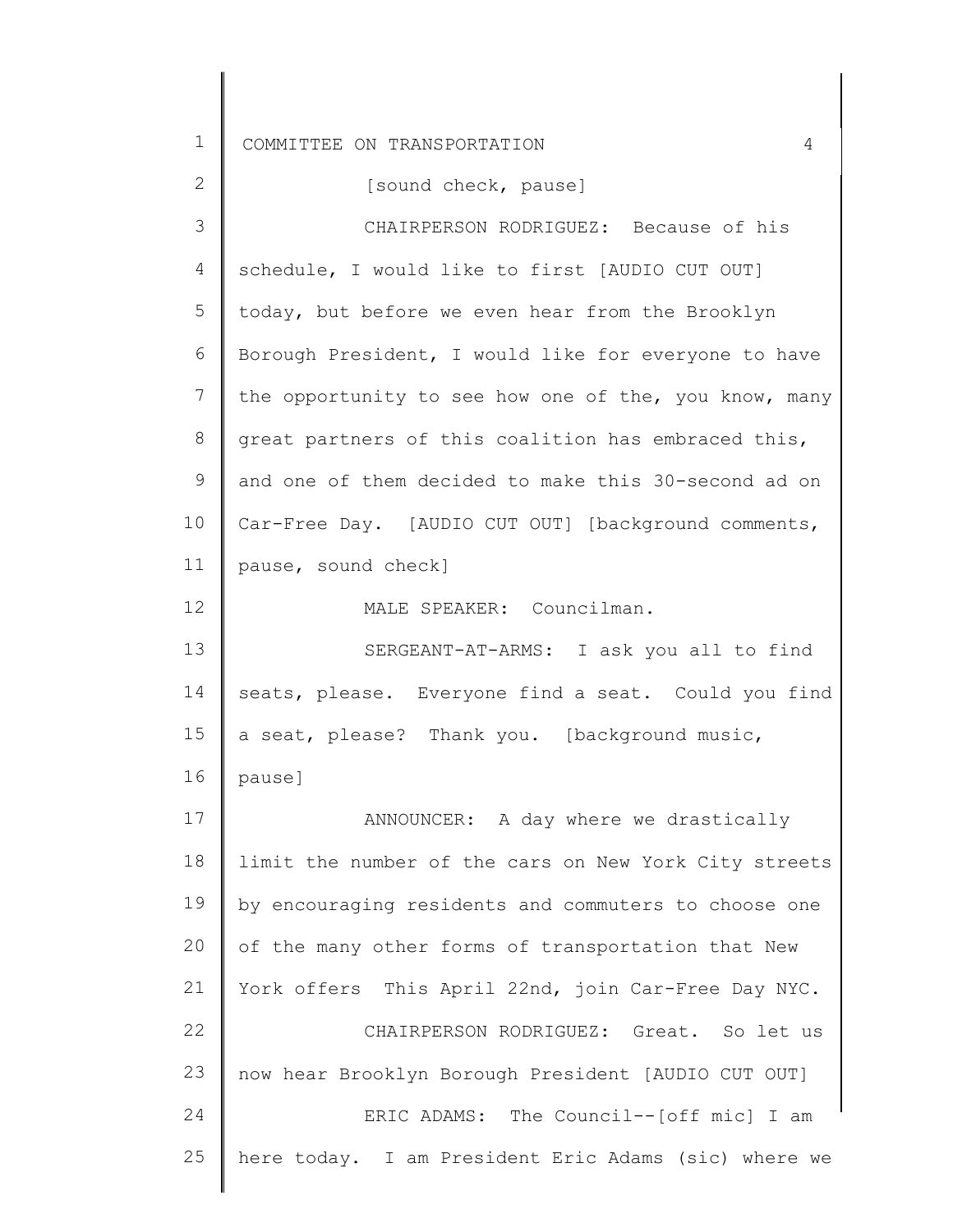2 3 4 5 6 7 8 9 10 11 12 13 14 15 16 17 18 19 20 21 22 23 24 25 face the music for that very a remarkable of industries, a program vision for (sic) [on mic] many of you are partners, and those who have co-sponsored this initiative. And I look at some of the names that you have assembled together. It's really a--a-- I have to [AUDIO CUT OUT] issue that is so important. I'm a routine--I routinely use Metro--the Metro system here. I'm a Metro Card holder as well as Citi Bike, and new member as well, and I believe that often times, yeah, we need to find alternative means to transportation how we move about our day, and how do we create an environment where we don't--and we are not just dependent on--on cars. I think that we should use this opportunity of the Car-Free Day to also look at transportation equity. How are we assuring that those persons with physical disabilities are able to move about the city, and ensure that we have elevators at many of our transit hubs. [AUDIO CUT OUT]--versus my community in Canarsie. So it's important that we start looking at all of our boroughs. When you look at the transportation system, and my colleague out in Staten Island Jim Oddo [AUDIO CUT OUT]--bring this together, one city and one form of transportation, and I think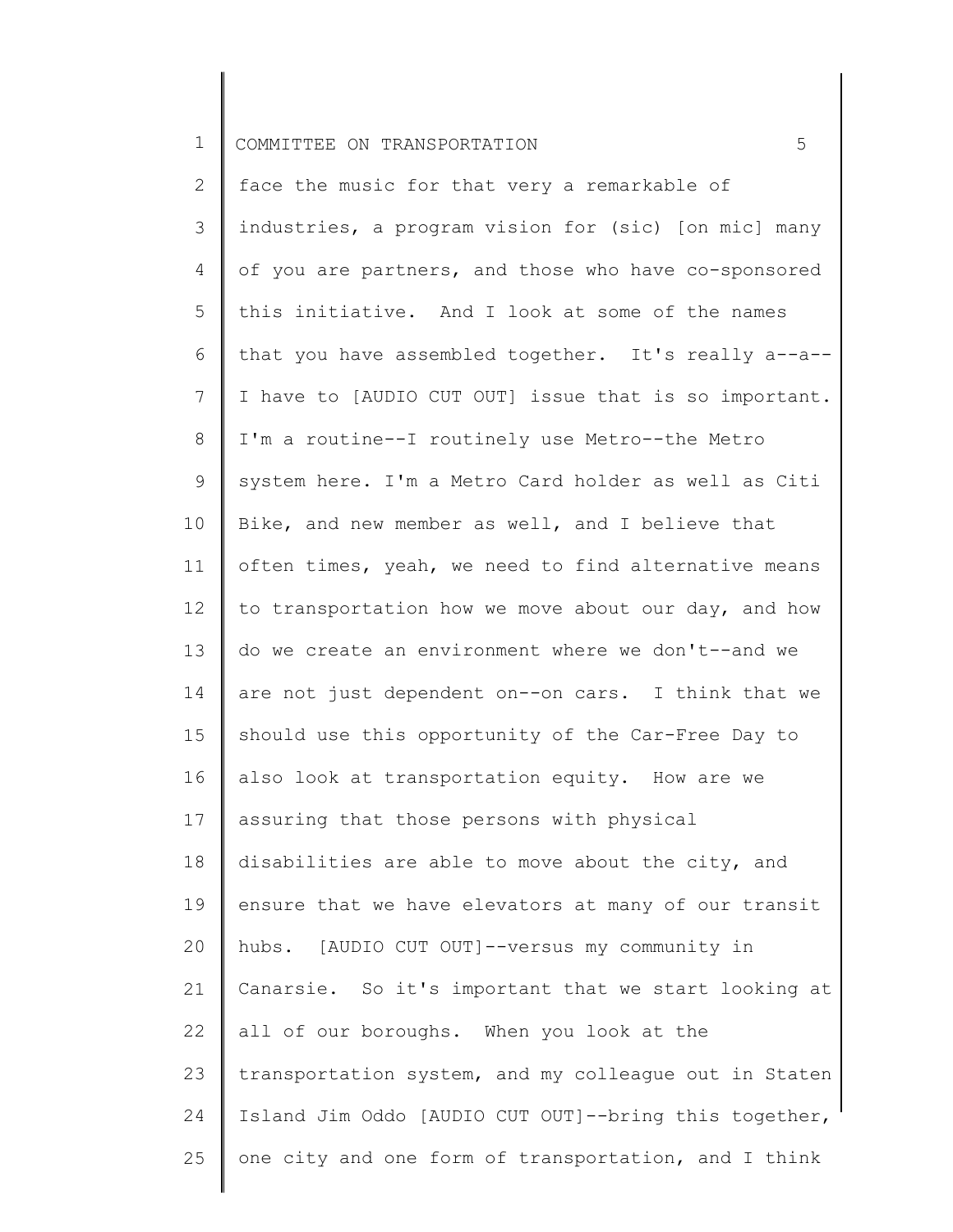2 3 4 5 6 7 8 9 10 11 12 13 14 15 16 17 18 19 20 21 22 23 24 25 that your initiative is going [AUDIO CUT OUT]- structure that really support mass transit, and really supports the ability to move around the city without a car. We cannot be dependent on cars. We must understand that Mother Earth needs us to preserve the environment for our children to come, and that is not just a way of romanticizing the importance of the climate that we live in, but it is a reality. Global warming is here and it is something that we can do something about merely by changing or modifying how we move--move around the city. I am all-in. I stated I am challenging my borough presidents throughout the boroughs to see who can sign up the number of [AUDIO CUT OUT]--already made the mental adjustment. Now, it's time to make the--make the physical adjustment. We are not dependent on this [AUDIO CUT OUT]--as a city to--to- to lead the nation. So I want to thank you and I want to thank your Council colleagues for [AUDIO CUT OUT]. CHAIRPERSON RODRIGUEZ: Thanks. Let- let--let's give DOT [applause] [AUDIO CUT OUT] [background comments, pause] [AUDIO CUT OUT]--the New York City Council's Transportation Committee. I am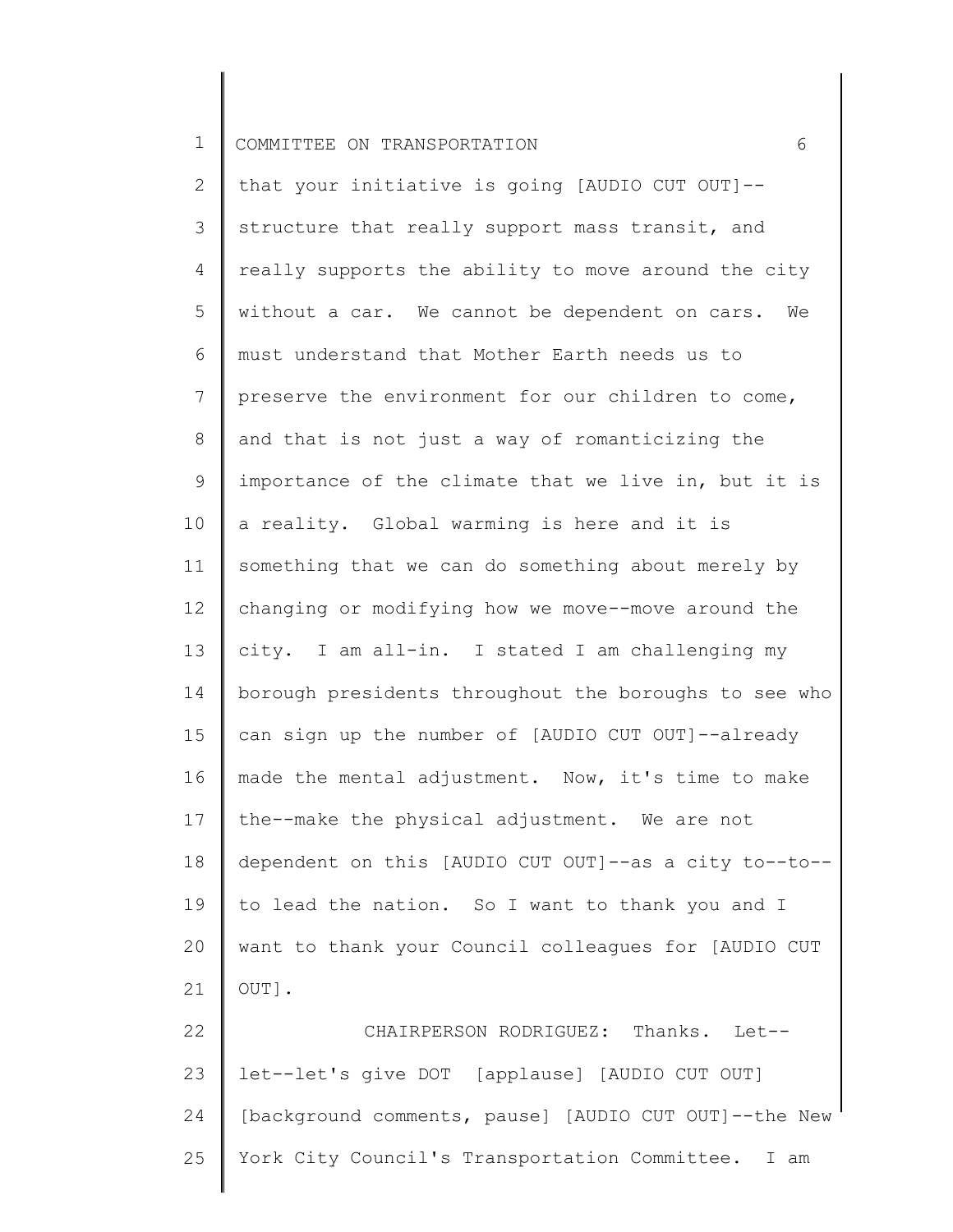2 3 4 5 6 7 8 9 10 11 12 13 14 15 16 17 18 19 20 21 22 23 24 25 Ydanis Rodriguez, Chair of the Committee and I am joined--[AUDIO CUT OUT]--here, three bills. So there's two additional bills besides our resolution on Car-Free Day. And one resolution, that resolution is directed toward improving safety and efficiency of New York City streets. With again with the resolution, I am proud to have sponsored Reso 1013 that would designate Earth Day in our City Car-Free Day. Centered around our initiative, I am now late last--[AUDIO CUT OUT]. This is something I and many others especially Mayor de Blasio and his Administration are about being a great partner with us as we've been working toward this initiative. Speaker Melissa Mark--[AUDIO CUT OUT]. I want to especially again thank the de Blasio Administration, the Speaker, the MTA and the Borough Coalition who have taken up this cause as their own. We are faced with a very stark reality in 2016. Our sea levels are rising. We have faced record highs in global temperatures in consecal- consecutive years, and the effect of this fact can be heard. [AUDIO CUT OUT]--we have seen in our generation in the last 15 years. Environment [AUDIO CUT OUT]--Paul Francis himself made this point very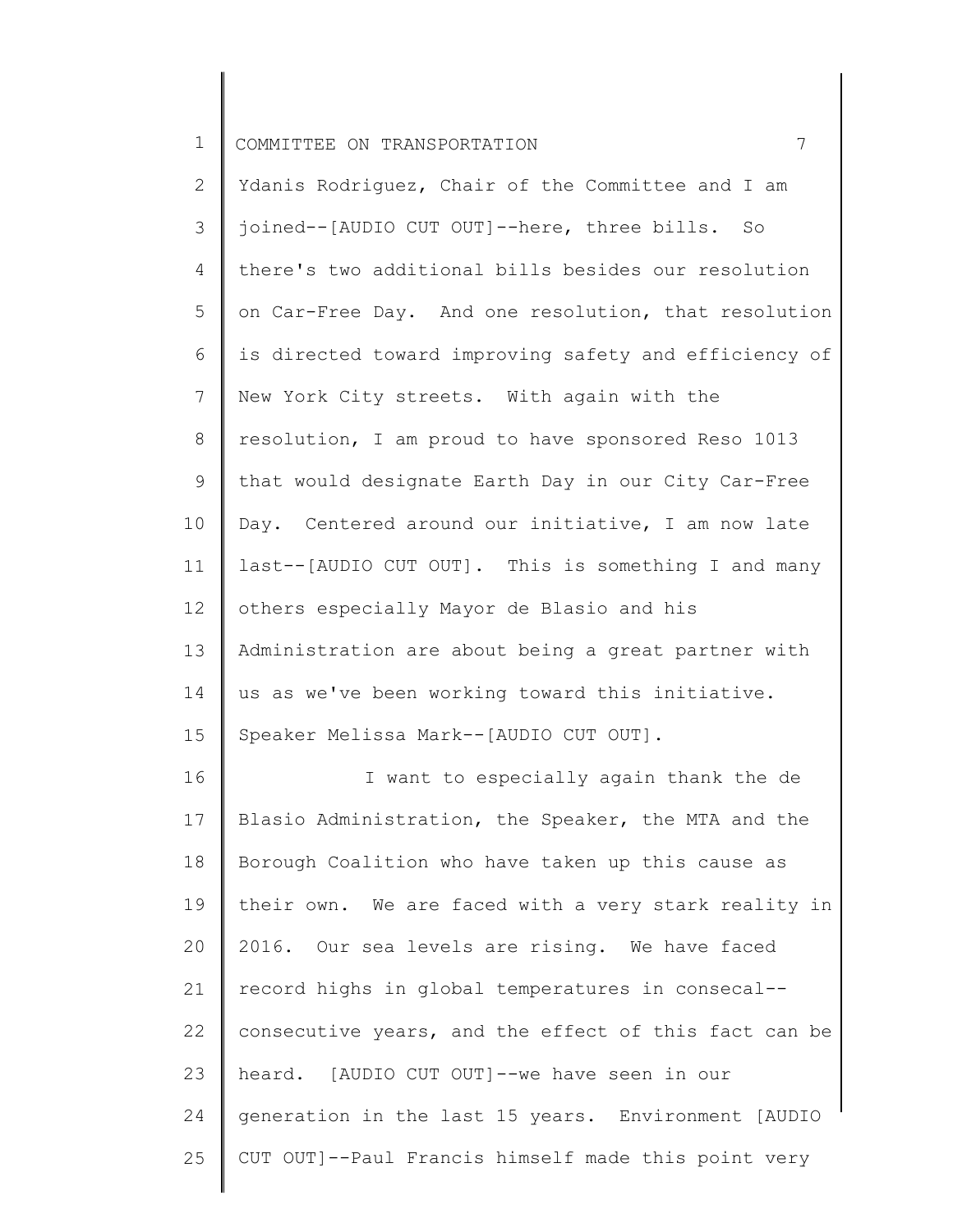2 3 4 5 6 7 8 9 10 11 12 13 14 15 16 17 18 19 20 21 22 23 24 25 clearly: We don't know if we even have the time left to save our planet from ourselves. Well, as New Yorkers, we will do the best we can for us and for the future generations. Car-Free NYC is an idea that we hope will spark--[AUDIO CUT OUT]--around the world than ever before as this initiative started in the 1990s in Europe, spreading through Asia and Latin America. The concept behind this idea is simple: If you can avoid driving on Earth Day this year, please do so. We are fortunate to live in a city with so many other options to move around, from walking to biking to our sub--[AUDIO CUT OUT]--but I will leave the car home on Earth Day this year as I did it this morning, too, as I left it in my community because we must start considering the--[AUDIO CUT OUT]--city. For those unable to take this step, do it to endure hardships or because of our many transit deserts, we understand are specifically thinking about your credit (sic) commence after the incorporation into this initiative. We want to highlight--to highlight- --[AUDIO CUT OUT]--that enables jobs, education, group help (sic) and social living. And even those that may have transit options, sometimes the time it takes to get where one needs to go makes the trip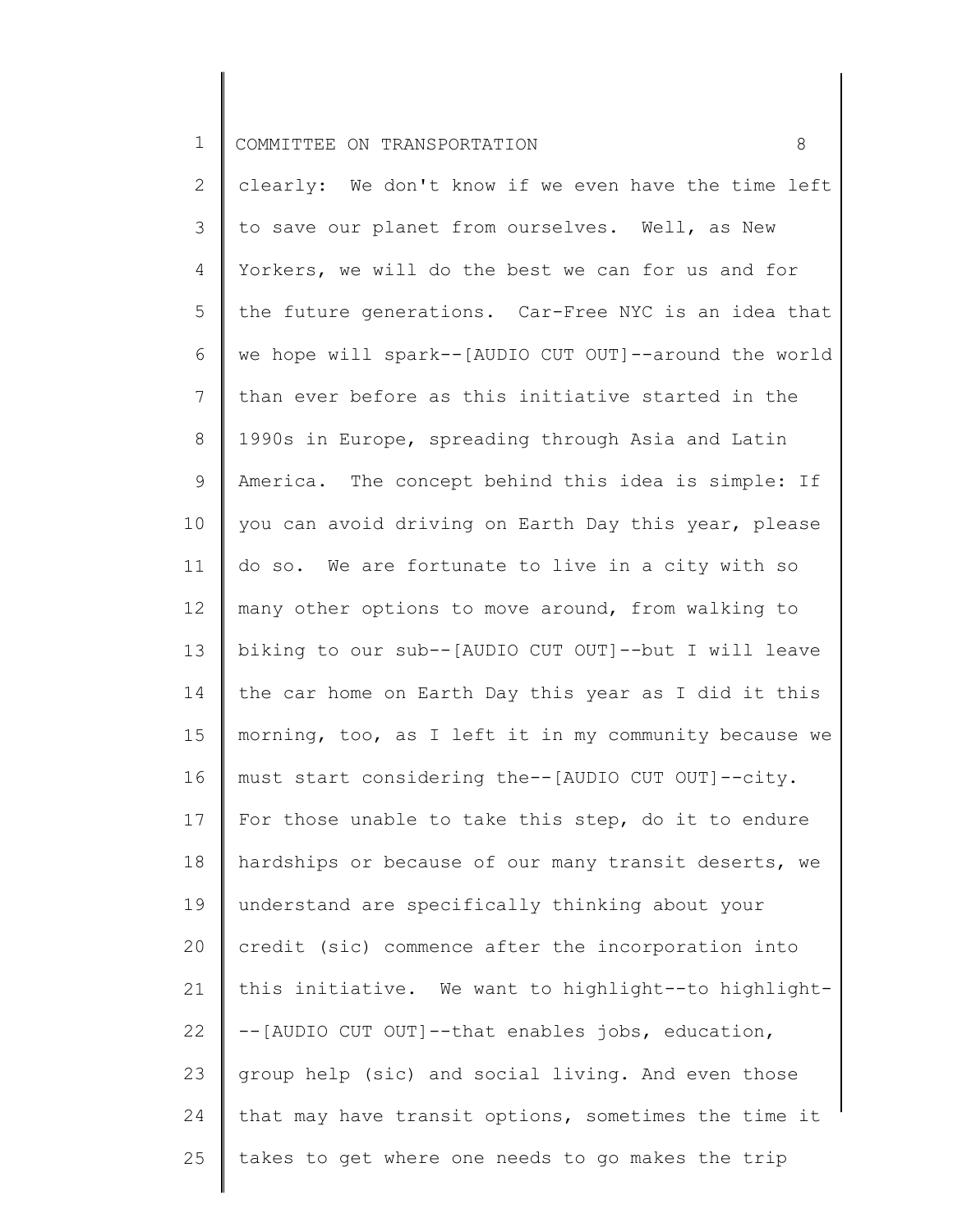2 3 4 5 6 7 8 9 10 11 12 13 14 15 16 17 18 19 20 21 22 23 24 25 preventative in the first place. This calls for a prescription of substantial investment in mass transit over the coming years filling in the holes on our subways map and moving more of our 1.4 million car owners onto bikes, trains, or buses instead. I'm proud to have the support of nearly a hundred groups many of which stood outside with me moments ago to show their support for this important initiative. I also want to thank the vast majority of my colleagues for their support in his effort. We are driving the conversation when it comes to the impact of our choices on the environment--[AUDIO CUT OUT]--city coming from vehicles. Also, when it comes to public space and land use as parking lots and gas stations can be repurposed into schools and housing more suitable to an urban future. While we continue to reclaim misused spaces to make them safer for all street users with the continued expansion of our Plaza Program, and protected bike lanes. Car-Free NYC is a strong first step, and while we know that 2016 is an effort to get the movement off the ground, future years will see growth in awareness, interesting and excitement because these are goals we can all get around regardless of background,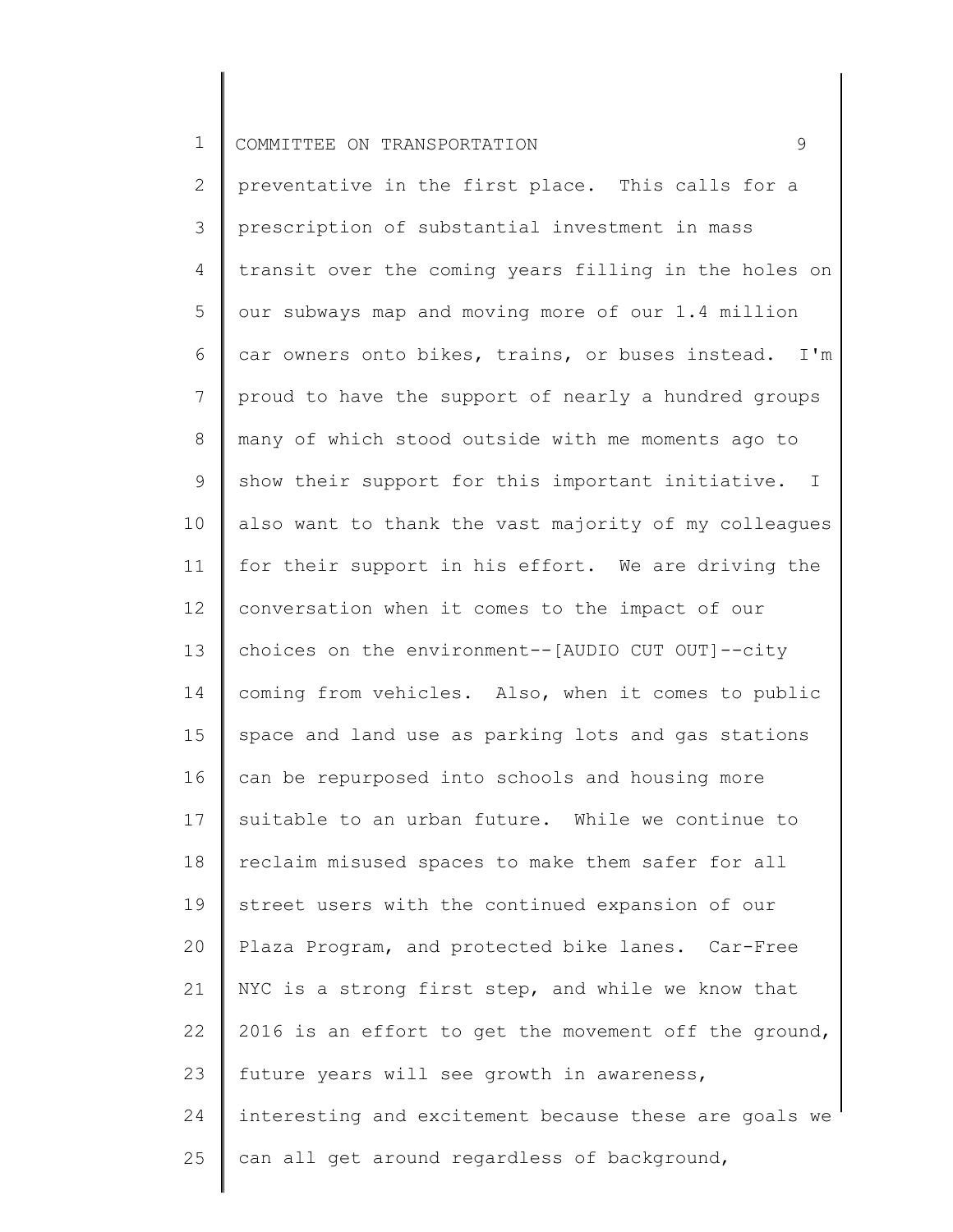2 3 4 5 6 7 8 9 10 11 12 13 14 15 16 17 18 19 20 21 22 23 24 25 political views, socio-economic status and/or otherwise. We will also hear three other bills today. The first Intro 997 is sponsored by our public advocate Letitia James aims to expand the right of a pedestrian in a crosswalk protecting them under the law from the time they leave the corners to the time they reach the other side regardless of whether--[AUDIO CUT OUT] The pedestrians only have the right-of-way so long as the countdown clock shows a white walk signals--signal. The right-of-way is then lost as the orange hand begins to flash with a correspond countdown. I support this bill wholeheartedly because we must--[AUDIO CUT OUT]- special bill by myself will require the DOT to implement--[AUDIO CUT OUT]--the right to park the car when they are covering a story. We will hear that-- I'm sorry. That's Intro 779, which that will allow members of the press to park in area otherwise not permitted for public parking if they are covering breaking news over a crossing for a legal parking spot. Members of the press sever the public interest in disseminating important information in a timely manner. I do not believe they should be penalized given that some set aside for press parking are often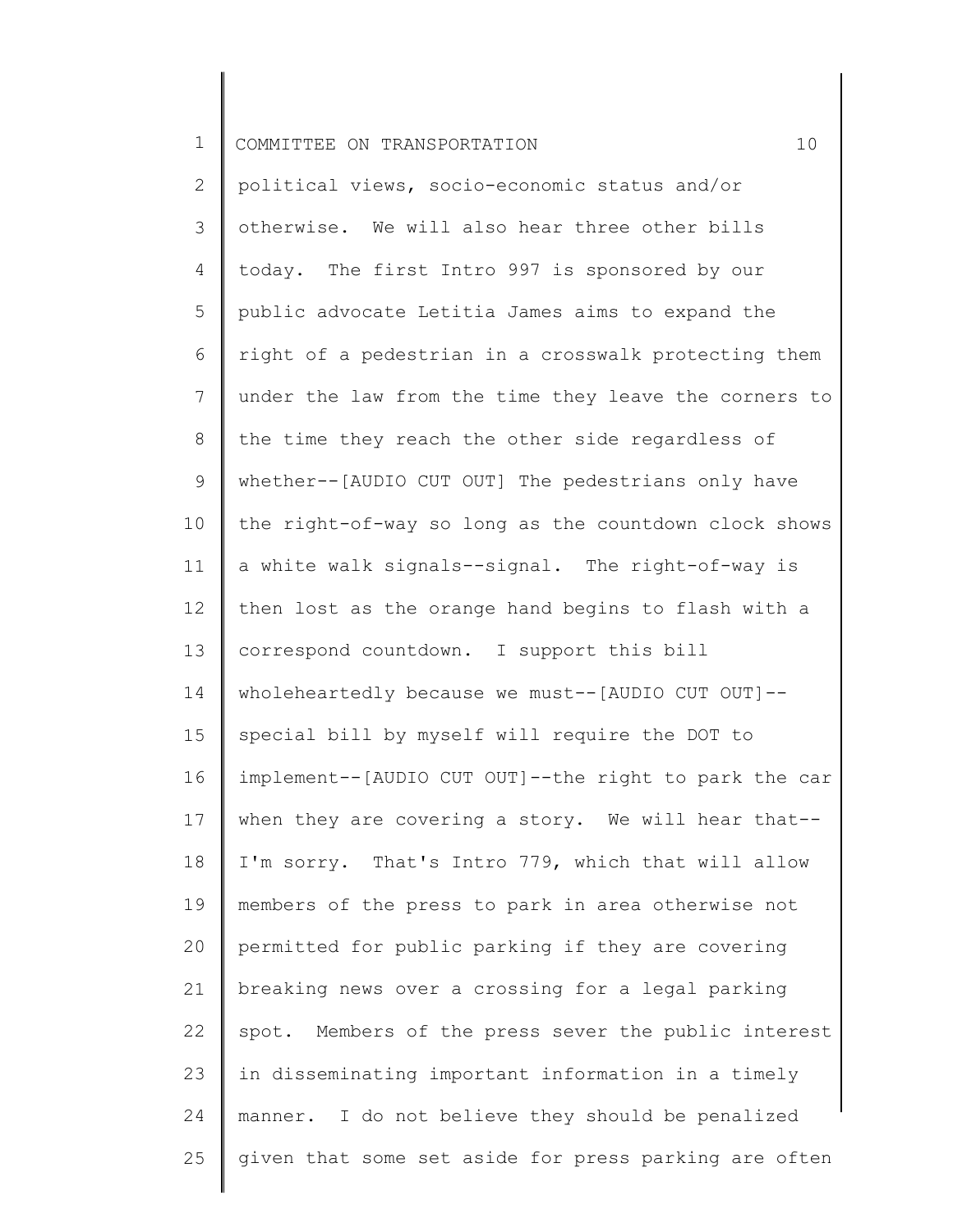2 3 4 5 6 7 8 9 10 11 12 13 14 15 16 17 18 19 20 21 22 23 24 25 filled by official city vehicles or private cars that go unenforced. I have heard many voices in opposition to this bill in many ways, and ideally- and ideally--[AUDIO CUT OUT]--parking is there for people as this will further incentive car users. However, members of the press do a special job, and it can be--[AUDIO CUT OUT]--public. I will say this, however, parking abuse regardless whether--who commits this abuse remains rampant in New York City particularly among those without valid permits who flaunt rules or use fake placards to secure a spot. This is--[AUDIO CUT OUT]--heard early this year requiring its count--its countable--its countable barcode to easily check on a placard validity. It is also why included in this bill is the strict language that a member of the press must be covering a story if they are to park in--in otherwise restricted space. We must clamp down on abusers of parking in New York City for all vehicles including official city vehicles as well. These ideas are more--[AUDIO CUT OUT]--array of issues important to many New Yorkers. I hope--[AUDIO CUT OUT]--first about Car-Free Day, and with that, I would like to offer our Public Advocate, who is here, right. Sorry. Our--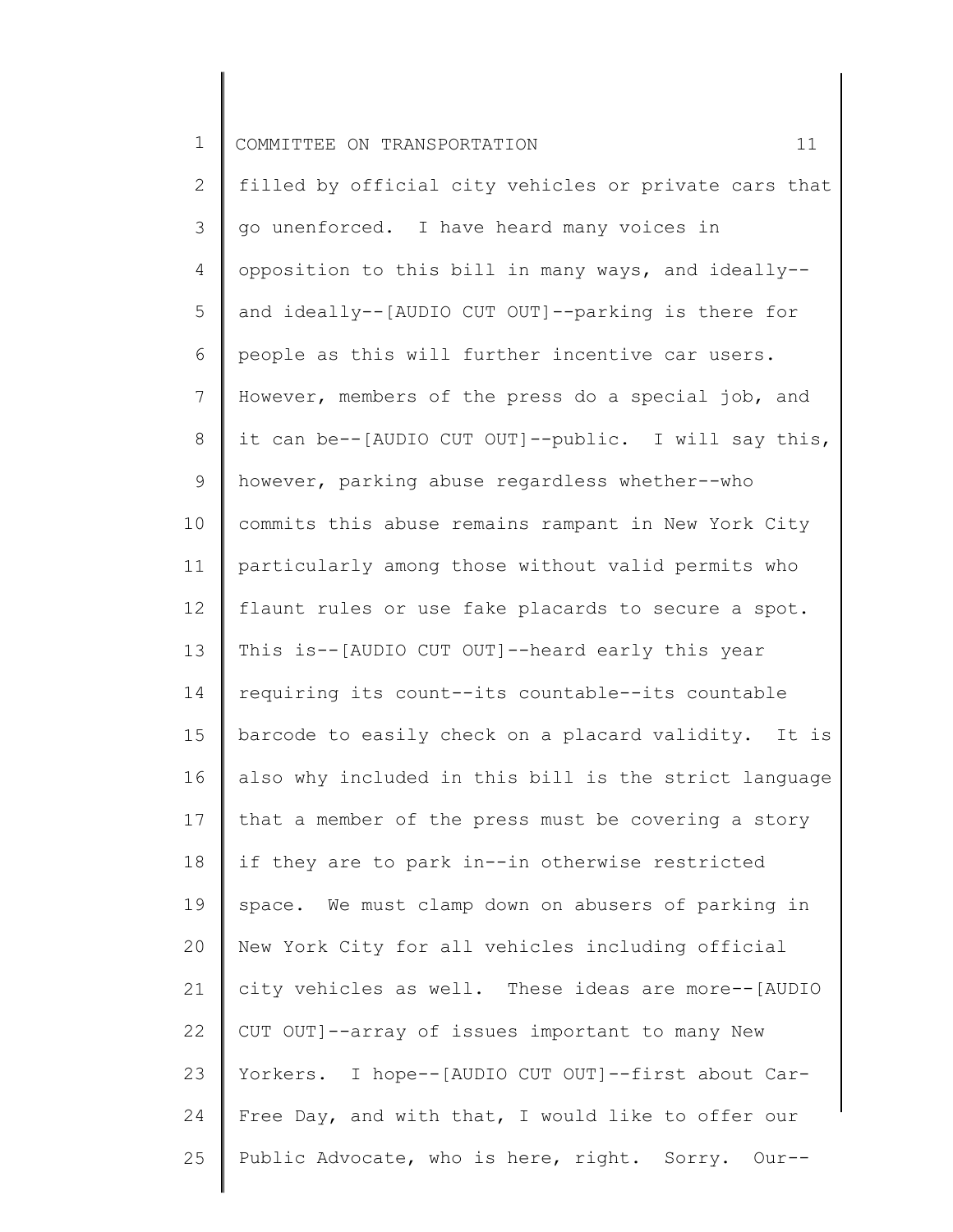2 3 our Public Advocate an opportunity to speak-[AUDIO CUT OUT]

4 5 6 7 8 9 10 11 12 13 14 15 16 17 18 19 20 21 22 23 24 25 PUBLIC ADVOCATE JAMES: Rodriguez and his staff for holding today's hearing. I am the prime sponsor of Intro 9--[AUDIO CUT OUT]--that will enable the city to more easily and effectively punish reckless drivers who injure or kill pedestrians. At the outset of his term, the Mayor announced his Vision Zero Plan, a plan to end traffic fatalities completely in New York City. In the roughly 2-1/2 years since the start of the Mayor's term, the Mayor and this Council have devoted significant focus and energy towards to seeing that promise through. Among the many initiatives related to Vision Zero with the increased enforcement of dangerous behavior behind the wheel including failing to yield to pedestrians, NYPD and TLC in particular have devoted more resources to punishing those who fail to properly yield to pedestrians. And this Council has focused on right-of-way violations making it a misdemeanor and increasing fines for a driver that injures a pedestrian by failing to yield the right-of way. But it has come to my attention that there is a fatal flaw in this formula of imposing--[AUDIO CUT OUT]--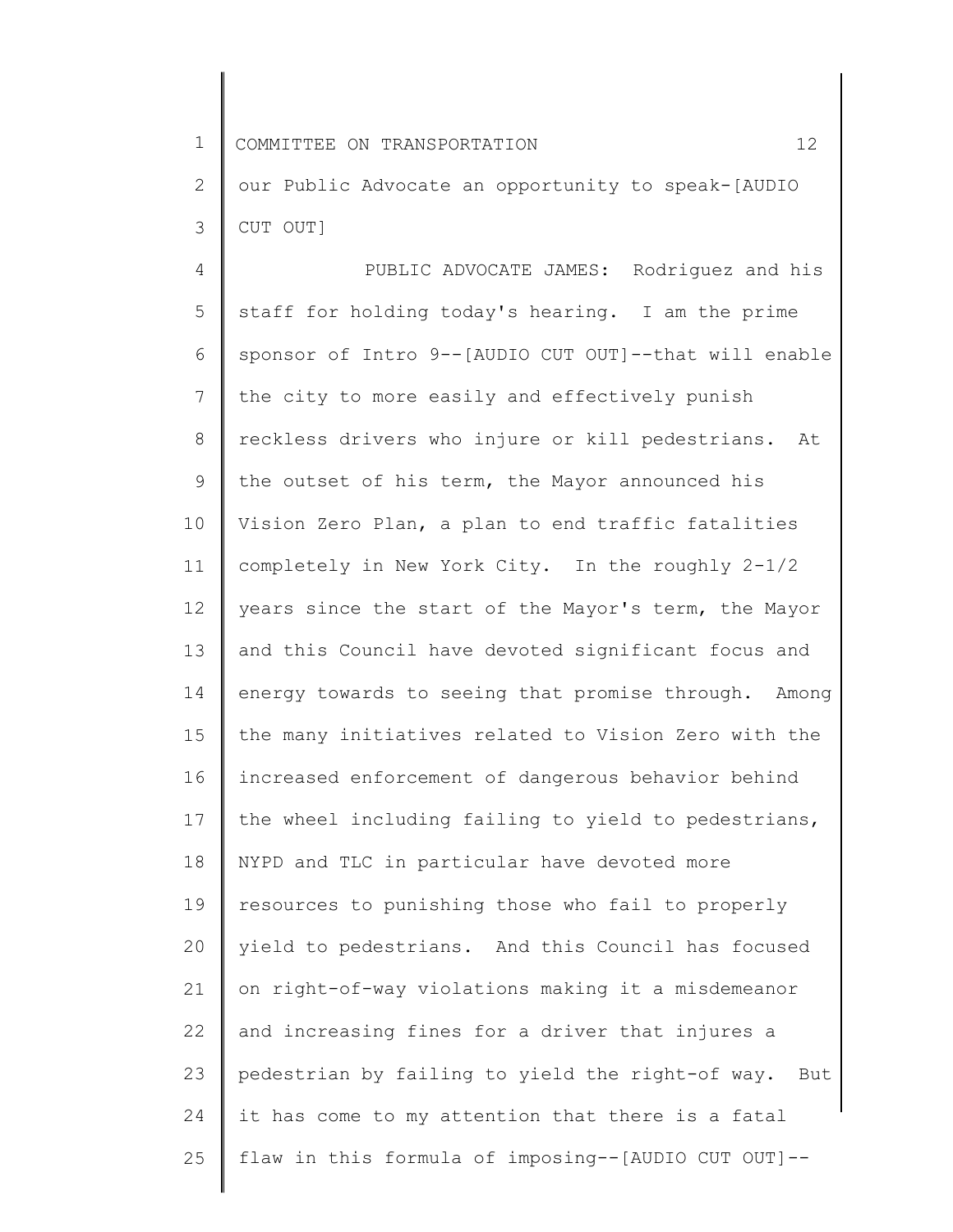2 3 4 5 6 7 8 9 10 11 12 13 14 15 16 17 18 19 20 21 22 23 24 25 for determining whether and when a crossing pedestrian has the right-of way--[AUDIO CUT OUT]-- Ask any New Yorker, and they'll likely tell you that they have the right of way until the countdown clock reaches zero, or there is a steady don't walk signal. [AUDIO CUT OUT] of a walk signal or a blinking don't walk signal or the countdown clock has not yet reached zero. The pedestrian should have the right of way, and despite the clear logic of that, bright line rule, that is simply not the rule and/or the case or the law. [AUDIO CUT OUT] As long as he or she enters the crosswalk before the don't walk signal begins blinking. Imagine for one moment that you are a police officer who arrives at the scene of a crash where a pedestrian walking the crosswalk has been hit by a car and is seriously injured. How can you reasonably expect to determine if the wounded- wounded pedestrian--[AUDIO CUT OUT]--a flashing Don't Walk. The answer simply is nearly impossible to determine, but perhaps the more troubling question in this circumstance is why doesn't the pedestrian have the right of way until the crossing signals--signal cycle ends. As far as I can tell, there are no good reasons to either of these questions, and at time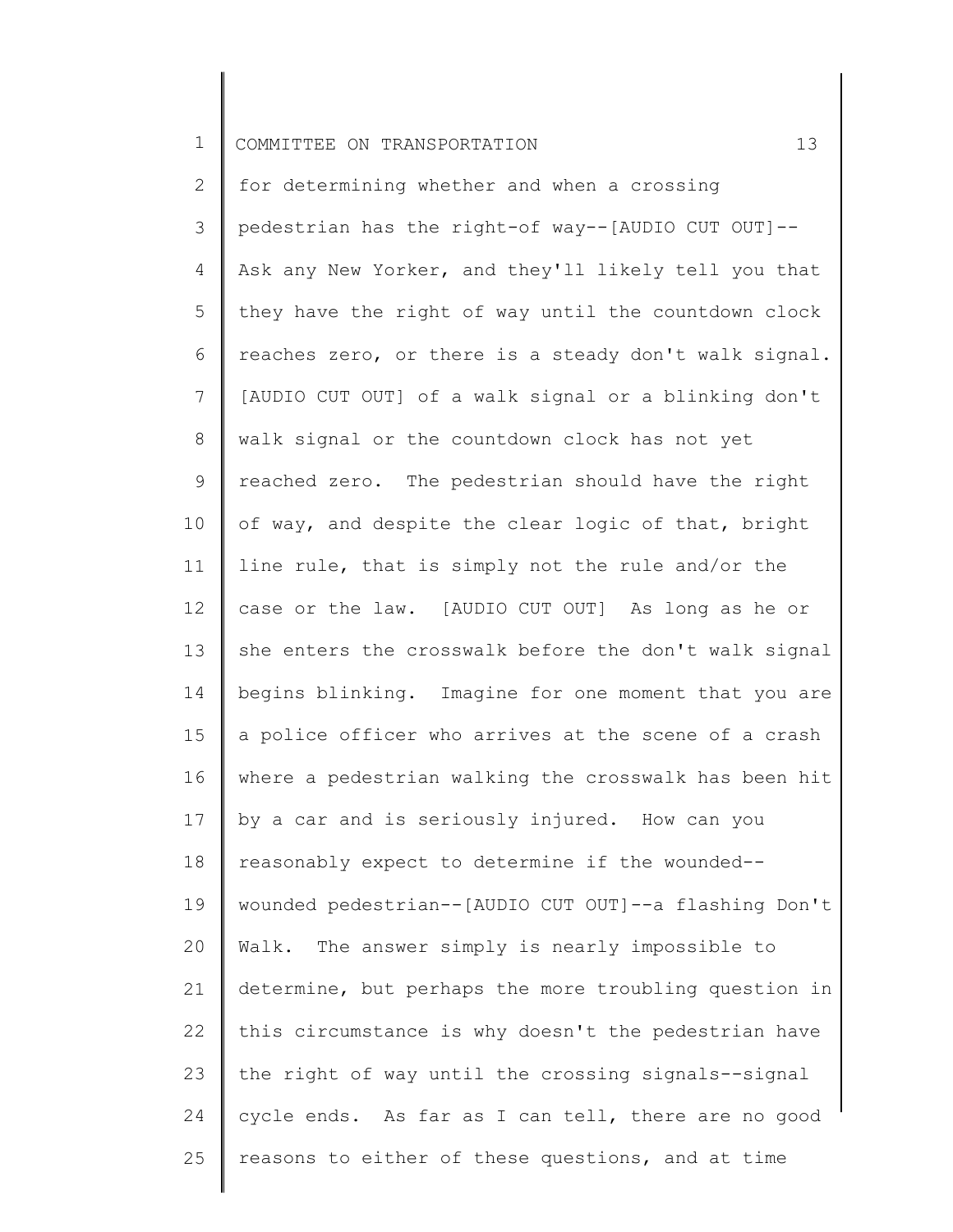2 3 4 5 6 7 8 9 10 11 12 13 14 15 16 17 18 19 20 21 22 23 when I--[AUDIO CUT OUT]--an obvious and important way to make meaningful progress, and that's what we are attempting to do by clarifying the law. [AUDIO CUT OUT]--have the right-of-way until the crossing signal shows a steady Don't Walk signal. [AUDIO CUT OUT]- signal permits them to cross, and law enforcement officers will more--more easily hold drivers accountable when they violate the law. As an aside, I am pleased to note that my office has spoken to representatives of DOT and several advocates who have shared helpful and constructive input to improve this legislation, and while the bill draft will be heard today, it does not reflect any of those recommended changes. And so, let me reiterate the bill that you have before you will change, and it will incorporate the recommendations by advocates and DOT, and we are optimistic that our collective vision--[AUDIO CUT OUT]--to thank Council Member--Chair Rodriguez and all the members of this committee for holding this hearing including this legislation. Let me also congratulate the Chair for Car-Free NYC. I look forward--[AUDIO CUT OUT]--

24 25 CHAIRPERSON RODRIGUEZ: -- implement a practice known as daylighting on the five most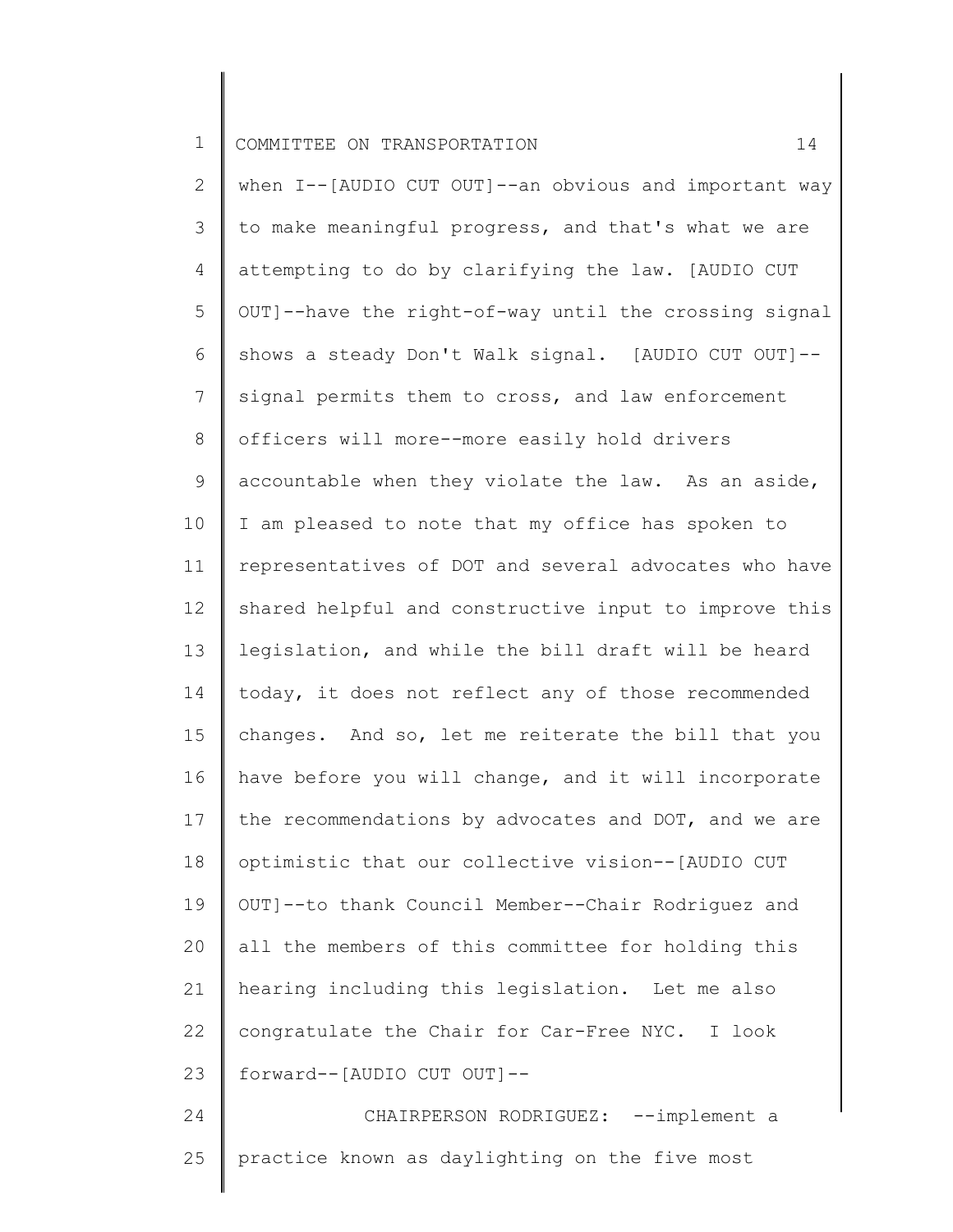| $\mathbf 1$    | 15<br>COMMITTEE ON TRANSPORTATION                     |
|----------------|-------------------------------------------------------|
| $\overline{2}$ | dangerous intersections in each borough. This means   |
| 3              | construction curb extensions on dangerous corners so  |
| 4              | that drivers making turns have more vision, and a     |
| 5              | better sense of the activity occurring at an          |
| 6              | intersection. Allowing them--[AUDIO CUT OUT]--        |
| $7\phantom{.}$ | lights. Daylighting has proven effective tools and    |
| 8              | the DOT already use it with regular--regular--regular |
| $\mathsf 9$    | latitude with good results. [AUDIO CUT OUT] With      |
| 10             | that, now I would like to call the Council.           |
| 11             | Administer the oath.                                  |
| 12             | LEGAL COUNSEL: Would you please raise--               |
| 13             | [AUDIO CUT OUT]--and to respond honestly to council   |
| 14             | questions. Thank you. [AUDIO CUT OUT]                 |
| 15             | DEPUTY COMMISSIONER RUSSO: Good morning,              |
| 16             | Chair Rodriguez and members of the Transportation     |
| 17             | Committee. I'm Ryan Russo, the Deputy Commissioner    |
| 18             | for Transportation Planning and Management for the    |
| 19             | New York City Department of Transportation. I'm here  |
| 20             | on behalf of Commissioner Trottenberg to discuss      |
| 21             | making our streets safer. I'm joined by Jeff Lynch,   |
| 22             | Assistant Commissioner--[AUDIO CUT OUT]--to our       |
| 23             | Vision Zero efforts, and the tools that DOT uses to   |
| 24             | improve safety for all of the city streets--[AUDIO    |
| 25             | CUT OUT]--together we've been able to accomplish so   |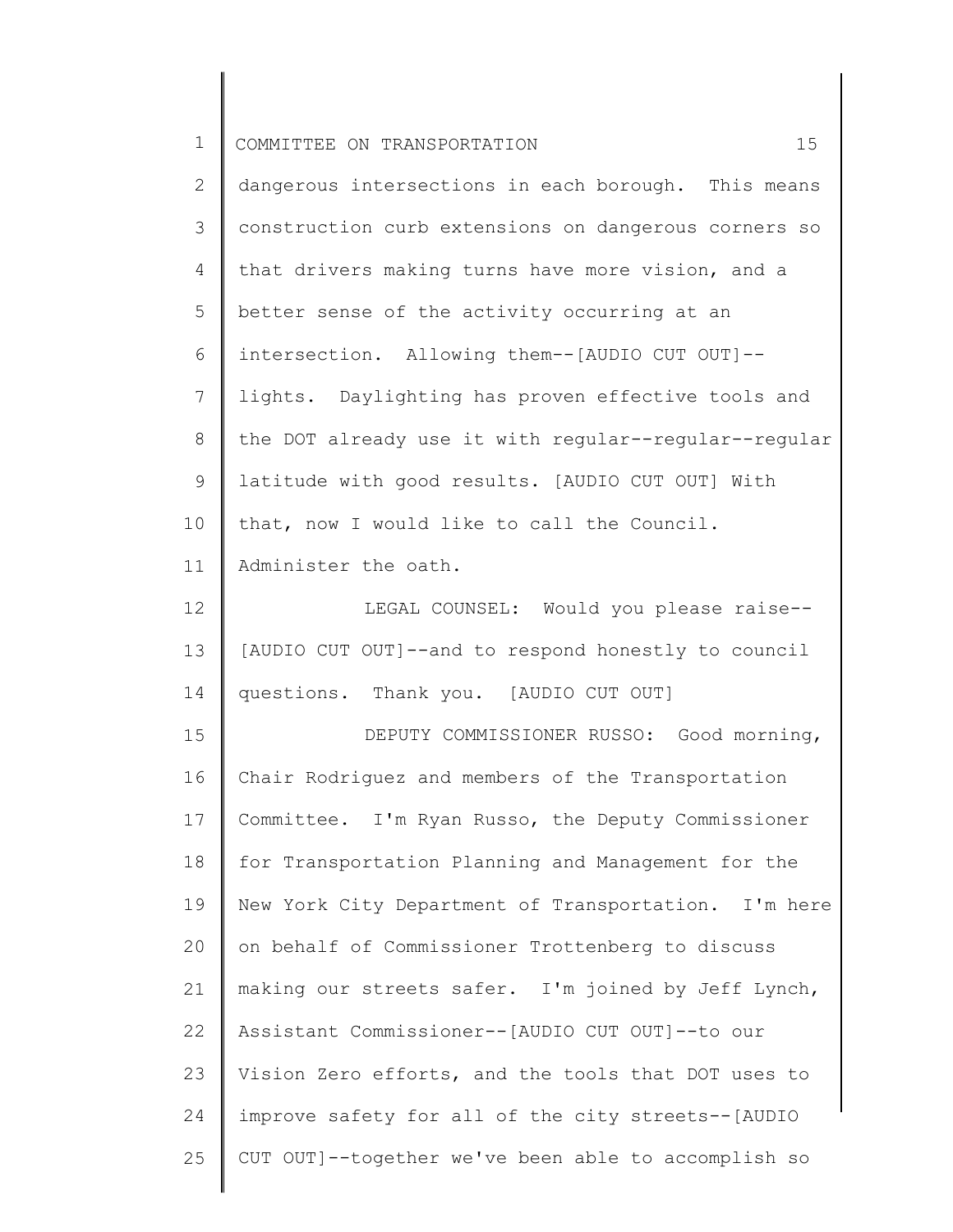2 3 4 5 6 7 8 9 10 11 12 13 14 15 16 17 18 19 20 21 22 23 24 25 much for our city. In fact, 2015 was the safest year--[AUDIO CUT OUT]--on Earth Day Friday, April 22nd. We've been working with the Council to open several streets to pedestrians on Earth Day at select locations around the city. We hope this and other initiatives created under the leadership of Chairman Rodriguez will inspire a broader conversation about how we keep our growing city moving. First, I'd like to discuss Intro 1197, which relates to pedestrian-- [AUDIO CUT OUT]--the original law establishing the right-of-way for pedestrians in crosswalks at signalized intersections was enacted the State Legislature back in 1959. Since then, the substance has remained the same, and does not reflect new technologies such as pedestrian countdown signals. Under the existing law, pedestrians crossing at signalized intersections only have the right-of-way if they step off the curb during the walking person phase of the signal. Pedestrians who step off during the flashing red hand phase typically accompanied by the countdown clock, do not have the right-of-way. And as currently written, a turning motorist must yield the right-of-way to a pedestrian who stepped off the curb during the walk--[AUDIO CUT OUT]--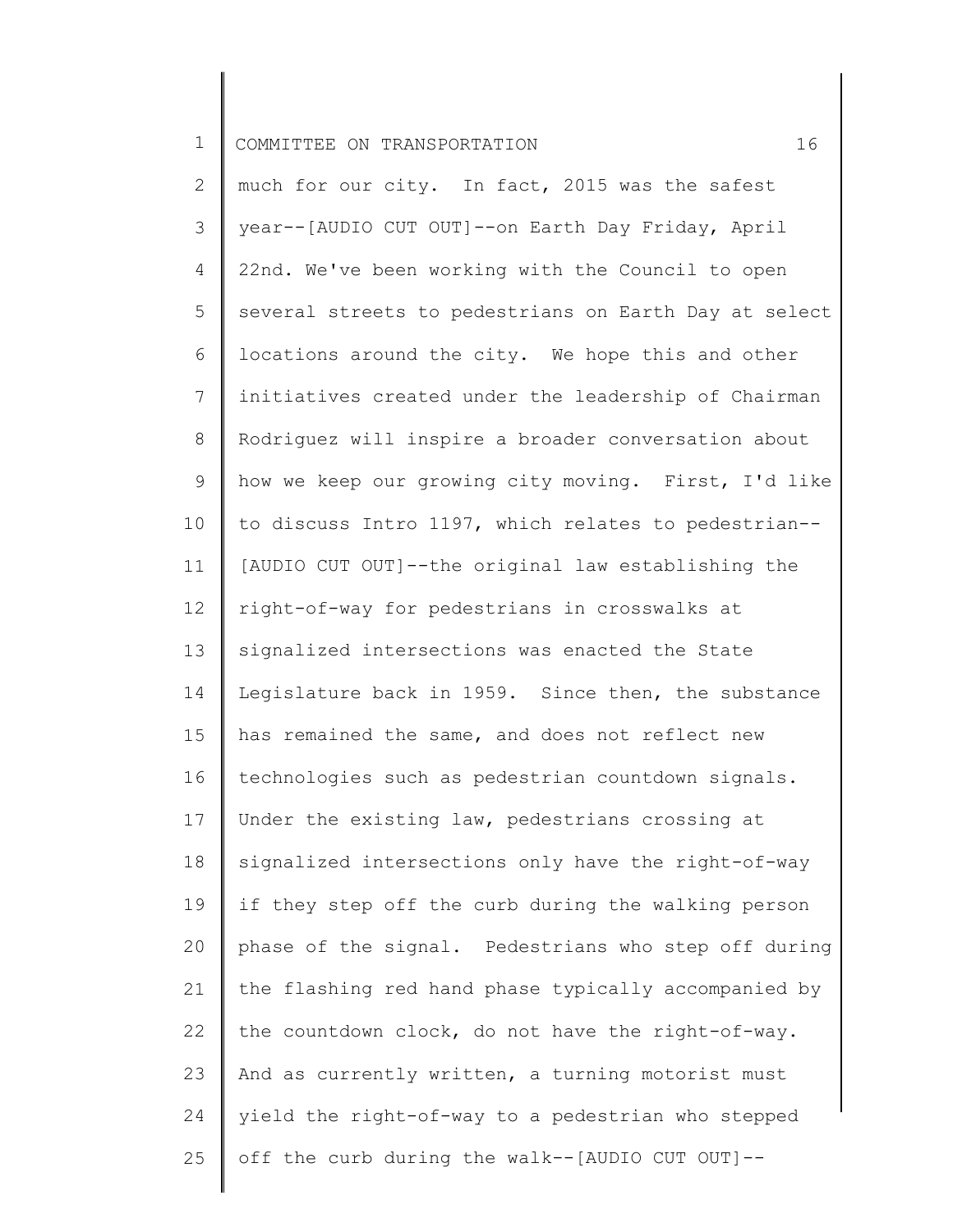2 3 4 5 6 7 8 9 10 11 12 13 14 15 16 17 18 19 20 21 22 23 24 25 Standing on the north side of East 78th Street waiting to cross Third Avenue on the Upper East Side heading home from the store. The crossing distance here is 70 feet. She faces a steady red hand, which is the pedestrian equivalent of the red light for the drivers who are also waiting to enter the inter-- [AUDIO CUT OUT]--traffic turns green. The pedestrian and driver--drivers both now have the right-of-way to proceed through the intersection crossing Third Avenue traveling parallel with one another. This is fine if--[AUDIO CUT OUT]--using the crosswalk. The relationship between the traffic and pedestrian signal timing in the current law makes this situation complicated. As you can see from our chart, while the traffic signal is still green, the pedestrian signal turns to a flashing red hand, the pedestrian equivalent of a yellow light. This flashing red light typically accompanies a countdown clock to let the pedestrians know how much time they have to complete their crossing. This technology was not in use when the law establishing the right-of-way was written, but is now installed-[AUDIO CUT OUT]--phase of the pedestrian signal is much longer than the yellow phase for drivers. And pedestrians unlike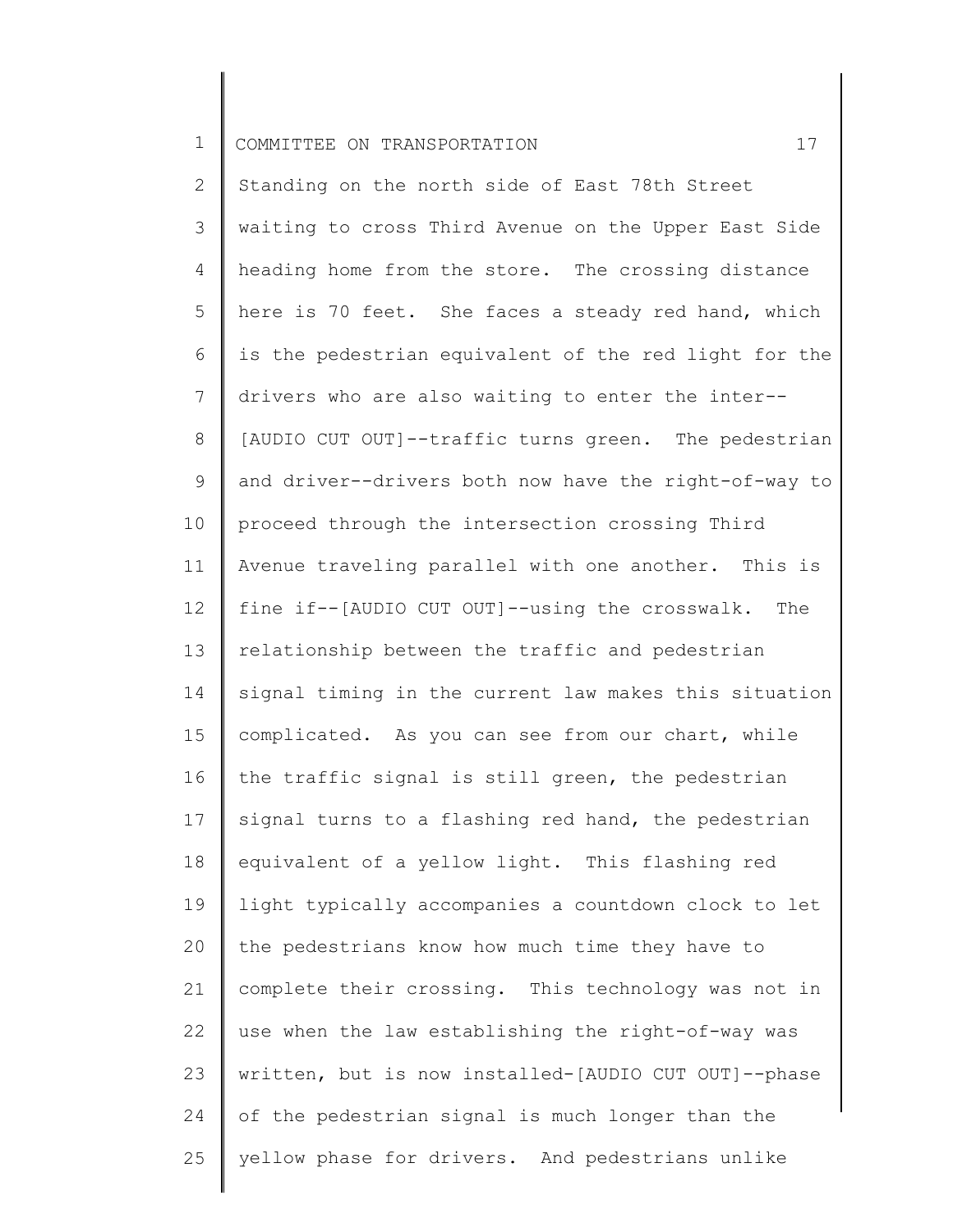2 3 4 5 6 7 8 9 10 11 12 13 14 15 16 17 18 19 20 21 22 23 24 25 cars move at a very range of speeds. The countdown, 19 seconds in this case, is calculate--[AUDIO CUT OUT]--Now imagine another pedestrian, an everyday commuter walking at a speed of about seven or even eight feet per second, which can happen in New York City. This commuter approaches the same intersection and sees a flashing red hand and countdown signal. The commuter decides to proceed and catches up with my mother who is already in the crosswalk. A driver who approaches the intersection to turn left sees two pedestrians in the exact same location in the crosswalk. Under current law, one pedestrian has the right of way while the other does not. In practice, when turning, responsible drivers yield the right-ofway to all pedestrians in the crosswalk while they're turning. It is unreasonable to expect drivers to determine whether pedestrians step off--stepped off the curb during the walking person phase or during the flashing red hand countdown phase. Accordingly, we are supportive of the goals in Intro 997, which will align the law with the acknowledge reality on-- [AUDIO CUT OUT]--implementation of five curb extensions per borough per year. This is bill is problematic for DOT--[AUDIO CUT OUT]--in problem-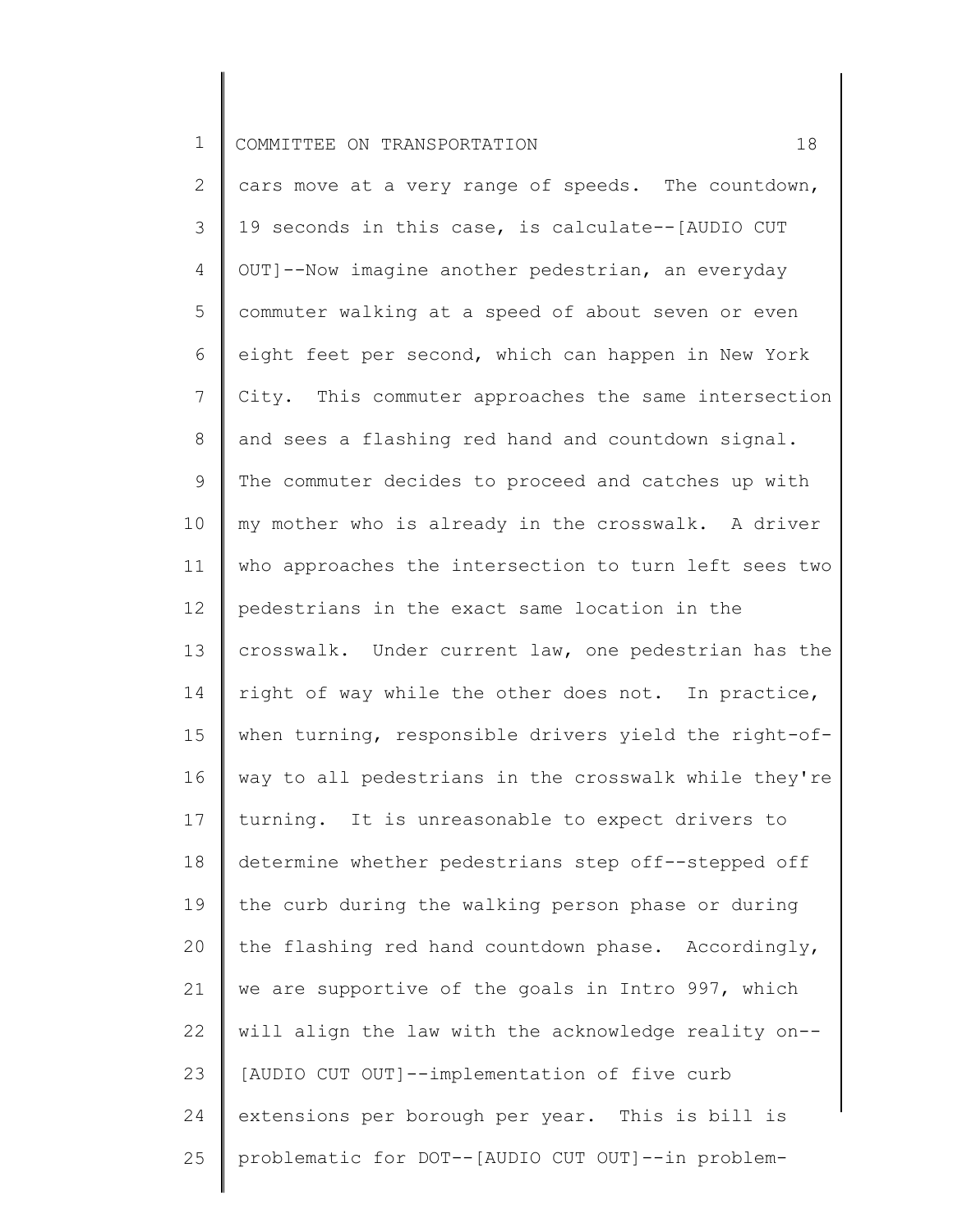2 3 4 5 6 7 8 9 10 11 12 13 14 15 16 17 18 19 20 21 22 23 24 25 solving approaches we currently use. To get into this, allow me to outline how we--[AUDIO CUTS OUT- added by our Vision Zero Borough Pedestrian Safety Action Plans, which we--we released last year. These plans analyze the unique conditions of each borough and identified characteristics of pedestrian fatalities and injuries on each borough's streets. By combining community input from our 28 Vision Zero Town Halls and hands-on workshops with this data, we developed a comprehensive and data-driven work plan, which focuses DOT and NYPD resources at the most crash-prone locations in each borough. We identified Vision Zero priority corridors, intersections in areas, which dispro--[AUDIO CUT OUT]--to make the most significant safety gains. Since the law into Vision Zero we've completed 102 Vision Zero safety engineering projects in these geographies. In 2015, we completed 60 of these priority projects doubling of our pre-Vision Zero pace. One--[AUDIO CUT OUT]- traffic created safer, shorter pedestrian cross- crossing by reconfiguring a complex intersection, installing a center median, narrowing vehicular travel lanes, and adding crosswalks, a pedestrian safety island and traffic signals. You can see the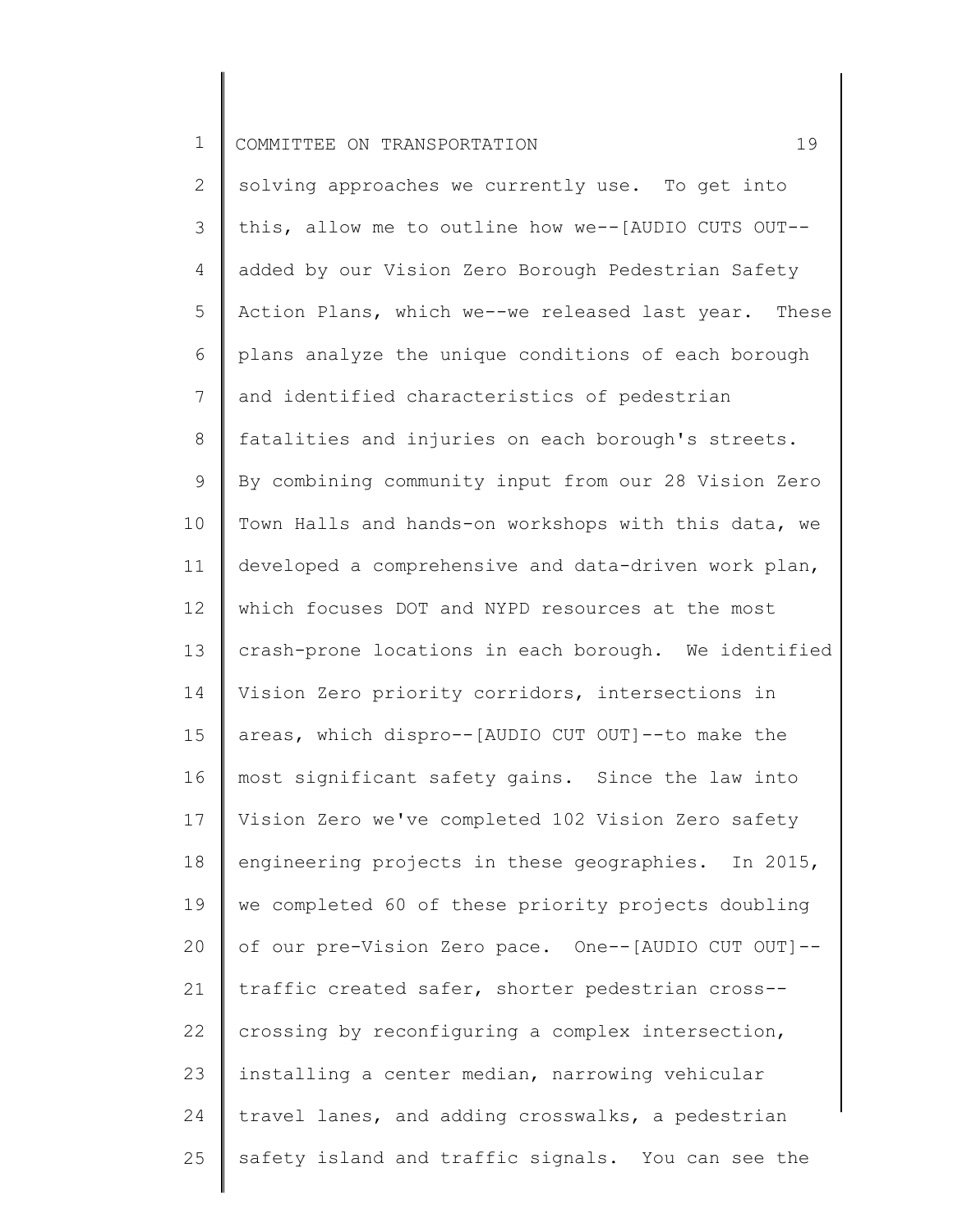2 3 4 5 6 7 8 9 changes over my right shoulder here. [AUDIO CUT OUT]- -and 57th Street. We added pedestrian spaces, increased pedestrian crossing time, and reduced conflicts with turning vehicles while creating a block-long bus boarding island. This--this project also added a bus stop at a high demand location where bus service could not stop because of the traffic in the location and the configuration.

10 11 12 13 14 15 16 17 18 19 20 21 22 23 24 25 An additional strategy from our Borough Plans, it's to dramatically in--increase in the installation--[AUDIO CUT OUT]--on a second head start when entering an intersection. LPIs improve safety during a vehicle's turn through the crosswalk by giving pedestrians conflict free crossing time, enhancing the vil--visibility of pedestrians in the intersection. In 2015, DOT installed 417 lead-in pedestrian intervals. Before Vision Zero, we installed about 16 on average each year. And now a new Vision Zero strategy is our focus on left turns, which are particularly dangerous. Pedestrians and bicyclists are three times as likely to be killed or severely injured in--in these crashes as compared to crashes with right turns. As Mayor de Blasio announced in January, DOT is testing a series of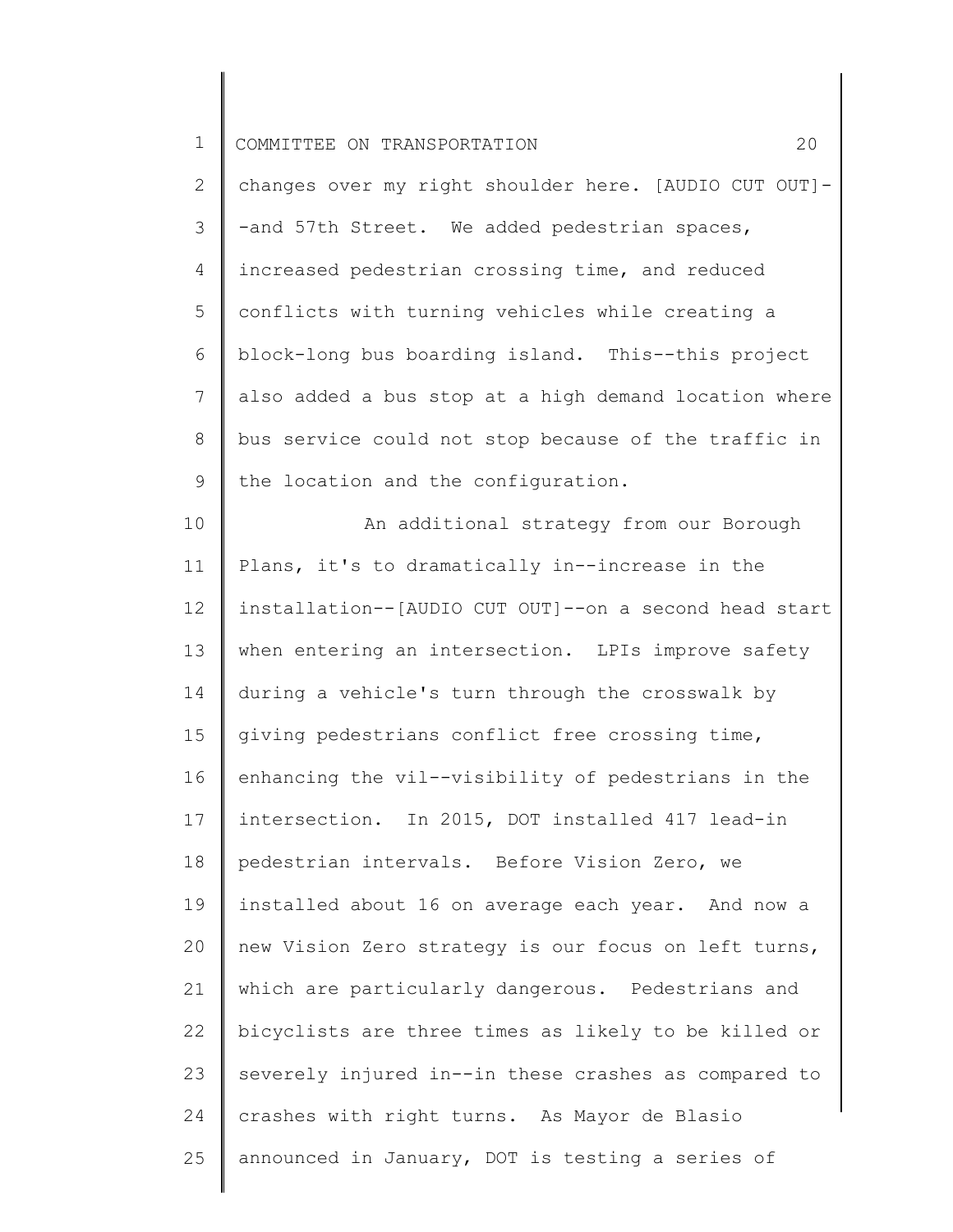25

2 3 4 5 6 7 8 9 10 11 12 13 14 15 16 17 18 19 20 21 22 23 24 treatment so make left turns safer. These treatments will be evaluated to determine if they increate motorist compliance, slow vehicle turns, improve safety and are scalable to additional sites--[AUDIO CUT OUT]--staff use their professional expertise and judgment to study the crash history, survey existing conditions, consult with members of the community and accordingly develop the most appropriate and effective design--[AUDIO CUT OUT]--and robust toolbox of safety engineering treatments that DOT continues to expand and improve. These tools include corridor redesigns, road dyads, protected bike lanes, exclusive bus lanes and intersection treatments such as new crosswalks, pedestrian islands and turn signals, and also systemic treatments like LED lighting, countdown signals and high visibility crosswalks. As you can see--[AUDIO CUT OUT]- extension may not address the specific issues contributing to crashes at a particular location, and they are rarely the most cost or time-effective option due to the complexity of our underground infrastructure including the potential need for re--

relocation of catch basins and other utilities and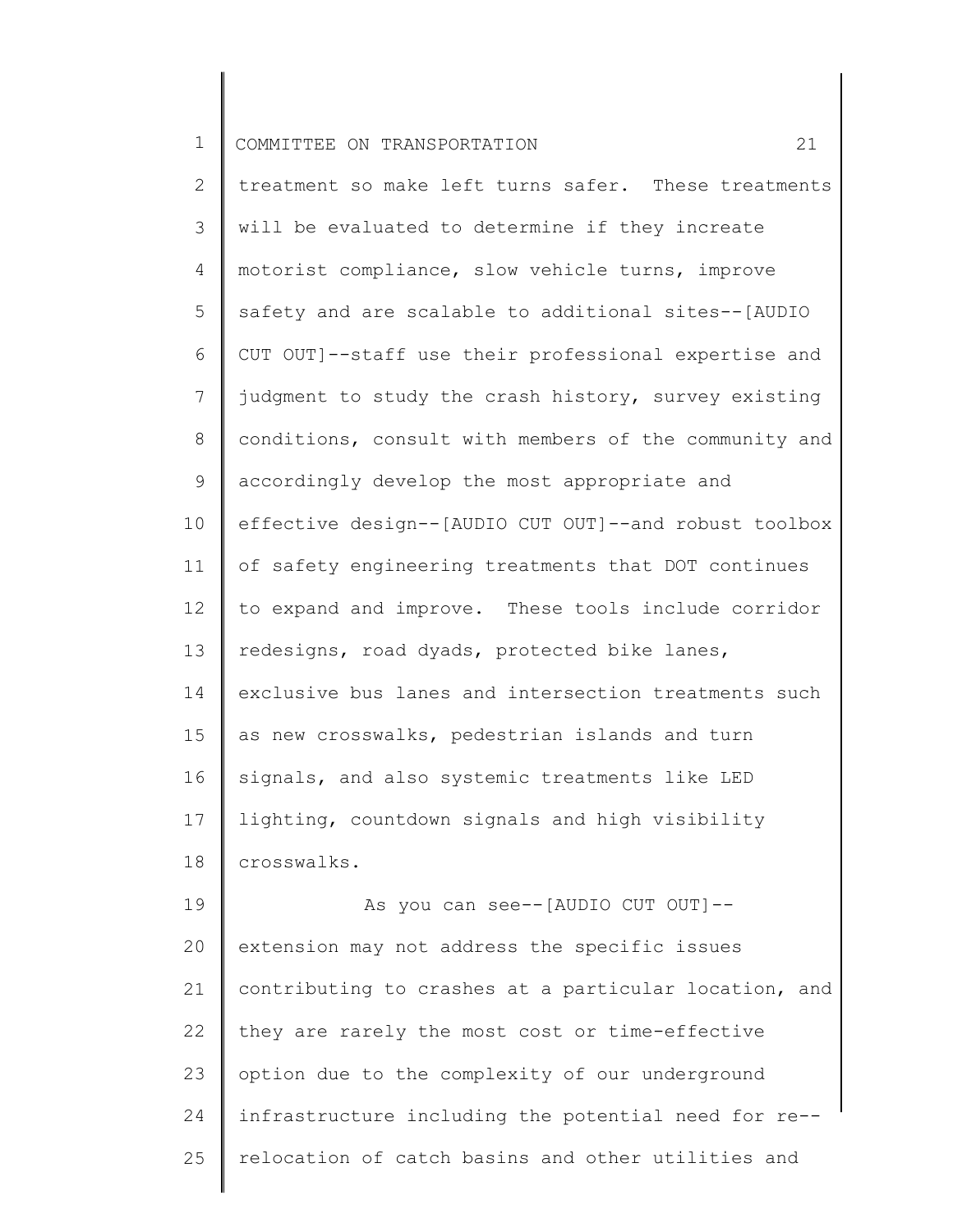2 3 4 5 6 7 8 9 10 11 12 13 14 15 16 17 18 19 20 21 22 23 24 25 changes to grading of the roadway for both drainage and acceptability. As such, cost and delays can quick--quickly escalate with curb extension projects. These are just a few of the factors that must be addressed before curb extension can be installed. [AUDIO CUT OUT]--and the formula proposed in the bill. This would inhibit our ability to use our engineering expertise in a data-driven approach to ensure the City receives the greatest safety benefit possible from every dollar and every hour we have available to deliver safety improvements. Accordingly, we--[AUDIO CUT OUT]--testify today, and I'm now happy to answer questions you may have, and I think I'm actually passing it to Inspector Fulton. INSPECTOR FULTON: Good--good morning, Chair Rodriguez. [AUDIO CUT OUT] As you know, as part of the Vision Zero Initiative, there's an intense and comprehensive focus within the Administration. [AUDIO CUT OUT]--here on record for pedestrians on New York City streets with significant decreases in traffic and pedestrian fatalities since 2013 before this initiative was launched. Going forward, the Police--[AUDIO CUT OUT]--for the agencies, advocates, community stakeholders and the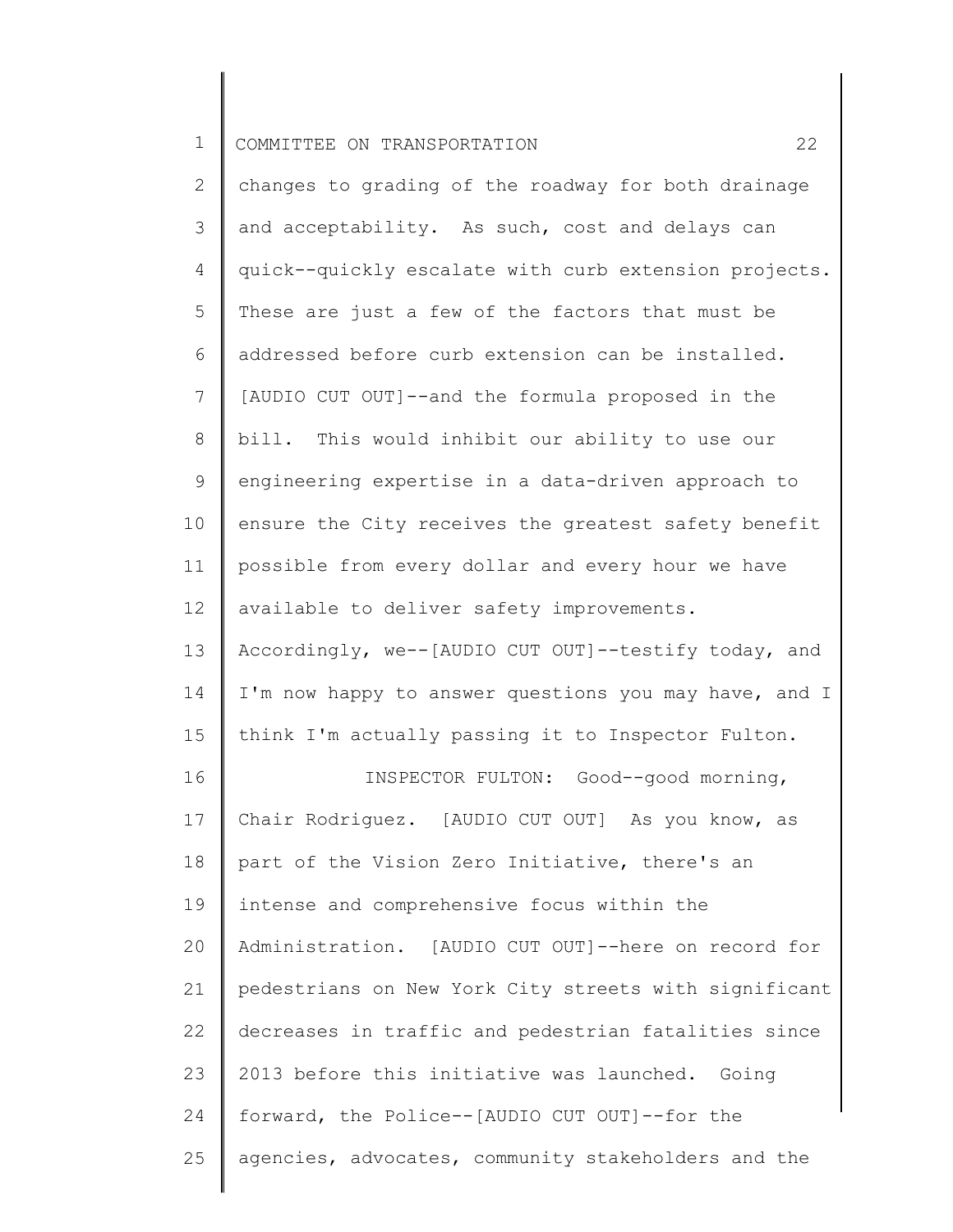2 3 4 5 6 7 8 9 10 11 12 13 14 15 16 17 18 19 20 21 22 23 24 25 Council to make our streets safe for all. [AUDIO CUT OUT] --these for the press to park where parking or standing is otherwise prohibited, except where standing or stopping is prohibited--[AUDIO CUT OUT]- like if another vehicle is actually engaged in the coverage--covering of a news event or a matter of public concern. Lastly, the bill states that where any city agency has granted by sign any parking or driving privileges to vehicle with NYPD license plates, such privileges are extended only to press vehicles and on-duty emergency vehicles. While we recognize the need for members of the press to, at times, use a motor vehicle in the gathering of news, the Administration respectfully opposes Intro 779 as currently drafted either to--[AUDIO CUT OUT]--and in the field after having observed a vehicle parked in a prohibited space or with an expired meter to determine whether vehicle is covering a legitimate news event or matter of public concern, and is thus parked legally. The bill provides no defining criteria as to what this term means. While some news--[AUDIO CUT OUT]--subtle and it is unclear how a police officer or a TAA--TEA would be alerted of such an event and know not to ticket a specific vehicle.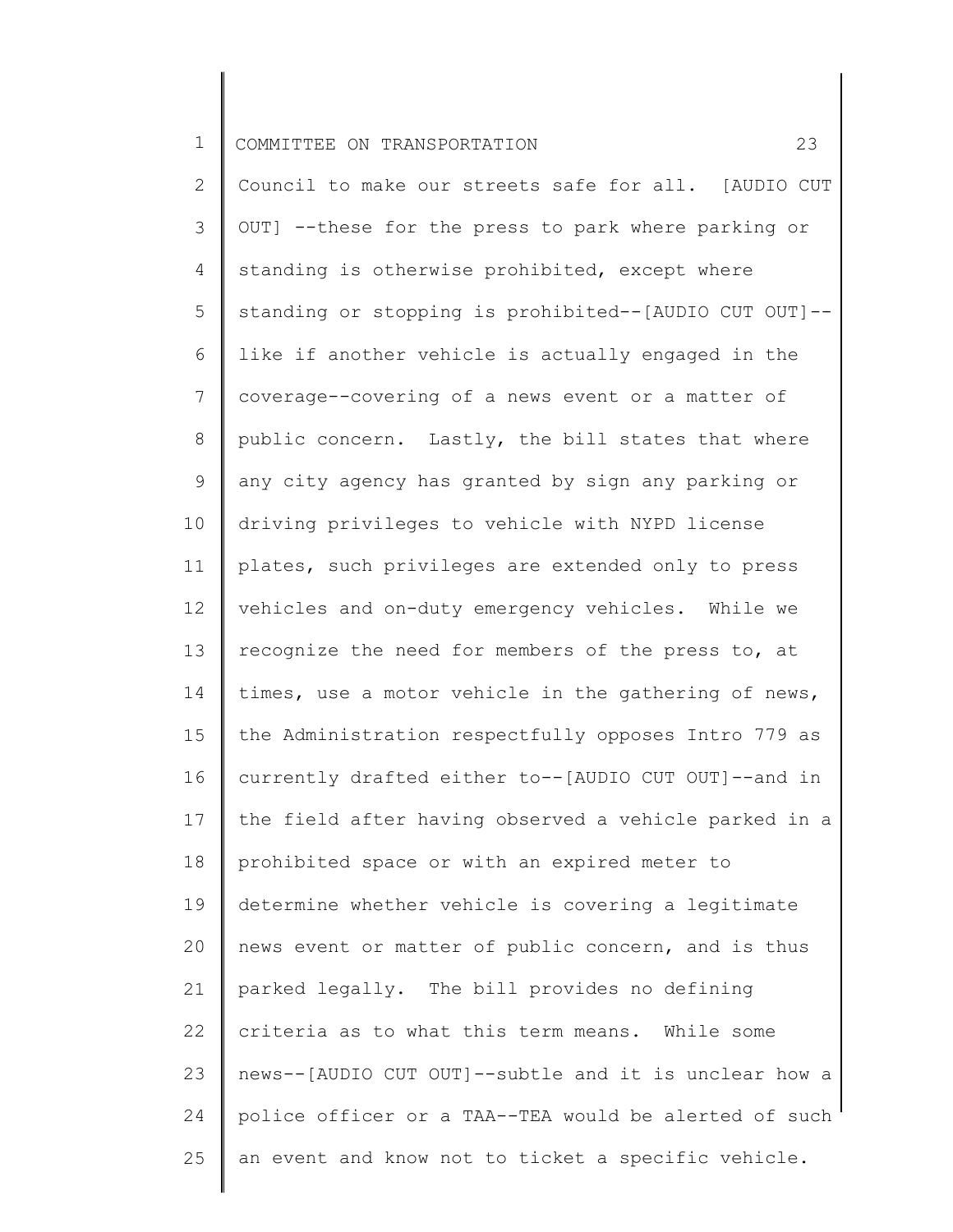2 3 4 5 6 7 8 9 10 11 12 13 14 15 16 17 18 19 20 21 22 23 24 25 Furthermore, the bill goes beyond pressing news events to coverage of any matter of public concern, potentially encouraging the disregard of parking laws and meters even in situations where they do not pose an obstacle to coverage. The bill, as drafted, does not seem to provide for restriction of press vehicles from certain locations where emergency vehicles are permitted potentially creating situations in which the press could be in danger or could impeded public safety or emergency response. Lastly, the expansive exemption that Intro 779 provides has the potential to lead to abuses by those who seek to obtain unlimited parking privileges while on personal business. Additionally, the bill provides no guidance on what it means for a member of the press to be actually engaged in the covering of a news event or matter of public concern. For example, whether it would include working on a story from the press member's office or home or a task like conducting a phone interview or researching an issue, in many instances a police officer or TEA would likely have no way of confirming whether a press vehicle--[AUDIO CUT OUT]-- This would present difficulties for police officers, TEAs and members of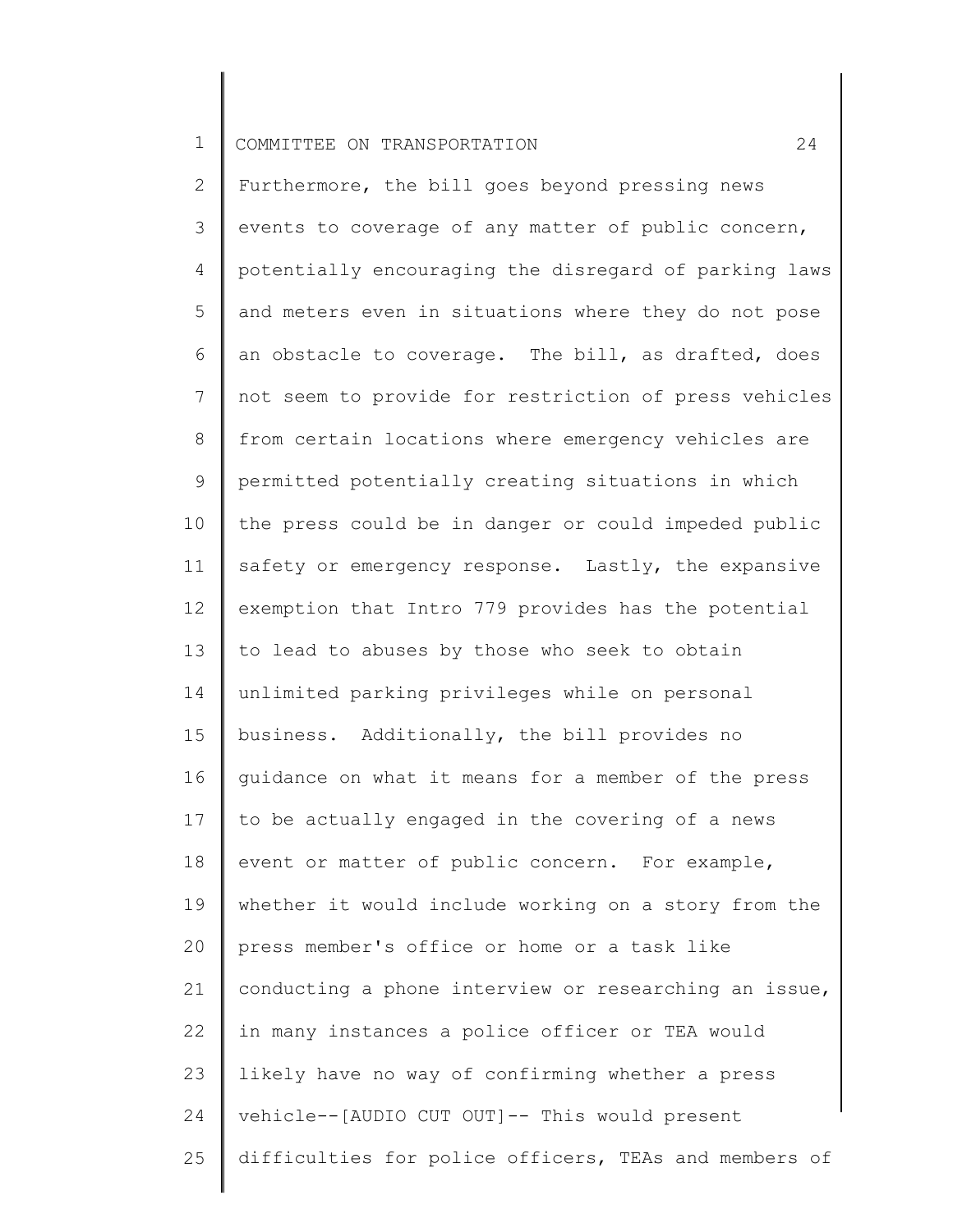2 3 4 5 6 7 8 9 10 11 12 13 14 15 16 17 18 19 20 21 22 23 24 25 the press themselves who would also have to assess where they are--[AUDIO CUT OUT]--compliant with the law. The notion that press vehicles should be allowed some kind of reasonable accommodation in order to perform their duty--duties is not a legitimate one, which is why as practical matter-- [AUDIO CUT OUT]--inform, however. Intro 779 raises many concerns and poses practical and operational challenges for the Police Department. Intro 997 would give pedestrians the right-of-way--[AUDIO CUT OUT]-- The Police Department is supportive of this idea. The current law that Intro 997 would update was put in place before the use of pedestrian countdown signals. The bill recognizes that who has the right-of-way can be unclear for both pedestrians and motorists, and that our current laws and rules do not account for pedestrians who are safely and appropriately crossing the street during a countdown. This legislation has been the subject of robust discussions between the Administration the Public Advocate and the Council, and we believe that a consensus has been reached that represents a thoughtful means to protect pedestrian safety while also ensuring fair enforcement of right-of-way laws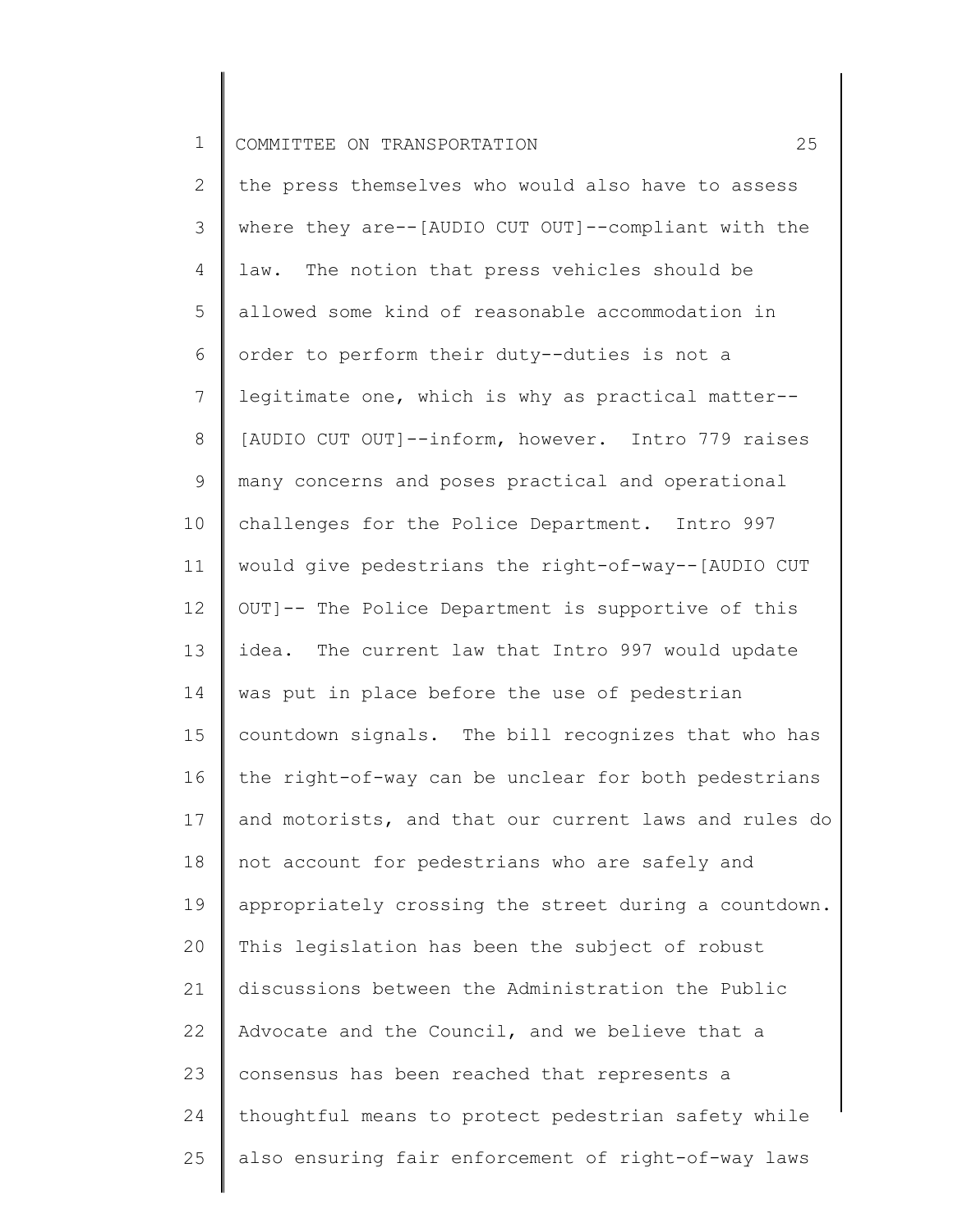2 3 4 5 and rules. We look forward to continuing that dialogue as well as supporting a version of the bill that reflects this consensus. Thank you for the opportunity to--[AUDIO CUT OUT]--

6 7 8 9 10 11 12 13 14 15 CHAIRPERSON RODRIGUEZ: Thank you. Before I ask a few questions and my colleagues, too, I'd like to recognize council members who are here. They've been here, and they've been going to other hearings. Council Member Rose, Van Bramer, Menchaca and Reynoso. It is a surprise to me--first of all, I'm happy that, you know, that with the press parking bill while you're saying we oppose the bill as it is, it mean that, you know, that we will con--that you're open to continue conversation. [AUDIO CUT OUT].

16 17 DENNIS FULTON: --so you had, but as the bill is currently written, we oppose it.

18 19 20 21 22 23 24 25 CHAIRPERSON RODRIGUEZ: Right. Because I think that, you know, I can tell you of the abuse coming from many sides. The last--the last three weeks I've been getting two tickets for an area where I'm allowed to park. I know where I'm allowed to park, and I know where I'm not allowed to park. I know that I'm not allowed to park where it's saying no parking at any time. I know that I'm not allowed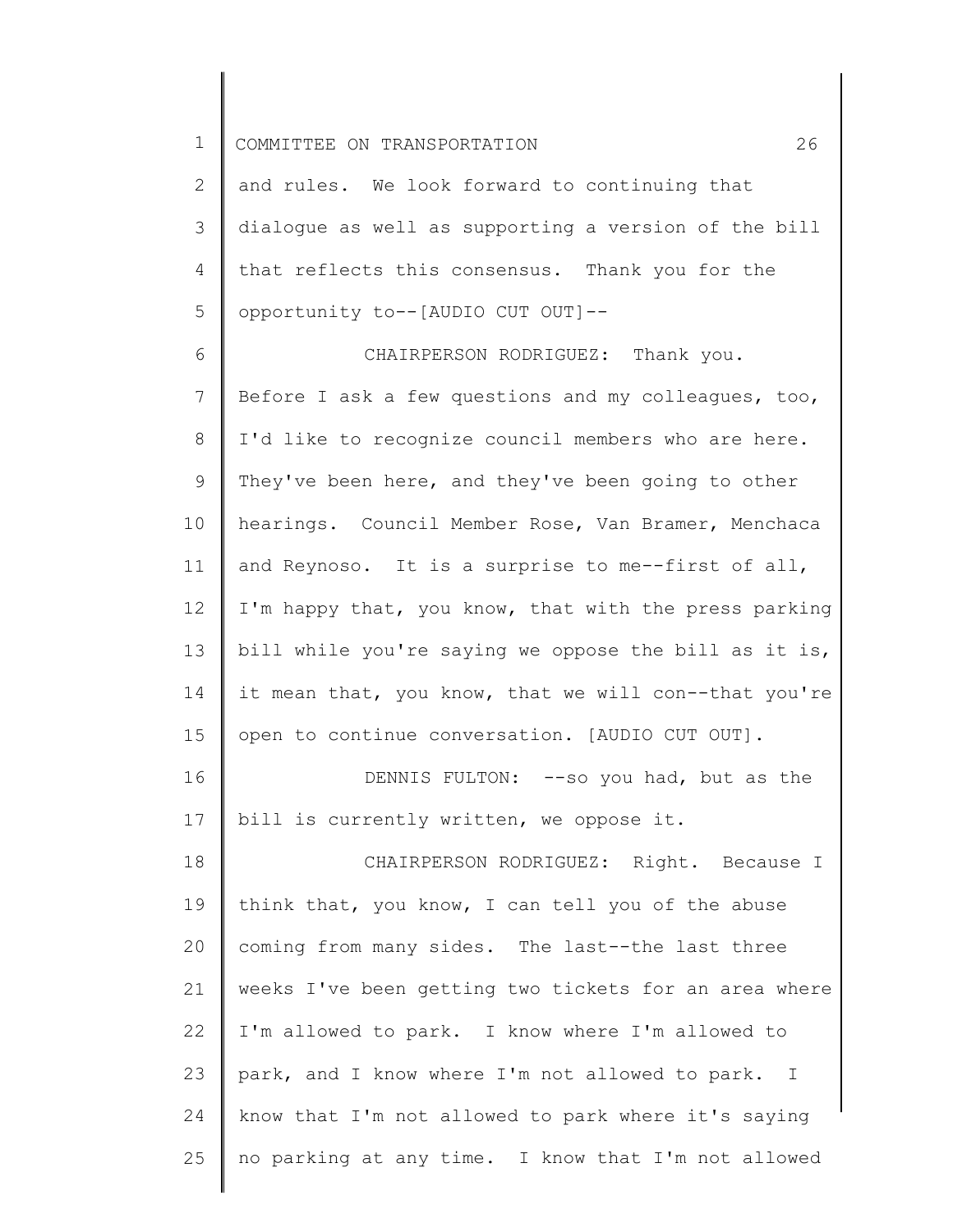2 3 4 5 6 7 8 9 10 11 12 13 14 15 16 17 18 19 20 21 22 23 24 25 to park where it say no parking, where there's a no parking that's a vehicle commercial. Those two and meters. So when during my time at work, and I know that I'm allowed to park there, and my car has been towed. [AUDIO CUT OUT] In the three weeks, three members who are doing the enforcement, and I don't know for what reason, when I have my plaque in my cart abusing their right, giving tickets for whatever reason for someone who is a council member. So, when we keep talking about, you know, the abuse it's not, you know, you like who can abuse? I can say that, you know, we have the good and the bad apple everywhere, and I think that definitely whatever bill we can come with--[AUDIO CUT OUT]--that they're doing the jobs. Second, you know, for me that argument, which is it creates some challenges for the NYPD when they're doing the job. The bill doesn't say that anyone can park in double parking. The bill only say that people will be allowed when they're covering the story in the same area as a non-parking--[AUDIO CUT OUT]--area that no one is allowed to get in. Not even elected officials are allowed to get in, and we respect it--[AUDIO CUT OUT]. You're saying the conversation can continue. I second that argument,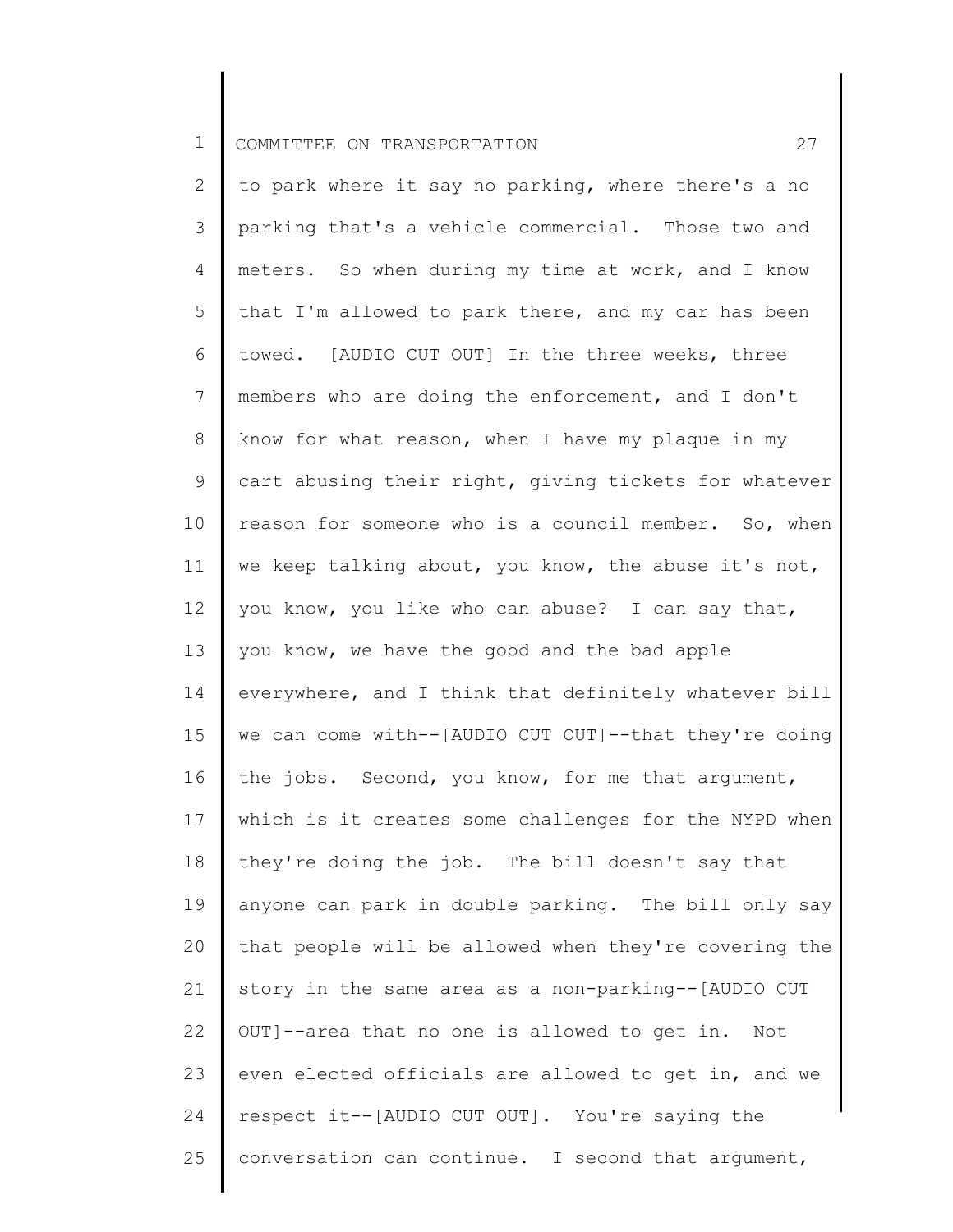1 2 3 4 5 6 7 8 9 10 11 12 13 14 15 16 17 18 19 20 21 22 23 24 COMMITTEE ON TRANSPORTATION 28 which is about it creates challenges for NYPD. What are the challenges that they create? DENNIS FULTON: Well, as I mentioned, a news event or a matter of public concern is a vague term, and the TAs and the police officers that issues summonses, we wouldn't--we wouldn't know. I mean in- -in a--in a highly obvious emergency situation yes, but in situations that are less obvious we wouldn't. The TA or the police officer who are doing good work by issuing summonses and--and the circumstances you brought up, you--and I'll bring it back to our--our supervisors in the Traffic Enforcement District to- to educate them and train them better at--you know, so that doesn't happen again, but I do apologize for a summons that you got that wasn't warranted. But that--that's the main concern. Another thing with the bill is that it--it--the language basically gives carte blanche to the press. Even if there's legal parking, they can park illegally, and that's one of- one of--other concerns that we have. So-- CHAIRPERSON RODRIGUEZ: [off mic] --with the level of working relationship that we have with this administration for especially DOT, you know, big

time, and NYPD when it comes to Vision Zero. But

25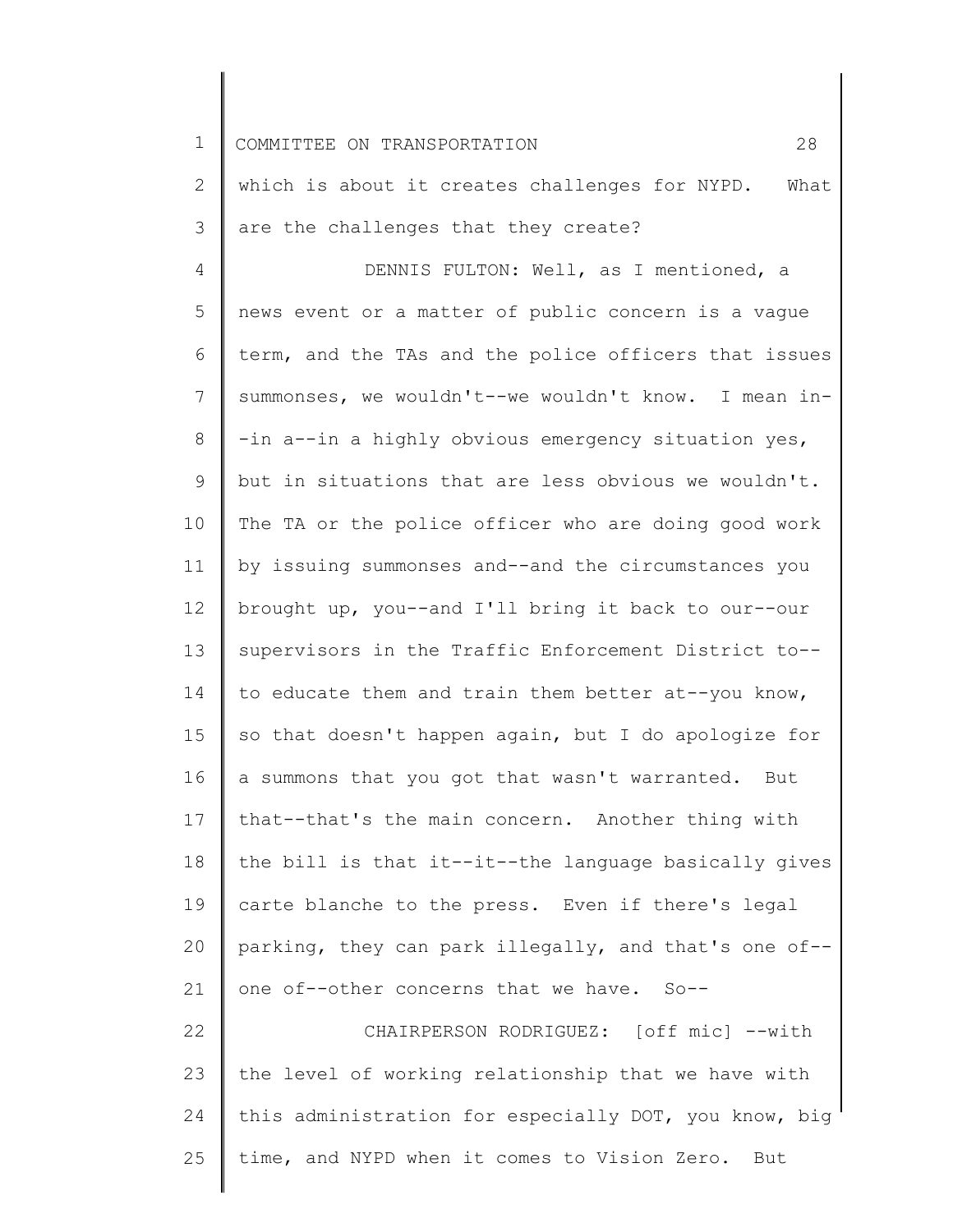1 2 3 4 5 6 7 8 9 10 11 12 13 14 15 16 17 18 19 20 21 22 23 24 25 COMMITTEE ON TRANSPORTATION 29 when it comes to the press parking, right--[AUDIO CUT OUT]--and--and media--a member of the press. So this is like--or if you can clarify-- DENNIS FULTON: [interposing] Again-- CHAIRPERSON RODRIGUEZ: --was the decision or rid--of--of getting rid of the parking for teachers and many members of the press was a result or any assessment, and what was the assessment or the study? DENNIS FULTON: With regard to the press, they already--already issued through the--the state-- [AUDIO CUT OUT]--the parking placard. So it's a fight that's redundant, and--and--and it's--there's always an administrative cost on our end, and we felt that it was a redundancy since they already are given NYPD plates through the State, and that's why we disbanded it. CHAIRPERSON RODRIGUEZ: But teachers don't have a state plaque. I used to be a teacher for 13 year. DENNIS FULTON: Right, I have to-- CHAIRPERSON RODRIGUEZ: So, you know, the rationale was really--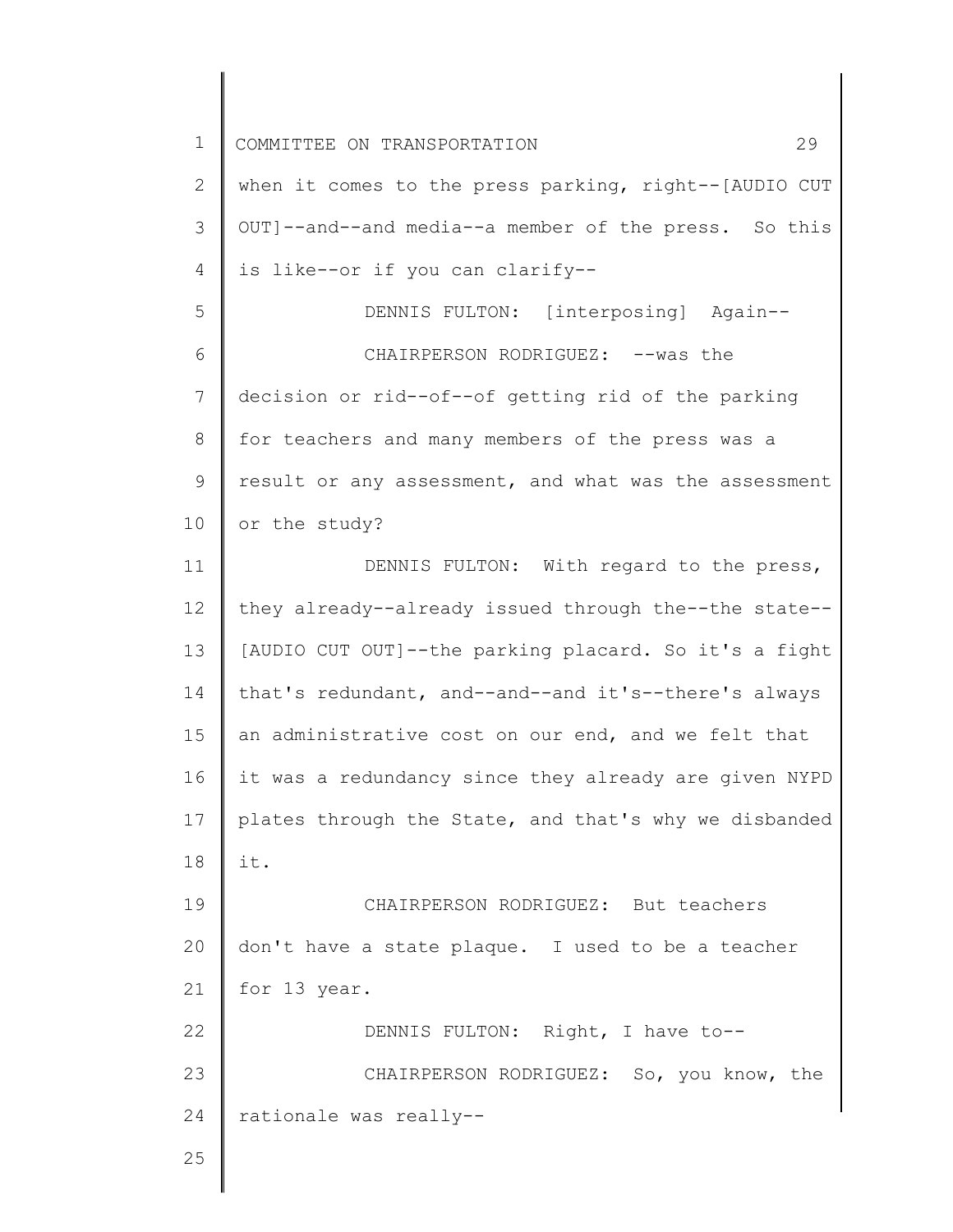2 3 DENNIS FULTON: [interposing] I have-- [AUDIO CUT OUT].

4 5 6 7 8 9 10 11 12 13 CHAIRPERSON RODRIGUEZ: --millions in New Yorkers that own cars like my self to want millions. I'm not saying that we should bring more incentive for people to have cars. But what I'm saying is if we are saying we're building, we're addressing-- [AUDIO CUT OUT]--of the city, you know, and I hope that one day we will get there, but when it comes to a particular sector--[AUDIO CUT OUT]--it doesn't call for a lot of people in the media to go and park the car, you know, interrupting--[AUDIO CUT OUT]--

14 15 16 17 18 19 20 21 22 23 24 25 DENNIS FULTON: --and I've been to crime scenes and--and emergency situations. We have-- [AUDIO CUT OUT]--five and--and, of course, we understand the necessity for the press to have access through--not into the inner crime scene or to an emergency if they don't, but so they can do their job. So we have afforded the through discretion a, you know, parking--[AUDIO CUT OUT]--for that, as I cited in--in my opening statement, but we do work with them, and we do afford them discretion at these scenes, and--and I personally can talk about, you know, an open communication with them and--and with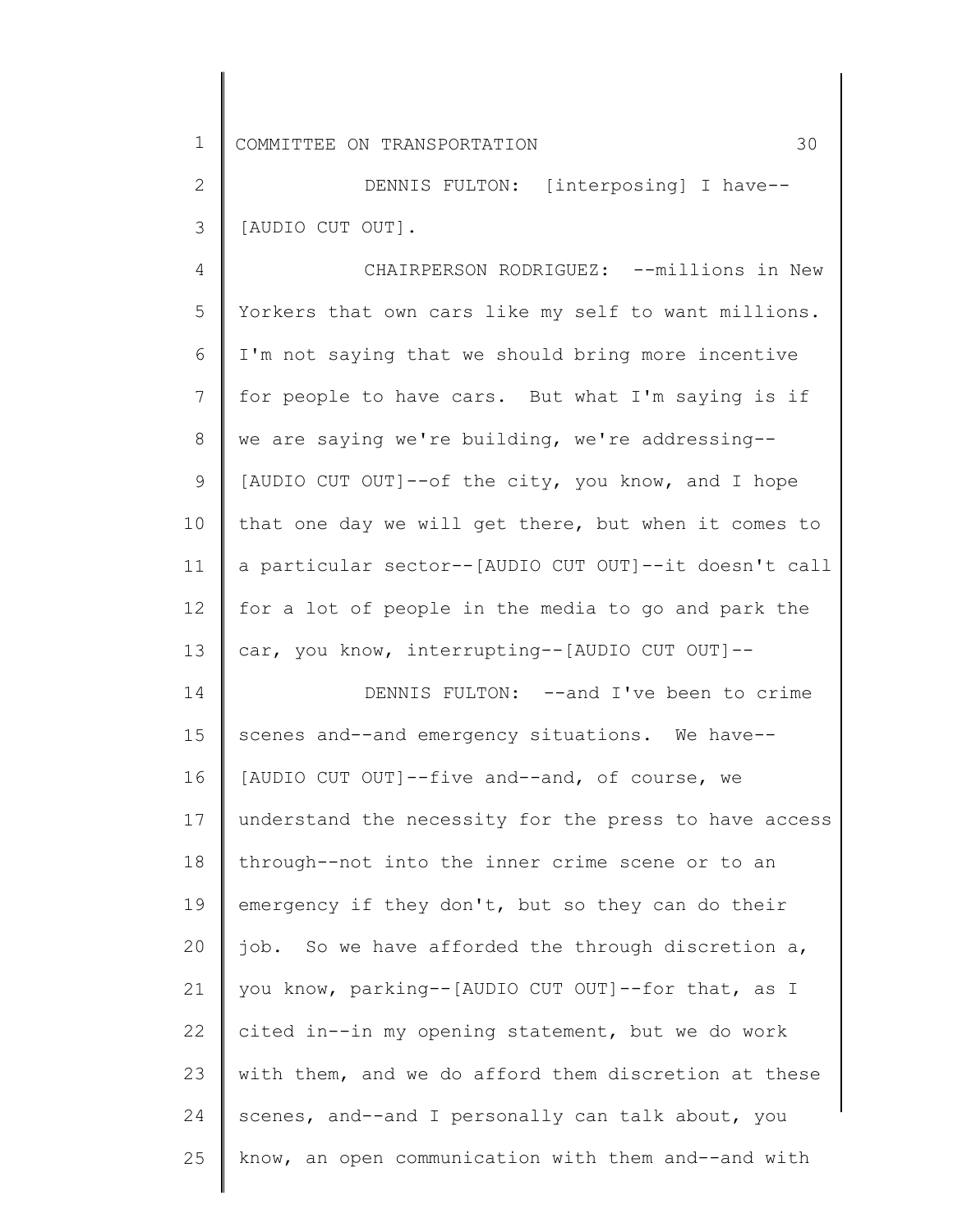| COMMITTEE ON TRANSPORTATION<br><b>_</b> |  |
|-----------------------------------------|--|
|-----------------------------------------|--|

2 3 4 5 6 7 8 9 10 11 the communication that's helpful at a scene because if we do have to move the crime scene of the emergency lines back, I know who I spoke you, and I could take and move the van back. In planned events, we actually make accommodations. Say there's a parade, we actually discuss with the press before hand and set up with barriers different spots that they can set up their equipment realizing the necessity and the important--importance of their work.

12 13 14 15 16 17 18 19 20 21 22 23 24 CHAIRPERSON RODRIGUEZ: But again, I, you know, this is not about--this is about restoring the rights of member of the press that all used to have, that the previous administration they also got rid of the teachers' parking around the same period of time that they also got rid of the press parking. Which is the area that is in your concern--[AUDIO CUT OUT]- -in which area do you have issues for them not to be allowed to park? Because I will assume that we're going to have issues, and members of the press who is covering the story, they will be allowed to park where it say no parking, with them--for them to be allowed on meters. So, in which area do you have,

25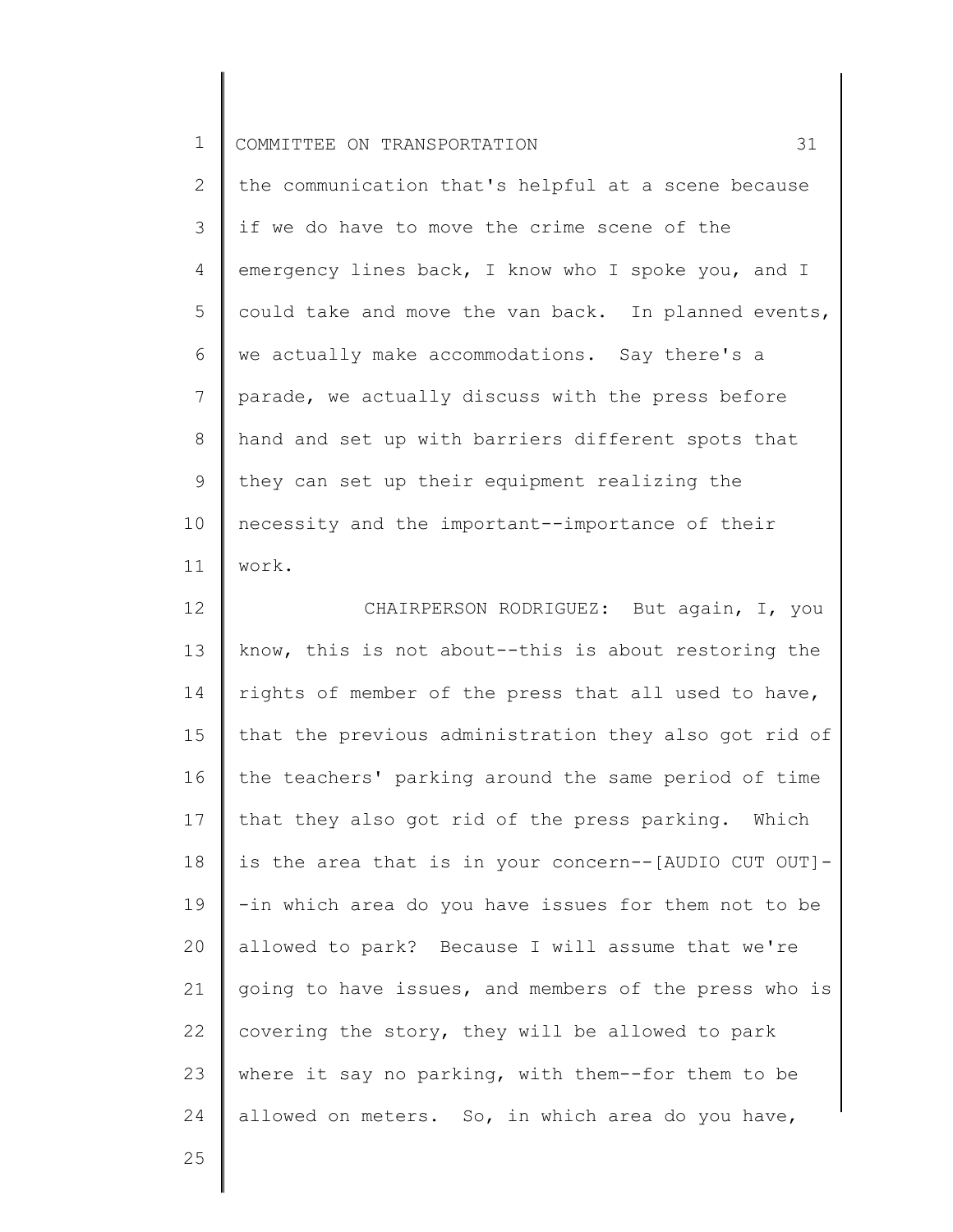2 3 that the NYPD has a major obstacle or--[AUDIO CUT  $OUT]$  --

4 5 6 7 8 9 10 11 12 13 14 15 16 17 18 19 20 21 22 23 24 25 DENNIS FULTON: --What the bill means and--and--and how we can extend their parking privileges--[AUDIO CUT OUT]--park and--and where they can't park, and what regard. And another thing is with the [coughs] with the outside states with the, you know, Connecticut, and New Jersey, and we understand also that their press is important because it's a Tri-State area, and--and we want to work with them, too, and-and like I said, we have a certain discretion that we would afford to them, but as the bill is written I--from my standpoint I don't completely understand, you know, how the TEA or the police officers would understand exactly how their vehicles would be identified and--and where they would be allowed to be parking as the bill is written. CHAIRPERSON RODRIGUEZ: Great. I just hope that, you know, as--as someone--[AUDIO CUT OUT]- -and I know that we will continue working in that direction. I just hope that, you know, that again we will we con--[AUDIO CUT OUT]--council member go you can park in double parking. This is about parking at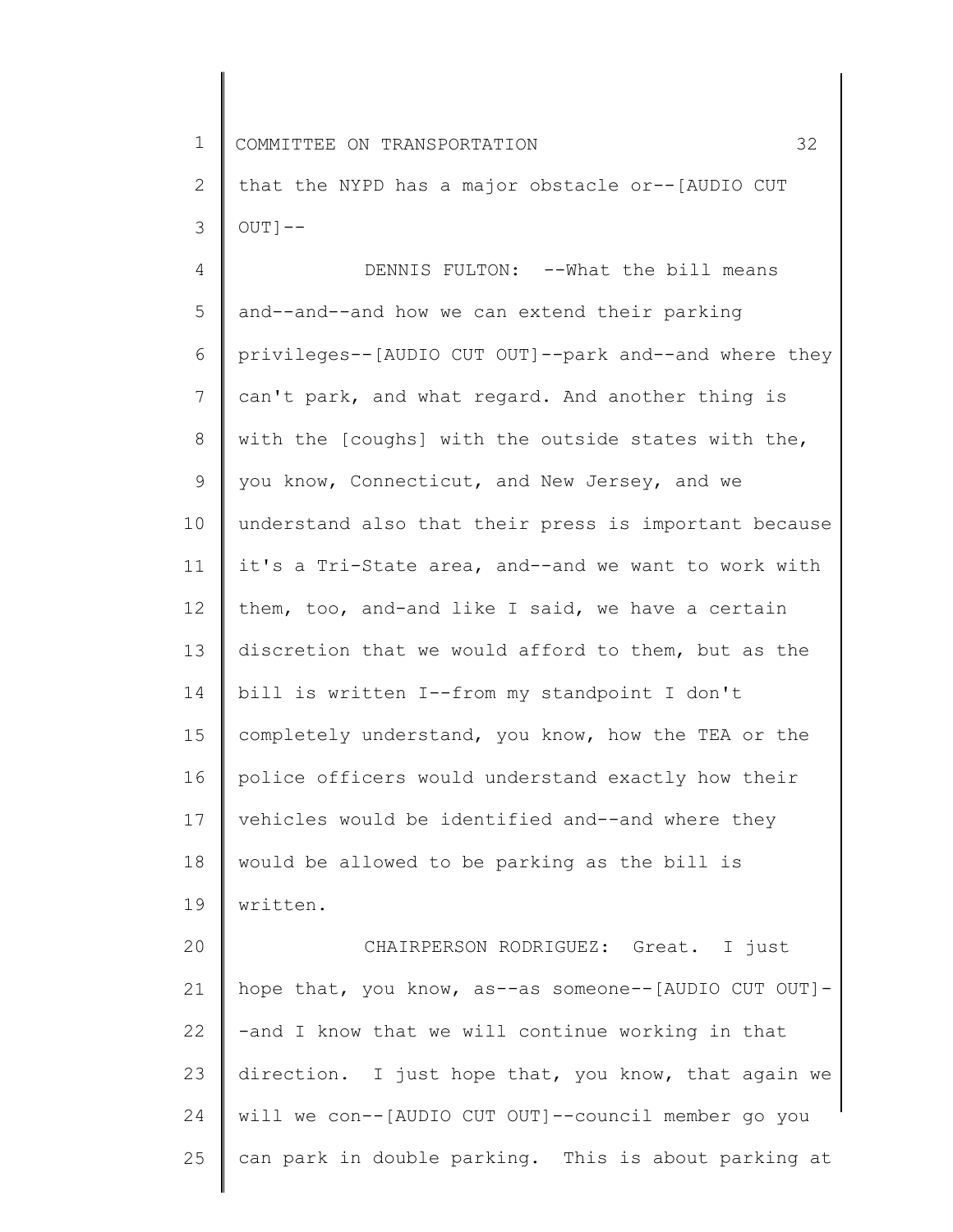2 3 4 5 6 7 8 9 10 11 12 13 14 15 meters. It's about parking at the no parking area. You know, certain areas that, you know, what they should be allowed to park the car when they're covering the story--[AUDIO CUT OUT]--let's afford it. So--so--so, you know, this is important for the majority of the Council and, again, I--even though, you know, it--I've been asking those questions, but I also, you know, I know that we are in a good place at least when--[AUDIO CUT OUT]--area is about with--with the daylighting for DOT. Isn't it true that you can daylight an intersection without actually extending the curve, such as by prohibiting parking near the crosswalk, and then so (sic) and that make it easier to do?

16 17 18 19 20 21 DEPUTY COMMISSIONER RUSSO: Sure. Well, daylighting typically is the, yes, putting up a no standing any time sign. That's what--which would prohibit the parking on the approach. The--the bill that we are--testified did--[AUDIO CUT OUT]- responding to.

22 23 24 25 CHAIRPERSON RODRIGUEZ: [off mic] So what I [on mic] hope is again as we say in the previous bill that this is something that we can continue conversation in--on this matter, is that?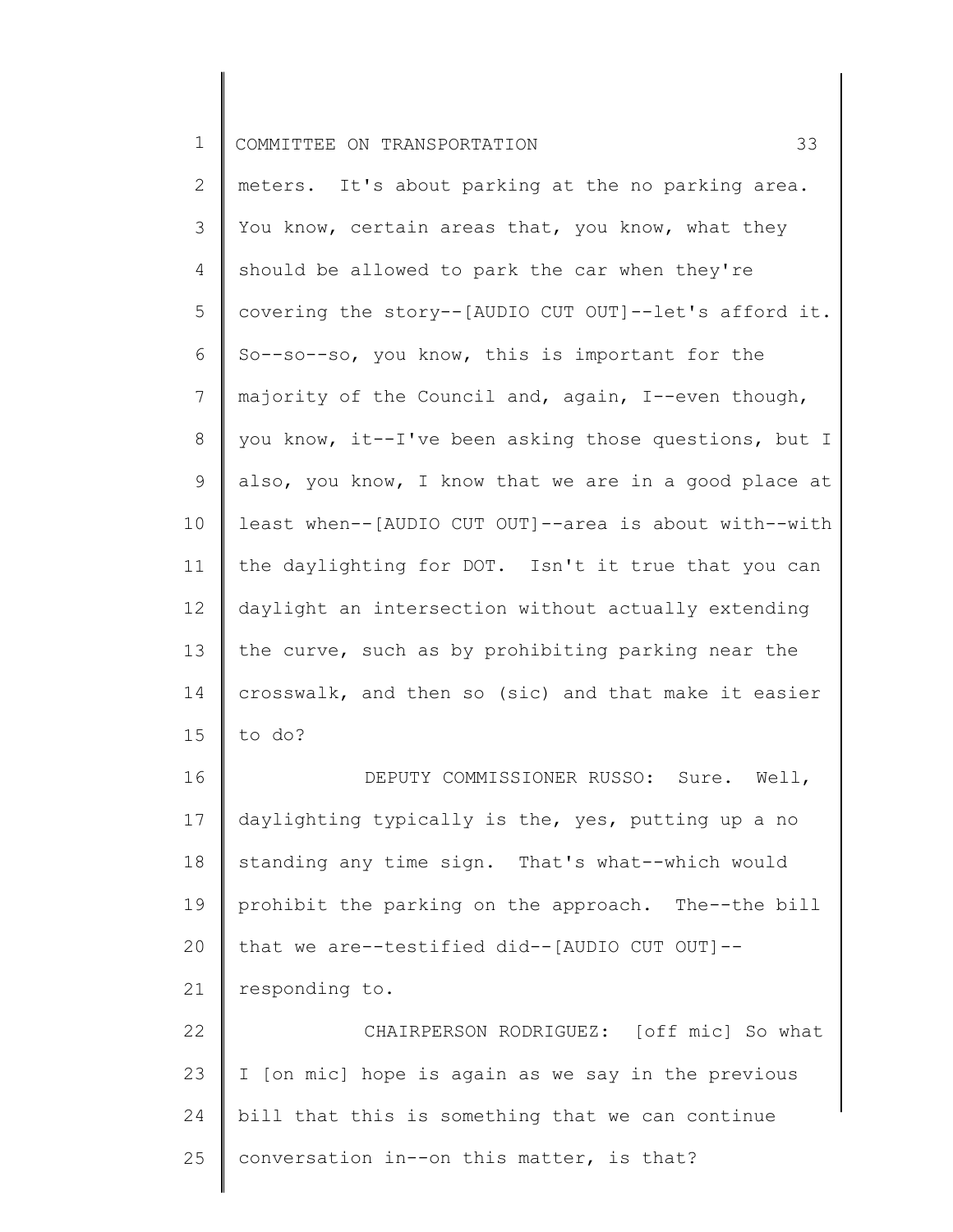| 2 $\parallel$ | DEPUTY COMMISSIONER RUSSO: Sure. Yeah,                    |
|---------------|-----------------------------------------------------------|
|               | 3   we--[AUDIO CUT OUT]--and we have to work together to- |
|               | 4   -to really move toward Vision Zero.                   |

5 6 7 8 9 10 11 12 13 14 15 16 17 18 19 20 21 22 23 24 CHAIRPERSON RODRIGUEZ: Great. And my last one is first of all, thank you. I'd like to thank, you know, as I said, no the Mayor but DOT Commissioner Polly, in the is case Jeff for being like a great partner as we've been working and having a conversation, and planning on the Car-Free Day. And I would like to, you know, to hear some--even though this is something that I've been behind, but there's a whole borough coalition here. As you know, there's a major push. We will have Citi Bike providing free rides that day. Madison Square Garden they're going to be advertising in the facility from here to the 22, clear channel the one KPU and some screen time in Times Square. They're also going to be promoting in that--in that area. They are saying to Columbia, NYU to everyone, they're--they are ready to, you know, like--they've been already work advertising, encourage employees. So this is something that we can say--and this would not be possible without the level of support that we've

25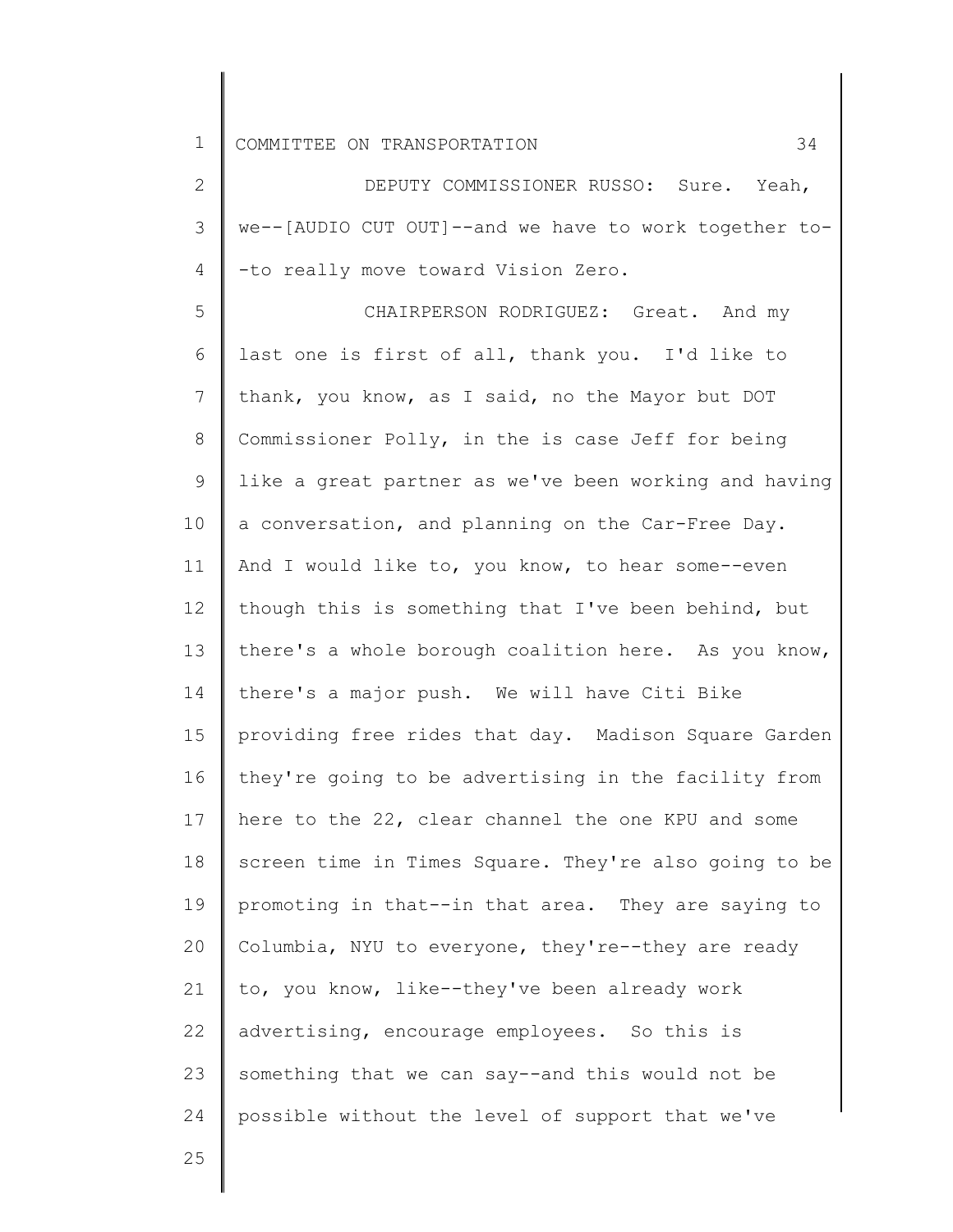| $\mathbf 1$    | 35<br>COMMITTEE ON TRANSPORTATION                     |
|----------------|-------------------------------------------------------|
| $\mathbf{2}$   | already been getting from DOT. So if you can also     |
| 3              | elaborate a little more--[AUDIO CUT OUT].             |
| $\overline{4}$ | ASSISTANT COMMISSIONER LYNCH: -- the last             |
| 5              | month, month and a half to make Car-Free, you know,   |
| 6              | NYC Day a reality, and we're happy to be working with |
| $\overline{7}$ | you on--on--on closing stretches of Broad--a small    |
| 8              | stretch of Broadway from 17th to 23rd Streets,        |
| $\mathsf 9$    | Wadsworth in--in Northern Manhattan, and--and some    |
| 10             | streets around NYU for--for programming around this   |
| 11             | important day, and we look forward to continuing to   |
| 12             | work with you. There's--there's a--a lot of work we   |
| 13             | have to do between now and the--the 22nd, and I       |
| 14             | think, you know, Deputy Commissioner Russo can        |
| 15             | certainly talk to some of our--our broader efforts.   |
| 16             | It's certainly when you--when you look at your--your  |
| 17             | Car-Free--[AUDIO CUT OUT].                            |
| 18             | DEPUTY COMMISSIONER RUSSO: --about the                |
| 19             | timing of the April 22nd, the Earth Day is that it's  |
| 20             | really when we're beginning to ramp up our            |
| 21             | implementation of our projects, which are so          |
| 22             | important to keeping the city moving--[AUDIO CUT      |
| 23             | OUT]--projects and--and street redesigns and safety   |
| 24             | and bus projects that we are embarking on. [AUDIO CUT |
| 25             | OUT] We think maybe we can even tie in more sort of   |
|                |                                                       |

║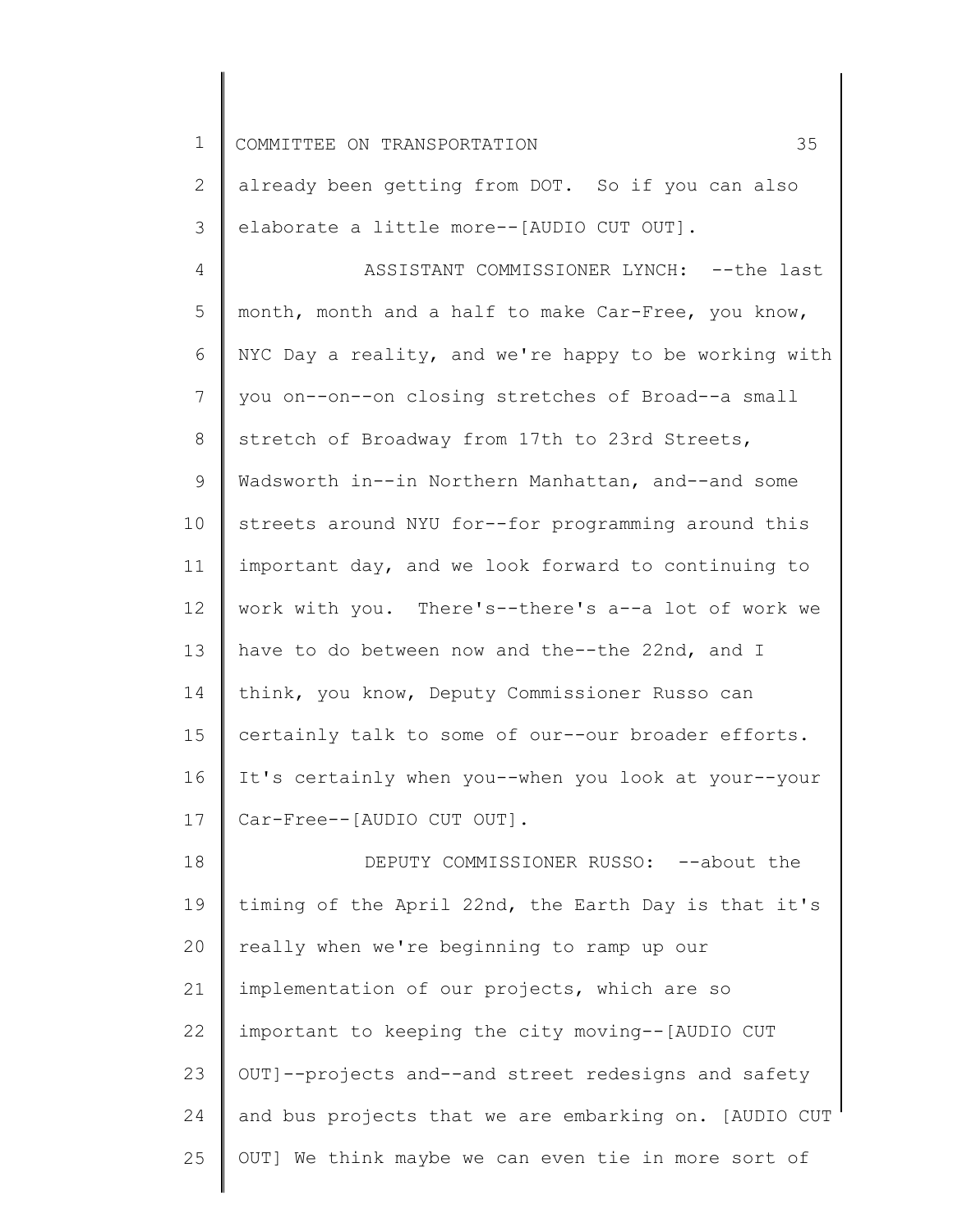| $\mathbf 1$    | 36<br>COMMITTEE ON TRANSPORTATION                     |
|----------------|-------------------------------------------------------|
| $\mathbf{2}$   | highlighting the--the infrastructure that's coming    |
| 3              | that people have the op--[AUDIO CUT OUT].             |
| $\overline{4}$ | CHAIRPERSON RODRIGUEZ: It started with                |
| 5              | an increase of 15 made that, which is a big, you      |
| 6              | know, big, too, I would say for everyone. That is a   |
| 7              | major event organized by the Governor and--and other  |
| 8              | folks. So, that--and that's one of the reasons why,   |
| $\mathsf 9$    | you know, some of the colleagues, you know, that they |
| 10             | are also been attending that big rally. So Council    |
| 11             | Member Menchaca.                                      |
| 12             | COUNCIL MEMBER MENCHACA: Thank you,                   |
| 13             | Chair and thank you for your testimony, all--all of   |
| 14             | your testimony on today's bills. Just to kind of      |
| 15             | quickly talk a little bit about Car-Free New York     |
| 16             | City under and the leadership, our Chair and Vision   |
| 17             | Zero advocates. I--I really can't wait to see some    |
| 18             | of [AUDIO CUT OUT]--how we can create more Car-Free   |
| 19             | spaces. It's really, really exciting, and the         |
| 20             | momentum only continues to grow. So with my short     |
| 21             | time, I want to focus on Intro 779, and Inspector     |
| 22             | Fulton, if you can tell me a little bit--you--you     |
| 23             | kind of hinted at the--the concept of--of this piece  |
| 24             | of legislation not allowing for us to fully           |
| 25             | understand who is press even if you're--[AUDIO CUT    |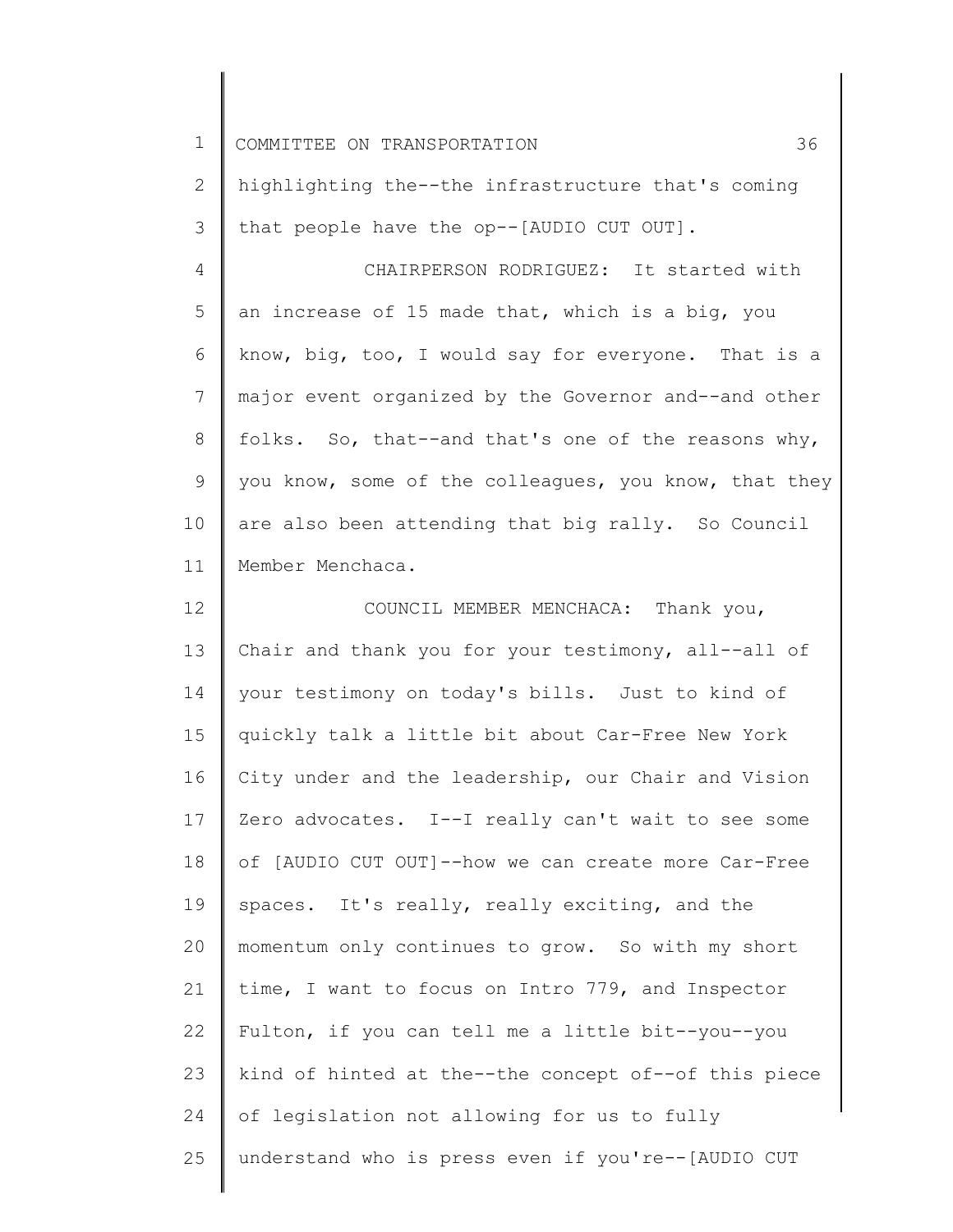| ᅩ |  |  | COMMITTEE ON TRANSPORTATION |  |
|---|--|--|-----------------------------|--|
|---|--|--|-----------------------------|--|

24

25

2 3 4 5 6 7 OUT]--roads being covered. Have you--have you thought about how to--how to solve that? I think I heard that that is an issue of the bill, and then second, have you convened any conversation with the press in any way, and kind of organized the press to have conversations--or can you plan to do that?

8 9 10 11 12 13 14 15 16 17 18 19 20 21 22 23 DENNIS FULTON: [AUDIO CUT OUT] This is a public admin--administration. We haven't had a lot of complaints from the press that says--they're saying that this--of course, I think anybody would want their parking privilege extended, but there hasn't been a major uptick in complaints in the last couple of years with-- You know, this--this has been a--[crashing sound/laughter] [AUDIO CUT OUT]--that the press would agree that they--the papers are being filled with stories. So they're getting some access. COUNCIL MEMBER MENCHACA: [AUDIO CUT OUT]- -but I--I think that that questions kind of lingers in the room right now, and--and I think what--I guess the only thing I want to say is that it's an important thing to have conversations, and so if you're not getting that--I know we have--[AUDIO CUT

OUT]--it would be great if--if we can hear from you

today that you will commit to having a direct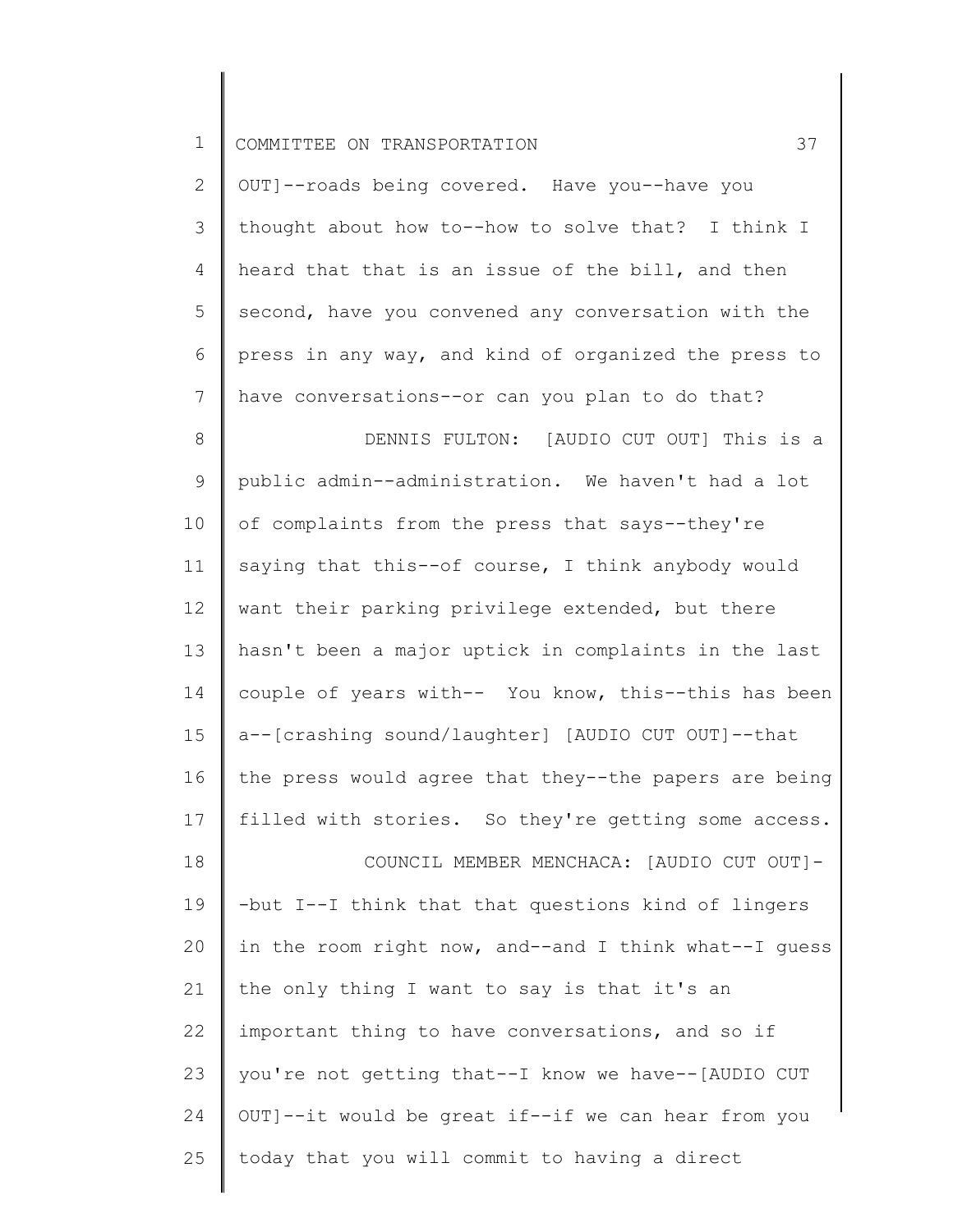| ᅩ |  |  | COMMITTEE ON TRANSPORTATION |  |
|---|--|--|-----------------------------|--|
|---|--|--|-----------------------------|--|

2 3 4 5 6 7 8 9 10 11 conversation and a direct line to the press, and organize. They--they will organize, I believe, and connect with you in whatever languages and--and I'm talking even about our ethnic press., and our--our immigrant community--[AUDIO CUT OUT]. All of that is to say will you and--and can you really commit to opening up that line of commun--conversation, and understanding that, and posing that question to them about how they might like to be identified and get some answers and questions, and ideas from them.

12 13 14 15 16 17 18 19 20 21 22 23 24 25 DENNIS FULTON: I--I think like I said we're open to further discussion. The language in the bill, like I said, in certain circumstances make it impossible for our--through out job operationally and--and getting back to what I was saying that at the major events we already provide, you know, accommodations to the press. We go above and beyond to help them out, and then it seems anecdotally I can speak specifically to events that I've been at that they press has come to me and asked to park illegally, which I give in discretion, and I've done it, and I'm sure it's done by many of my colleagues. That's it. I mean, you know, as far--[AUDIO CUT OUT]--their parking privileges extended, and the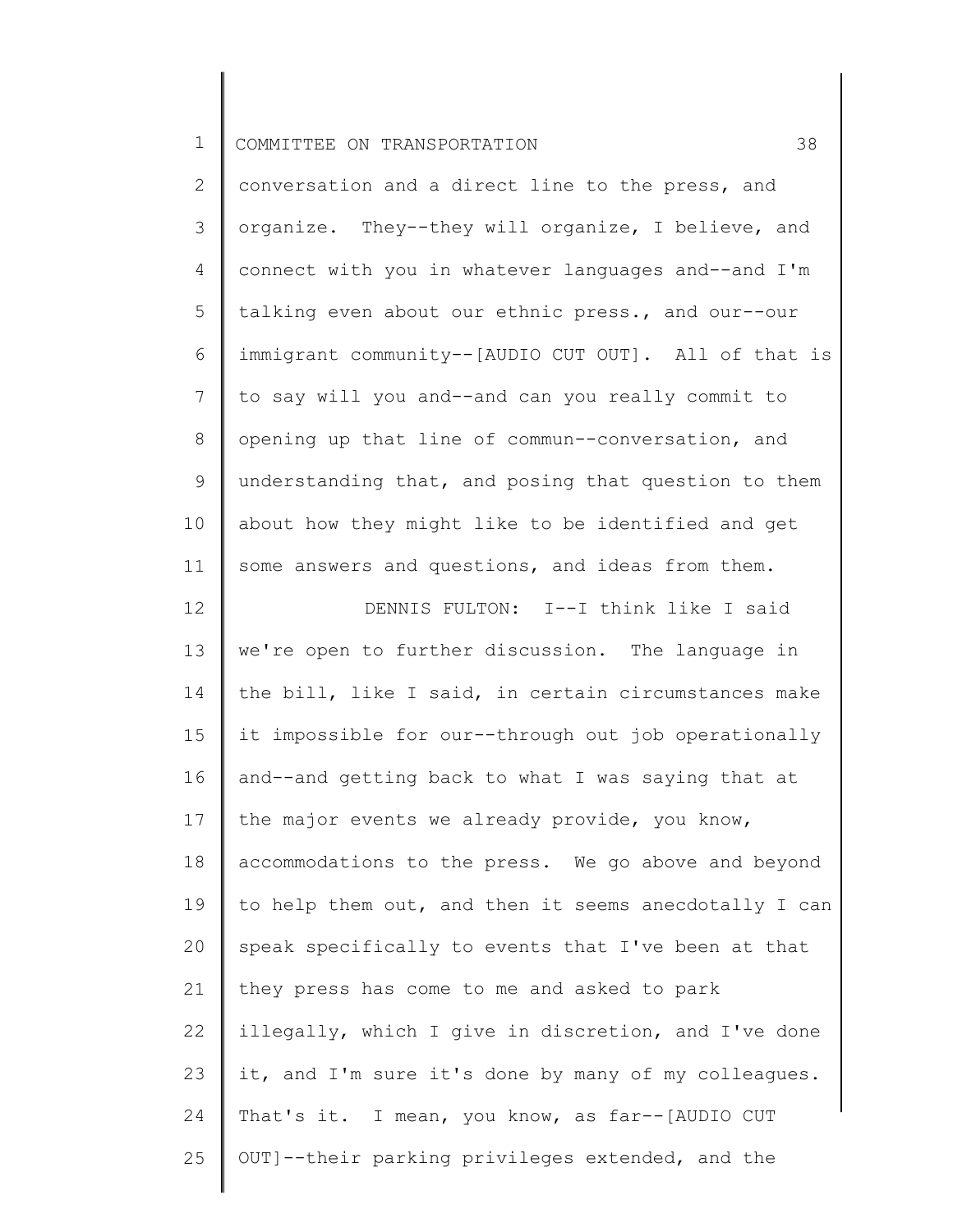2 3 4 current form as it works does work for the NYPD. I mean the press obviously they just demonstrated that they're--[AUDIO CUT OUT]--all times.

5 6 7 8 9 10 11 12 13 14 COUNCIL MEMBER MENCHACA: And in advance when we started this conversation, and as co-sponsor of this bill, I--I want to make sure that we--we--we- -we honor the process of legislation making the--and- -and really make sure that whatever--[AUDIO CUT OUT]--really an opportunity for the core concept of press being able to take information and quickly disseminate it out into--into the world, and these are--these are our partners that we both use in--in cases of emergency and crisis.

15 16 17 18 19 20 21 22 DENNIS FULTON: Well, well, I--I agree. I think that the press has a--a job to do, and--and I think the Police Department is always to work with them, and--and gave accommodations to them. And again, we'll act in a professional manner, you know, when--when certain circumstances--circumstances dictate, and we will--[AUDIO CUT OUT] COUNCIL MEMBER MENCHACA: --a solvable

23 24 25 problem. I--I really do believe that, and as long as everything is on the table, I think we can get to a-- -a good solution, a fair solution. So just really,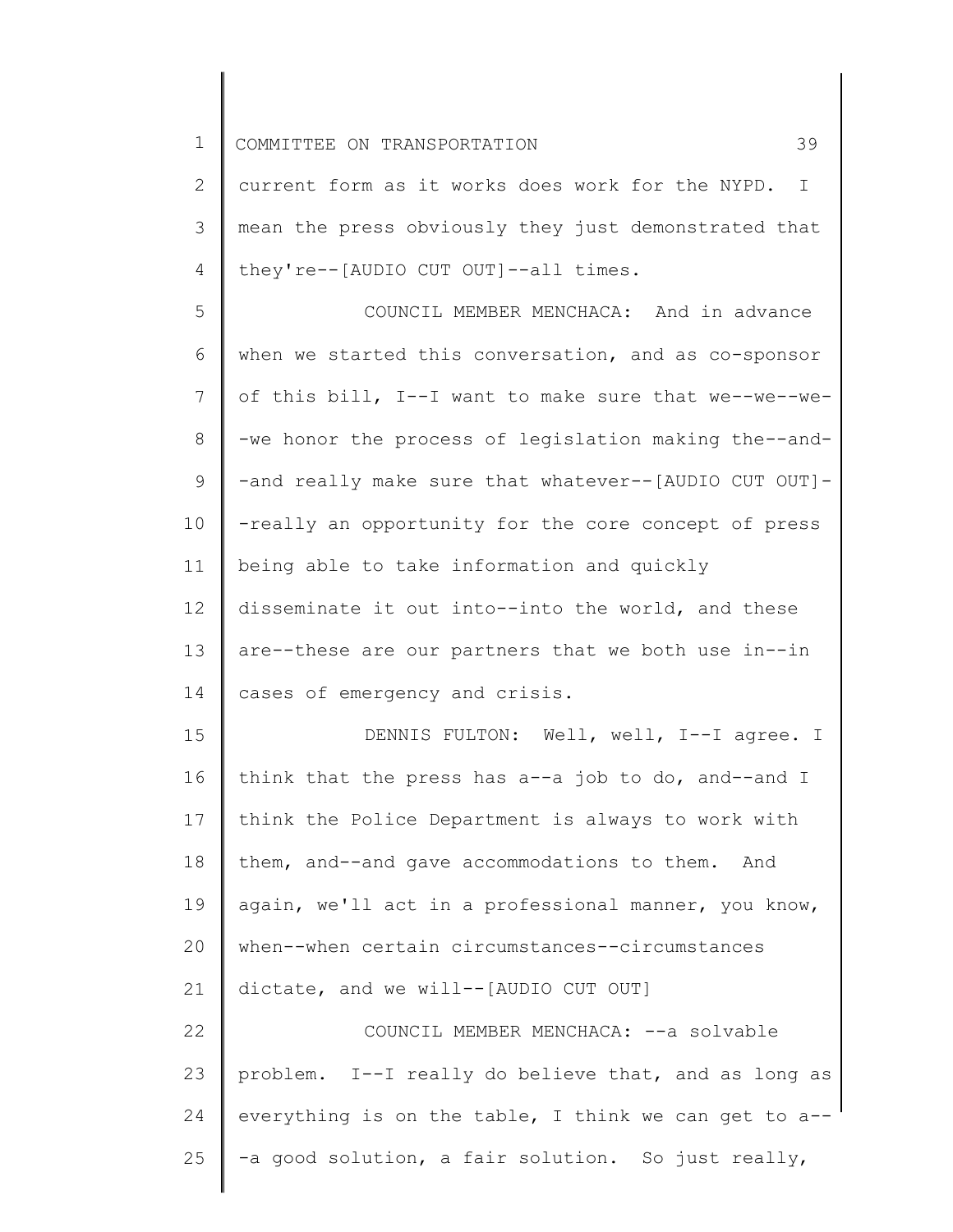| ᅩ |  |  | COMMITTEE ON TRANSPORTATION |  |
|---|--|--|-----------------------------|--|
|---|--|--|-----------------------------|--|

2 3 4 5 6 7 8 9 10 11 12 13 14 15 16 17 18 19 20 21 22 23 24 last--last question on--for DOT, and we're thinking about curb ex--extensions, and--and you're not too excited about some of the other pieces of legislation, and--and kind of point to the fact that you have a larger tool kit and this legislation to kind of mandate borough by borough--we put a number on it about the curb extensions, and that's just not- -[AUDIO CUT OUT]--commit to making those kind of curb extensions where they make sense, but build them, and--and still use the other toolkits, and potentially then create other pieces of legislation to--to kind of mandate those other pieces just to accelerate the infrastructure for Vision Zero in our streets. Tell me what--what makes sense. DEPUTY COMMISSIONER RUSSO: [AUDIO CUT OUT]--complexity versus effectiveness scale, it doesn't put--it doesn't rank at the highest. It pretty much involves-- COUNCIL MEMBER MENCHACA: [interposing] Let me just hear that again. The curb extensions are the most complex things you have-- DEPUTY COMMISSIONER RUSSO: [interposing] They--

25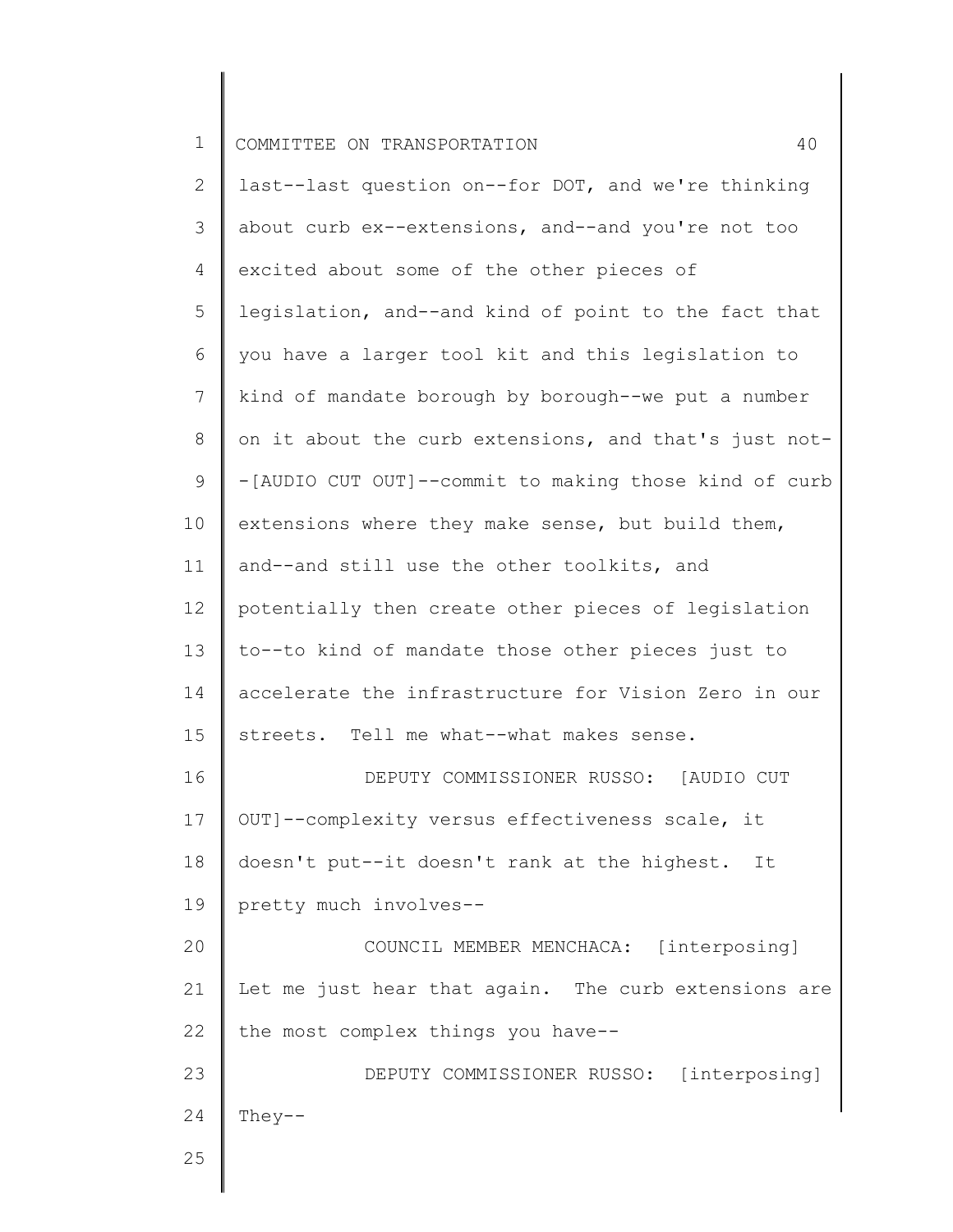2 3 COUNCIL MEMBER MENCHACA: -- in your toolkit.

4 5 6 7 8 9 10 11 12 13 14 15 16 17 18 19 20 21 22 23 24 25 DEPUTY COMMISSIONER RUSSO: They--they are--they're one of the most complex things we have in our toolkit, and then when you compare them to their sort of benefit and effectiveness, it's, you know, it's--it's not the--[AUDIO CUT OUT]. To implement it, it's pretty much a depart--a DDC/DOT partnership to do that, and where we've been doing it most is the--our Priority School Initiative, our Safe Routes to School Initiative, which has been a longterm multi-year capital project to--at sort of regular intersections around schools shortening crossing distances, building--building out those- those intersections. As I alluded to in my testimony, you know, the street--people think of the street as in--in two dimensions. It's really a three-dimensional thing. There's a slope from the doorway of your building down the sidewalk. It has to get all the water off the sidewalk. There's a crown to the roadway that has to get the water from the road down to the curb. It has to get into catch basins. We have to give people ramps to--for the crossings. They have to be at ADA--[AUDIO CUT OUT]--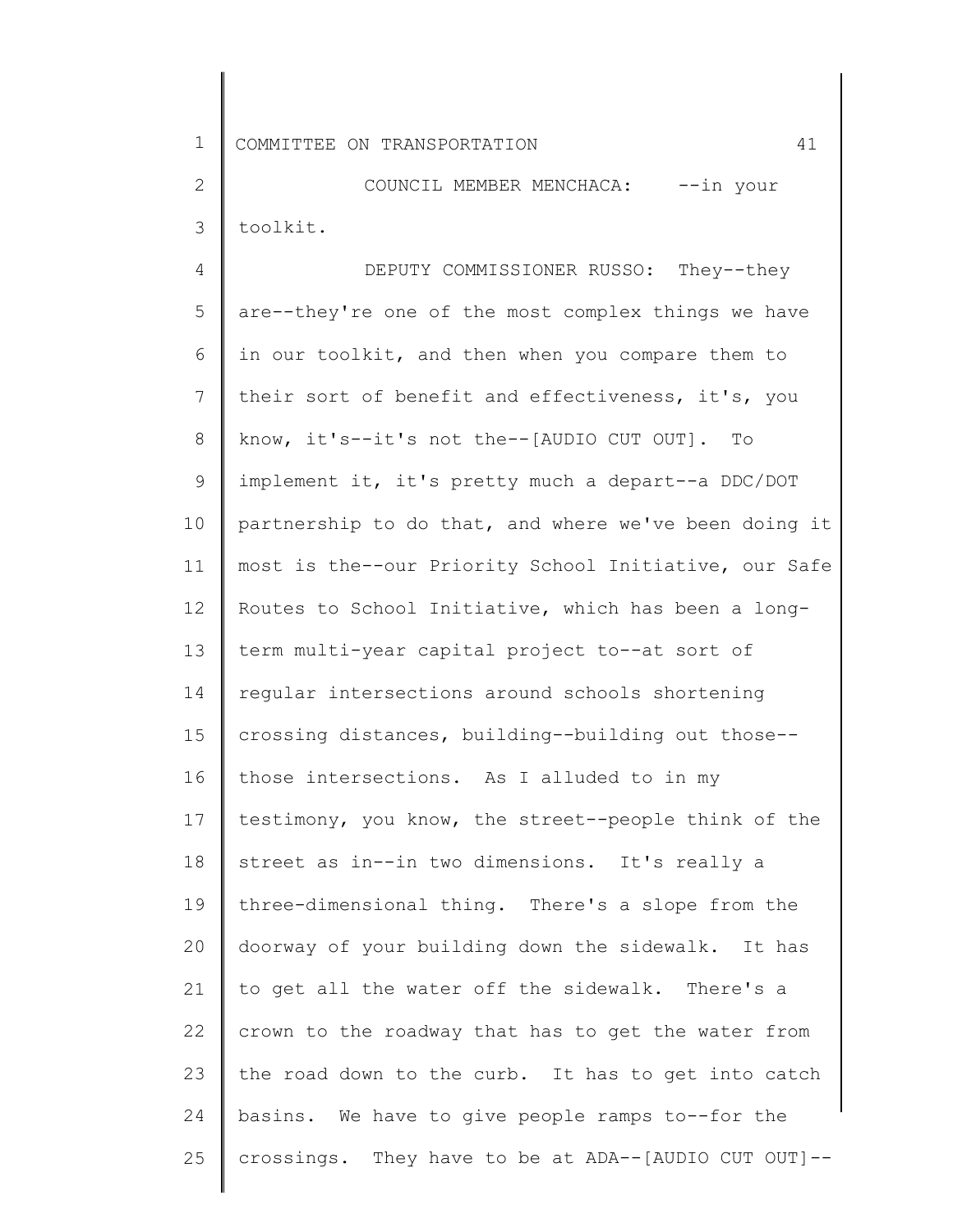2 3 4 5 6 7 8 9 10 11 12 13 14 15 16 17 18 19 20 21 22 23 24 25 re-grading, redesign survey, and then you get involved with what's underground, not just potentially the catch basin. I mean you took--but other utilities and [AUDIO CUT OUT]--anything, you know, major contractors for a smaller theoretically inexpensive job, but then you're, you know, you're relocating and rerouting utilities. You're--you're re-grading. So you--you--the design involved so that the--the--that the planning, the design, the outreach, everything--[AUDIO CUT OUT] so--and--and we're learning more and more about how--the how, the where, the why crashes happen, and that's a pretty dynamic process. We're studying it. We have the Left Turn Initiative that we're coming out, and for example, one of the things curb extension seeks to mitigate is to try to slow the turn of a vehicle sort of going across the crosswalk. We are finding more and more that those crashes, as we comb through crash reports that those turning crashes don't happen on the smaller crossings, but when you turn off a small side street on a very big street. So, we've had some tragedies such as Northern Boulevard and 61st Street and West End Avenue and 97th Street. The drivers were driving on the small street, and turning onto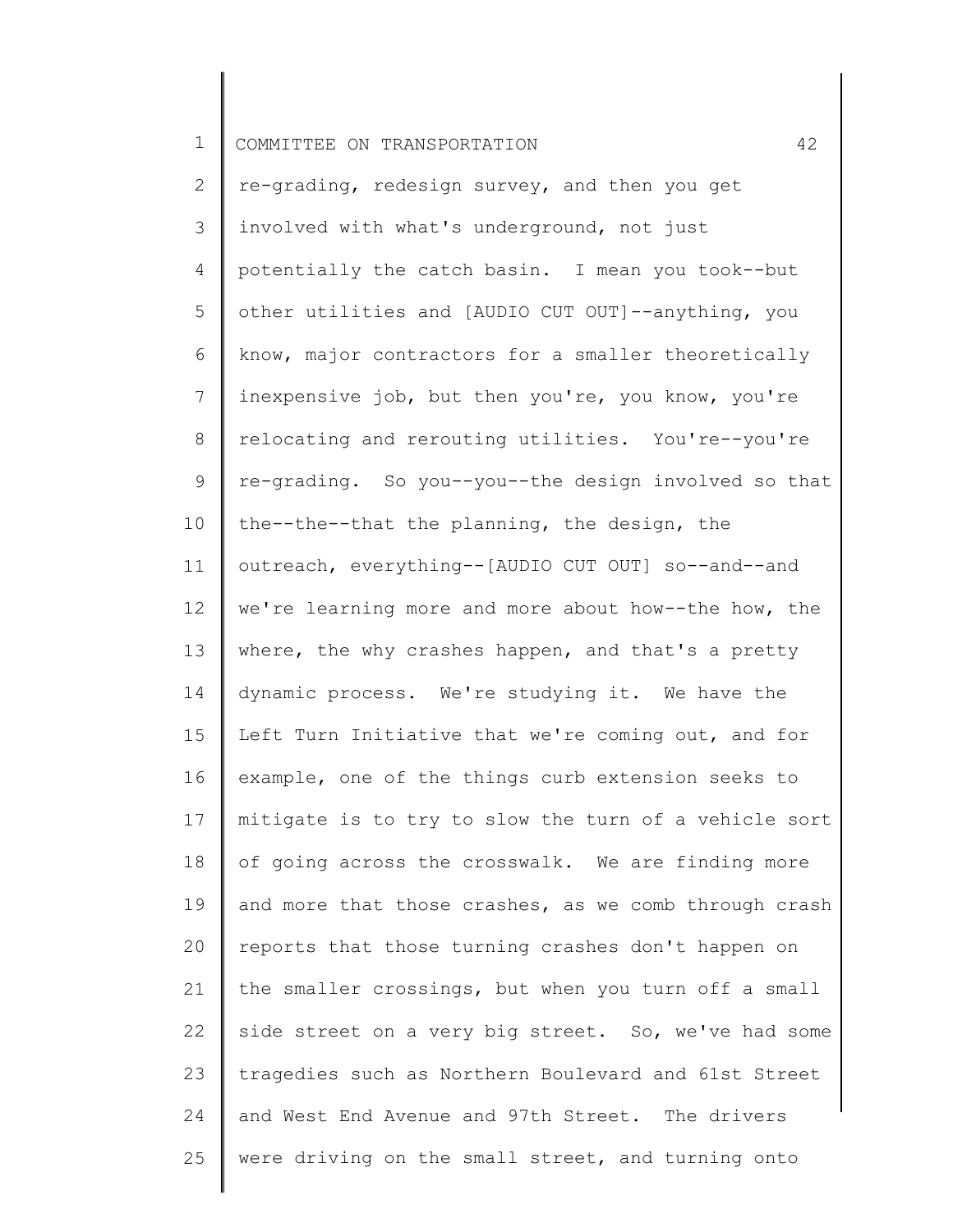| ᅩ |  | COMMITTEE ON TRANSPORTATION |  |
|---|--|-----------------------------|--|
|   |  |                             |  |

 $\parallel$ 

| $\mathbf{2}$   | the big street [AUDIO CUT OUT]--and putting in center           |
|----------------|-----------------------------------------------------------------|
| 3              | medians, which changed the path of the turn. We see             |
| 4              | as more effective. So it's really, you know, not a              |
| 5              | cross cost (sic) but an opportunity cost that we                |
| 6              | have. So [AUDIO CUT OUT]--or do we go forward and               |
| $\overline{7}$ | explain, you know, that approach is--it works.                  |
| 8              | COUNCIL MEMBER MENCHACA: Great and--and-                        |
| $\mathsf 9$    | -and that's my final though, and--and I think that if           |
| 10             | we can bring that down to the community board level,            |
| 11             | and have those conversations. I'm--I'm hearing a                |
| 12             | really strong case for curb extension. It's just a              |
| 13             | popular thing because you see that in a real way, and           |
| 14             | our community has--is kind of connected to the--                |
| 15             | [AUDIO CUT OUT]--you see that the--the effects.<br>$\mathbf{I}$ |
| 16             | think that's what people are asking for. So it would            |
| 17             | be great to continue that engagement on the ground,             |
| 18             | and it would be great to work with you all and your             |
| 19             | teams and our community boards. Thank you.                      |
| 20             | CHAIRPERSON RODRIGUEZ: And I would like                         |
| 21             | to be clear. First of all with the name. That name              |
| 22             | for me it's--this is not about privilege. You know              |
| 23             | as we move conversations -- [AUDIO CUT OUT]--privilege          |
| 24             | at all. This is about being sure that the men and               |
| 25             | women who are covering the story that the public                |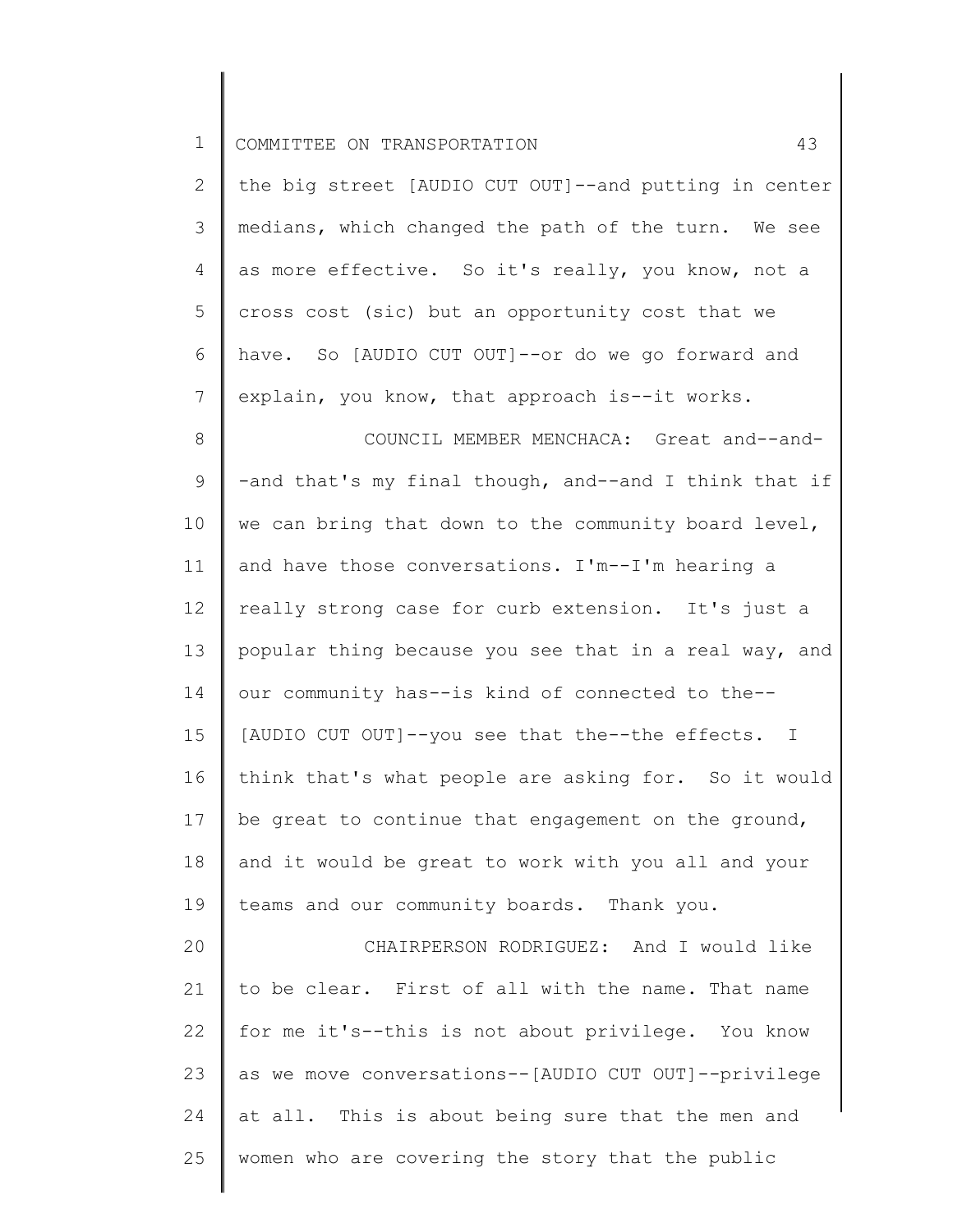| $\mathbf 1$    | 44<br>COMMITTEE ON TRANSPORTATION                     |
|----------------|-------------------------------------------------------|
| $\mathbf{2}$   | expects they will be informed. To be able to have     |
| 3              | the tools they need. So, you know, let's be--let's    |
| $\overline{4}$ | be clear on this one that we're not talking about     |
| 5              | privilege. We're talking about a right that we would  |
| 6              | like to, you know, to be restored. Because as far as  |
| 7              | we know---[applause]                                  |
| $\,8\,$        | SERGEANT-AT-ARMS: Keep it down.<br>No                 |
| $\mathsf 9$    | applause. [applause]                                  |
| 10             | CHAIRPERSON RODRIGUEZ: [off mic] Thank                |
| 11             | you. I met the goal. (sic) As far--as far as I know   |
| 12             | I don't think it's different unless there's different |
| 13             | information. I don't think that the previous          |
| 14             | administration did a study about this before getting  |
| 15             | later of this parking--[AUDIO CUT OUT]--for the media |
| 16             | to have a plaque.                                     |
| 17             | DENNIS FULTON: Well, I--I think that,                 |
| 18             | like I said, it was more of a--and--and it was part   |
| 19             | of an overall policy to reduce the placards, but with |
| 20             | regard to the press it--there was a redundancy issue. |
| 21             | They were already getting state issued plates. So     |
| 22             | the--I think the administration felt--and--and--that  |
| 23             | having both the placards--                            |
| 24             | CHAIRPERSON RODRIGUEZ: [interposing]                  |
| 25             | And what about--what about teachers?                  |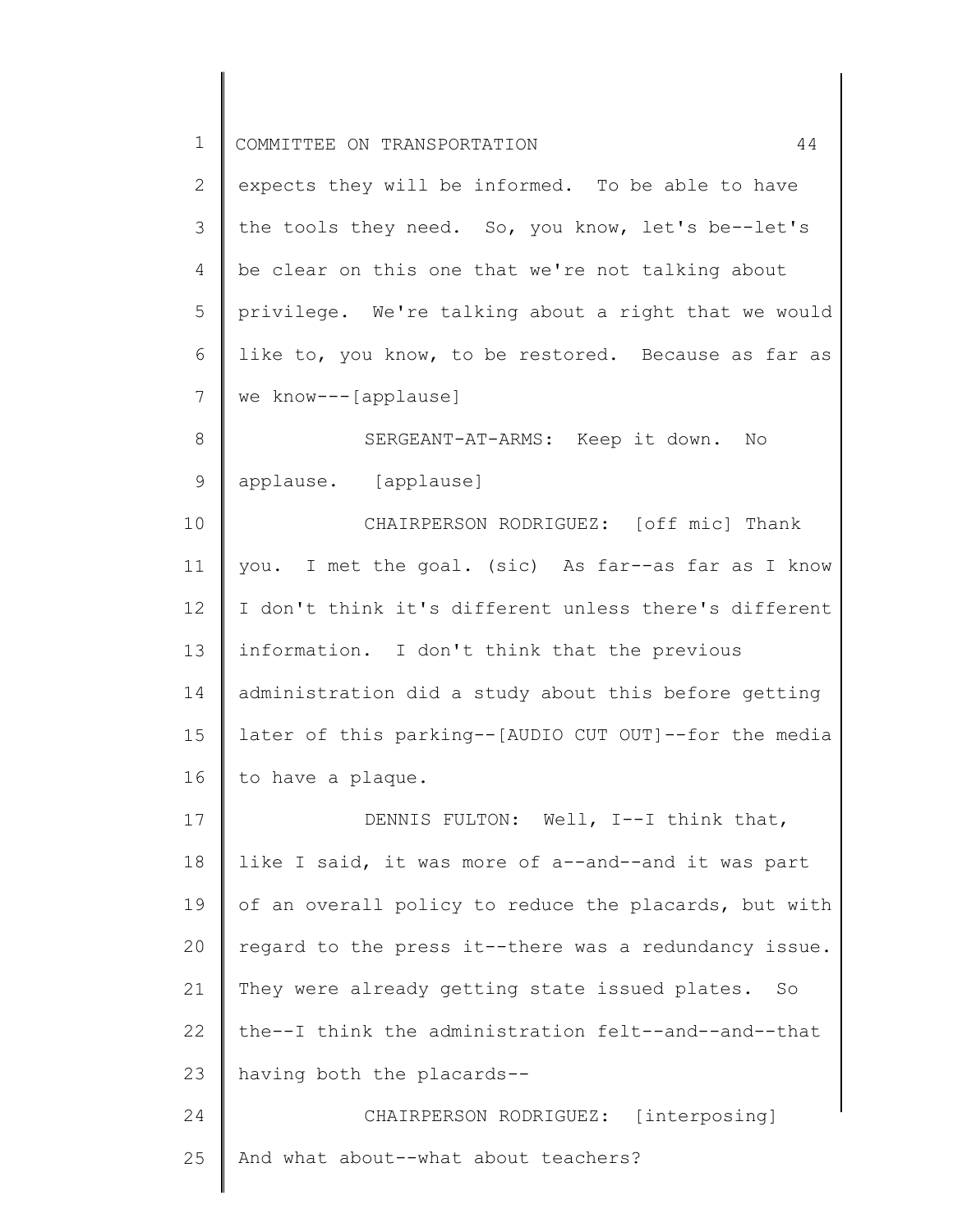1 2 3 4 5 6 7 8 9 10 11 12 13 14 15 16 17 18 19 20 21 22 23 24 25 COMMITTEE ON TRANSPORTATION 45 DENNIS FULTON: Excuse me. CHAIRPERSON RODRIGUEZ: What about teachers? DENNIS FULTON: I--I have the--I don't really--I--I--I--[AUDIO CUT OUT] CHAIRPERSON RODRIGUEZ: --tell you that as witness, we didn't have a state block. So--but and again the question on this current administration my question is did the administration--the previous administration conduct any study and, therefore, as a result they make it a decision to get rid of--of--of [AUDIO CUT OUT]-- DENNIS FULTON: I'd have to get back to you. What did--what their level of analysis was I don't know, and I'd--I'd have to get back to you on that. CHAIRPERSON RODRIGUEZ: Great. Thank you. Council Member Reynoso. COUNCIL MEMBER REYNOSO: Thank you guys for being here. Extremely excited by Car-Free NYC, and I'll get to that in a few seconds, but Commissioner you said two things that I wanted to get a--a response to. Now you said that the NYPD wouldn't be able to function operationally if these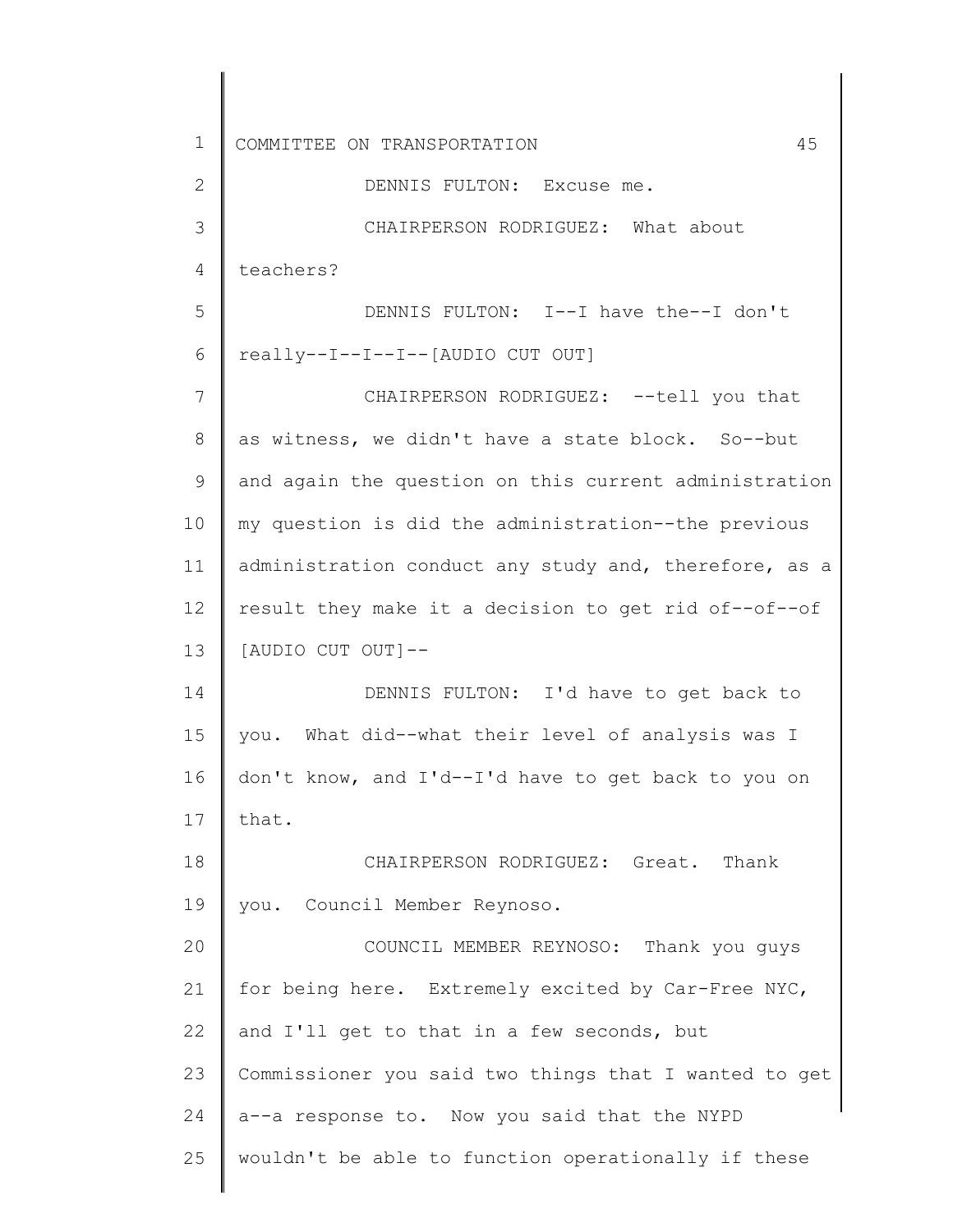1 2 3 4 5 6 7 8 9 10 11 12 13 14 15 16 17 18 19 20 21 22 23 24 25 COMMITTEE ON TRANSPORTATION 46 placards, the way--the way currently as we're in-- [AUDIO CUT OUT]--to--to a certain extent. I just want to know the difference between now and then. DENNIS FULTON: Um-- COUNCIL MEMBER REYNOSO: [interposing] Or then and what would happen under this law that would be different? DENNIS FULTON: I would say that they- there was a fix there, and operationally it probably was imperfect then, and--and--and maybe they fixed it. Again, I'm supposing a little bit, but regard--I can specifically answer this bill, and I can give you an example. If I was a traffic agent and I came upon a--a vehicle with--[AUDIO CUT OUT] or if there was- in many circumstances whether there was a news event or a matter of public concern going on. So that operationally how would the traffic agent or police officer know--[AUDIO CUT OUT]--they--they could issue the summons incorrectly or not issue the summons when they should have. COUNCIL MEMBER REYNOSO: Okay, I--I wanted to wanted to ask another one. You said that the previous administration felt the need to move the placards. I just want to say I don't think the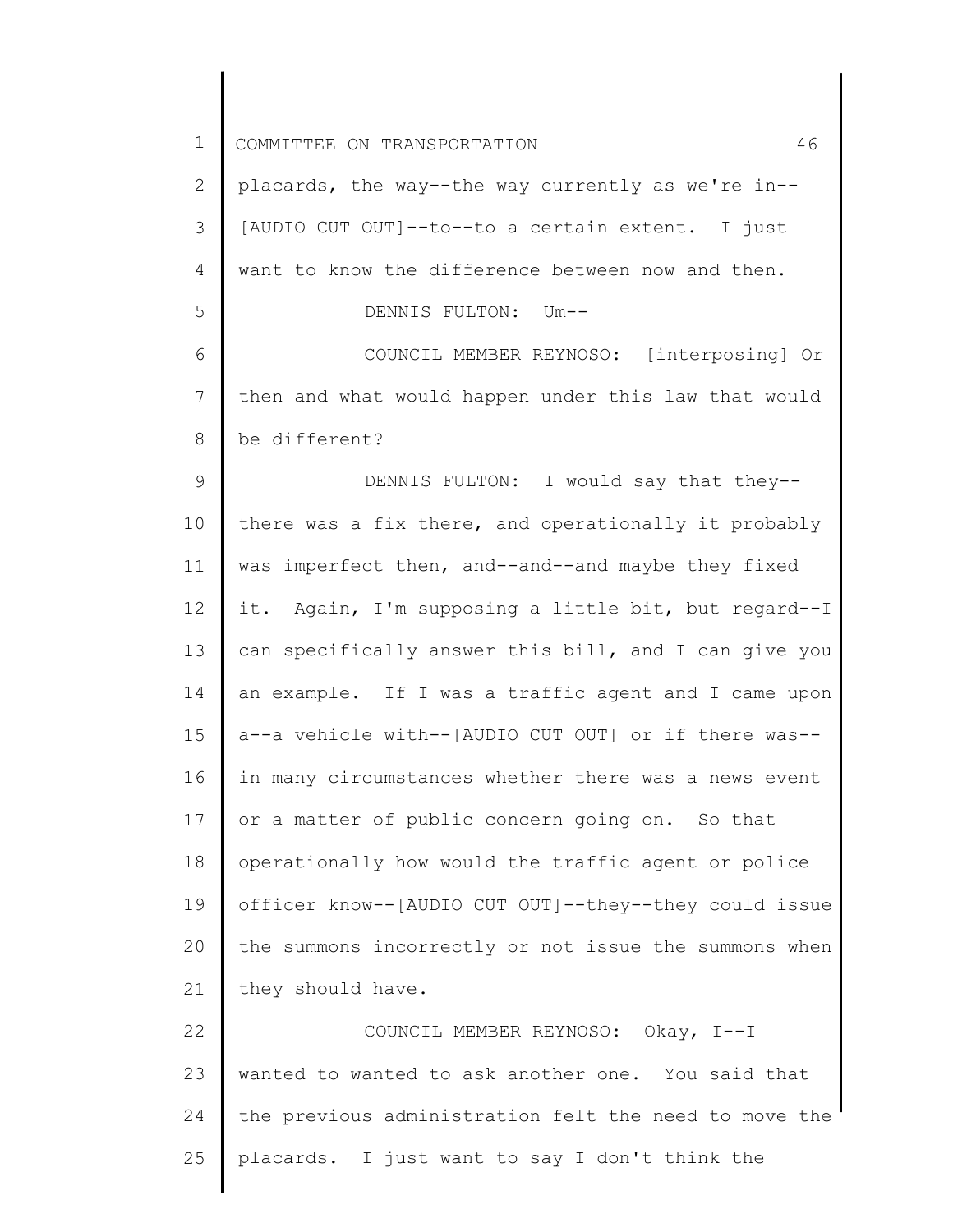2 3 4 5 6 7 8 9 10 11 12 13 14 15 16 17 previous administration felt very much. They might have believed something, but felt no so much. They do everything, I believe, the way Council Member Ydanis talked about through some type of study. There had to be some type of evidence, some type of data to support the need to remove placards in general whether they're-- Right now, we have information regarding fake placards, and--and the work that we have to do to--to fix that. I mean actual information that lets us know that that's a big problem. We just really want to start to working on information that--that is real. We need data to support any--any case that you might have against them, and [AUDIO CUT OUT]-- and changes in the language that you would support it. Is that what I'm hearing? That way--

18 19 20 21 22 DENNIS FULTON: [interposing] I--I think that--I think we're in agreement that the press has an important job to do. So we would consider, you know, anything that was presented that we could work with operationally.

23 24 25 COUNCIL MEMBER REYNOSO: Okay, so I'm-- I'm excited to see that conversation happen. If the dialogue happens we could get--so would start moving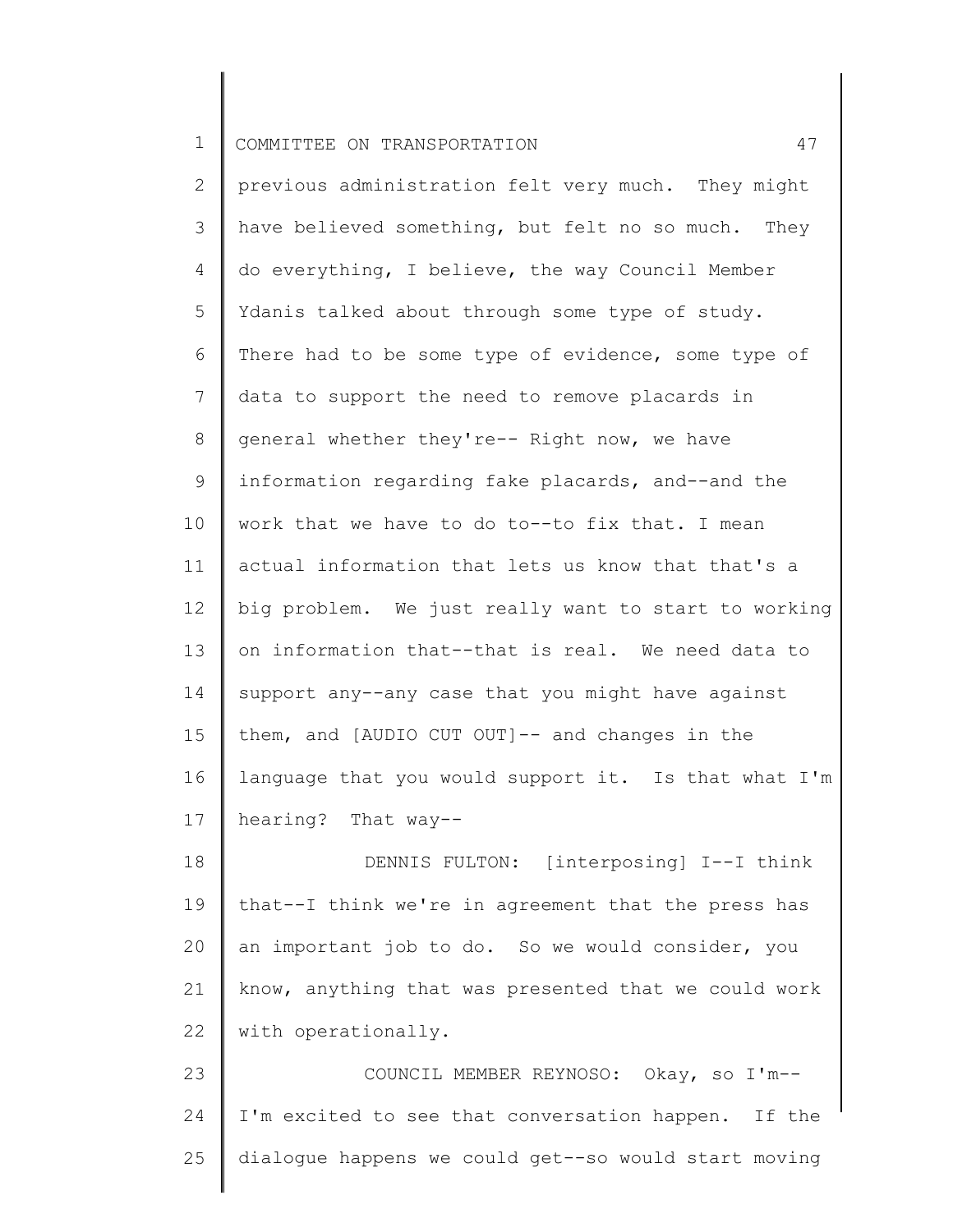2 3 4 forward. Obviously, you have concerns as I--it is in right now, as the law written right now, but given some conversations, we could get to a point where--

5 6 DENNIS FULTON: [interposing] That's possible. Yes.

7 8 9 10 11 12 13 14 15 16 17 18 19 20 21 22 23 24 COUNCIL MEMBER REYNOSO: Okay because the--the NYPD, by the way, has supported zero pieces of legislation from--in regards to any changes that we would like to make here in the City Council ever, ever. It's been three years since somebody from the NYPD stood here and said we support this legislation. DENNIS FULTON: Well, I think we just--we just right away well we just--[AUDIO CUT OUT]-- COUNCIL MEMBER REYNOSO: Well, thank you. I--I think that that's a traffic--a traffic related piece of legislation. What I'm talking is operationally how the NYPD was to--to work. I don't have any down there until--[AUDIO CUT OUT]. Vehicles are going to continue to be out in the streets. Can you tell me what a private vehicle is? Real long cabs is what I'm asking to continue to operate during Car-Free NYC. ASSISTANT COMMISSIONER LYNCH: On--there

25

are--there are select limited street closings that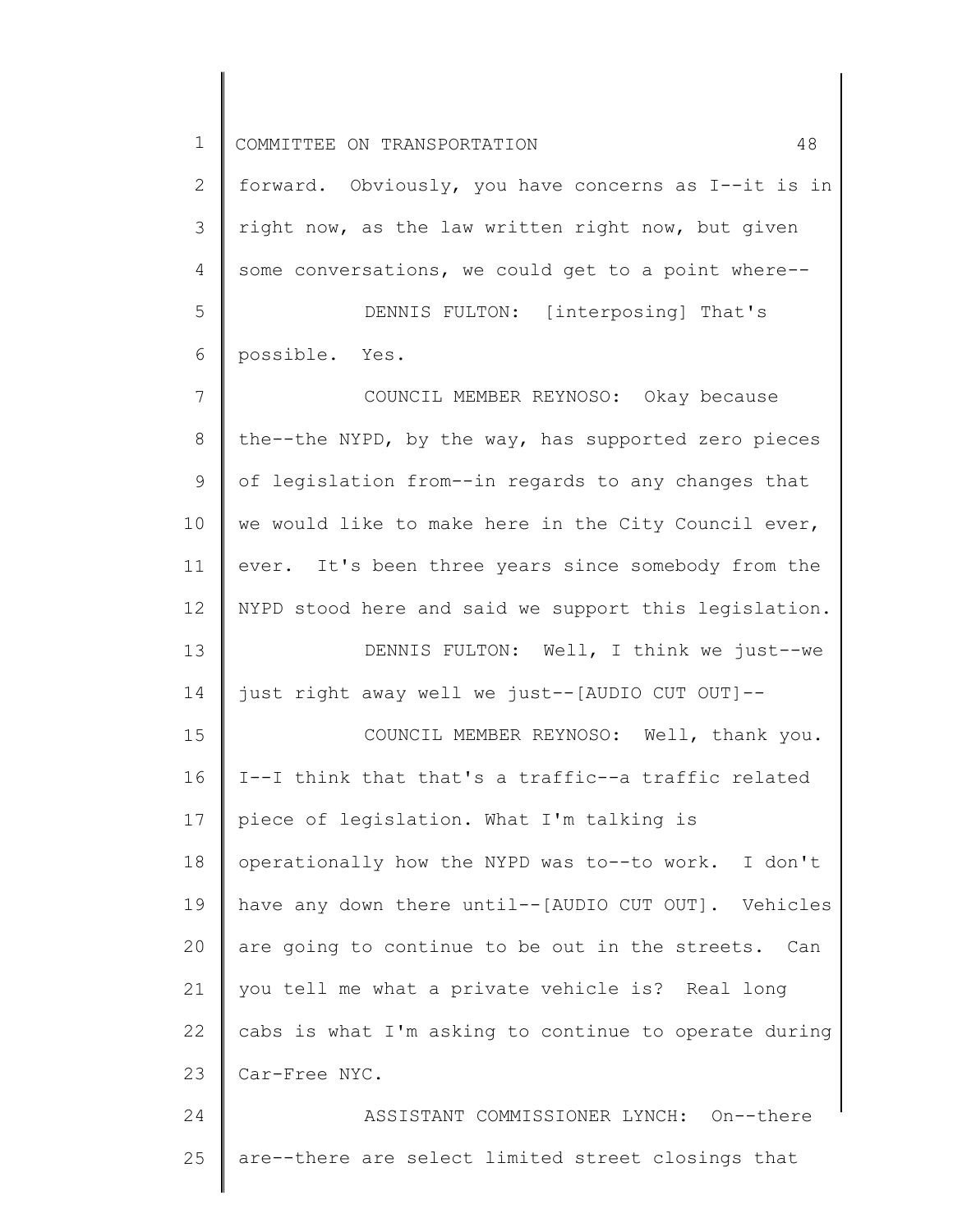2 3 4 5 6 we've worked with the Chairman Rodriguez on. That would be on Broadway from 17th Street to 23rd Street in a three our four-block section of Wadsworth and several blocks near NYU where those will be completely closed to traffic.

7 8 9 10 11 12 13 14 15 16 17 18 19 20 21 22 23 24 COUNCIL MEMBER REYNOSO: [AUDIO CUT OUT] --and I definitely think it's a--it's a goal that we should be working to get to together. I think it's going to send a clear message that we have the infrastructure in place in the city of New York to allow for this happen on a regular basis--[AUDIO CUT OUT] --the city doing currently to encourage its- its several employees not to use vehicles, and to walk--what--what is--what action are being or what message is being sent from the administration to its civil employees, if any have taken part yet? DENNIS FULTON: Well, we're--[AUDIO CUT  $OUT$ ]  $--$ ASSISTANT COMMISSIONER LYNCH: I mean and again I, you know, I know that a number of DOT-- [AUDIO CUT OUT]--that's a conference today, and the- and the hearing today, I think the message is beginning to get out about Car-Free NYC.

25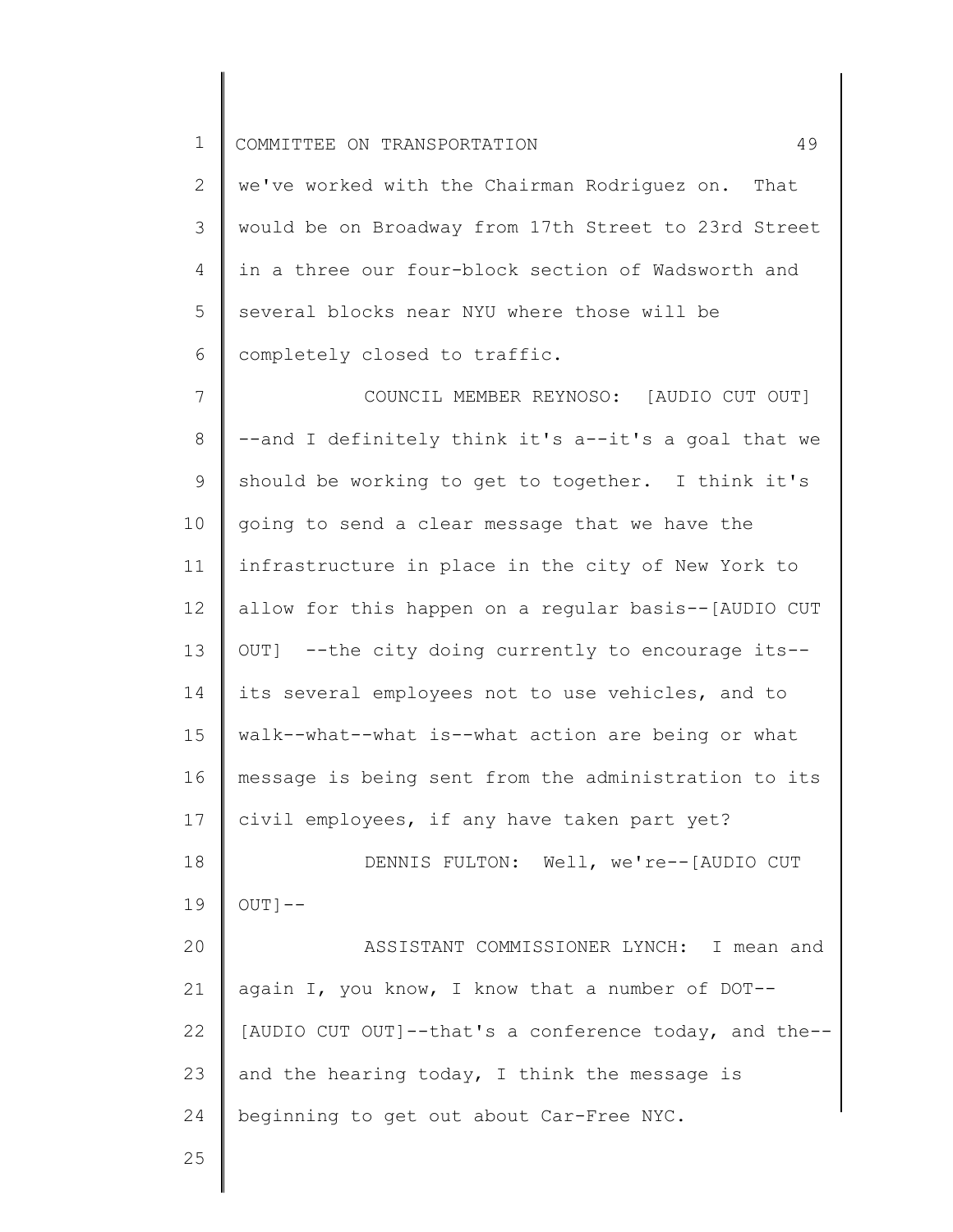| $\mathbf{2}$    | COUNCIL MEMBER REYNOSO: Okay, I really                |
|-----------------|-------------------------------------------------------|
| 3               | want to make sure that we give our--we--we send the   |
| 4               | message very clearly to our civil employees that we   |
| 5               | [AUDIO CUT OUT]--we want to get a clear understanding |
| 6               | of what non-essential means. So we're--we're clear    |
| $\overline{7}$  | about what vehicles we're going to get off the        |
| 8               | streets that day.                                     |
| $\mathsf 9$     | ASSISTANT COMMISSIONER LYNCH: We can                  |
| 10              | provide you a--a better description of what that is.  |
| 11              | [AUDIO CUT OUT] --hire the--the car--car usage and--  |
| 12 <sup>°</sup> | and those who had--would--would still be able to use  |
| 13              | them, but then there's--there's plenty that do not.   |
| 14              | Just like you used the example and--and those would,  |
| 15              | you know, we're--we're encouraging folks to not use   |
| 16              | their vehicles on that day.                           |
| 17              | COUNCIL MEMBER REYNOSO: Great. Thank                  |
| $18\,$          | you guys. I appreciate it. Thank you, Chair.          |
| 19              | CHAIRPERSON RODRIGUEZ: Okay. Great.<br>So             |
| 20              | we just closing of the panel. Do we have any          |
| 21              | questions or are you fine? Okay. So, thank you        |
| 22              | again, and, you know, we are in the best place than   |

23 24 25 we used to be before, and the good thing is that the conversation will continue and I hope that, you know, everything goes well that we are--we are not in the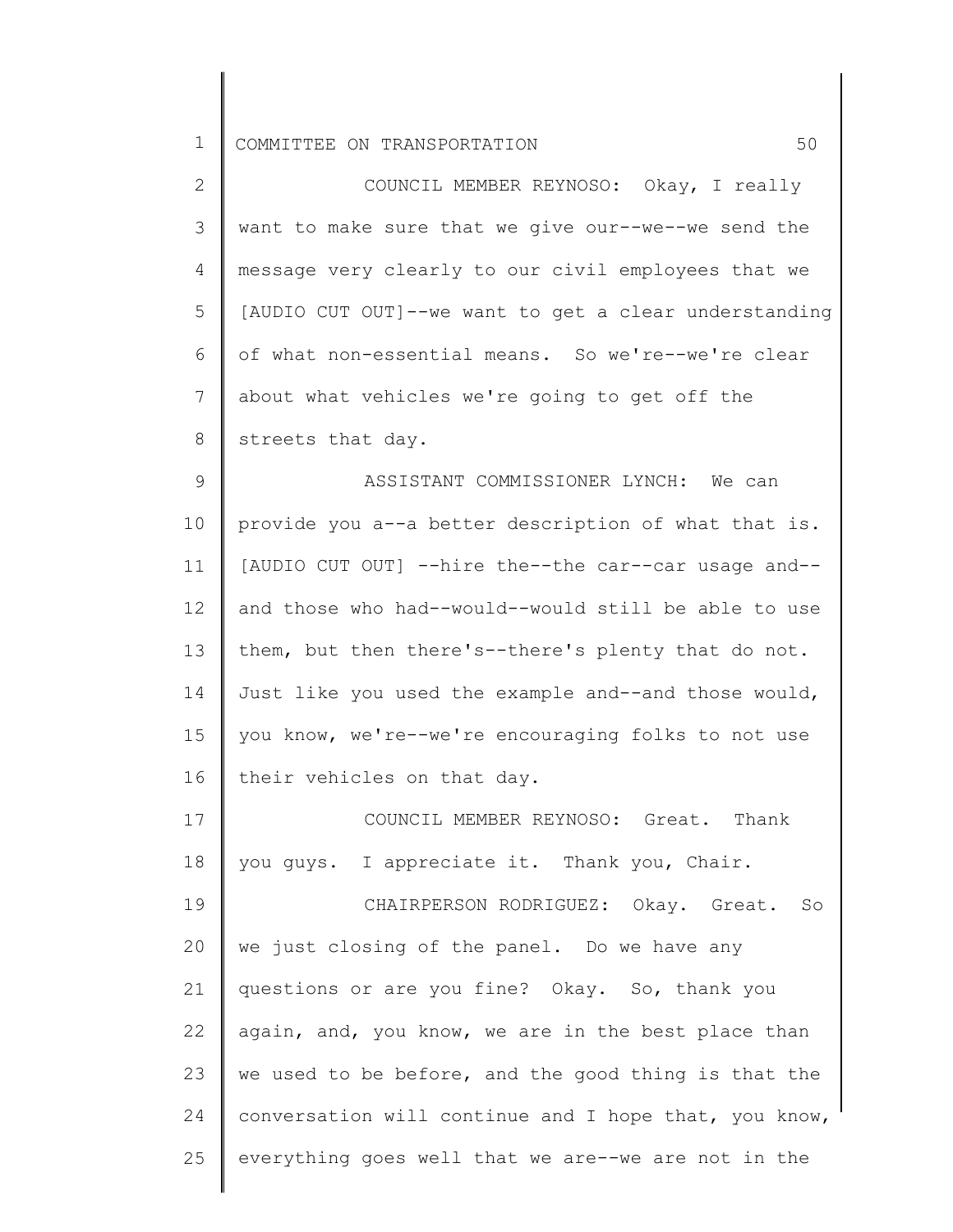| $\overline{2}$ | same place right now. Though, we know that we will    |
|----------------|-------------------------------------------------------|
| 3              | continue working, and thank you again, DOT especially |
| 4              | Jeff for being the person that lead--[AUDIO CUT OUT]. |
| 5              | Kathy (sic) Institute for Rational and Urban          |
| 6              | Mobility; Dani Simons and Citi Bike; Ken Podziba from |
| 7              | Bike New York; Jacquelyn for the League of            |
| $8\,$          | Conservation Voters, and Richard Wener, NYU School of |
| $\mathsf 9$    | Engineer. [background comments] [AUDIO CUT OUT] And   |
| 10             | you will have three minutes each. So, yes.            |
| 11             | YATIM YATAMU: Good morning. Hello. Am                 |
| 12             | I on? Okay, great. Good morning [AUDIO CUT OUT]       |
| 13             | Yatim Yatamu (sp?) with the New York League of        |
| 14             | Conservation Voters. I'm not going to read our--our   |
| 15             | testimony [AUDIO CUT OUT]--seven. I think we've       |
| 16             | heard from the Public Advocate and the council member |
| 17             | and [AUDIO CUT OUT]. We believe that it is a very     |
| 18             | important tool to achieving Vision Zero. Vision Zero  |
| 19             | requires all hands on deck. So that's education.      |
| 20             | That's awareness. That's changing our street design,  |
| 21             | changing the culture, changing behavior, and also     |
| 22             | laws and [AUDIO CUT OUT] pedestrians have the right-  |
| 23             | of-way when they're in the crosswalk until the        |
| 24             | signal, you know, completely changes, period. So we   |
| 25             | are here to show our support, and we thank you,       |
|                |                                                       |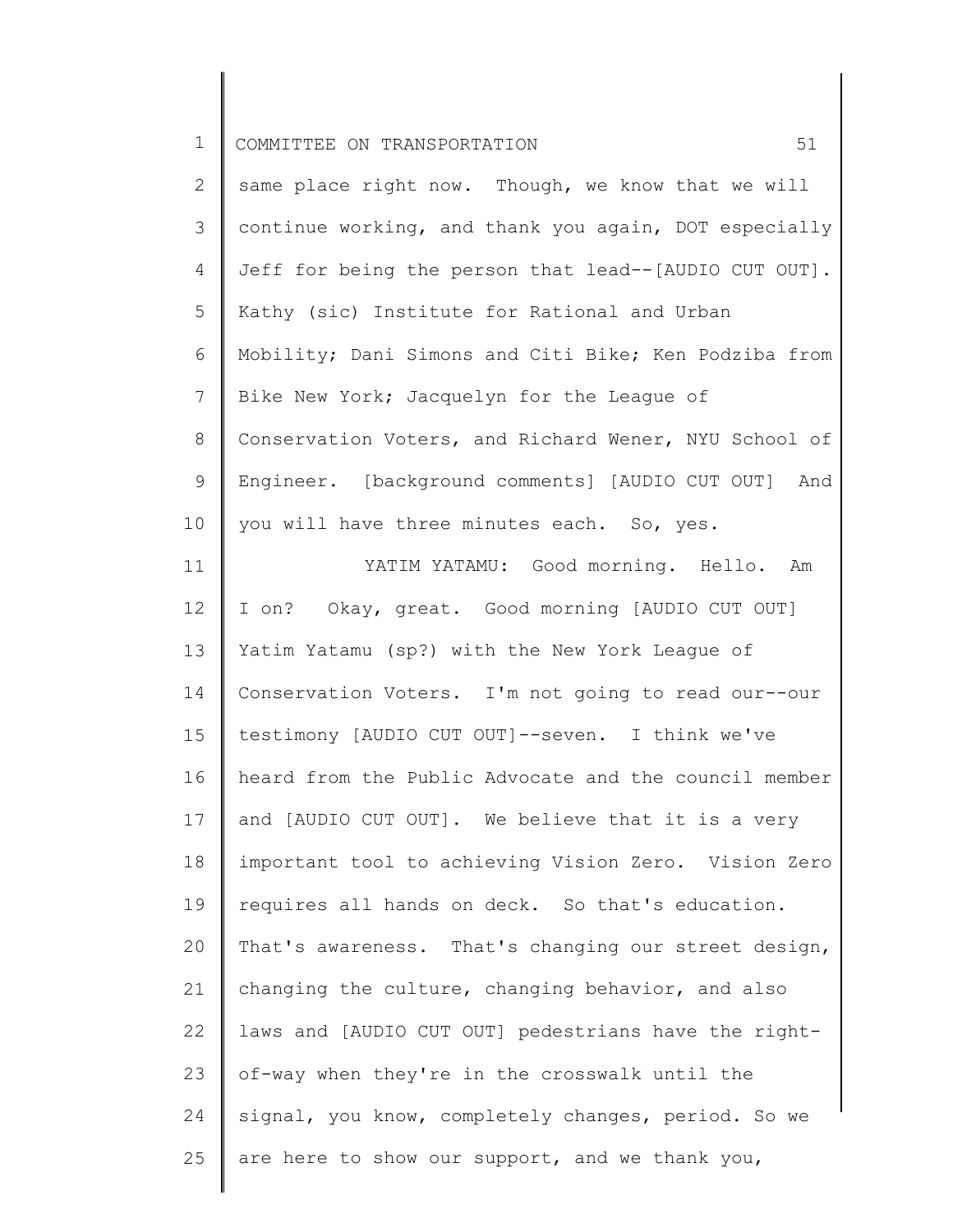2 3 Chair, for you leadership on Vision Zero and certainly Car-Free NYC as well. Thank you.

4 5 6 7 8 9 10 11 12 13 14 15 16 17 18 19 20 21 22 23 24 25 DANI SIMONS: Hello. I'm Dani Simons. I'm here representing Motivate the Operators of Citi Bike. We'd like thank Council Member Rodriguez, Chairman Rodriguez and his colleagues for their support of the idea of a Car-Free NYC, and Citi Bike is proud to be a supporter of this and a support with our partners at the City Council and New York City [AUDIO CUT OUT]--in 2013 and we've served over 25 million trips since then providing a convenient and healthy and sustainable way to [AUDIO CUT OUT]. We really want biking to be accessible to all New Yorkers, young and old. Whether you are, you know, into fitness or just trying to get to work, Citi Bike is something for you. And it's--and it's really changed the way that New Yorkers think about bicycling and how they get around, and that's great news. More people on bikes means cleaner air, healthier New Yorkers and frankly happier New Yorkers, too. And don't just take my word for it [AUDIO CUT OUT]--while our passes is part of Car-Free Earth Day on April 22nd. People will be able to [AUDIO CUT OUT] When bicycling a station easy it's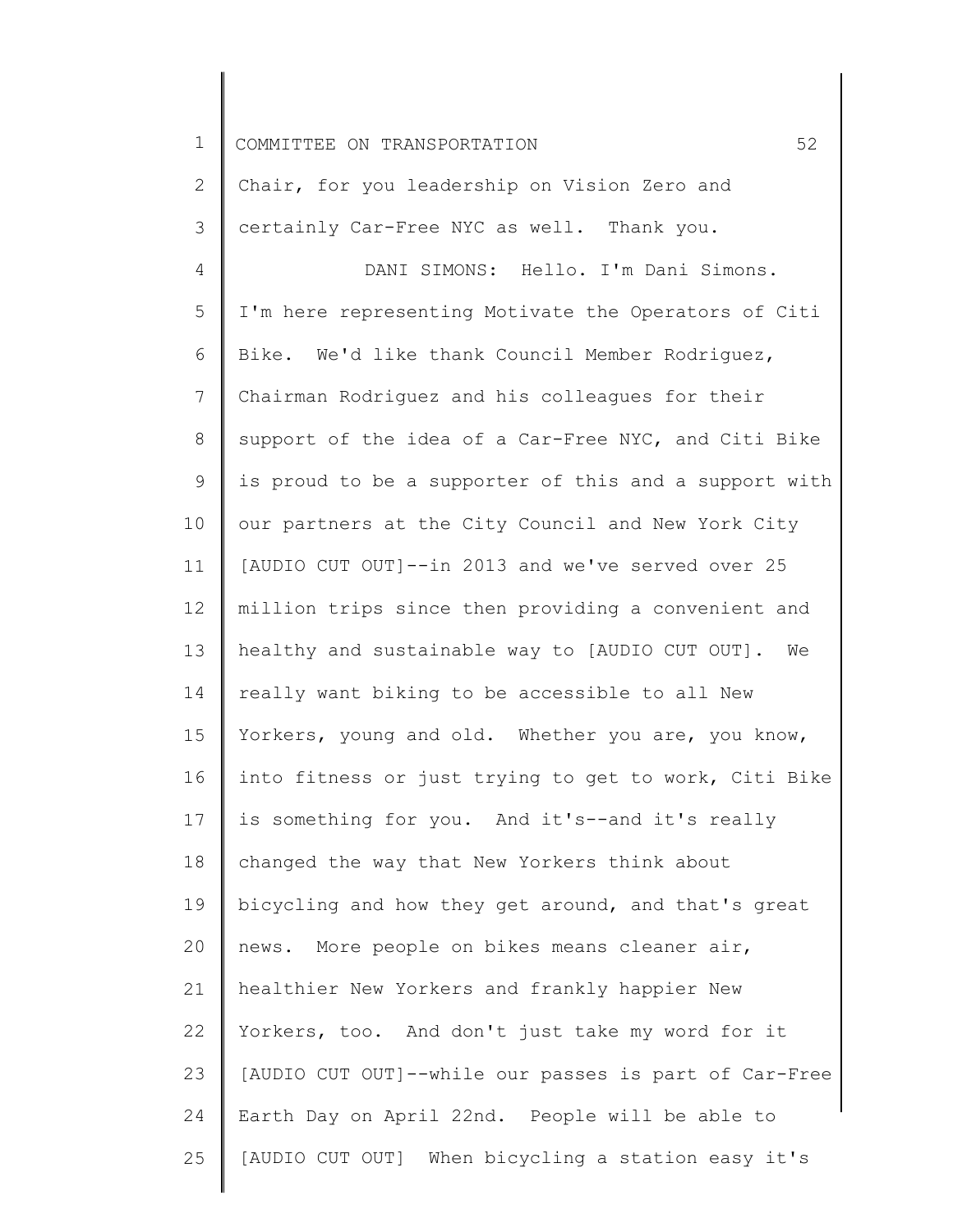2 3 4 5 6 7 8 9 10 11 12 13 14 15 16 17 18 19 20 provides a real alternative for New Yorkers. In New York City [AUDIO CUT OUT] 56% are under three miles, but the distance is really easily served by bicycles. So we're proud of the part that we play in helping get more New Yorkers on bikes and get more people out of cars for those kinds of unnecessary short trips. We're also pleased to announced that we've taken steps to green our own operations, and reduce the number of vehicles that we used as part of the Citi Bike program. We use 36% fewer vehicles now to do rebalancing that's moving bikes from stations that are empty to stations--stations that are too full to stations that are too empty than we did when we launched. So again, thank you to all that you do. Thank you to our partners at DOT for helping make the street safer and even better for bicycling and we look forward to seeing hundreds of thousands of New Yorkers out on bikes walking taking transit on Car-Free Earth Day.

21 22 23 24 25 KEN PODZIBA: Good morning. I'm Ken Podziba. I'm the President and CEO Bike New York, and I'm here to give our full support to Resolution 1013, which calls upon the City of New York to make Earth Day 2016 a Car-Free day for private and non-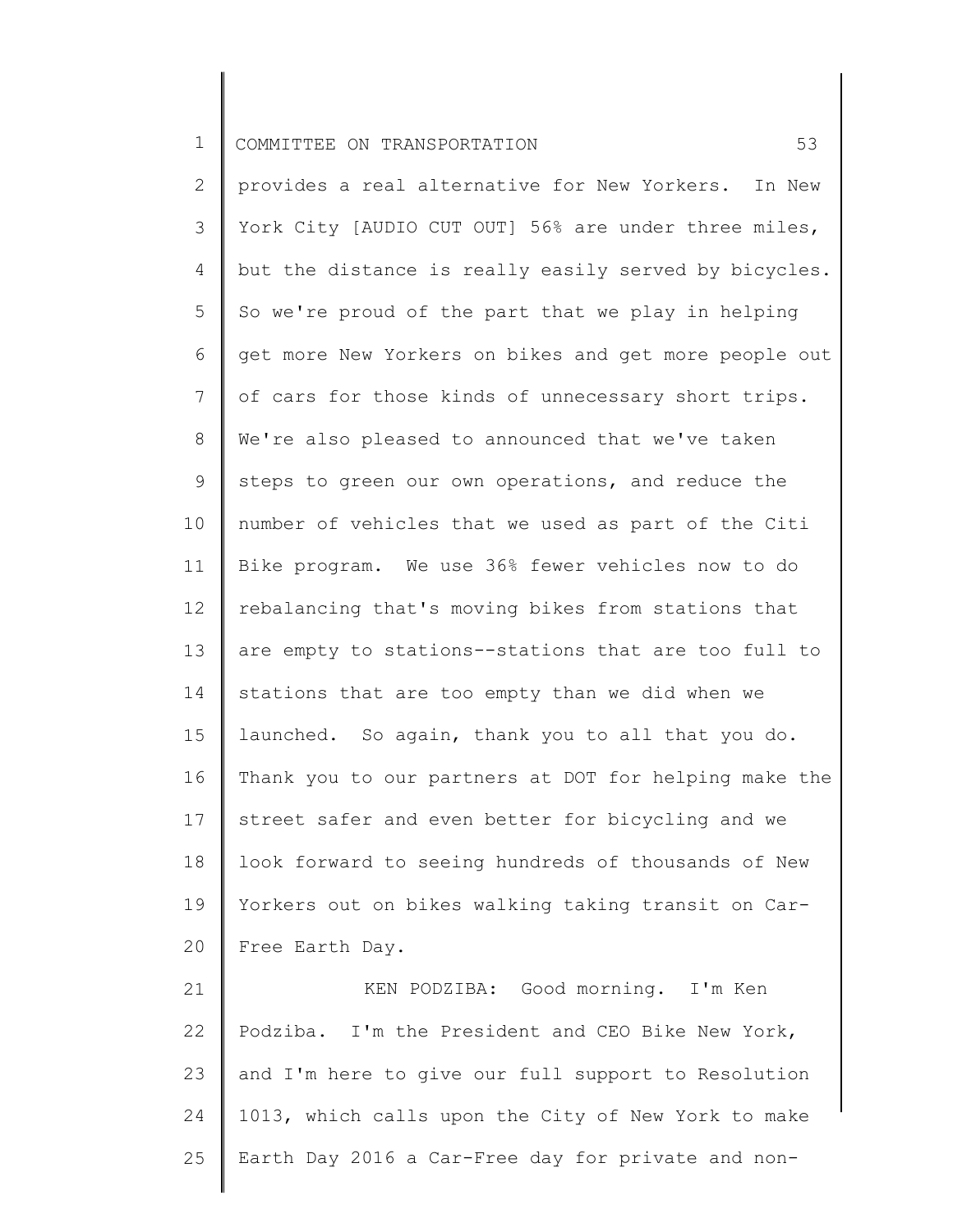2 3 4 5 6 7 8 9 10 11 12 13 14 15 16 17 18 19 20 21 22 23 24 25 essential vehicles. I think Car-Free Day is something that many of us in this room have dreamed for a long time, and although it's not going to look like Bogata or Paris in year one, it's taking a giant leap forward, and I--we can't thank enough Council Member Rodriguez. I've been in city government just about my whole career. I know how difficult it is to get things done. It takes a lot of courage. There's a lot of obstacles. So just thank you so much for taking this stand, and to the Progressive Caucus, and for the Transportation Committee. I can't think of a better way to celebrate the Mayor's committed to Vision Zero, and for sustainable, cleaner, more active transportation that a car-free New York City. So thank you. Car-Free NYC is about making an important--important statement that less cars in the city of New York is better for the vast majority of [AUDIO CUT OUT]. Bike New York is excited and honored to be part of this Car-Free NYC Day. We teach over 17,000 New Yorkers bike education and safety skills each year. We target mostly underserved kids through our under--through our after school and summer camp programs, and we will be teaching kids how to ride bikes in Washington Heights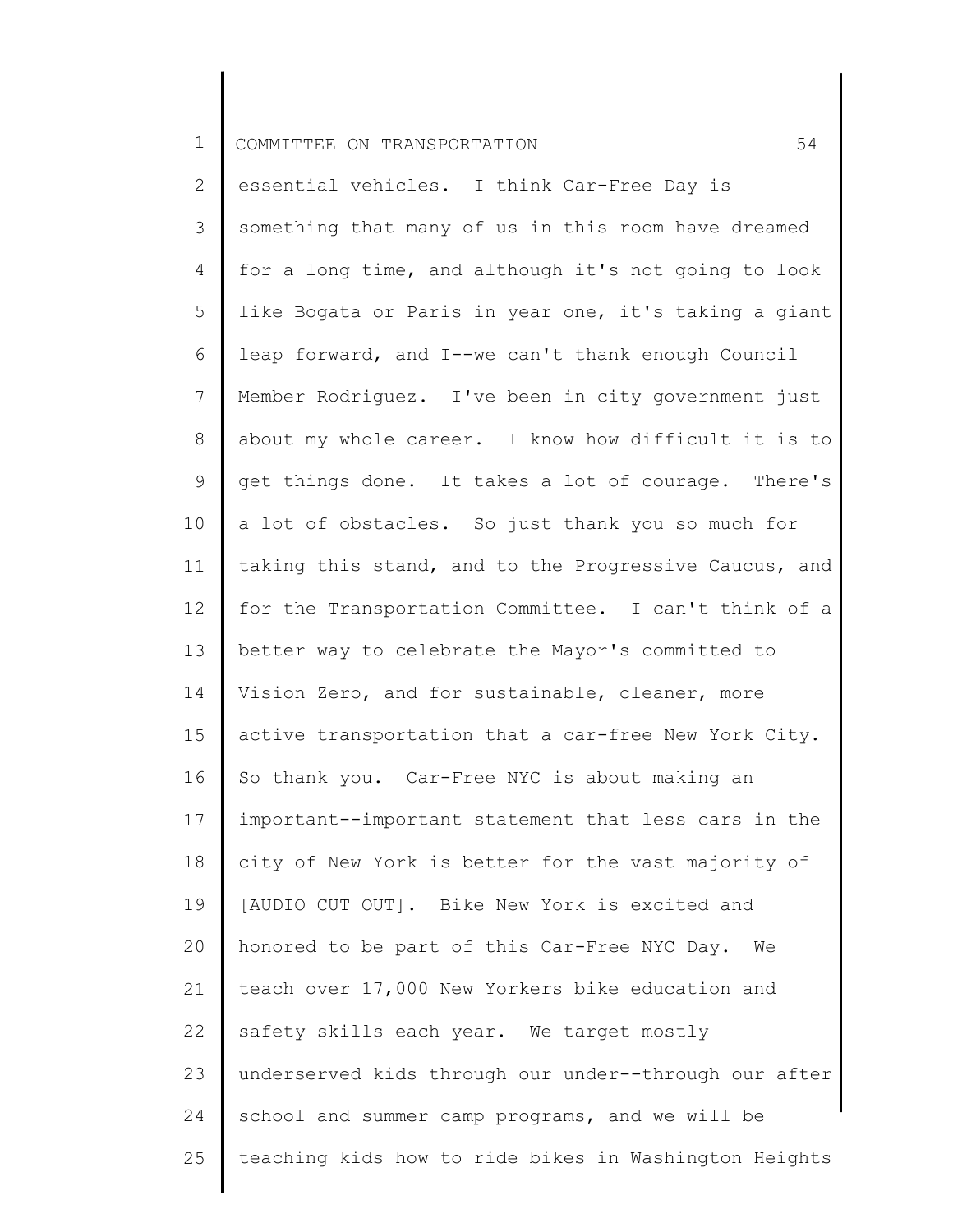2 3 4 5 6 7 8 9 10 11 12 13 14 15 16 17 18 19 20 21 22 23 24 25 in Council Member Rodriguez's district like we've done before on--on streets that are reserved ordinarily for cars. And once we teach kids and adults how to ride safe--safely the whole city becomes their playground, and people who ride their bikes, or should I say people who don't drive their cars on a regular basis are better off physically, mentally, emotionally and socially. Car-Free NYC will make a powerful connection with Earth Day, the largest secular holiday in the world with more than 200 million from 141 countries coming together to promote environmental protection globally. It will enable New Yorkers to celebrate in a much more personable--personal and meaningful way with fewer cars as we come together and look at new ways to achieve a healthier more [AUDIO CUT OUT]. More carfree with more street closures, and more education and encouraging more people who regularly use cars to begin to see the value of using more environmentally friendly transportation alternatives, walking, public trans--biking, of course, and having these folks see for themselves that these other modes of transportation will [AUDIO CUT OUT]-- Going back in time we're given a second change because in 1970 we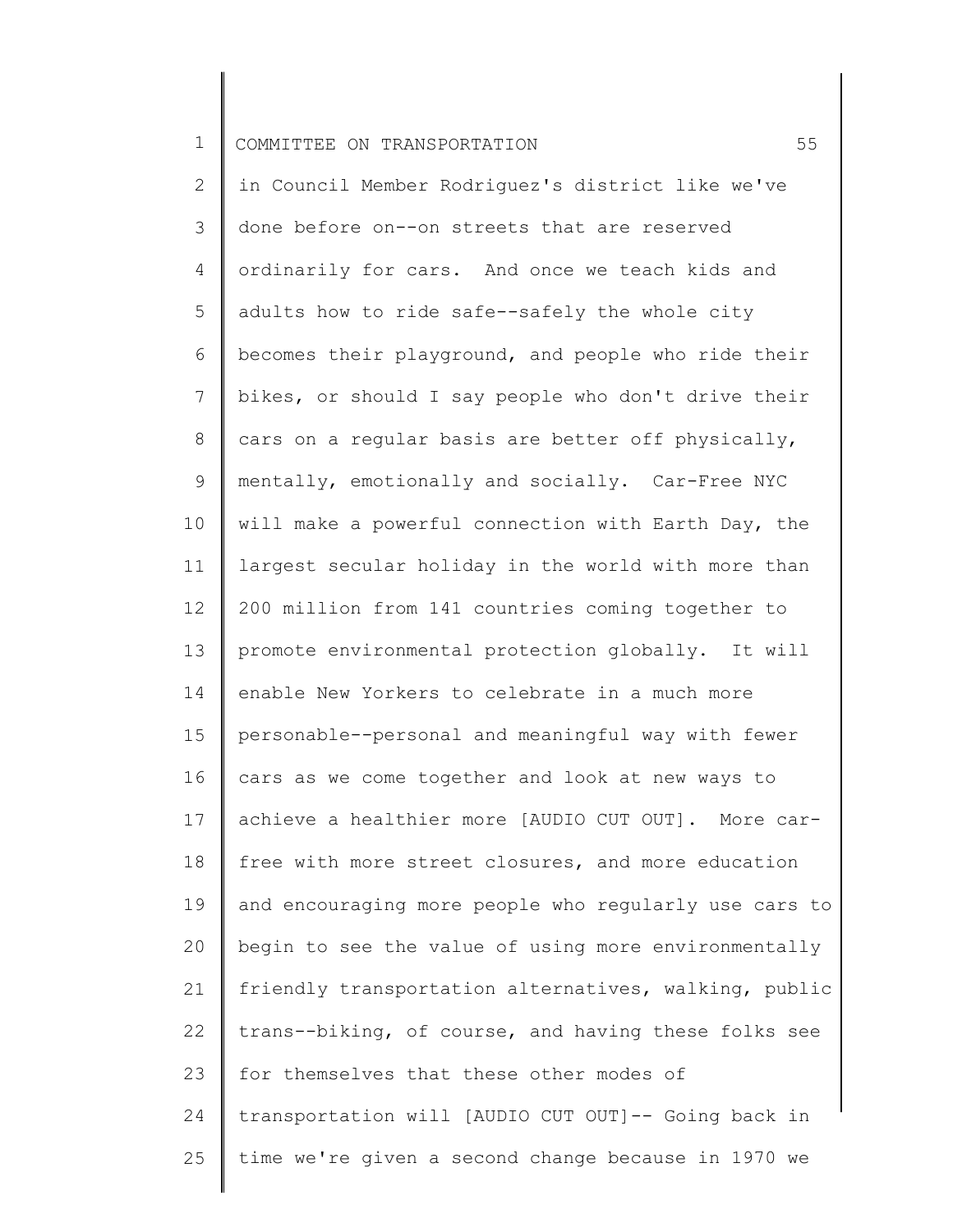| 2              | had a very progressive mayor [AUDIO CUT OUT]--the     |
|----------------|-------------------------------------------------------|
| 3              | park was closed and it was wonderful and it--it--over |
| 4              | a million people celebrated, but we need to learn the |
| 5              | lesson that we need to keep the momentum alive and    |
| 6              | keep it going because when Council Member Rodriguez   |
| $\overline{7}$ | is no longer here, and the Mayor is no longer here,   |
| 8              | we need to make sure that the powers that be          |
| 9              | understand the value of Car-Free Day and giving       |
| 10             | people back the streets of New York City. Thank you.  |
| 11             | RICH WENER: Hi. My name is Rich Wener.                |
| 12             | I'm a Professor of Environmental Psychology at NYU    |
| 13             | Tandon in Brooklyn, and I'm here to support the Car-  |
| 14             | Free Day, and I want to thank you again. I want to    |
| 15             | add my voice to that in thank you Councilperson       |
| 16             | Rodriquez for your efforts in this. We got involved   |
| 17             | and interested in Car-Free Day over a year ago. A     |
| 18             | colleague and friend of mine organized the Parents'   |
| 19             | Car-Free Day, and one of my students, Segari Davis    |
| 20             | (sp?) [AUDIO CUT OUT]--trying to make some context    |
| 21             | about how that could happen, and found out at that    |
| 22             | point that Councilperson Rodriguez was actually       |
| 23             | [AUDIO CUT OUT]--he supports this, and we're doing    |
| 24             | what we can on two campuses in Manhattan and Brooklyn |
| 25             | to be supportive of that, and the students are--are   |
|                |                                                       |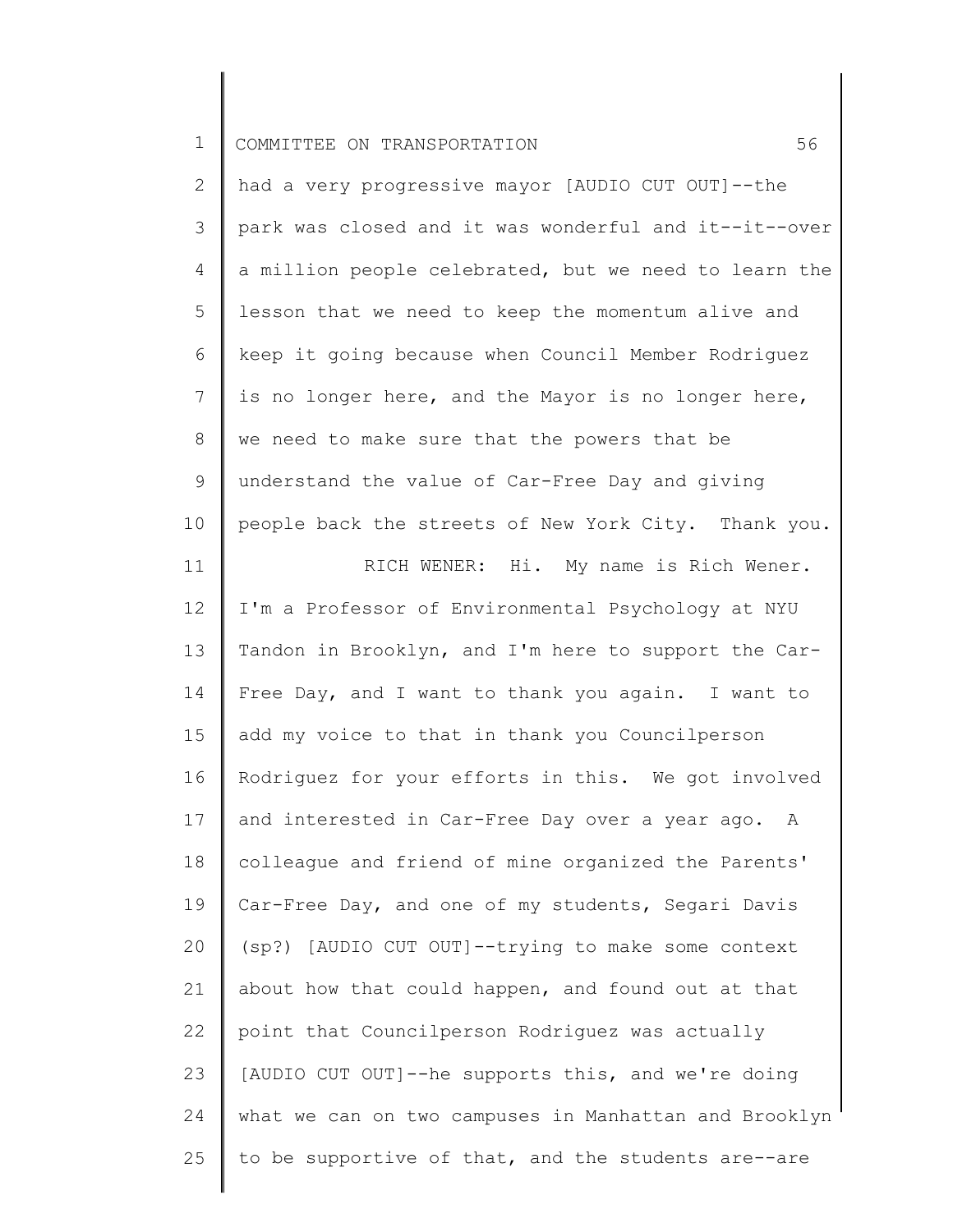2 3 4 5 6 7 8 9 10 11 12 13 14 15 16 17 18 19 20 21 22 23 24 25 involved in several projects. So let me just say very quickly, in my academic research, I studied commuter stress. I can say that it's very clear that cars are the most stressful way to commute, the most stressful way to get to work. The--and that's just one of the many ways in which driving cars are unhealthy for the driver as well as everybody else around them. Mass transit is much less stressful [AUDIO CUT OUT]--the healthiest and the least stressful and actually the most positives ways of--of commuting. There's a new study that just was re-- [AUDIO CUT OUT]-- bike type programs like the one we're running here, there have been no deaths from people using these--these--these Citi Bikes in various places, which is--I think was quite a surprise to a lot of people, maybe not to the folks that were organizing the programs. It's just another demonstration that this is a way of making the city safety. I think one of the ways to view what's going on right now is that cars are supposed to be tools, and tools for transportation, and the tools shouldn't take over your city. And that's what's happened in cities all over the country that the--that that city streets become owned by the cars instead of by the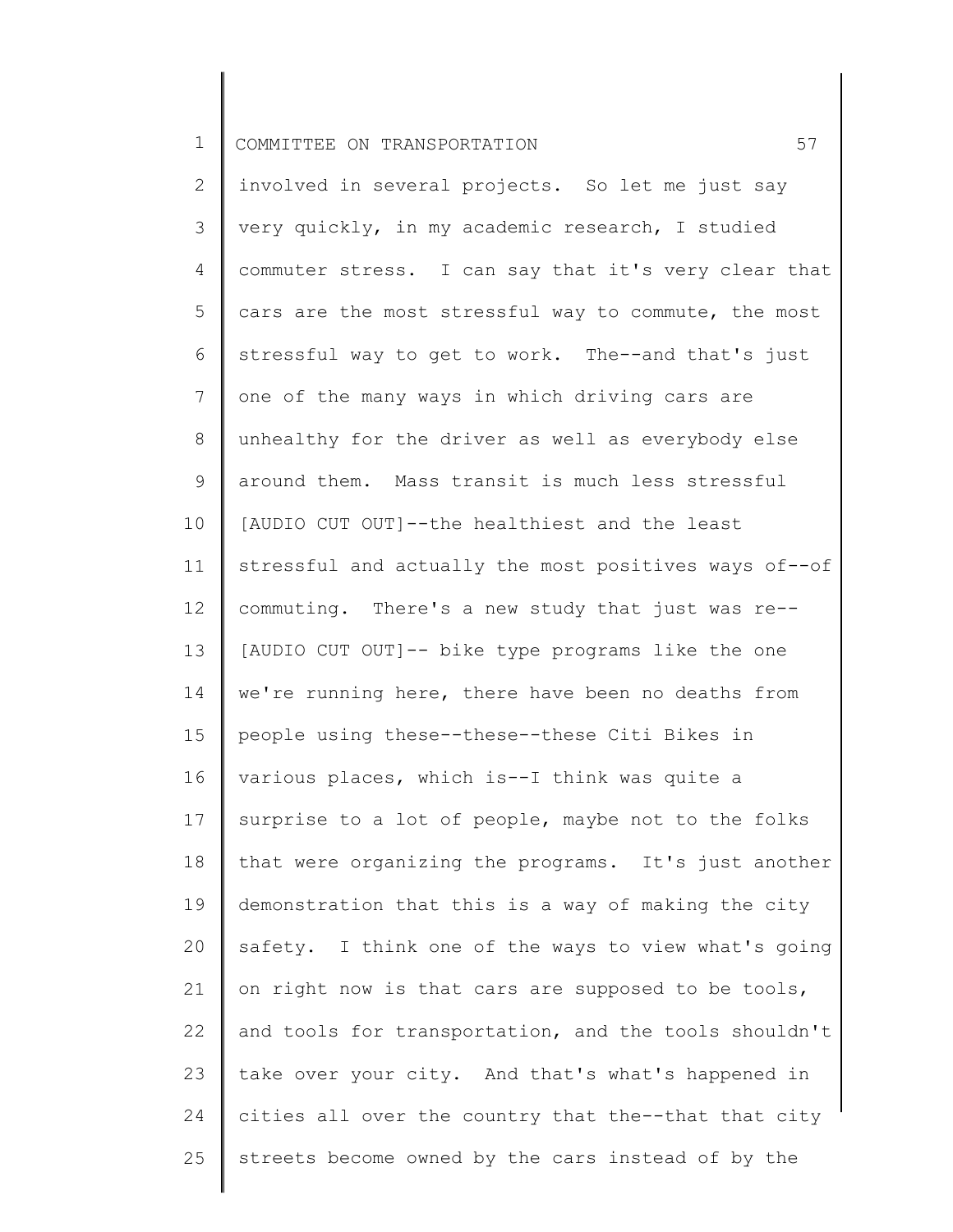| $\mathbf 1$  | 58<br>COMMITTEE ON TRANSPORTATION                     |
|--------------|-------------------------------------------------------|
| $\mathbf{2}$ | people on--on feet or on bicycles getting around, and |
| 3            | we need to put cars in a proper place. And I think if |
| 4            | any city can do that, New York City can do that. So   |
| 5            | we support the Car-Free Day. We think it's one first  |
| 6            | step to get there in there in New York City, and      |
| 7            | again congratulate the--the Council on--on its        |
| 8            | efforts in this regard.                               |
| $\mathsf 9$  | [background comments, pause]                          |
| 10           | MALE SPEAKER: Good morning, Ydanis and                |
| 11           | members of the Council. [AUDIO CUT OUT]--a non--a     |
| 12           | New York City based non-profit concerned with         |
| 13           | reducing motor vehicle use and improving the          |
| 14           | livability of dense urban areas. We certainly         |
| 15           | commend the Council for holding this hearing, and     |
| 16           | fully support the designation of April 22nd as Car-   |
| 17           | Free Day. I'm going to [AUDIO CUT OUT]--to adopt an   |
| 18           | even more ambitious agenda, establishing a four-year  |
| 19           | goal of reducing vehicle miles of travel by 20% in    |
| 20           | the core [AUDIO CUT OUT]-- instead of carrot and      |
| 21           | stick strategies for better transit reduced car use   |
| 22           | and more car-free space [AUDIO CUT OUT]-- The DOT has |
| 23           | been able to reclaim leftover scraps of street space, |
| 24           | and allocate them [AUDIO CUT OUT]--much further and   |
| 25           | allocate street space among all street users in a     |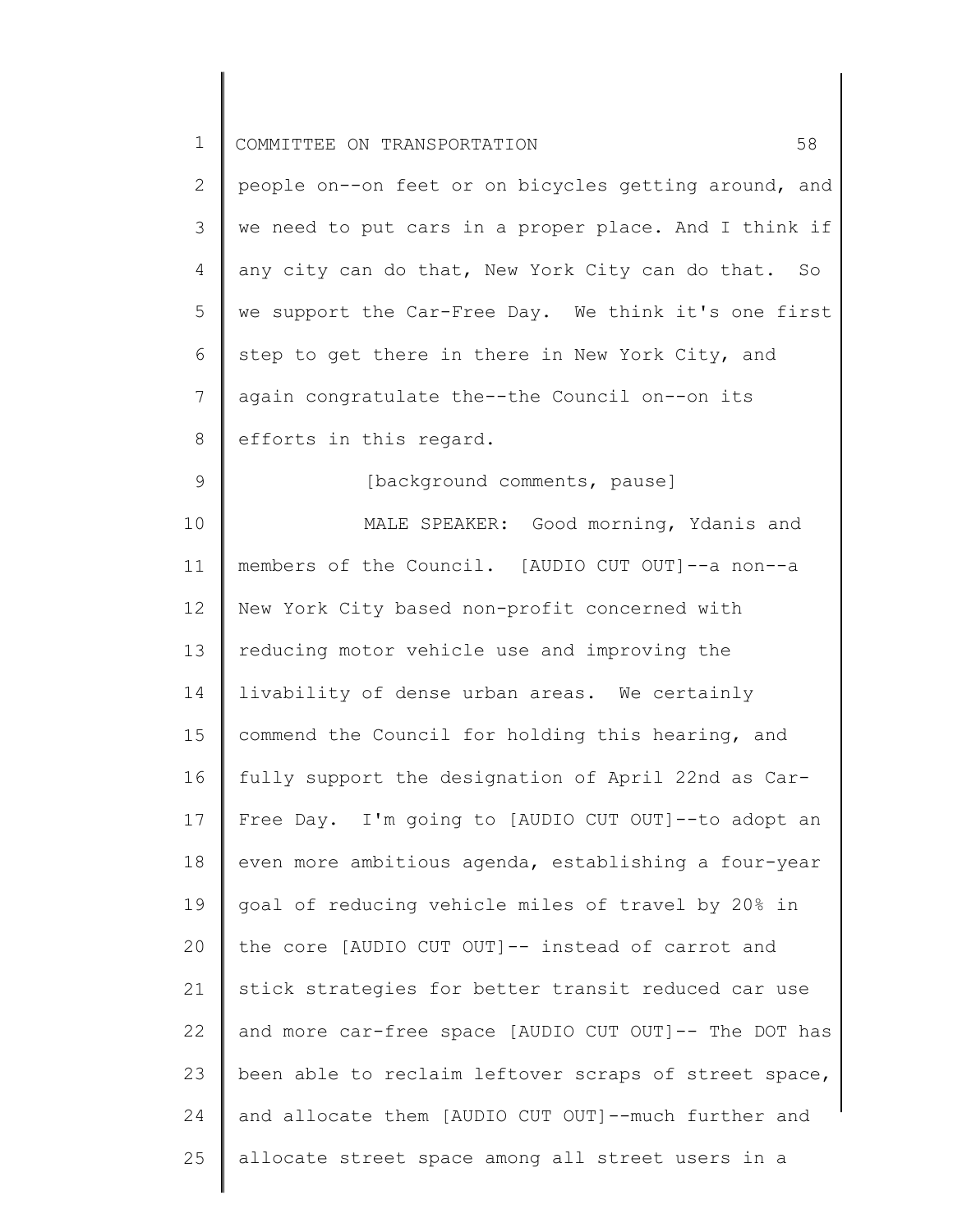2 3 4 5 6 7 8 9 10 11 12 13 14 15 16 17 18 19 20 more equitable man--[AUDIO CUT OUT]--and do an autofree light rail boulevard, and that has fallen on deaf ears. Hopefully, the DOT will change its view, and will advance a plan that more added--allocate - equitably allocates street space to pedestrians and one of the most crowded streets in the nation [AUDIO CUT OUT]--that during Earth Week in 1990, 99--91 and 92 the Dinkins Administration closed the busiest section of 42nd Street to traffic on a weekday. [AUDIO CUT OUT]--and the news clips that occurred on that occasion. If we could do it then, if Dinkins could do it then, so could our current Mayor. As part of its Earth Day efforts, the Council should call [AUDIO CUT OUT]--Department and the DOT, prepare a comprehensive street use plan for the Manhattan Central Business District--District that equitably allocates street space, the city's most valuable real estate and develop a VMT reduction for the entire city. Thank you.

21 22 23 24 25 CHAIRPERSON RODRIGUEZ: Thank you and before you leave I would like to say--I would like to say that--I'm sorry. I would like to say and then, of course, Council Member Menchaca has a question, too, but just because you believe in this idea [AUDIO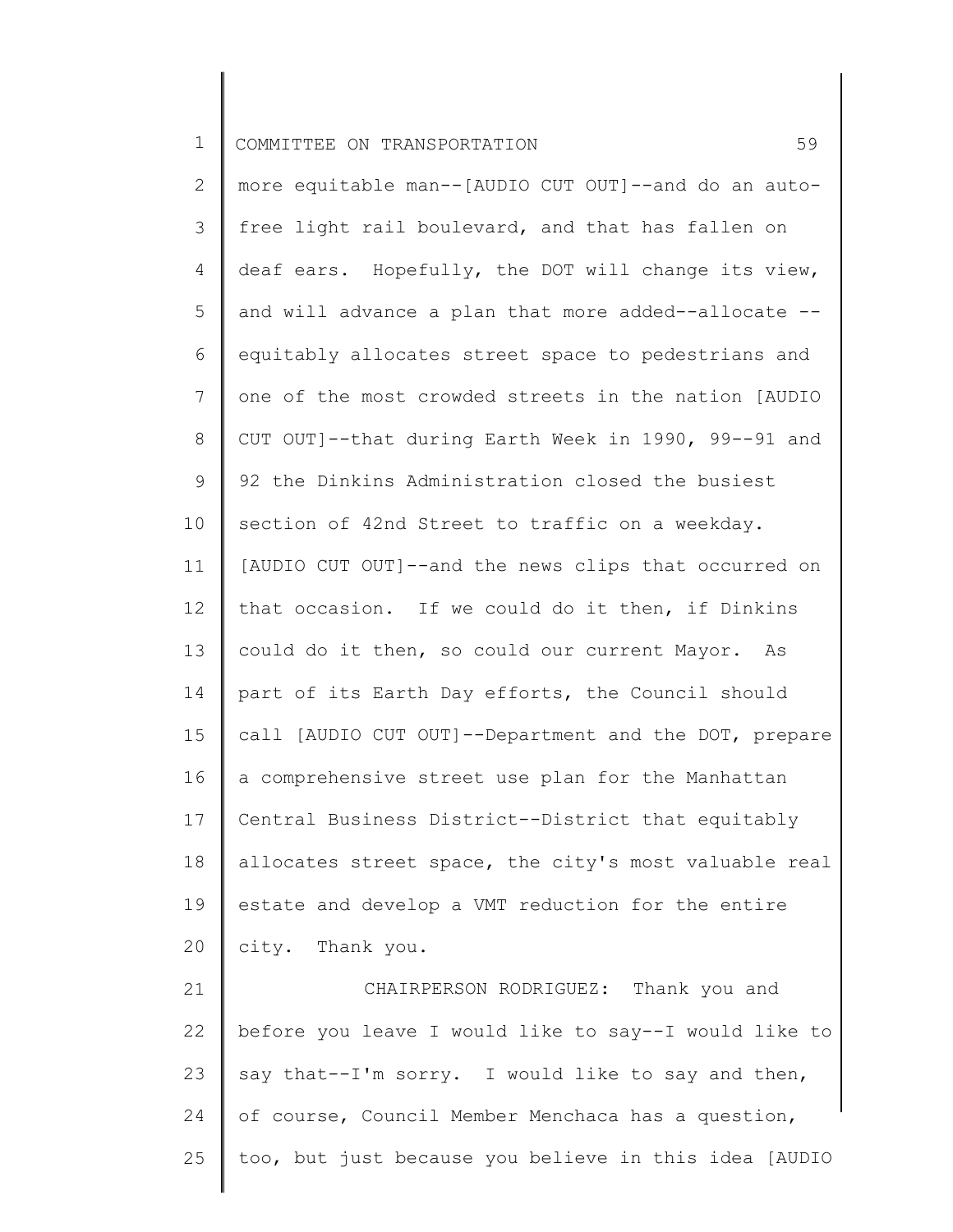2 3 4 5 6 7 8 9 10 11 12 13 14 15 16 17 18 19 20 21 22 23 24 CUT OUT] in the city. You know, my colleagues most of them they are on board--[AUDIO CUT OUT]--and just recently it was like Senator Schumer he has re-Tweet. You know, the press conference and the meeting that we already have with him, and the same with the Office of Ocean Anatomy (sic) with the Environmental Unit. Also they are on board. So they are--we are getting more and more support [AUDIO CUT OUT]--in the school. At CUNY they are all working together as part of this [AUDIO CUT OUT]--he's--he's on board, and the Catholic Charities doing all the advertising to the Catholic Charities. So, you know, like--and as you will see, this more--you will see more--[AUDIO CUT OUT]-- We share the level of ownership. So for us this is only a beginning, and you are among the other members of the panel that we will speak about it, but knowing that you five are like a--the key institution who started with these plus others that will be testifying in order that I am not here. You know, we should make this happy knowing that yes we will make our city the first one in the nation, and I think this will be a great successful initiative. So, with that, Council Member Menchaca.

25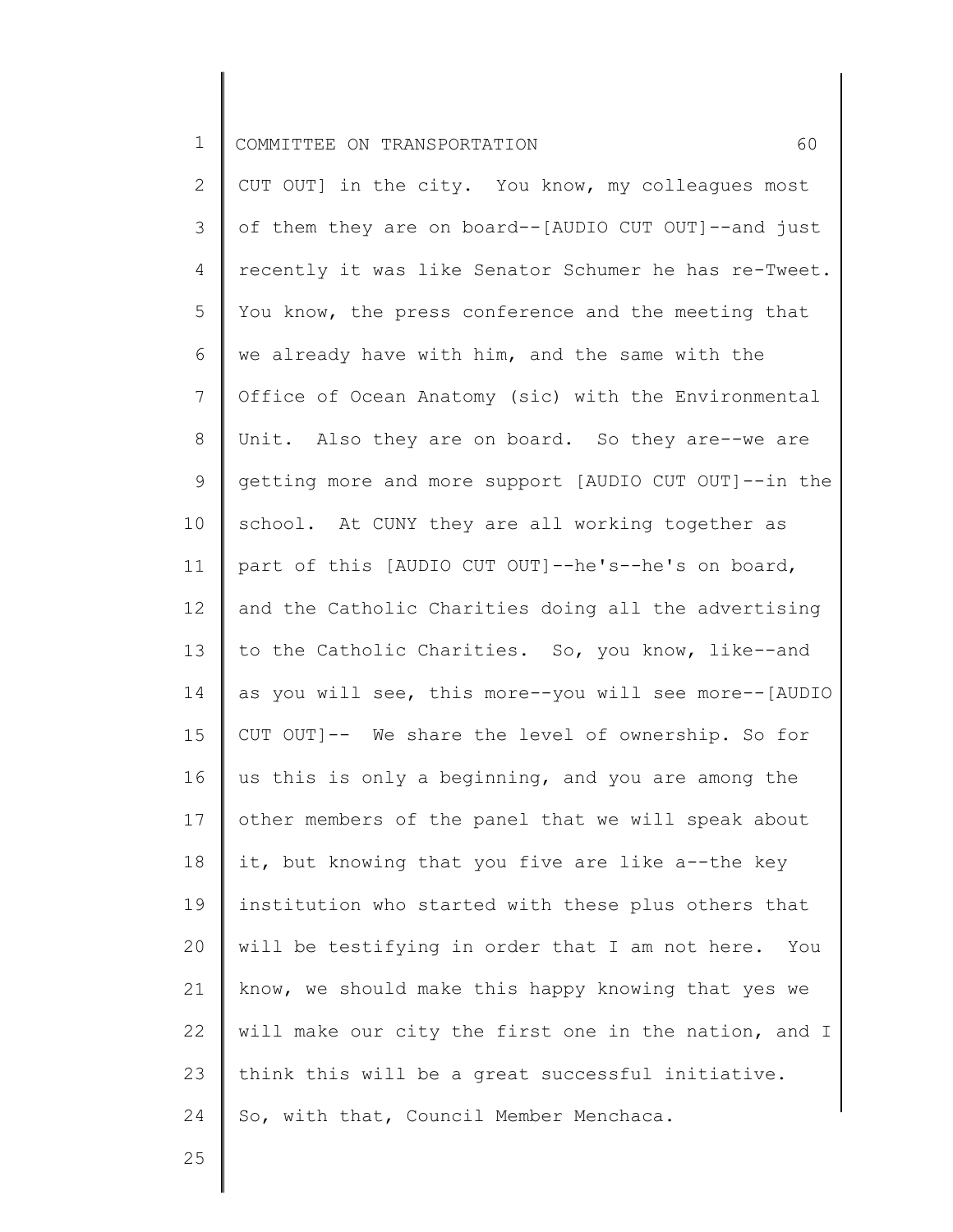2 3 4 5 6 7 8 9 10 11 12 13 14 15 16 17 18 19 20 21 22 23 24 25 COUNCIL MEMBER MENCHACA: Thank you, Chair, and I really enjoyed this panel and the conversations from the League and the work. You've kind of engaged our private sector. [AUDIO CUT OUT]. My question and maybe I'll start with--with the League and Yatim, and the work that you're doing. [AUDIO CUT OUT]--and this and some of the ideas here and even Vision Zero when we first really started working together with the Mayor and advocates. I believe that there's a gap with our immigrant community, and--and I--[AUDIO CUT OUT]--that are growing and the dynamic nature of that community can really be a catalyst in this conversation, and I'm wonder if there's any bold ideas that you are already engaging that we don't know about, or that we can tell public [AUDIO CUT OUT]--to--to take this on and--and make it their own, and if there's anything- if there's anything that kind of pops out, I want to hear about it. But I think until that happens, I--I think we're still going to stay within the realms that we are right now in our classrooms, and I think we need to get it out into the streets. And there's nothing like the immigrant community that--that takes something, and takes an idea, puts entrepreneurial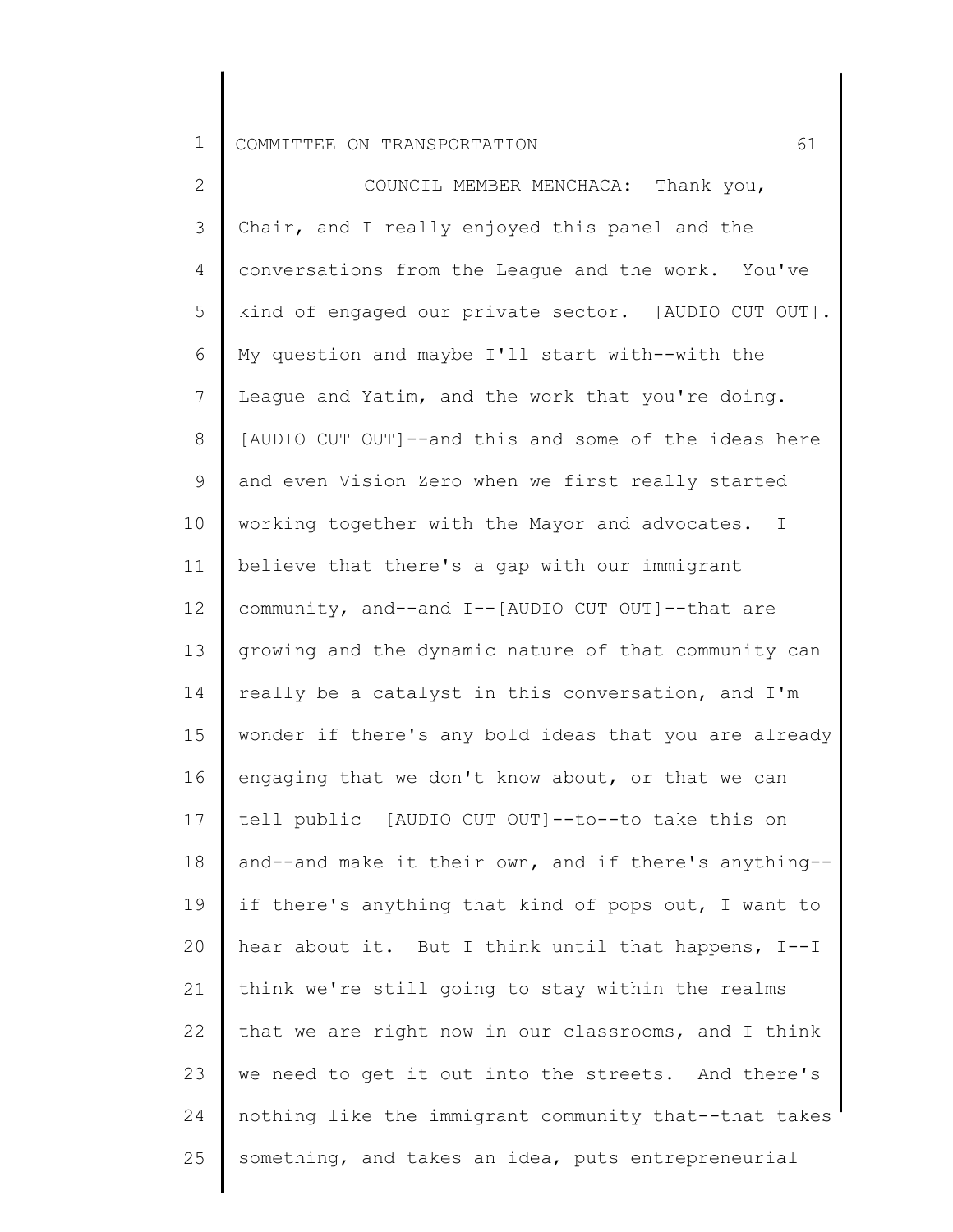2 3 4 5 spirit into it, and makes it bold and big, and felt in the city. The city was built by immigrants, and so I'm just kind of wondering if there's anybody in the panel who wants to speak to that?

6 7 8 9 10 11 12 13 14 15 16 17 18 19 20 21 22 23 24 25 YATIM YATAMU: Council Member Menchaca, thank you so much I mean for bringing up that point. It's a really important issue that you raise, and I think for me and, of course I love it. I'm an immigrant myself. I think that [AUDIO CUT OUT] Voters we are very much committed to continuing what we've been calling sort of civic engagement campaigns. Part of our mission is to engage and [AUDIO CUT OUT--and sitting down with local organizations. There is already an awareness and understanding that people may not just have the time to come and sit here at Council hearings and testify and all that stuff because they're busy with just the day-to-day. But I--I do believe that people are aware very much of like what's important to their community. What's the sustainability means to every community and neighborhood, and I think it behooves some of our citywide organizations with a similar mission to make an effort to [AUDIO CUT OUT]-- We try to help local organizations advance a particular sort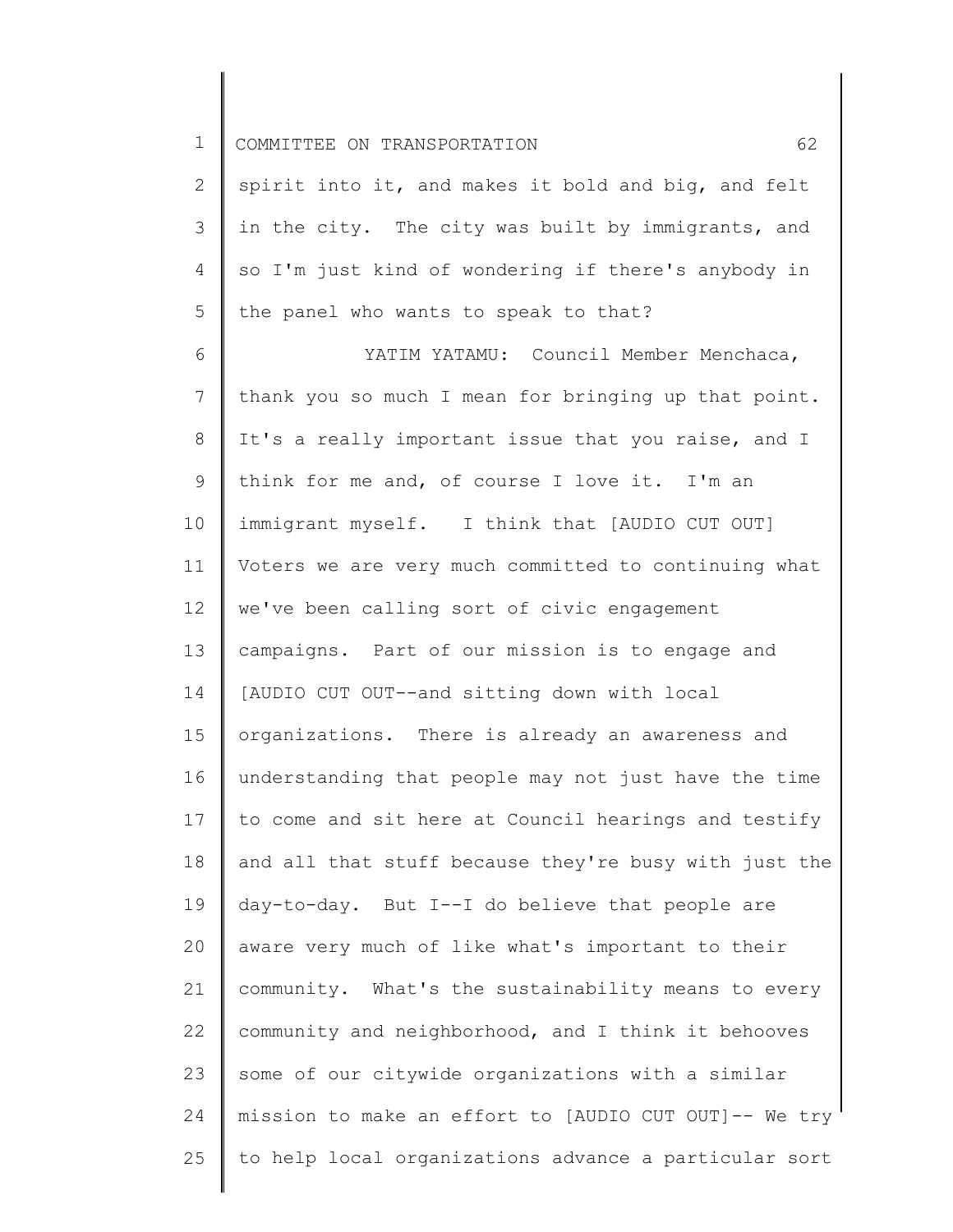2 3 4 5 of agenda that they may have that really is for sustainability. So, certainly when it comes to Car-Free NYC, I mean we'd be [AUDIO CUT OUT] resources to help spread that message.

6 7 8 9 10 11 12 13 14 15 16 17 18 19 20 21 22 23 24 25 DANI SIMONS: I would say for Citi Bike's part we have done a lot of work over the last few years with our education and outreach partnering with Bike New York and other community organizations around the city to try to engage more New Yorkers in bike share and try to open doors and invite more New Yorkers in. One partnership that we're very proud of is a very deep partnership we have with the Bed-Stuy Restoration [AUDIO CUT OUT] to lower-income households and communities of color in Bed-Stuy to try to engage them in bike share and there's a whole program where they've haired outreach ambassadors. We've done a series of events with them in Bed-Stuy, and that's a--that's a program that we'd like to figure out how to grow to--to other districts in the city to make sure that we're really working with community based organizations and--and getting in deeper so it's not just, you know, advertising on a, you know, the side of bus or advertising on Facebook. But that we're really recognizing that this work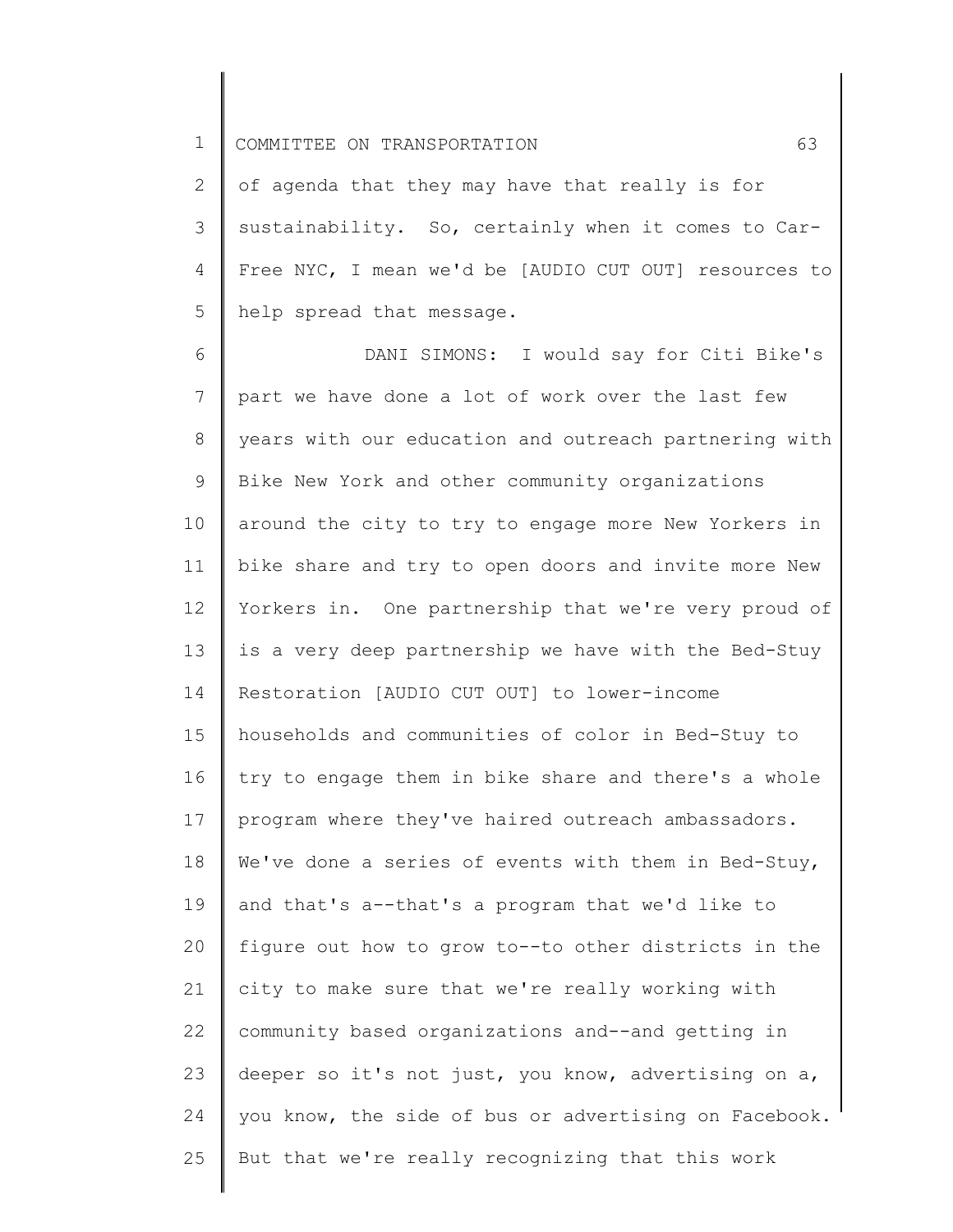2 3 4 5 6 7 8 9 10 11 12 13 14 15 16 takes time, and that there are cultural challengers, and there everyday challenges like Yatim said like sometimes it's not your first thing that you're thinking about to use Bike Share when you're just trying to figure out like how to get a job, and how to get to work on time, and how to make ends meet. But we're really trying to work and with our partnerships with Bed-Study Restoration they've actually built some of that information into their financial counseling information, into their job training information. And then really helping people think about how to use Bike Share as something that can be convenient [AUDIO CUT OUT] probably a little bit easier for New Yorkers Thank you for your question.

17 18 19 20 21 22 23 24 25 KEN PODZIBA: Thank you for that question Council Member Menchaca. Bike New York is--is making a concerted effort to go after new Americans. We teach a lot of our classes in Spanish now for our Learn to Ride. Many, many people [AUDIO CUT OUT] had said that we could attract more underserved people and more new Americans, and we plan on teaching [AUDIO CUT OUT]--we plan to work with whoever wants to work with us, the Mayor's Office of Immigrant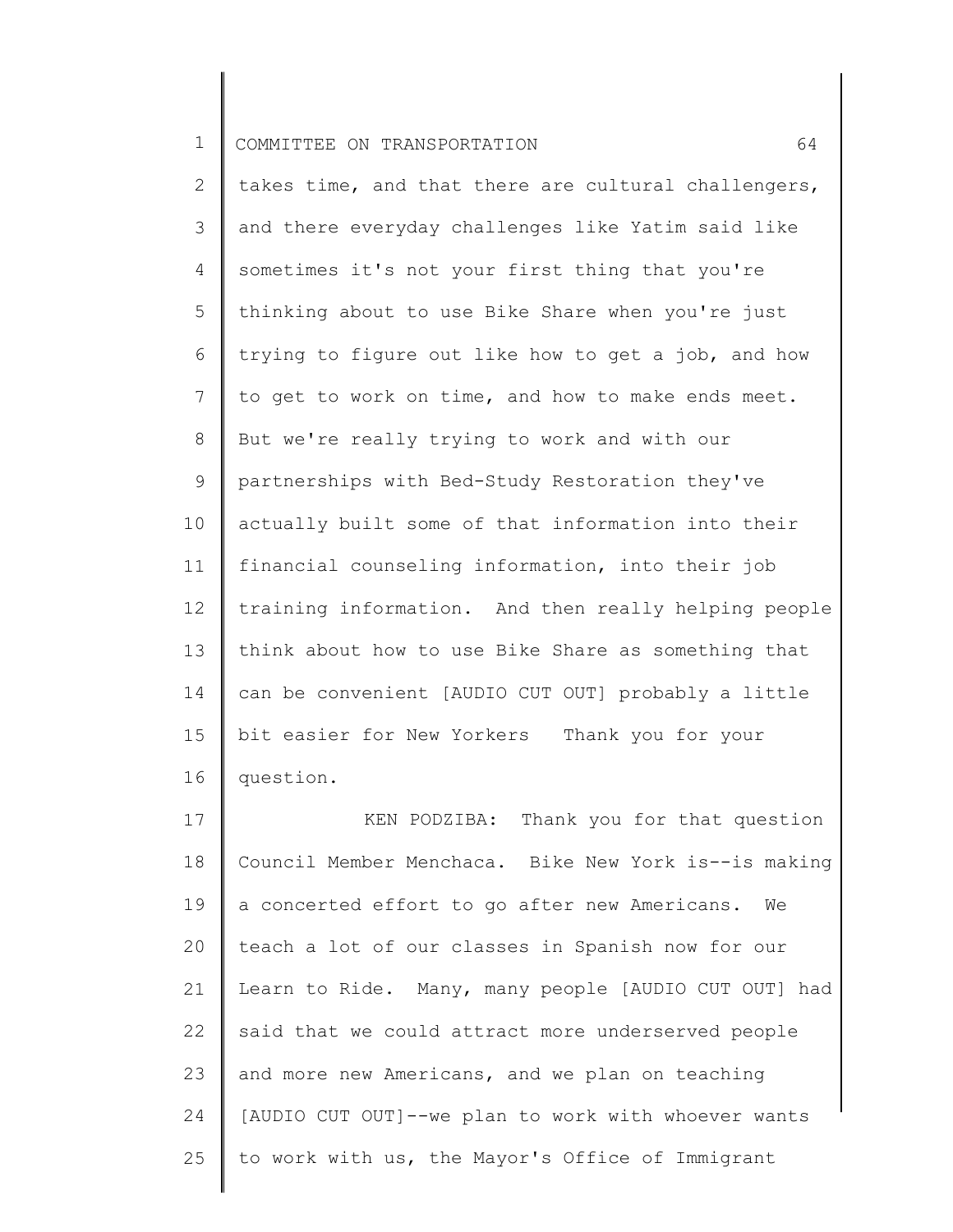2 3 4 5 Affairs and others, but we want to do a better outreach job. My mom is Cuban, and I'm proud of it, and I just want more--more new Americans [AUDIO CUT OUT].

6 7 8 9 10 11 12 13 14 15 16 17 18 19 20 21 22 23 24 25 RICH WENER: I--I don't have much to add to that other than to support the question actually. I mean one--one of the things we [AUDIO CUT OUT] list on the poorest in the city, and that, you know, environmental justice issues are very real. So that even though environmental and sustainable issues- sustainability issues are often seen as--as resonating less in those communities, you know, it's- -it's an [AUDIO CUT OUT]--is really important as we go forward with this kind of thing. So thank you. COUNCIL MEMBER MENCHACA: Well, thank you, and my final thought is--is really thinking about even something that just ended yesterday, Vote Week for participatory budgeting and that's one of the biggest things that we do in the Council right now to engage directly in everybody, and everybody can engage and--in different language [AUDIO CUT OUT] --engage with us on that, and just get in front of people and get them to know you, and you get to know them, and a lot of stuff happens in those--in those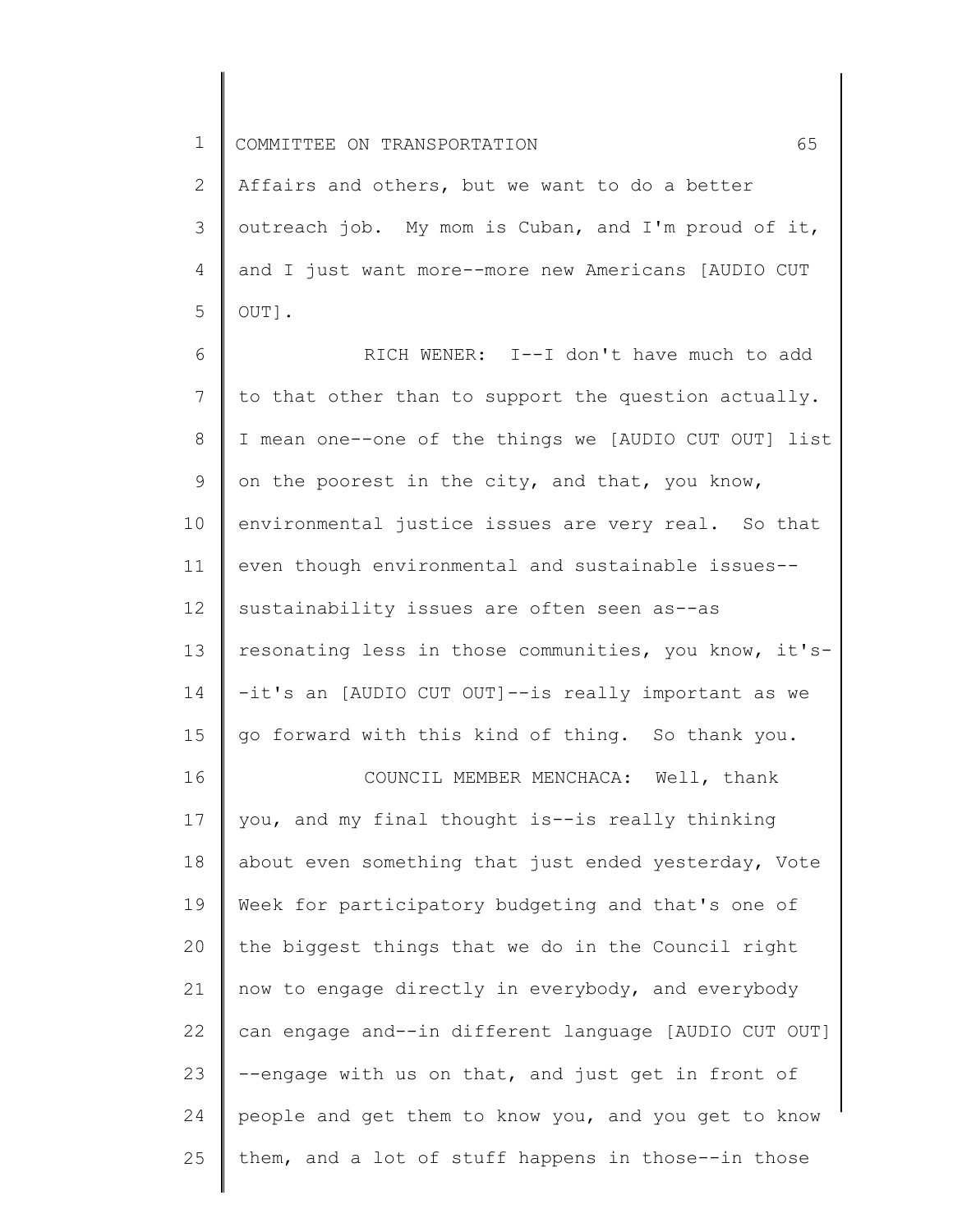25

2 3 4 5 6 7 8 9 10 11 12 13 14 15 16 17 18 19 20 21 22 23 24 moments where you're asking someone for a vote to decide on \$2 million--the vote for me was \$2 million of budget capital money. But those are magical moments, and I'm hoping that you can think about Car-Free and--and your work that we're doing for Earth Day and really making everyday Earth Day in--in programs like that. So thank you so much for your time. KEN PODZIBA: Thank you. CHAIRPERSON RODRIGUEZ: And another colleague she has a question, but first I would like to recognize Council Member Vacca, who was here, Constantinides, Levin and Miller [AUDIO CUT OUT] COUNCIL MEMBER CHIN: Thank you, Chair. First of all, we want to thank the panel for all their great work [AUDIO CUT OUT], you know Bike Share or Bike New York, the Council a lot of us [AUDIO CUT OUT] we have--I think Bike New York is there teaching kids how to ride bikes. I know you also teach adults. I will--I will sign up one of these days. [laughs] KEN PODZIBA: [off mic] You do that at our office. [laughs]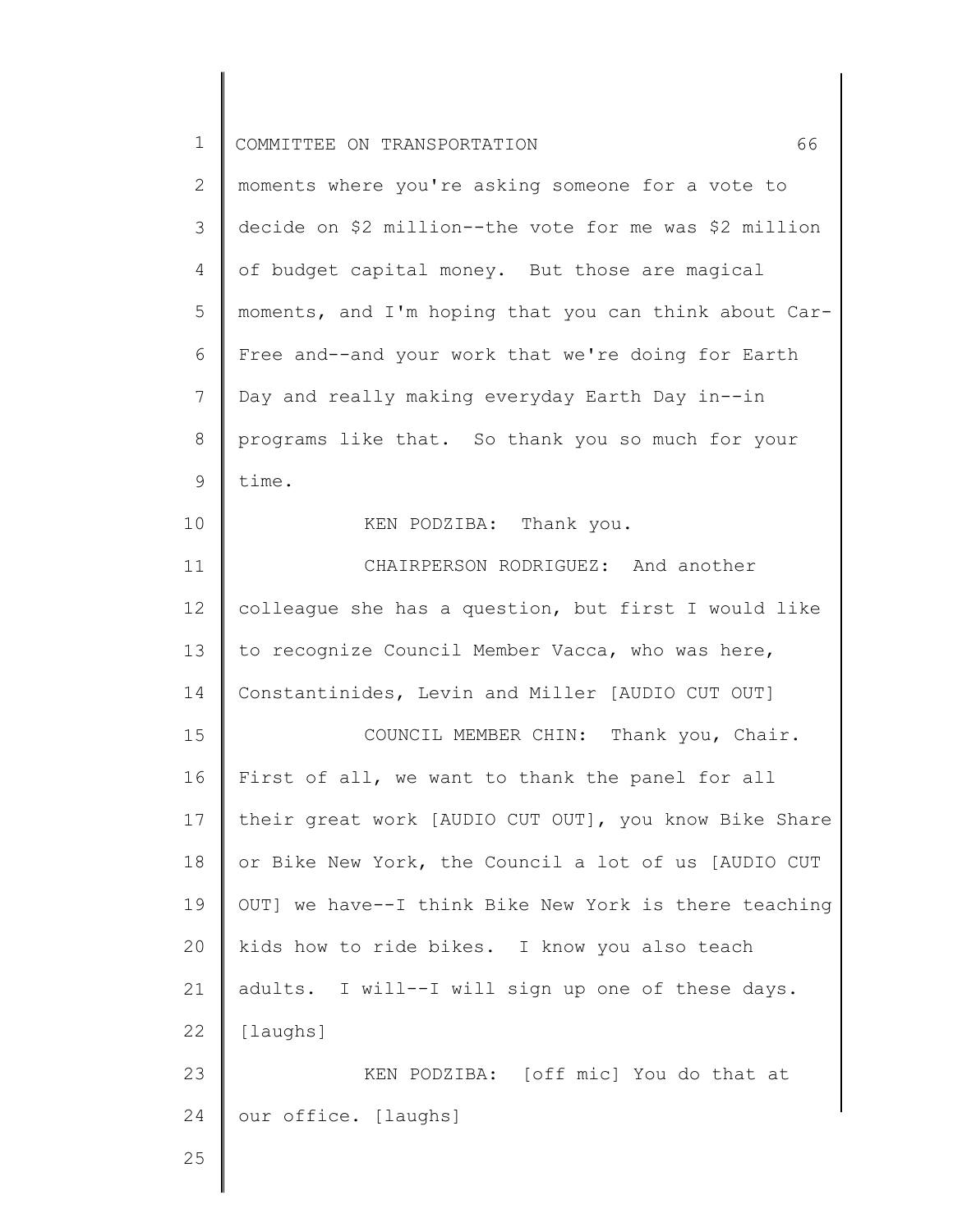2 3 4 5 6 7 8 9 10 11 12 13 14 15 16 17 18 19 20 21 22 23 24 25 COUNCIL MEMBER CHIN: But I think that we are, you know, giving out helmets and--and exchanging bicycles for--for young kids to really start them young that riding bicycles, they should learn how to ride safely, and so I think that kind of answer we [AUDIO CUT OUT] So in terms of carpooling I mean one of the things in the immigrant community we have commuter vans. [AUDIO CUT OUT] community. It took us a very long time just to fight for our a stand for them so that they can pro--[AUDIO CUT OUT] very essential service in transporting people across the borough in a very quick way, an efficient way, but they don't have the support and maybe if we're down in the future and we're looking at electric cars or whatever, we got to figure a way of helping these commuter van business to make sure that they can continue to improve and continue to survive in the city because they do provide [AUDIO CUT OUT] but I think with even Car-Free NYC we should also engage them so that they can--the people who don't want to drive that day can get also, you know, take a commuter van and be able to get to work. So I think going--you know going forward I also urge you to sort of think about how to work with that sector about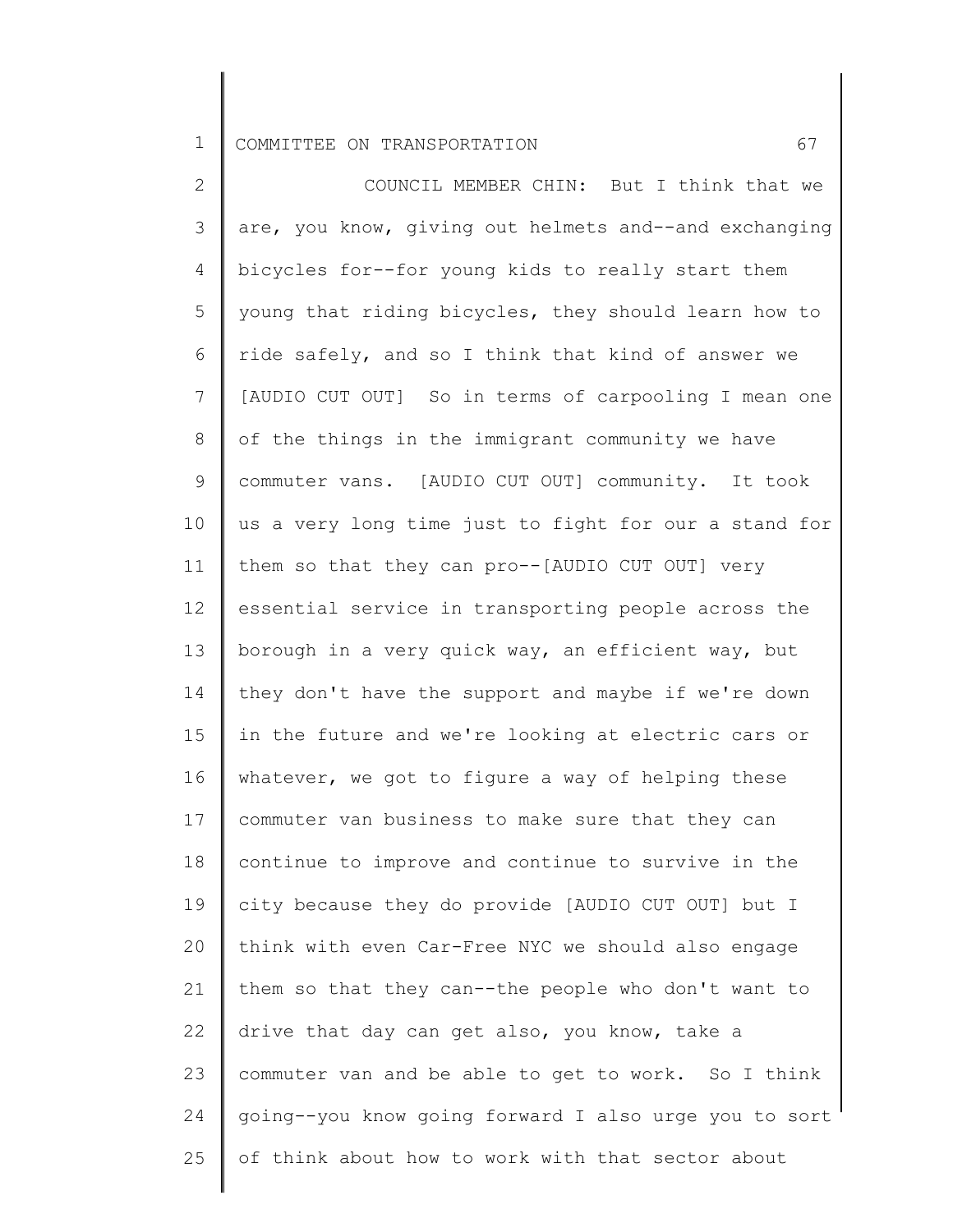| $\mathbf 1$ | 68<br>COMMITTEE ON TRANSPORTATION                     |
|-------------|-------------------------------------------------------|
| 2           | communities because they often are the ones that are  |
| 3           | serving the immigrant population. [AUDIO CUT OUT]     |
| 4           | CHAIRPERSON RODRIGUEZ: Come now and                   |
| 5           | testify before this group leaves because then we go   |
| 6           | back to the next panel. It's going to be on the       |
| 7           | press parking be also, but I would like for Paul to   |
| 8           | testify now.                                          |
| 9           | PAUL: Okay.                                           |
| 10          | CHAIRPERSON RODRIGUEZ: You can stay                   |
| 11          | there. There are additional chairs, if you don't      |
| 12          | mind.                                                 |
| 13          | PAUL: It's a big panel. Thank you,                    |
| 14          | Chair Rodriguez. I will [AUDIO CUT OUT] Deputy        |
| 15          | Commissioner Russo. First acknowledge I think         |
| 16          | efficacy of curb extensions, but then said due to     |
| 17          | constrained resources, opportunity costs I think he   |
| 18          | said that they [AUDIO CUT OUT] bureau we need all the |
| 19          | tools in the toolbox, and the DOT's own research      |
| 20          | shows that fewer than one percent of city             |
| 21          | intersections we're seeing about 15% of the           |
| 22          | casualties. So a small number of intersections are    |
| 23          | killing an inordinate number of New Yorkers. So we    |
| 24          | need all of those safety measures applied, and to say |
| 25          | that instead of curb extensions we want to do better  |
|             |                                                       |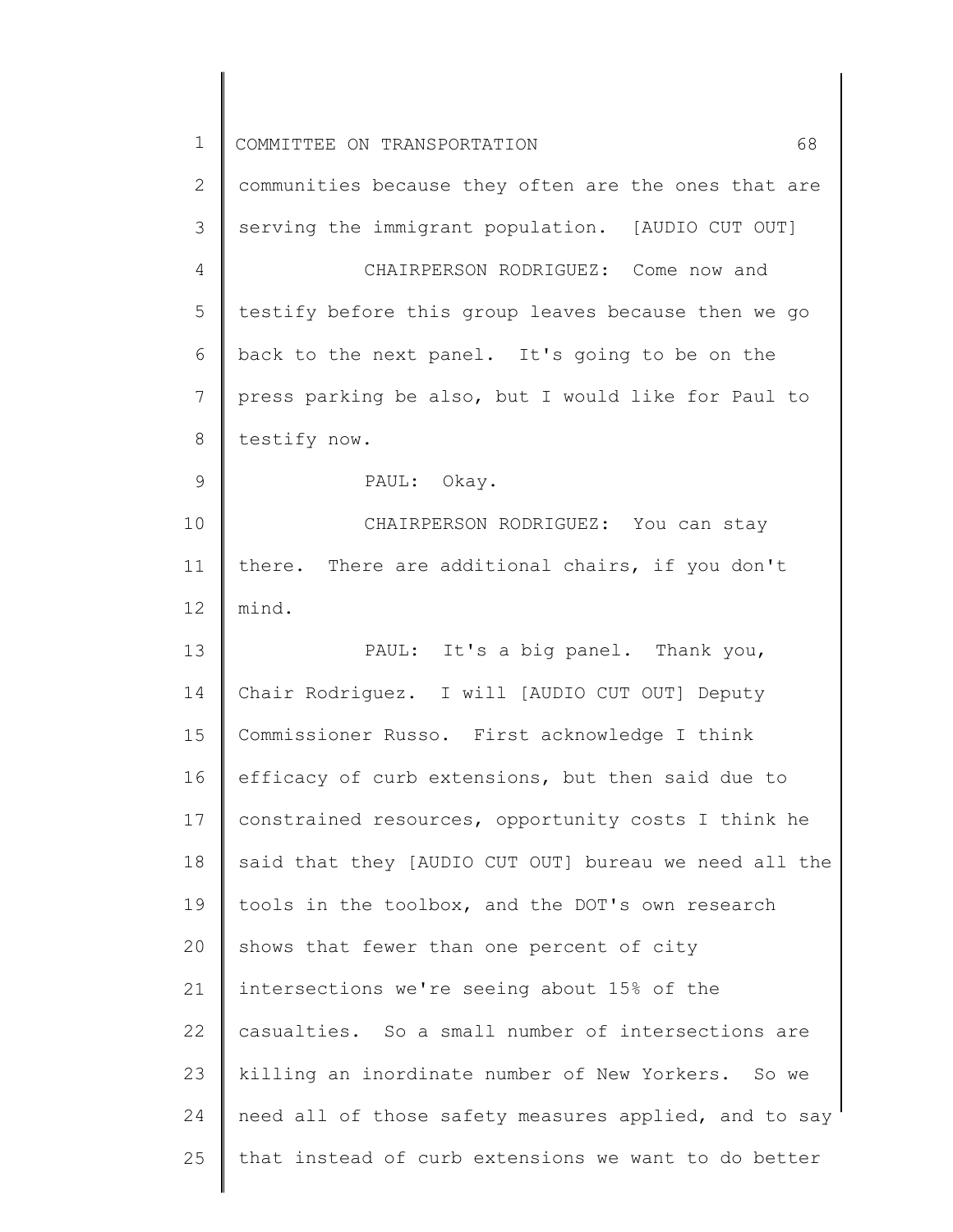2 3 4 5 6 7 8 9 10 11 12 13 14 15 16 17 18 19 20 21 22 23 24 25 crosswalks or better signal timing that's not the answer we need. It's all of the above. It's [AUDIO CUT OUT] a little intensive. The DOT is very good a doing curb extensions on the cheap, and I didn't hear that discussed. So I think as this moves forward, we should look at reminding the DOT that they can do curb extensions [AUDIO CUT OUT] so expensive. So we support the bill, Intro 912. We do want to go further. We also support Intro 997, Pedestrian Countdown Signals. In my written testimony we mention a few clarifications of related laws [AUDIO CUT OUT] street and doesn't have the right-of-way, that motorist still legally responsible to yield and avoid hitting person, and I think that's really very important because we see it everyday, all of us walking in New York City. Pedestrians being bullied by motorists in the crosswalk and attempting to be cowed into submission [AUDIO CUT OUT]. Press parking placards I think this issue of placards we have a long history of [AUDIO CUT OUT] crosswalks on sidewalks, and those kinds of safety hazards are rampant with--with legitimate and illegitimate placard usage. So really there's a larger issue here that the Council needs to address with respect to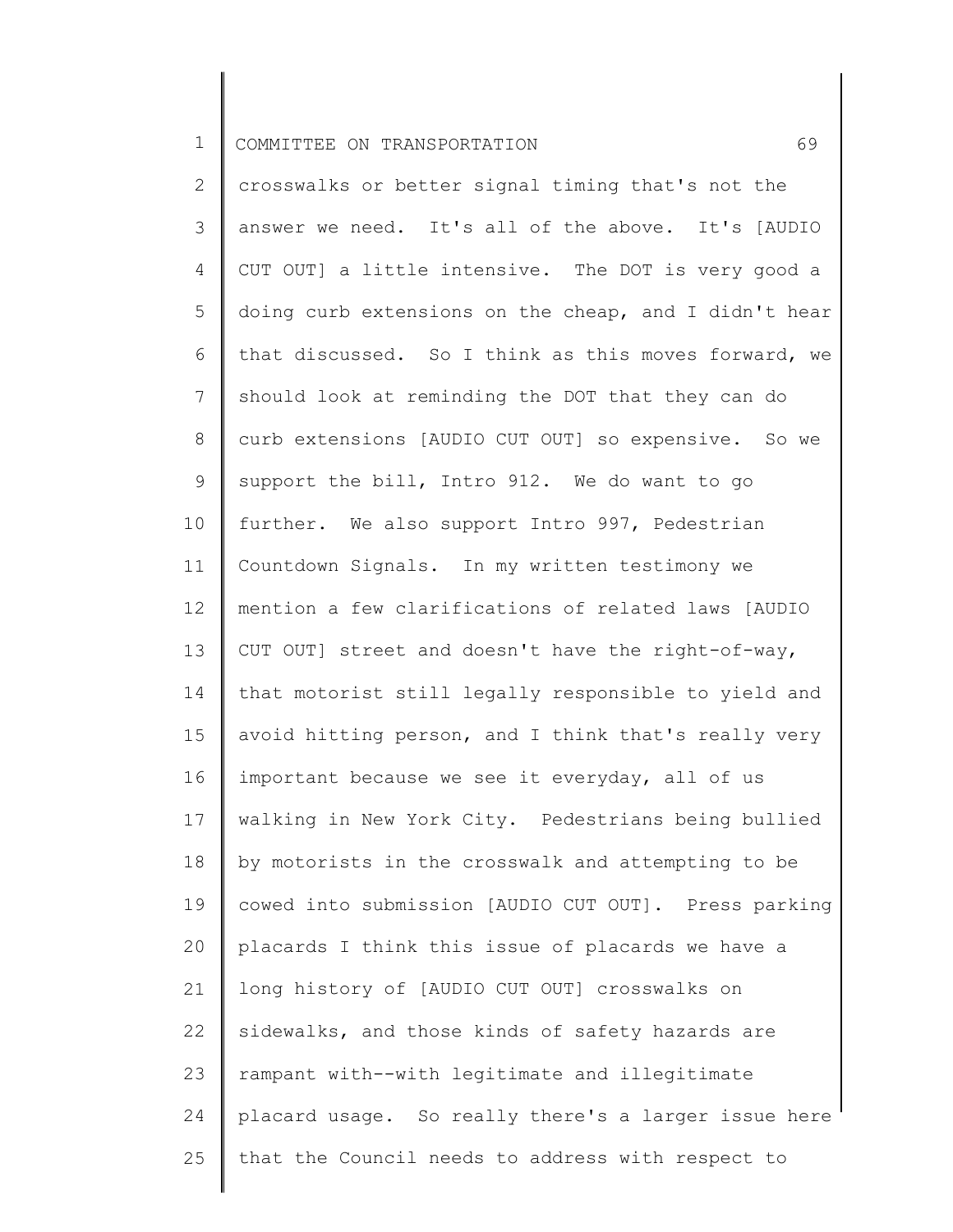2 3 4 5 [AUDIO CUT OUT]. It's not okay for press to park in crosswalks on sidewalks, in front of hydrants in bus [AUDIO CUT OUT]. Finally, we support Car-Free NYC. Thank you. [bell]

6 7 8 9 10 11 12 CHAIRPERSON RODRIGUEZ: [off mic] Thank you. So now let's call the next panel. [AUDIO CUT OUT] Cutrufo (sic), Peter McGowan, Hector [AUDIO CUT OUT]. [Speaking Spanish] He knows what you're doing. (sic) [background comments, pause] Not yet, the next one, please. [AUDIO CUT OUT] You may begin. [pause]

13 14 15 16 17 18 19 20 21 22 23 24 25 MALE SPEAKER: Oh, okay. [AUDIO CUT OUT] and press photographers and broadcast vehicle placards for members of the media allowing them to park at news stories, a privilege we had routinely since 1946. We received no hearing [AUDIO CUT OUT] city, but the media was the only group to have 100% of its placards taken away. These vehicle cards allowed still and video cameramen and radio reporters to park while covering news stories, and commercial parking and no parking zones in the city. We did not have the right to park in no-standing specially designated areas like handicap and taxi zones or at fire hydrants and crosswalks. Over time because of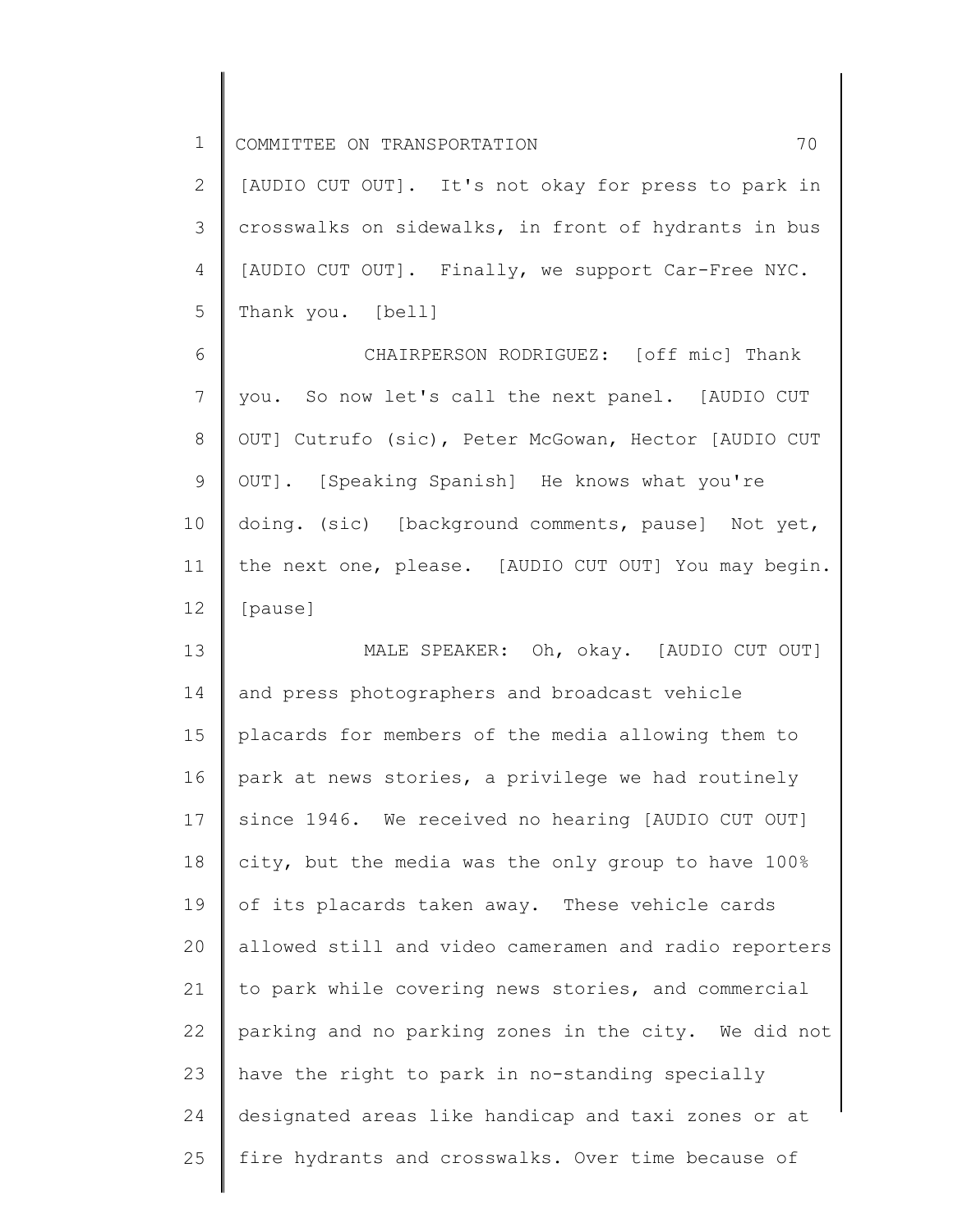2 3 4 5 6 7 8 9 10 11 12 13 14 15 16 17 18 19 20 21 22 23 24 25 the need for the NYPD to expand these vehicle permits to certain members of the writing press as well. We understand that the city did not by law have to provide these placards, but we believe we should have at least been provided with some [AUDIO CUT OUT] issued after review of the applicant's credentials by the state, which under current law only allows [AUDIO CUT OUT] workable because often other vehicles that have no legal right to park in these zones, and there is little to no enforcement. More importantly, NYP zones rarely have anything to do with where news stories are [AUDIO CUT OUT] doesn't made the location for more than a mile. Since the elimination of the vehicle cards, media vehicles covering news stories across the city have had to rely on the discretion of the NYPD and its agent to allow us to park at important events. It is basically at an officer's whim if a media vehicle is subject to ticket and tow. There are very little traces beyond finding [AUDIO CUT OUT] an additional impediment to news gathering and exorcism--exercising First Amendment freedoms. [AUDIO CUT OUT] covering news. Our ability to get to news events is dependent up on our vehicles. Our vehicles are our mobile offices and carry tens of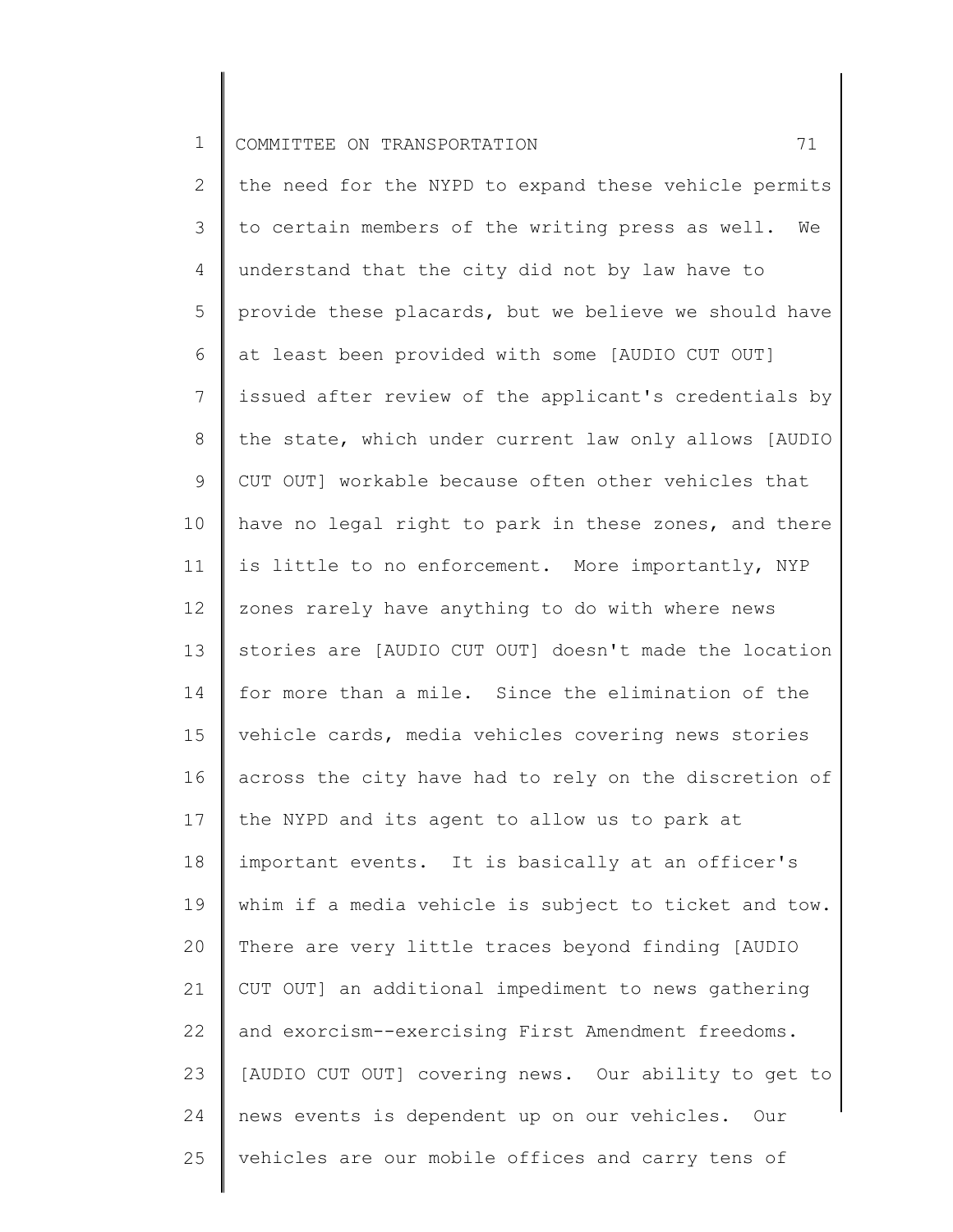2 3 4 5 6 7 8 9 10 11 12 13 14 15 16 17 18 19 20 21 22 23 24 25 thousands of dollars in equipment. Television trucks can be valued up to half a million dollars in gear, and it is almost always necessary to be parked at or [AUDIO CUT OUT]. The media industry is the only business in New York City, which cannot park as a commercial vehicle. Federal Express or Amazon have more rights to park their vehicles than do ABC, NBC, The Daily [AUDIO CUT OUT] but press vehicles are denied this privilege. You may ask why not just change [bell] change NY [AUDIO CUT OUT] and there are insurance issues involved that would complicate the- the matter. Furthermore, media would then not be able to use the many highways in the area that-that ban commercial plates from the roadway limiting it in a different way our ability to freely gather news. We are asking for commercial parking to be extended to press vehicles to park while on assignment. We want to stress that we understand that this is privilege and it is not--that this is not parking for going to lunch, visiting a museum with the family or [AUDIO CUT OUT] of abuses were identified we took action to stop such abuse. We fully expect that if this bill is passed we can work again with the departments to prevent abuse and adjudicate fairly any ticket that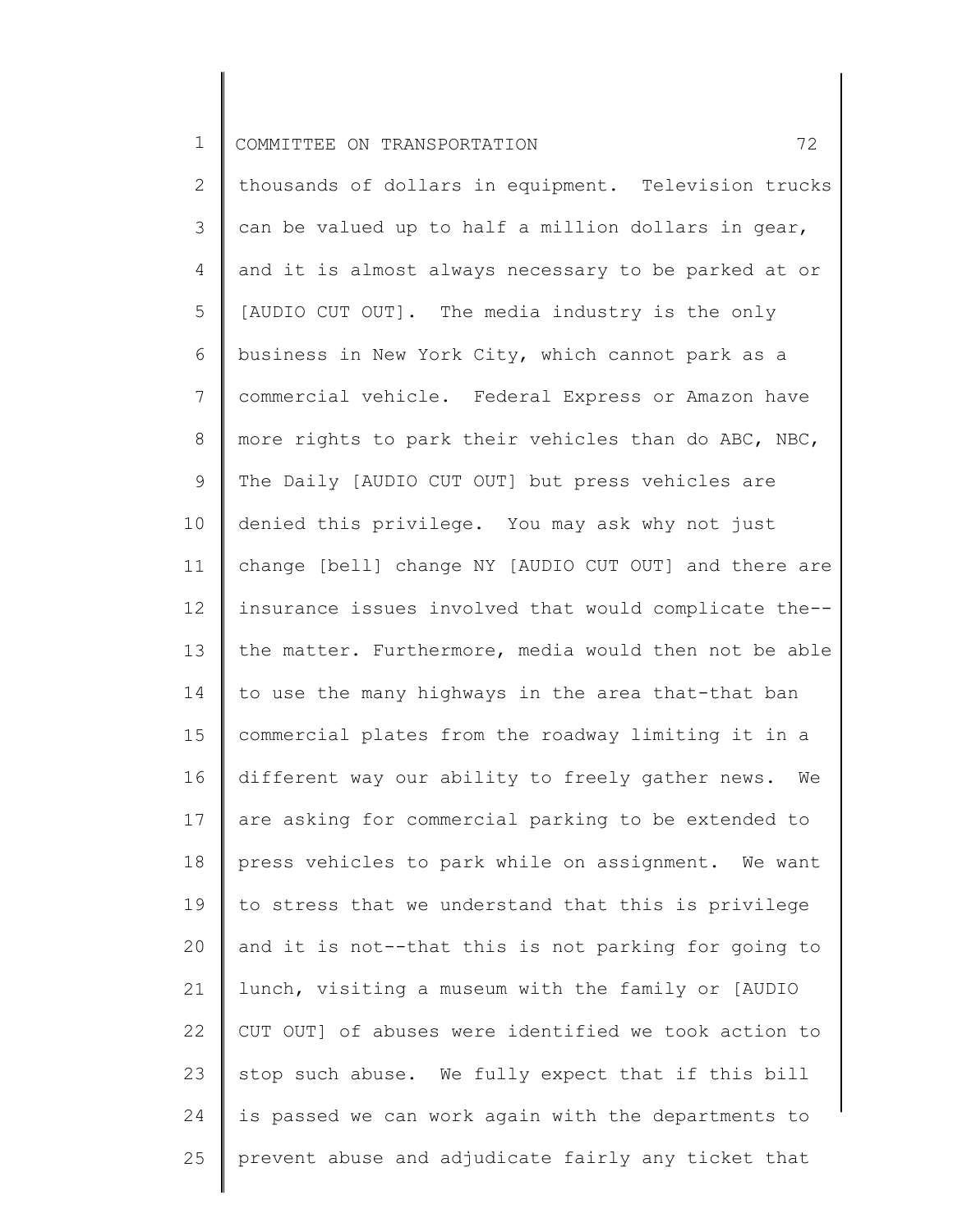2 3 4 5 6 7 8 9 10 11 12 13 14 15 16 17 18 19 20 21 22 23 24 25 might be issued in error. We understand that the vehicle cards in the past and the NYPD parking under this bill have the potential to be abused. This is the case with any privilege granted by the city. In the past, we believe abuse was very, very rare, and we are absolutely committed in preventing it in the future. Currently, the many placards issued by the City agencies are subject to the same abuse pressures [AUDIO CUT OUT] thousand permits. Our impact in this total picture is like a grain of sand in a gallon jug. [coughs] We understand there may be some concern that this bill would increase vehicle traffic. This is [AUDIO CUT OUT] difficult to obtain a press card than seven years ago, and the card is a requirement for obtaining NYPD plates on a private vehicle, and only vehicles owned by stations and news--news organizations can qualify without it. In the--in the five boroughs to get it [AUDIO CUT OUT] owned by news organizations have become far and fewer as a result--result of budget cuts. As a result of these changes, we believe that there is substantially fewer NYP plates in the metropolitan area. It is important to stress whether or not this bill is passed it will not impact the number of NYP vehicles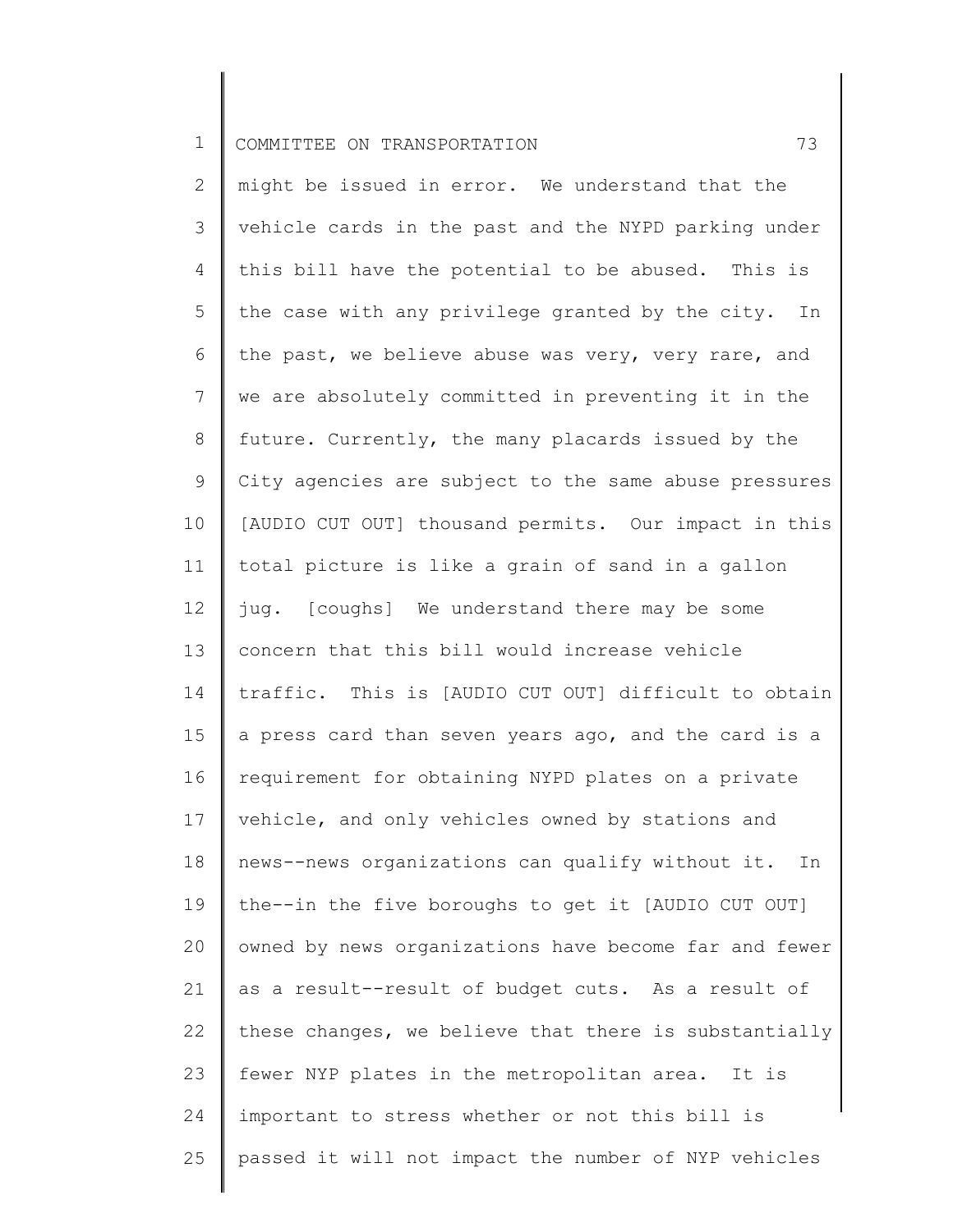2 3 4 5 6 7 8 9 10 11 12 13 14 15 16 17 18 19 20 21 22 23 24 working in this--in New York City. It only forces the media organizations to rely on the discretion and good will of the NYPD as a duty and obligation to cover the news and most of us [AUDIO CUT OUT] they can legally or not. The proposed legislation will gives us the legal right to do what we have already been doing. In addition, there is a financial impact on many of our self-employed members because of changes in the industry. Most of those photographers are no longer staff, but independent small business owners struggling to make ends meet as freelance or contract photographers. Often they make a flat rate expenses are not paid [AUDIO CUT OUT] their job can cut their income in half of a given day. In summary, I believe we have a First Amendment [AUDIO CUT OUT] should not be up to law enforcement to decide whether a news event is legitimate. We urge the City Council to support the work of an unfettered free press that is vital to our city and our future. I want to thank Council Member Ydanis Rodriguez and for introducing the bill and Speaker Melissa Mark-Viverito, and the rest of the Council for their consideration today. [background comment] [AUDIO CUT OUT]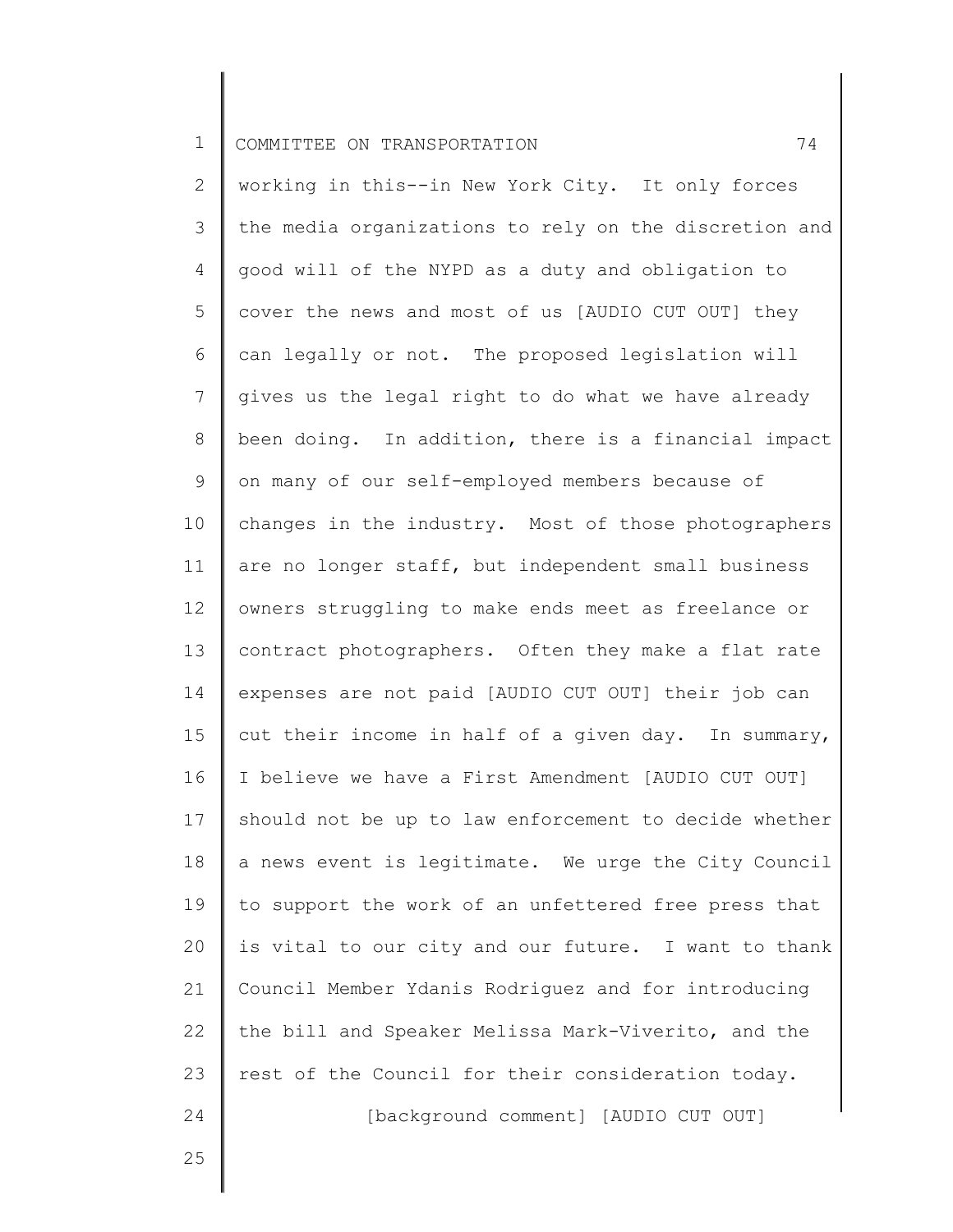2 3 4 5 6 7 8 9 10 11 12 13 14 15 16 17 18 19 20 21 22 23 24 25 MALE SPEAKER: --our Press Club and today I speak on behalf of the thousands of men and women who make up the New York City Press Corps. We come from all platforms of journalism, print journalism [AUDIO CUT OUT] and many of these fine journalists are in this room today. For many journalist [AUDIO CUT OUT] let's go to where the news is breaking, but it is becoming increasingly difficult for us to do our jobs. The number of NYP parking spaces reserved for working journalists is dwindling. There are simply fewer and fewer press parking spaces available. Intro 779 can help. Allowing NYP plated vehicles to park in available commercial zoned spaces would allow working journalists to better do our jobs, which is to tell stories that are important to the public. Mr. Chairman, let me make it clear our members [AUDIO CUT OUT] about a perk. This is about allowing working journalists to more efficient relay information to the people of New York City potentially saving lives. We can't do that if we're circling the block looking for a place to park. Allowing NYP plated [AUDIO CUT OUT]. Mr. Chairman, it's ironic I think that a working journalist rolling up to a breaking news story, a story of [AUDIO CUT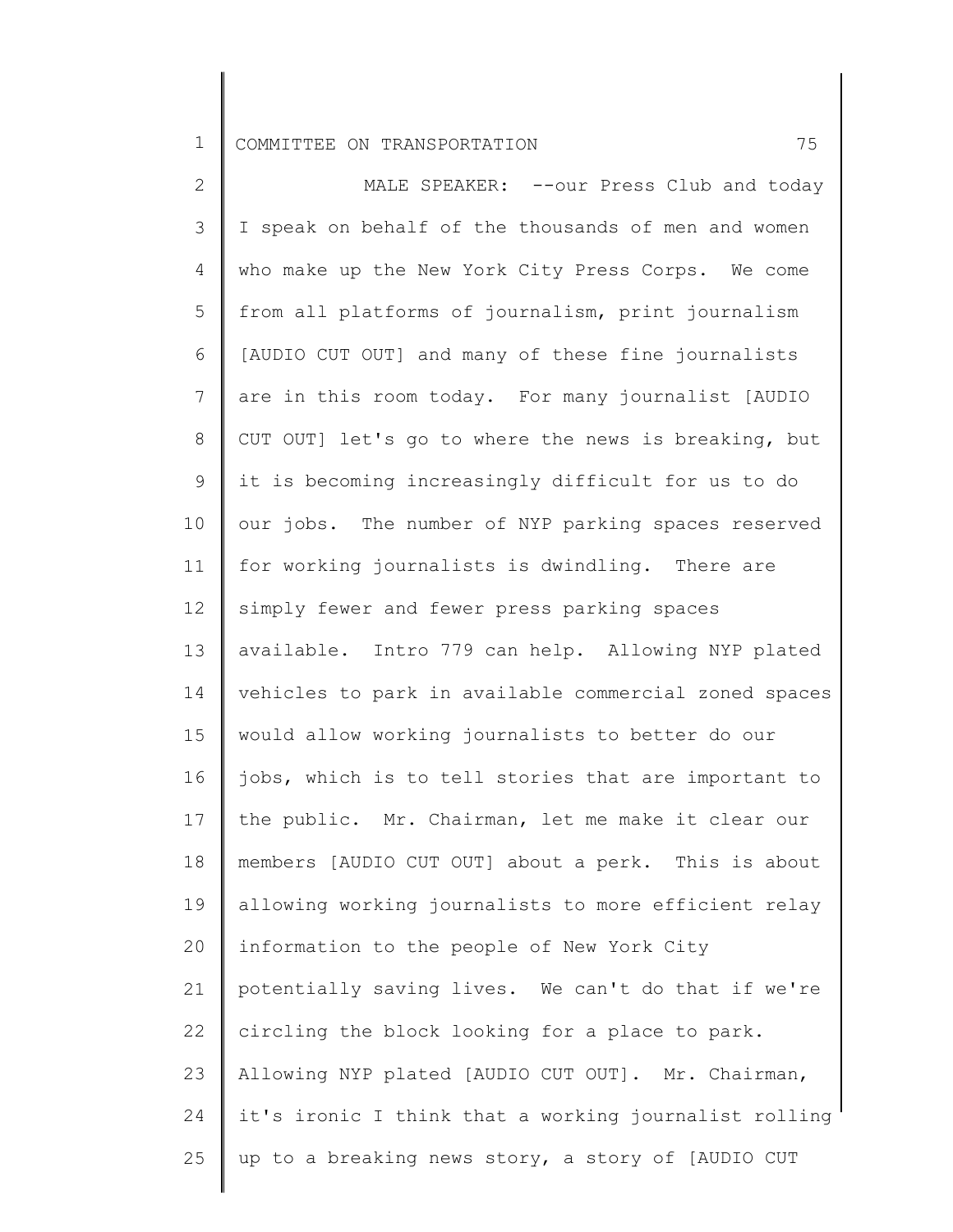2 3 4 5 6 7 8 9 OUT] a story of [AUDIO CUT OUT] unclogging a sink across the street can. Now, journalists like plumbers are professional [AUDIO CUT OUT] so do journalists. So, Mr. Chairman and members of the City Council on behalf of the New York Press Club and the [AUDIO CUT OUT] jobs by advancing Intro 779, and Mr. Chairman, I thank you, sir, for your leadership on this issue.

10 11 12 13 14 15 16 17 18 19 20 21 22 23 24 25 HECTOR RIOS: Hello, how are you. I'm Hector Rios and I'm from CBS News. I'm the [AUDIO CUT OUT] Chair Rodriguez and Council Member Menchaca for having us today. Really, I hoped also--that the Car-Free NYC is awesome. I think it's a great--I hope we can cover it because I hope we get some vehicles in there, and some in from--from our side and--and cover the news. It is a shame also, though, that--that the officer left. I think he would have been able to hear all of our concerns right here and would have been able to bring--bring that back to his superiors, and it's really unfortunate that he left- and--and I hope we can actually create a dialogue with them. But if that's an indication, I--I--I hope it's not an indication, but I hope we can actually come to some sort of agreement with them. I just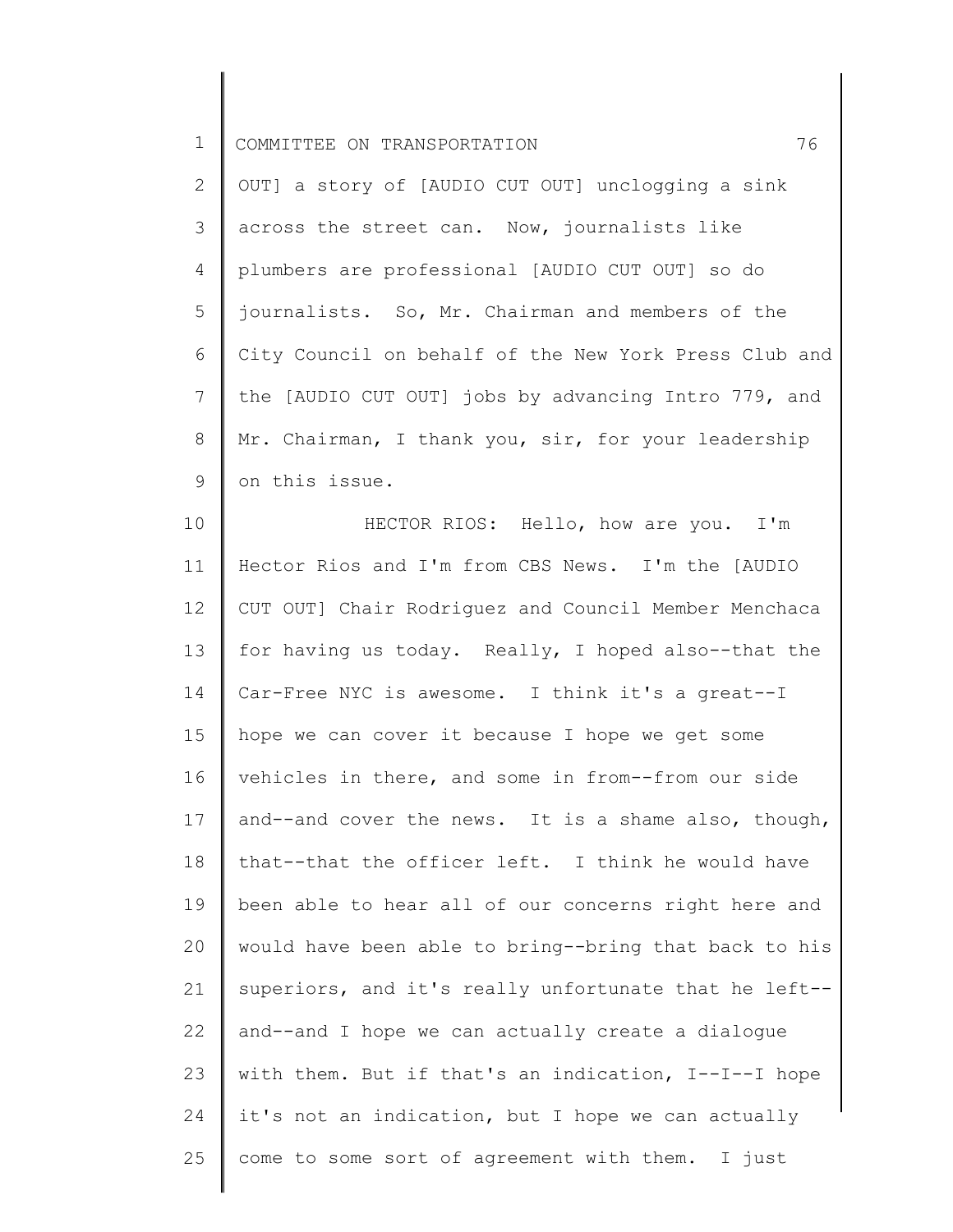2 3 4 5 6 7 8 9 10 11 12 13 14 15 16 17 18 19 20 21 22 23 24 25 wanted to come in as--as--as CBS News here. We represent, you know, the CBS this morning. CBS Evening News Scott Pelley, the 60 Minutes, 48 hours, the Saturday Morning Show and the Weekend News. That's the kind of organization that we have and that we represent, and often times, as I was talking to my photographer here, Rob Smallenoff (sp?) that it's just nearly impossible, you know, to find parking in- -in the city. As it is right now, he's parking--he's just hoping he doesn't get a ticket just being here advocating on behalf of CBS News. And it's--that's the kind of reality that we have, and like I said before, it's--it's impeding our ability to cover the news considering also that we have, like we said, half a million, a quarter of a million dollars worth of equipment in--in our vehicles if that ever gets towed [AUDIO CUT OUT] vehicles that we do have in the city that's going to impede our ability to further cover that news stories--those news stories that are up and coming. So, you know, it's an excellent speech on behalf of my two predecessors here. I'm not even going to the First Amendment and all those things, but I think it's absolutely important and tantamount to this--to this particular convening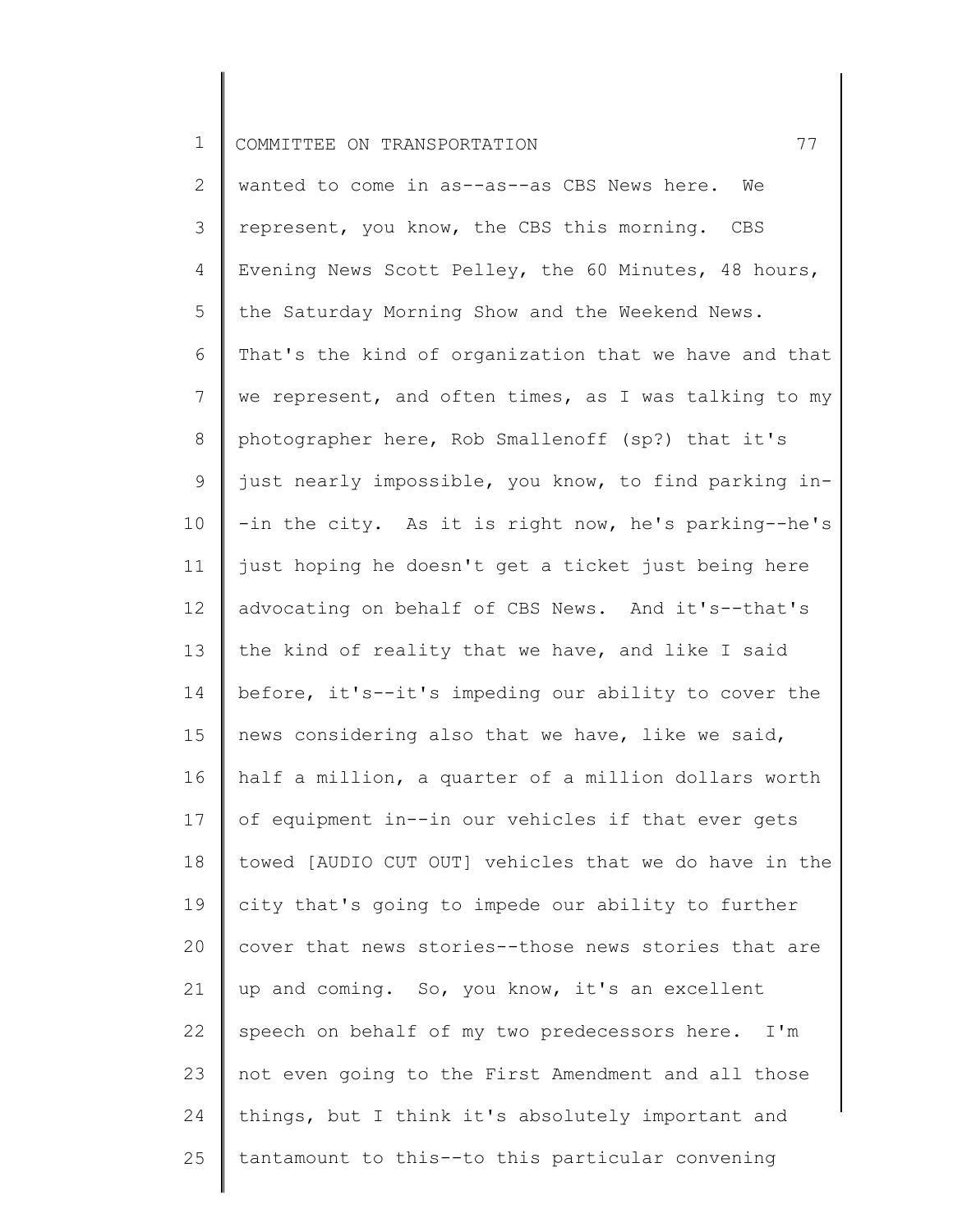| $\mathbf 1$ | 78<br>COMMITTEE ON TRANSPORTATION                     |
|-------------|-------------------------------------------------------|
| 2           | right now that--that we have to protect that, and I   |
| 3           | think this--and I think you're--you're helping us in- |
| 4           | -in--in a large part by--by allowing us to--to        |
| 5           | entertain the thought of--of--or bid this bill to--to |
| 6           | increase our--our privileges for the press. Thank     |
| 7           | you.                                                  |
| 8           | PETER MCGOWAN: You drove?                             |
| 9           | HECTOR RIOS: No, I took the subway.                   |
| 10          | PETER MCGOWAN: Oh, yeah, I took the                   |
| 11          | subway.                                               |
| 12          | HECTOR RIOS: [interposing] Yeah, I                    |
| 13          | didn't know when--                                    |
| 14          | PETER MCGOWAN: I-- didn't want to get a               |
| 15          | ticket.                                               |
| 16          | HECTOR RIOS: I--I do.                                 |
| 17          | PETER MCGOWAN: Good afternoon. Peter                  |
| 18          | McGowan, News Operations Manager of W-CBS Channel 2   |
| 19          | News. I'm the guy in charge of the news vans, among   |
| 20          | other things. [AUDIO CUT OUT] --but--but I know how   |
| 21          | to cover breaking news in particular. A couple or     |
| 22          | three, four years ago it's typical we get a           |
| 23          | notification at 9:00 in the morning. I get up to the  |
| 24          | Bronx. It's 11 o'clock. NYPD is locked up. A          |
| 25          | serial predator, a rapist, they got him off him of    |
|             |                                                       |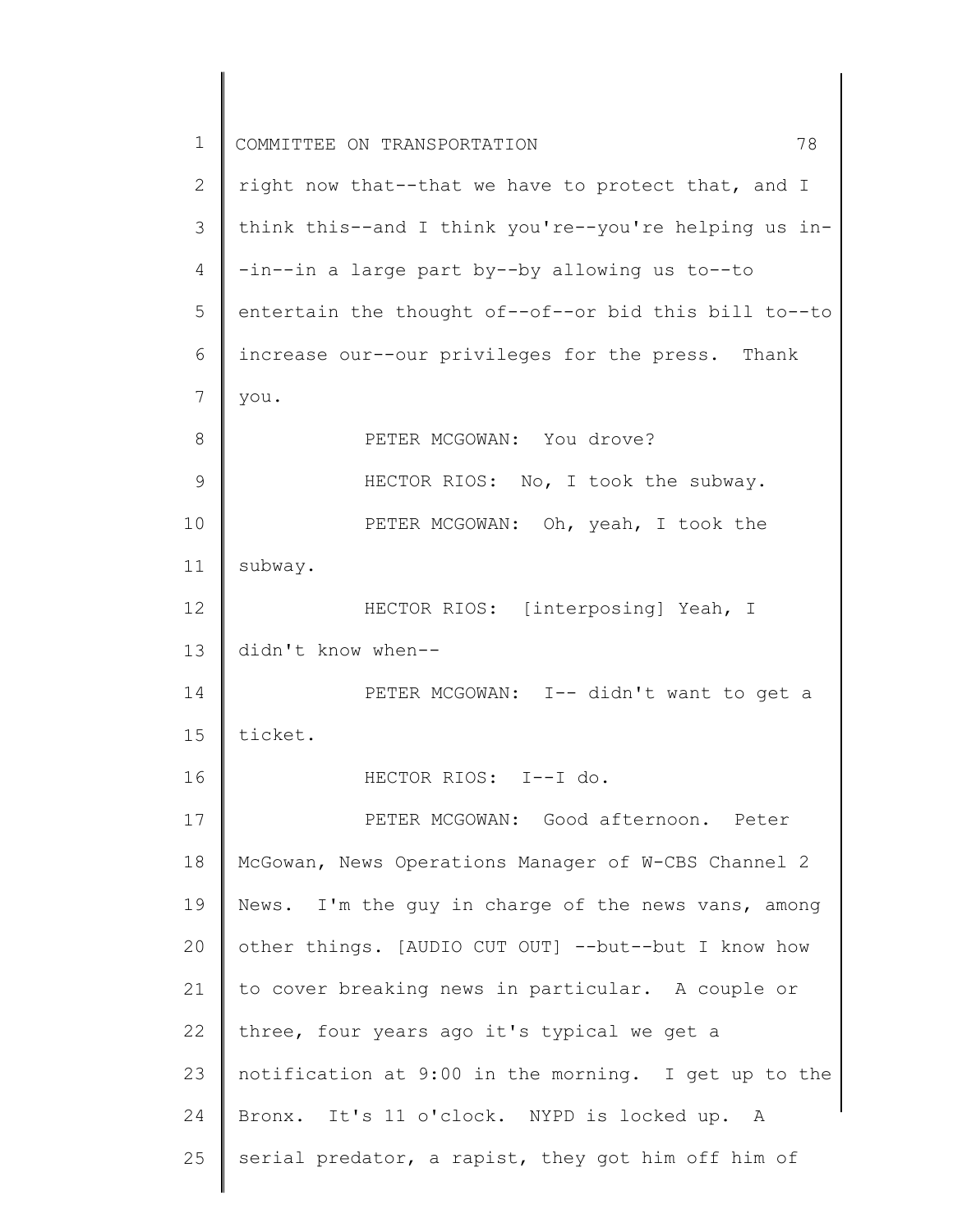2 3 4 5 6 7 8 9 10 11 12 13 14 15 16 17 18 19 20 21 22 23 24 25 the street. There's going to be a news conference at 11:00. They'll have a photo opportunity. They'll move the suspect. You guys get it done at noon. Get up here. So we get up there and our folks they cover it. They go inside. They do the news conference and they get the photo, et cetera. We get outside, the vehicle is gone. Got towed and we lost our opportunity to get that information out to the public as quickly as we should. Now, that's not anything on the order of some of the other things obviously we've covered here, but that's really the crux of what our problem is. On the big jobs, the crane collapses and all the other stuff, there are enough people from Police Plaza and people that we know on a regular basis when we get together and we work, but that's not what the issue is here. The issue is routine covering of the routine stories. The very Police Department that asked us to come and cover that rapist off the street, which is an important story. We get his photo out there. You get the information out there. [AUDIO CUT OUT] towed us, and we could not cover our story, and I had to go and I had to go to the pound and get the vehicle out and it's six, seven hours of--of work that I couldn't do otherwise.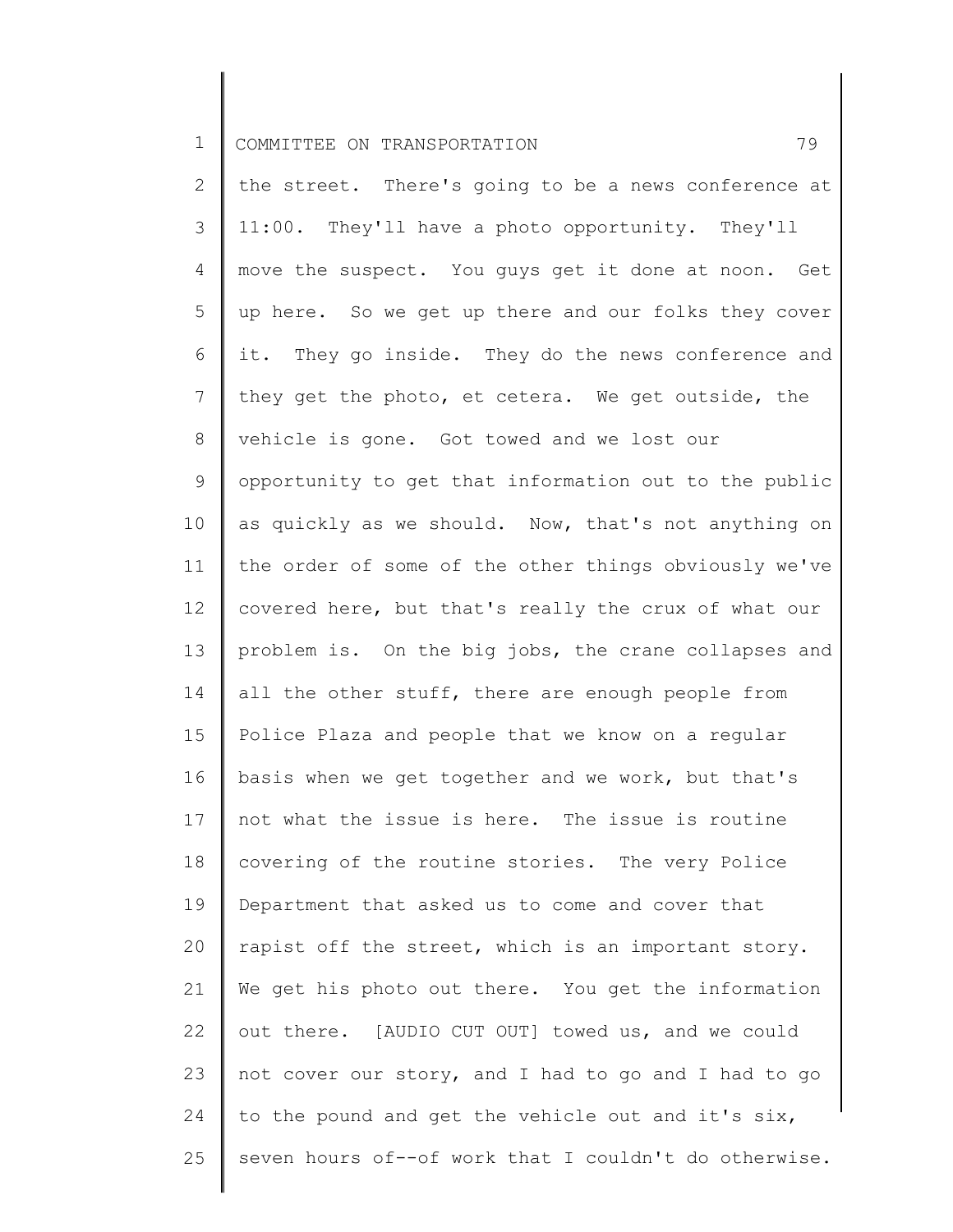| ∸ | $\mathbf{I}$ |  | COMMITTEE ON TRANSPORTATION |  |
|---|--------------|--|-----------------------------|--|
|---|--------------|--|-----------------------------|--|

2 3 4 5 6 7 8 9 10 11 12 13 14 15 16 17 18 19 20 21 22 23 24 25 So while I understand the Inspector's concerns about possible abuses, there's--there's got to be a happy medium, and I'm encouraged and--and I think the Committee that they're willing to advance this and- and have those open discussions. I agree with my colleague, Hector here that I wish the Inspector had stayed to hear us [AUDIO CUT OUT] table and--and have that conversation. There is a way to do this, but right now the way is we're getting hit with summonses. We're getting hit with boots. We're hitting with tows, and it's not to take our families to dinner. It's to get the information out to the public, and that is being dead stopped in some cases, in a lot of cases. Thank you. [AUDIO CUT OUT] CHAIRPERSON RODRIGUEZ: It's not about privilege. It's about right and--and when and--and you know, I'm happy to hear even from the Transportation Alternative [AUDIO CUT OUT] that we have in the city. So I think that those things that Paul highlight--[AUDIO CUT OUT] they're doing their job and we're talking about parking specific locations. This is not parking what other people want, and I think that, you know, hearing from the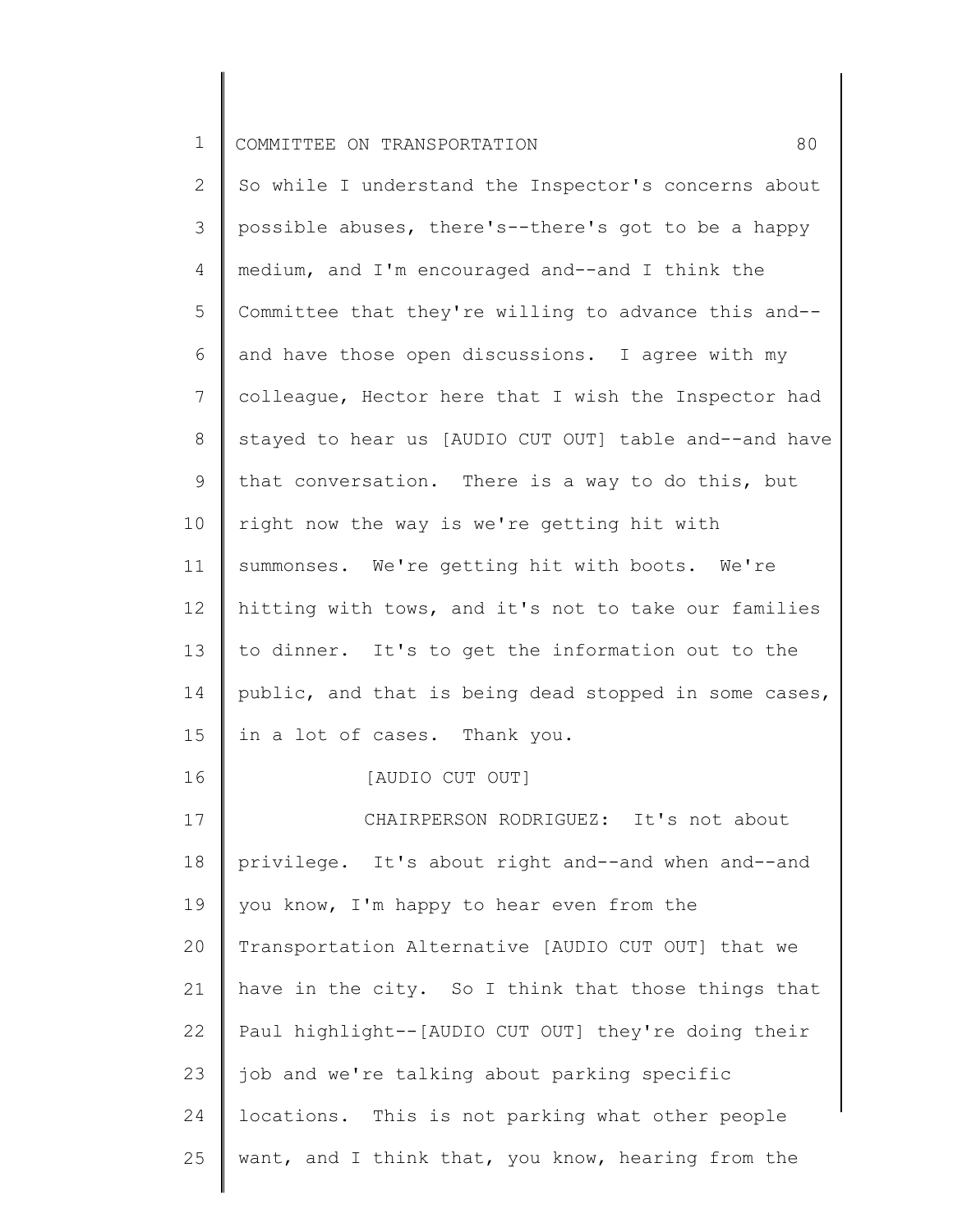2 3 4 5 6 7 8 9 10 11 12 13 14 15 16 17 18 19 20 21 22 23 24 25 Administration at least even though they didn't come with full support, and I personally don't agree with the argument that they may, but at least I think that we can see some of those [AUDIO CUT OUT] what the Administration and---and all of us should be able to say we can work with you. A question. On--on- before I ask the question, Paul Masseo--Masso (sp?) is here, or no? You're covering because I call you, right? If you want to take some time--[AUDIO CUT OUT]-- Your members were doing the jobs. Were you part engaged in our conversation? Are you aware of any study done by the previous administration before they made that decision? PETER MCGOWAN: If--if I may--it was word of mouth basically. We were [AUDIO CUT OUT] in terms of fire hydrants and bus stops. There's some selfpolicing that goes on there for two reasons. One, if we part in a fire hydrant or a bus stop or a crosswalk, we might actually cause a worse story than the one we're there to cover [AUDIO CUT OUT] and something burns, trust me, we'll be all over Twitter in a really bad way. So that just--just to address that point. It's a valid concern, but it's not something that we're not, you know, aware of and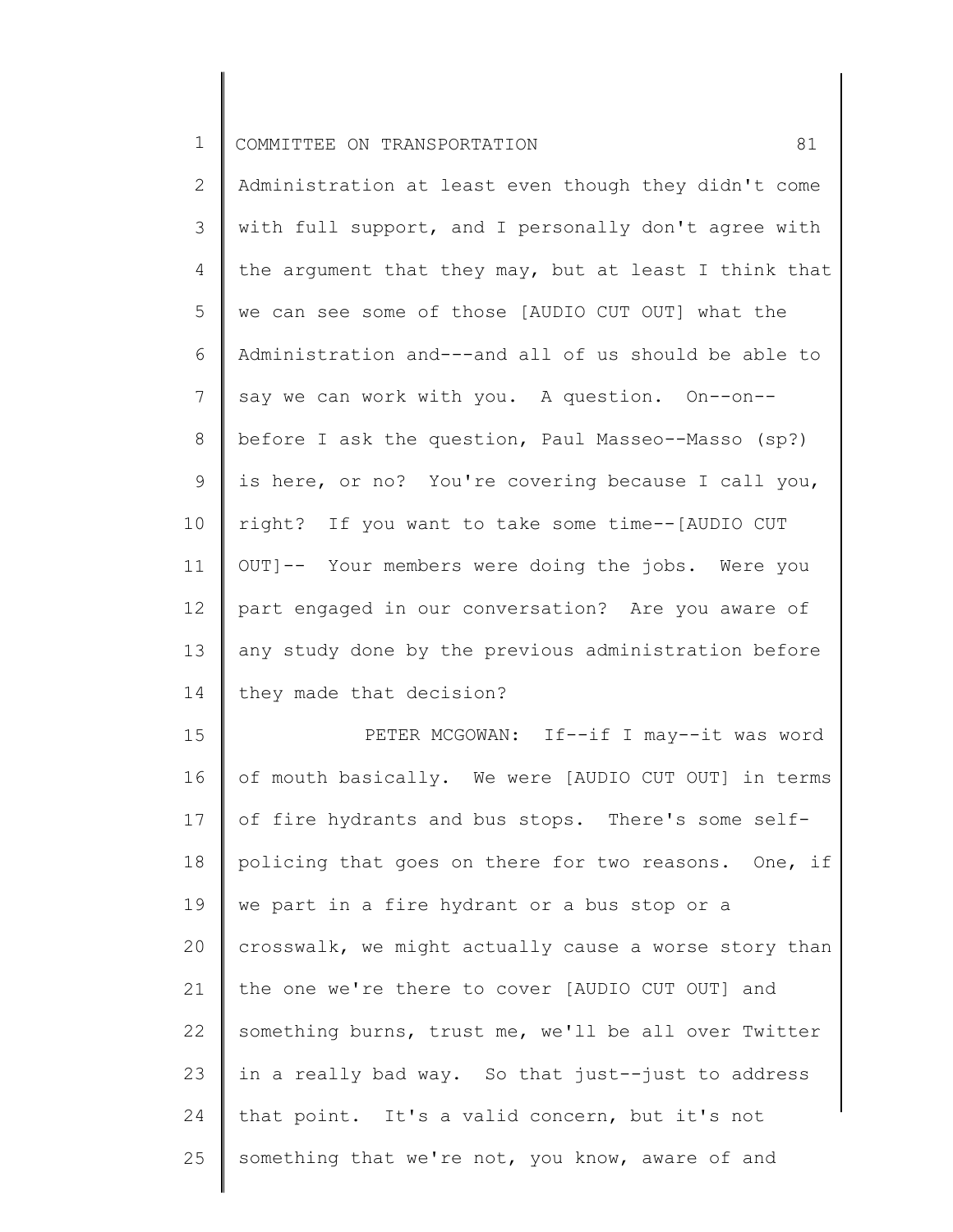| 1  | 82<br>COMMITTEE ON TRANSPORTATION                     |
|----|-------------------------------------------------------|
| 2  | concerned about at all times, but in terms of how we  |
| 3  | found out and my colleagues can jump in here, but it  |
| 4  | was never formal. [AUDIO CUT OUT]                     |
| 5  | CHAIRPERSON RODRIGUEZ: Base--based--                  |
| 6  | based on your knowledge there was not--you don't have |
| 7  | any copy of any study done or--                       |
| 8  | PETER MCGOWAN: It was out [AUDIO CUT                  |
| 9  | OUT] it was even for police officers and the ones     |
| 10 | that come from out of town or, you know, live in the  |
| 11 | subways or what have you, and they would put placards |
| 12 | onto park-outs--[AUDIO CUT OUT] got caught up in it.  |
| 13 | CHAIRPERSON RODRIGUEZ: Great.                         |
| 14 | MALE SPEAKER: There--there was never any              |
| 15 | consultation with us. They just--they said, oh,       |
| 16 | we're going to get--we're going to get to it. We      |
| 17 | have a lawsuit that we're dealing with, and that was  |
| 18 | total baloney. Had nothing to do with the placards.   |
| 19 | The Mayor decided we're going to get rid of placards, |
| 20 | and he decided we're going to get rid of some of      |
| 21 | these--some of these, but we're going get rid of all  |
| 22 | [AUDIO CUT OUT] plates only entitle you to park in an |
| 23 | NYP zone. There is no other legality to park          |
| 24 | anywhere else. [background comments]                  |
| 25 |                                                       |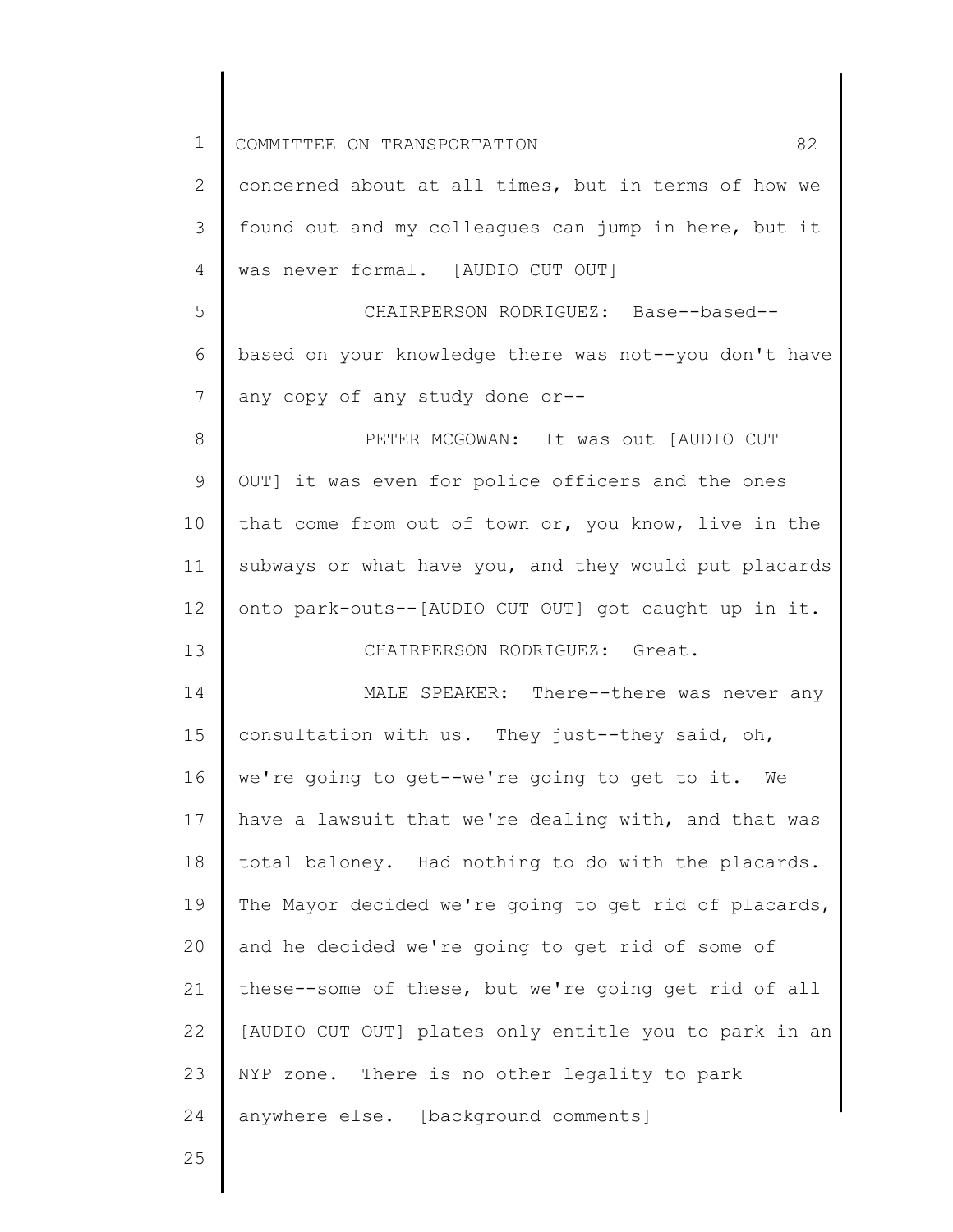| 2  | CHAIRPERSON RODRIGUEZ: I'm sorry. Any                             |
|----|-------------------------------------------------------------------|
| 3  | other council members have any questions? Guys?                   |
| 4  | COUNCIL MEMBER MENCHACA: Thank you,                               |
| 5  | Chair, and thank you to the panel. $I^{--I}$ guess $I^{--I^{--}}$ |
| 6  | [AUDIO CUT OUT] and the work that we're trying to do              |
| 7  | here, and legislate this very important topic and                 |
| 8  | clearly it's broken. Whatever we're doing that is                 |
| 9  | broken. You heard the Inspector talk about engaging.              |
| 10 | Have--have you ever engaged in the--with the NYPD in              |
| 11 | a productive way either through the club, the Press               |
| 12 | Club or--or individually in an organized fashion?                 |
| 13 | Tell me that's happened in the past.                              |
| 14 | MALE SPEAKER: The last time we had a                              |
| 15 | meeting with them was a year and a half ago.                      |
| 16 | COUNCIL MEMBER MENCHACA: And them being                           |
| 17 | the administration of the--                                       |
| 18 | MALE SPEAKER: With Steven Davis, Deputy                           |
| 19 | Commissioner of Public Information.                               |
| 20 | COUNCIL MEMBER MENCHACA: Okay.                                    |
| 21 | MALE SPEAKER: With Gene White and I                               |
| 22 | think there was one other press person in there.                  |
| 23 | [AUDIO CUT OUT]                                                   |
| 24 | COUNCIL MEMBER MENCHACA: Right.                                   |
| 25 |                                                                   |
|    |                                                                   |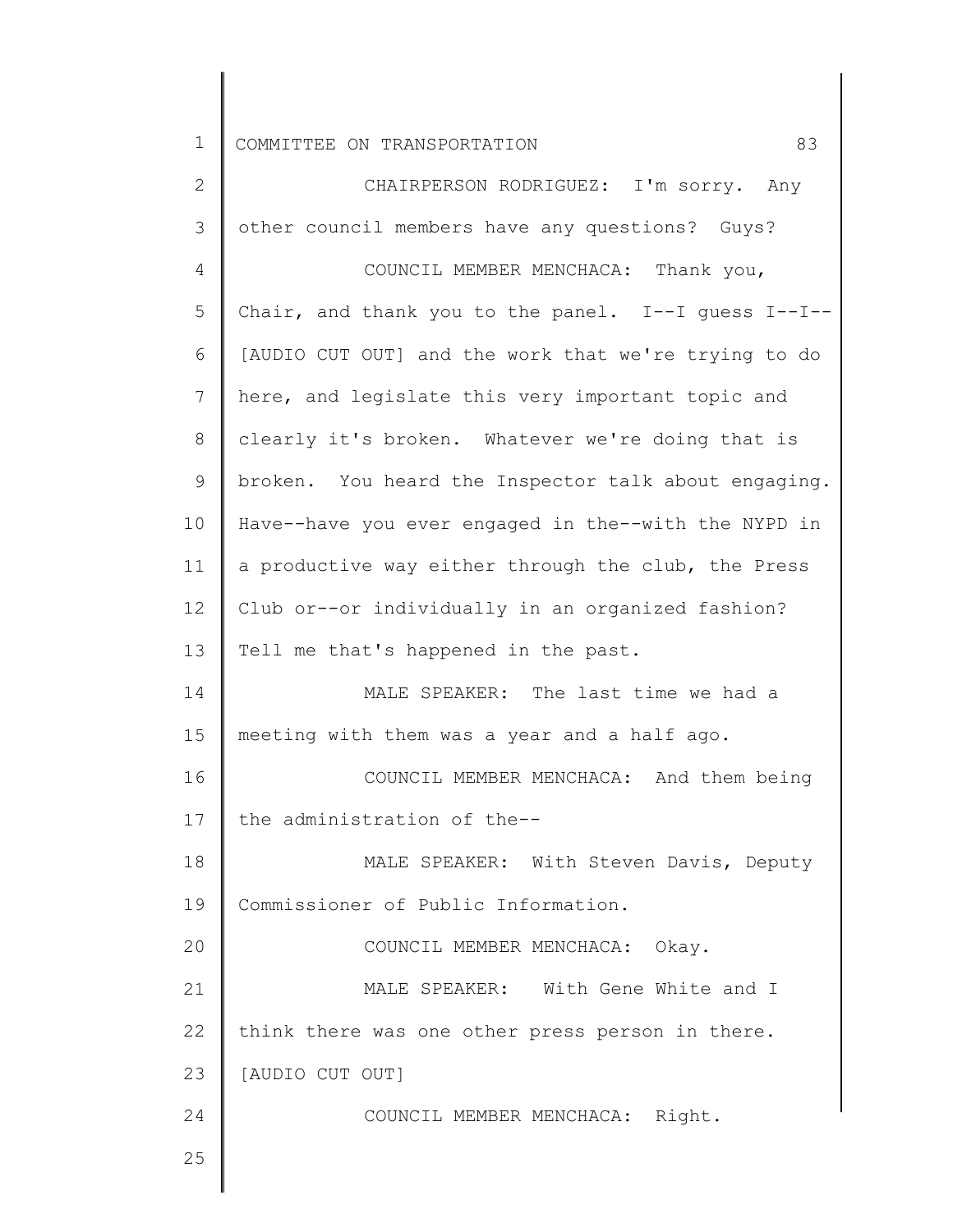1 2 3 4 5 6 7 8 9 10 11 12 13 14 15 16 17 18 19 20 21 22 23 24 25 COMMITTEE ON TRANSPORTATION 84 MALE SPEAKER: He was--he was his boss. Right. COUNCIL MEMBER MENCHACA: What--what was the date of that? What...? MALE SPEAKER: That [AUDIO CUT OUT] Onto the Police Department from the NYPPA. I've been asking them just for a meeting for myself-- COUNCIL MEMBER MENCHACA: [interposing] Okay. MALE SPEAKER: To talk about these variety of issues, and the answer is [AUDIO CUT OUT] --is the things that we think are wrong with this bill, but wait a second, but you're a little late to begin, aren't you? We have this bill. We've been asking to talk to you, but they refused us. It's very disappointing. COUNCIL MEMBER MENCHACA: Right, but under the leadership of--of the Chair-- MALE SPEAKER: [interposing] And--and mind you, I have a very good relationship with the police. I work with them day in, day out. Anybody that knows me I'm at all the mayhem. That's what I do. So I'm there, wherever it is. They know me. I have a great relationship [AUDIO CUT OUT] talk.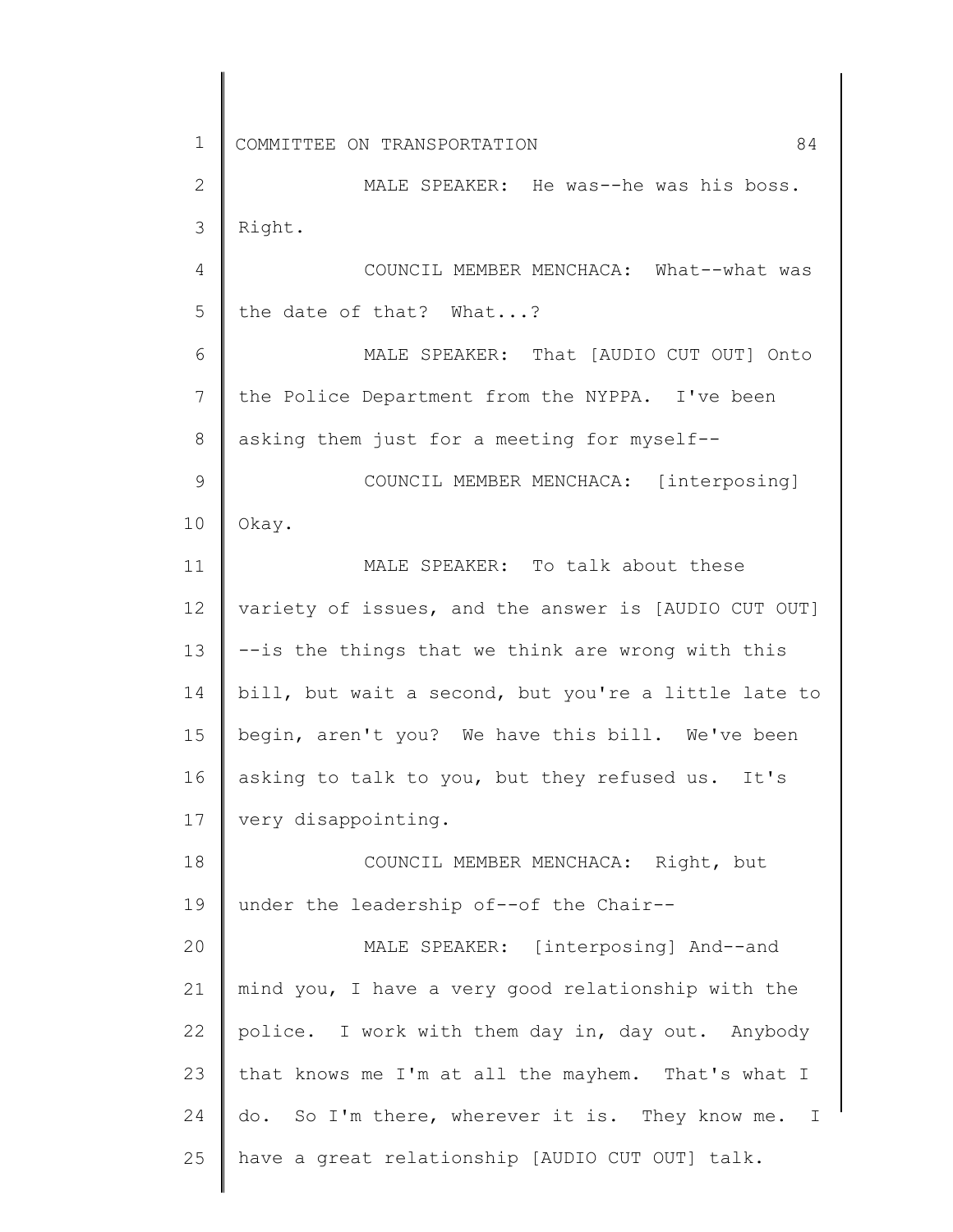2 3 4 5 6 7 8 9 10 11 12 13 14 15 16 17 18 19 20 21 22 23 24 COUNCIL MEMBER MENCHACA: Got it. So noted, noted, and I think the--the--the question is- the question here is and--and really again under the leadership of the Chair, and just the--the City Council we want to remove those jams of communication. I think when-when we can remove those jams of communication for whatever--whatever reason, nothing is--there's no--there's never a good reason to stop communicating it you want to get and resolve a problem. So I think--I think as a member of the--of the Transportation Committee and working with the Chair, see if we can fix that and get--get a room together and have a real conversation, and so we're committed to that. Second, on Car-Free NYC, I know [AUDIO CUT OUT] and I challenge you all as the press to think about your vehicles and then think about non-vehicular coverage in a place where you can plan it, and actually [AUDIO CUT OUT] bicycle coverage. And--and [laughs] maybe think about mobile ways, non-vehicle ways to go and cover places. Is there a technology issue? And--and really create these Car-Free [AUDIO CUT OUT] with the--with the whole set-up [laughs]. Well, what--what do you got? What you got?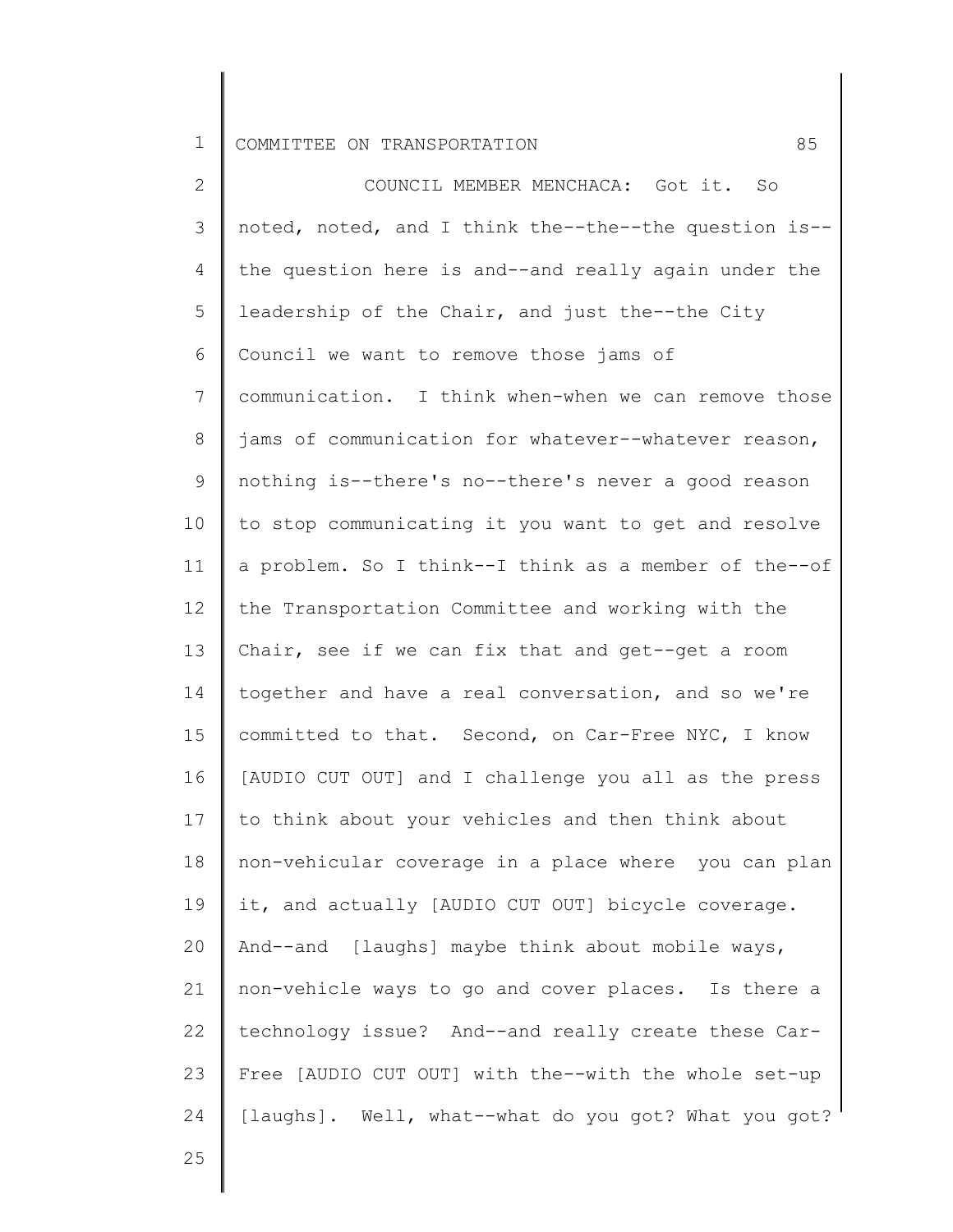2 3 4 5 6 7 8 9 10 11 12 13 14 15 16 17 18 19 20 21 22 23 24 25 PETER MCGOWAN: From--from, if--if I may, from a broadcast TV standpoint that's a technological conversation that we don't have time for here. [AUDIO CUT OUT] COUNCIL MEMBER MENCHACA: I didn't completely hear that. What did you say? That... PETER MCGOWAN: From a broadcast TV standpoint particularly with the standards of today, the short [AUDIO CUT OUT]. First of all, news is not planned. You know, we need to be able to go like that, and our viewers want-- COUNCIL MEMBER MENCHACA: But--but Car NY--[AUDIO CUT OUT] I'm talking about crisis. I'm not talking about what happened. PETER MCGOWAN: But even--but even--but even this, the goal is to make sure that you get the best possible product on TV, and--and again it's--it is a technological discussion that Hector and I particularly live and breathe all day that--that-- COUNCIL MEMBER MENCHACA: [interposing] I think we want to be--be conveyed that. PETER MCGOWAN: -- we can tell you more about, but it is--there's a clock behind you there that's clicking three minutes [laughs] so.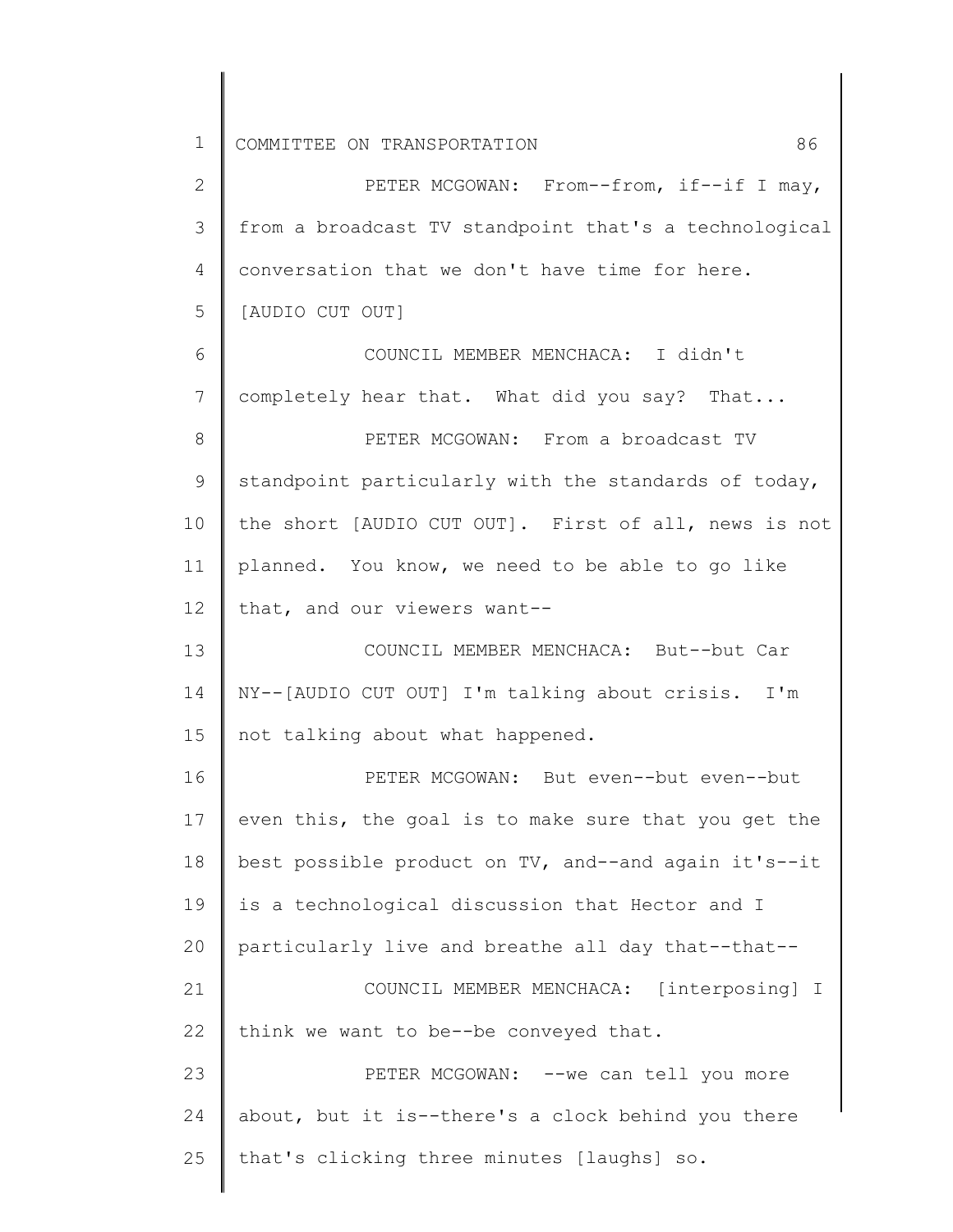2 3 4 5 6 COUNCIL MEMBER MENCHACA: Wonderful and- and I don't want to talk about it necessarily complete here, but let's--let's--I'm excited about the idea of getting more information out, and I get broadcasts--

7 8 PETER MCGOWAN: [interposing] I'm glad that you do that.

9 10 11 12 13 14 15 16 17 18 19 20 21 22 COUNCIL MEMBER MENCHACA: The quality is important, but Periscope and other ways, our iPhones can get information out, and--and even the clarity of things. People are less concerned about the quality sometimes if they can get the content, and this is good content we need to get to all our communities. I talked about immigrant community getting in their languages. So, let's--let's think differently. Let's challenge ourselves here both to open up the lines of community with NYPD, and then think about these concepts and changing the way you do what you do. [AUDIO CUT OUT] MALE SPEAKER: What I just want to show you is this is the inside of my vehicle. This is

23 just driver's seat.

24 25 COUNCIL MEMBER MENCHACA: What--what are we looking at? Can--can you--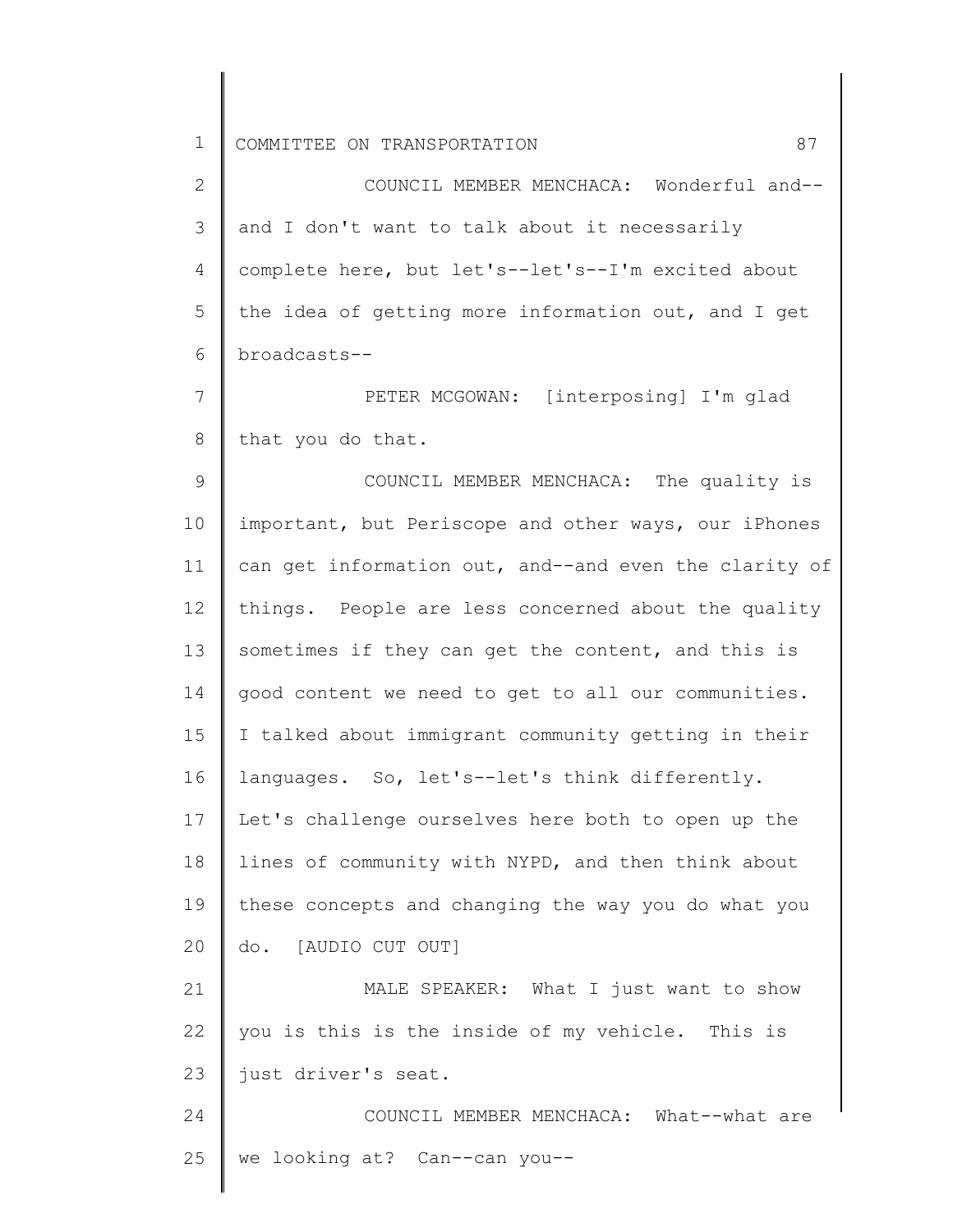1 2 3 4 5 6 7 8 9 10 11 12 13 14 15 16 17 18 19 20 21 22 23 24 25 COMMITTEE ON TRANSPORTATION 88 MALE SPEAKER: [off mic] This is my vehicle. (sic) COUNCIL MEMBER MENCHACA: Okay, got it. Okay, I see a steering wheel. I see a laptop. I see--okay. Got it. This is your car? This is the vehicle? MALE SPEAKER: [off mic] Yes. I hope everybody is seeing that [AUDIO CUT OUT]-- COUNCIL MEMBER MENCHACA: --mic so we can all hear it. MALE SPEAKER: [off mic] These up there. SERGEANT-AT-ARMS: Well, you speak on the mic. COUNCIL MEMBER MENCHACA: If you can go back to your mic, that way we can all hear it. MALE SPEAKER: [off mic] Okay. COUNCIL MEMBER MENCHACA: Thank you so much. MALE SPEAKER: You'd also see the inside of the trunk is a--and--and that's--that's also [AUDIO CUT OUT] show up with one or two cameras. Sometimes just I--I keep four in my car because if something goes wrong with my equipment, I have to be able to go to something else, and so do they. They--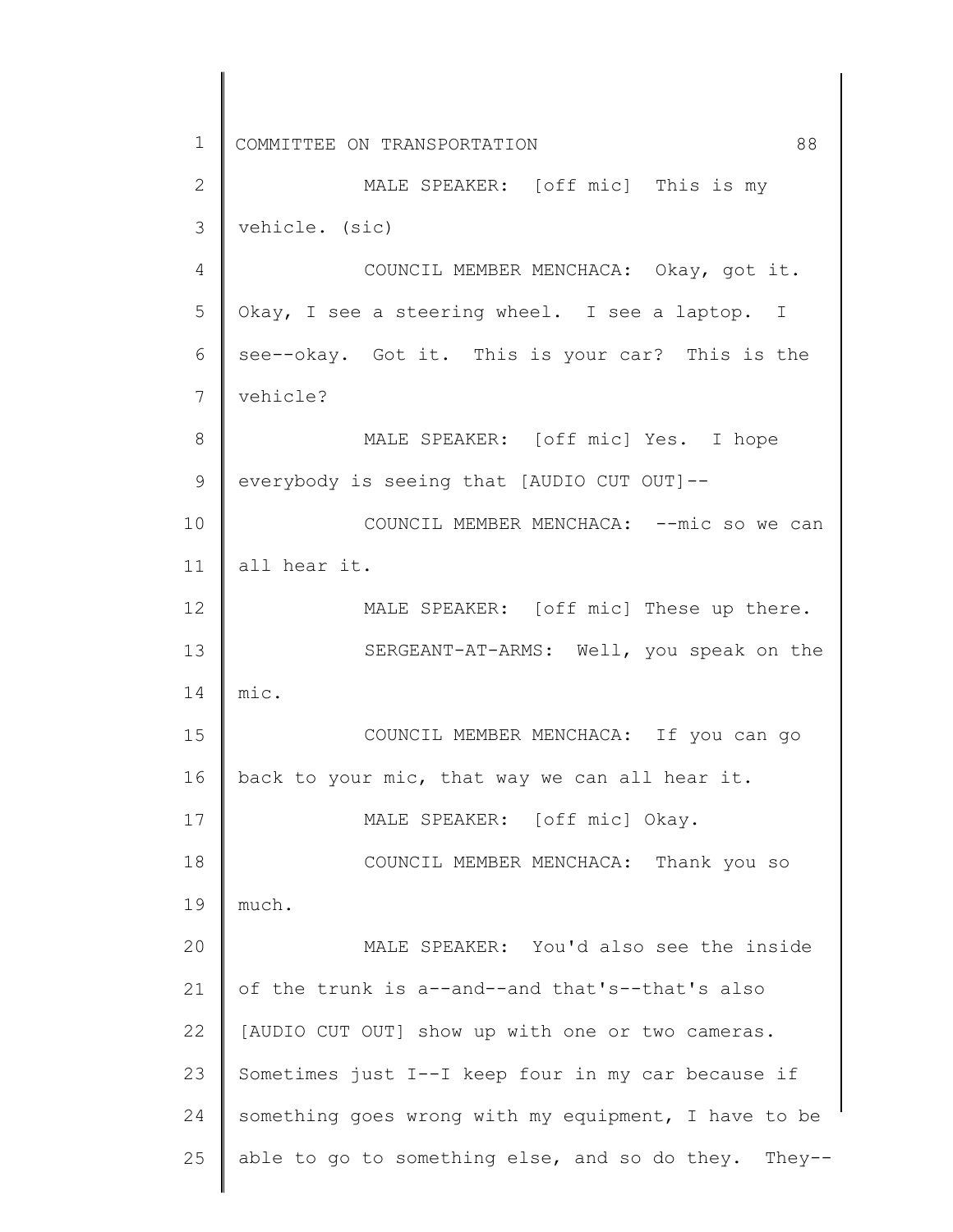1 2 3 4 5 6 7 8 9 10 11 12 13 14 15 16 17 18 19 20 21 22 23 24 25 COMMITTEE ON TRANSPORTATION 89 so they--they have one camera? No, how many cameras do you have in your car? MALE SPEAKER: I can't remember. MALE SPEAKER: [laughs] [AUDIO CUT OUT]- day that somebody and--and said well, what's in your vehicle? What do--what do you carry that--that you need to drive around? Well, that is it. Now, as for Car-Free New York City, I love the concept. It's great. I'm--yeah, we need to reduce the number of vehicles in this city. There are people that are going to the--to the theater and going to the park and--and they're driving and they're [AUDIO CUT OUT]. So, that's what they do. Yeah, it would be better if more people could drive--if few people were driving to the city to--to do this. We have days where you shouldn't be driving at all. Go--go try to drive around during the New York City Marathon. You're never going to be able to do that, or during the--the Five Borough Bike Tour. I--I try not to go anywhere when that's going on except to where I need to go to cover my stories. Most of us are doing more than just Car-Free New York City that day, though. I'm going to go and cover a homicide in the morning and then later on the fire, and then I'm going to go to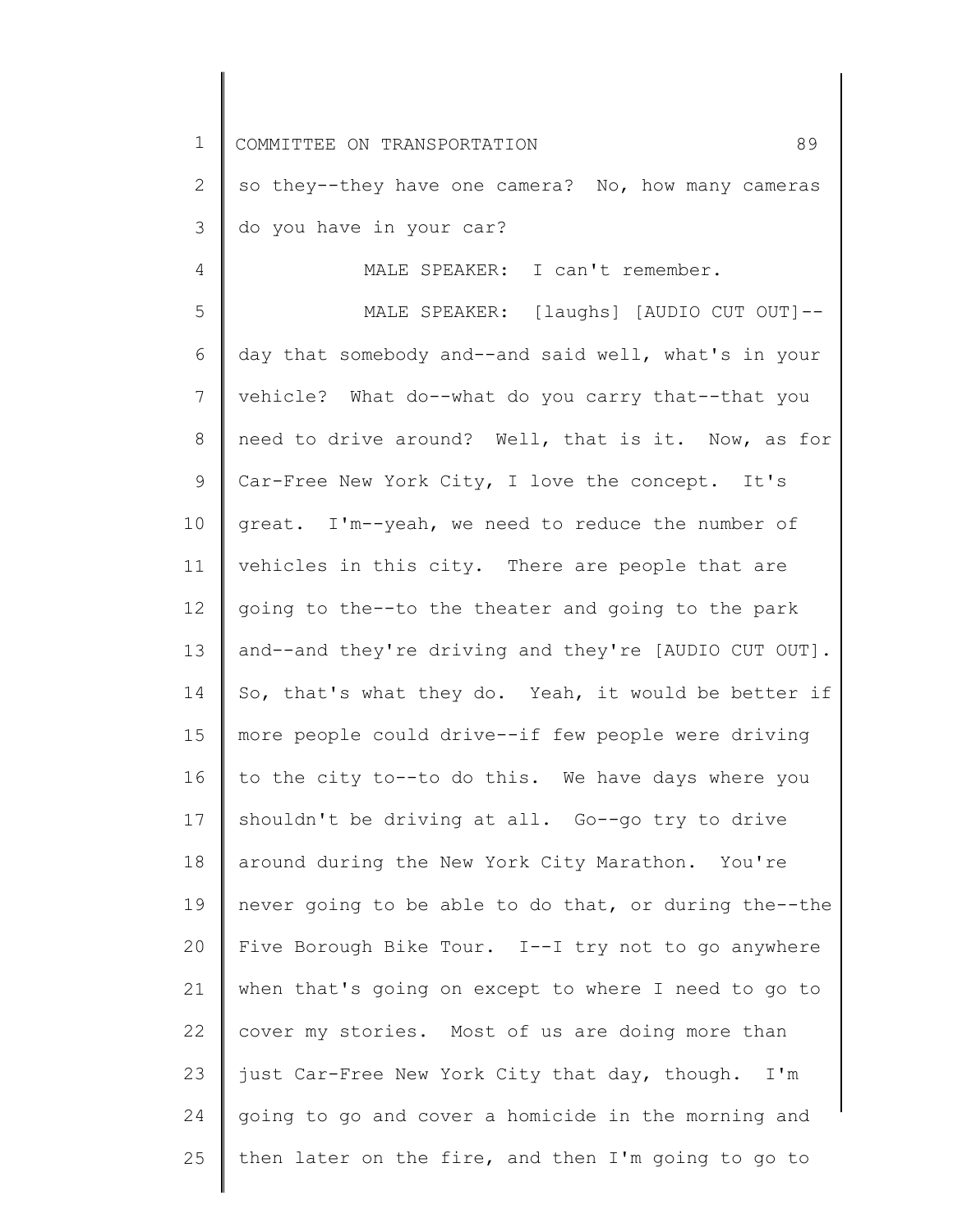| $\mathbf 1$ | 90<br>COMMITTEE ON TRANSPORTATION                     |
|-------------|-------------------------------------------------------|
| 2           | maybe the city and cover Car-Free New York City, and- |
| 3           | -and do that, and I'm doing another story after that. |
| 4           | It's multiple, multiple things that go on, and we're  |
| 5           | carrying a lot of gear, and we're--and we--it's--it's |
| 6           | very difficult to-- Some people actually do use the   |
| 7           | trains. [AUDIO CUT OUT] ways to work that out, but    |
| $\,8\,$     | most of us we have to have that vehicle to be mobile  |
| 9           | and to do the [AUDIO CUT OUT]                         |
| 10          | CHAIRPERSON RODRIGUEZ: Council Member                 |
| 11          | Chin.                                                 |
| 12          | COUNCIL MEMBER CHIN: Thank you, Chair.                |
| 13          | I'm--I'm glad we're finally [AUDIO CUT OUT] heard     |
| 14          | from a lot of, you know, reporters who are covering   |
| 15          | that they lost the [AUDIO CUT OUT] saying that        |
| 16          | although we set up specific area just for the--the    |
| 17          | media, can you--can you address that in terms of like |
| 18          | the-the area that they set aside for the NYP Zone?    |
| 19          | How effective it is and is it really helpful or not?  |
| 20          | PETER MCGOWAN: Yeah, we'll--we'll try to              |
| 21          | make this quick but it's--there--there are grades of  |
| 22          | stories, and it's kind of what I was talking about    |
| 23          | before. If you have, for lack of a better, a big job  |
| 24          | going on, yeah that--that happens. I think it's all   |
| 25          | know what to do. The crane collapse is a good         |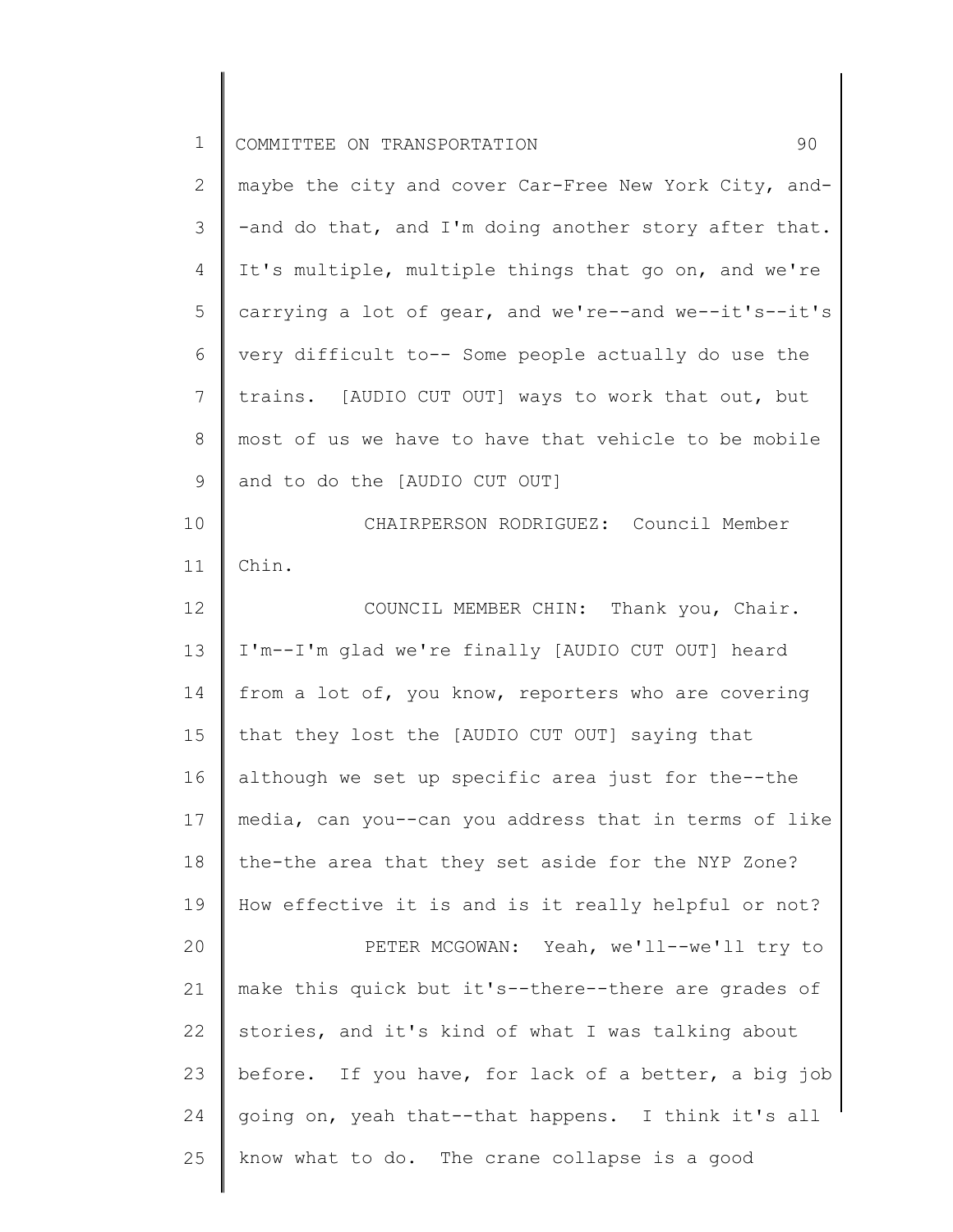2 3 4 5 6 7 8 9 10 11 12 13 14 15 16 17 18 19 20 21 22 23 24 25 example. Every gets we have to go. You know the emergency response develops to figure out what it is, and DCPI comes down and we know those folks and they start to set things up and they work with us, and they're terrific. One--one person in particular I mentioned before Lieutenant Gene White when he's there from my experiences it goes great. He knows what we need. I know what [AUDIO CUT OUT] seven tickets I get a week on routine stories, and a lot of them are commercial no standing, and if the Coca-Cola truck can be there without getting a summons, how come I can't be? Nothing against Coca-Cola. It is vital to the life blood of--of many a business, but they're not in the emergency business, and we are. So, in terms of--and--and then something else that was discussed before about the press plates, the press plates don't do very much. They allow you to park in NYP zones, and as well all know the news happens. 99.99% of the time nowhere near an NYP Zone. The NYP Plate that Albany gives us is actually great for getting access in--in extreme circumstances. Like 9/11 for example the only plates that were getting into the city were NYP plates. So they are vital. I'm not playing those down, but in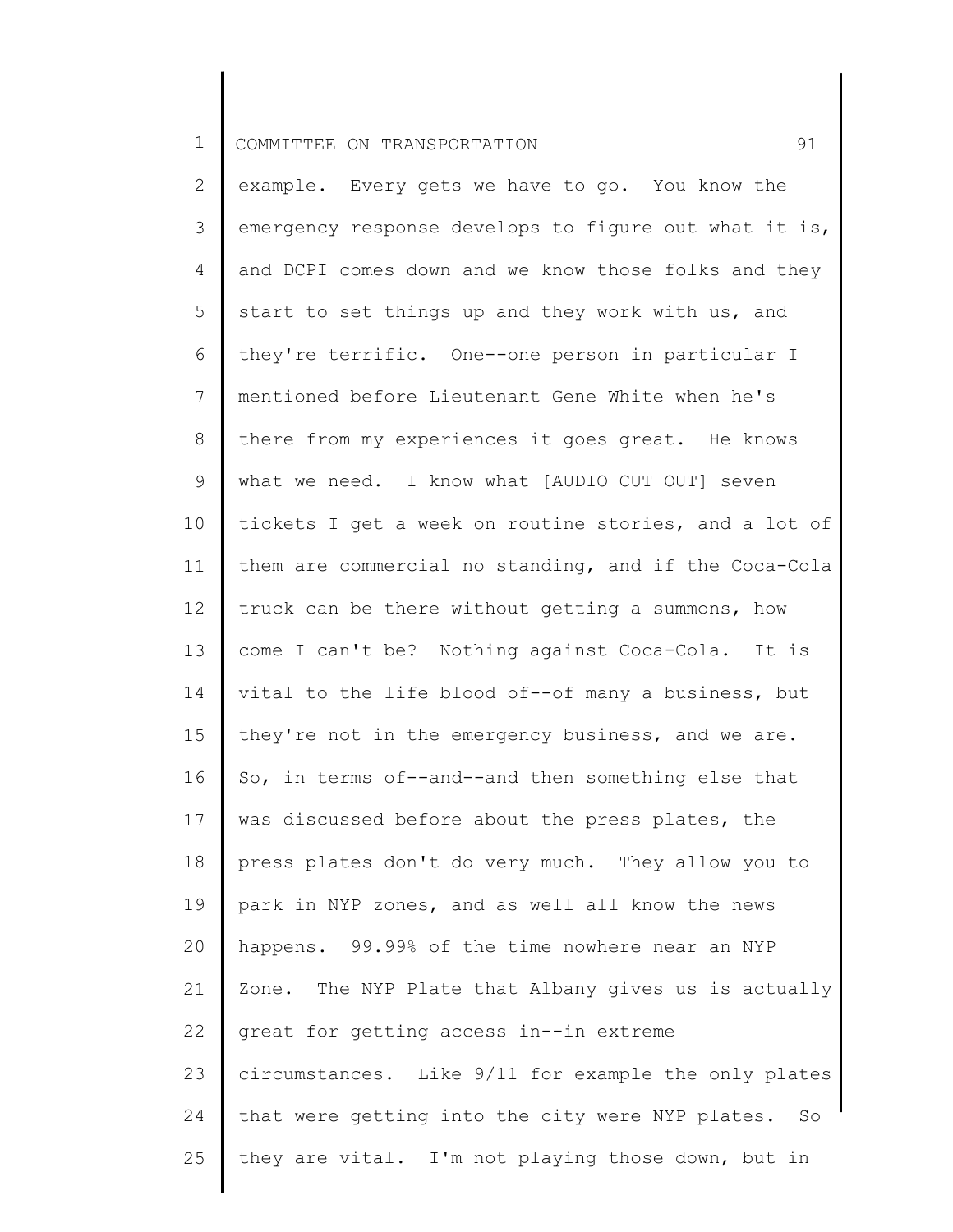2 3 4 5 6 7 8 9 terms of the routine day-to-day being--needing to like for what I said before out the South Bronx and that--that police press conference that should have allowed us trouble free to cover that story and it did not. So that's--that's the best answer I can give you. They're not--the big jobs got it. We're all--but they're not all big jobs. That's the issue. [bell]

10 11 12 13 14 15 16 17 18 19 20 21 22 23 24 25 COUNCIL MEMBER CHIN: Thank you. PETER MCGOWAN: Anybody else? CHAIRPERSON RODRIGUEZ: We just hope again that [AUDIO CUT OUT] a city where we can say there's no other sector that they don't have a placard. We do and I can tell you that those of us at the Council that we have the plaque. We know exactly where we can park --[AUDIO CUT OUT]--big on NYPD. They have to give a number of tickets. They give the ticket regardless. [AUDIO CUT OUT]--for us nothing can be done more than now that we have to be wasting the time. [AUDIO CUT OUT]--whether you by any chance, any council member will park a car where it say [AUDIO CUT OUT]--the station say can oh, can we try to see what we can do because we are not allowed to park--[AUDIO CUT OUT]--press in the city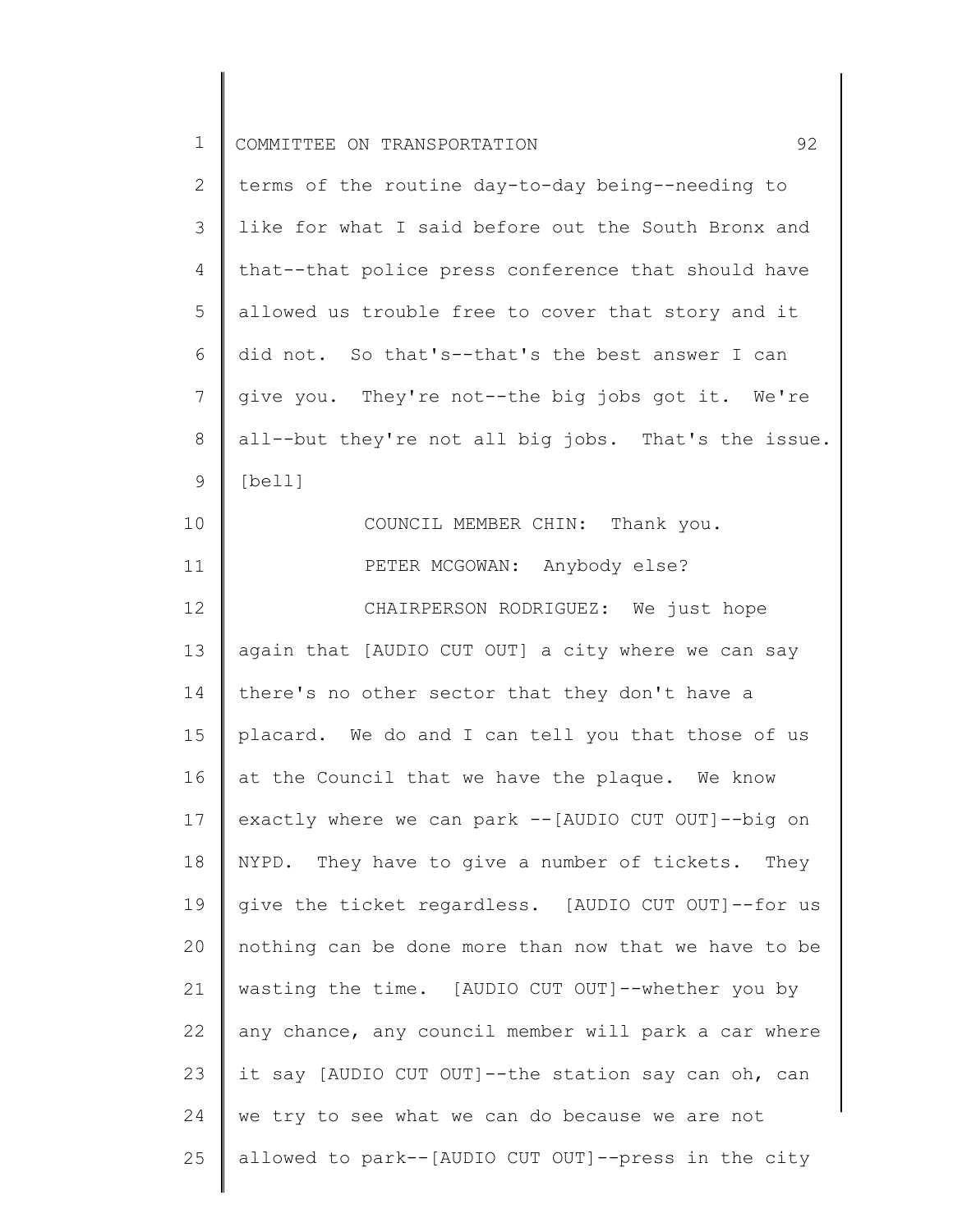| $\mathbf 1$    | 93<br>COMMITTEE ON TRANSPORTATION                     |
|----------------|-------------------------------------------------------|
| $\mathbf{2}$   | who do the job covering a story that sometimes we     |
| 3              | like, sometimes we don't, but it is a right of New    |
| 4              | Yorkers to be informed, and there's places in Queens  |
| 5              | or Brooklyn that people got to walk 10, 15, 20 blocks |
| 6              | from [AUDIO CUT OUT]--a story in those locations.     |
| $\overline{7}$ | There we had a situation where he or she doesn't have |
| 8              | the tools to go and do the job. So, thank you for     |
| $\mathsf 9$    | your leadership, and we will continue working         |
| 10             | together with you.                                    |
| 11             | PETER MCGOWAN: Thank you.                             |
| 12             | HECTOR RIOS: Thank you.                               |
| 13             | CHAIRPERSON RODRIGUEZ: Thank you.                     |
| 14             | HECTOR RIOS: One more thing. I'm sorry.               |
| 15             | I--I just want--I'm just curious how many people here |
| 16             | are from the press today? [background comments] Okay. |
| 17             | PETER MCGOWAN: We've got the whole                    |
| 18             | crowd.                                                |
| 19             | HECTOR RIOS: I just wanted to just kind               |
| 20             | of thank you so much for coming today, and--and--and  |
| 21             | I guess a lot of this is--a lot of freelancers I'm    |
| 22             | assuming as well, and their lifeline depends on       |
| 23             | these--I mean this parking privilege. So thank you    |
| 24             | very much.                                            |
| 25             |                                                       |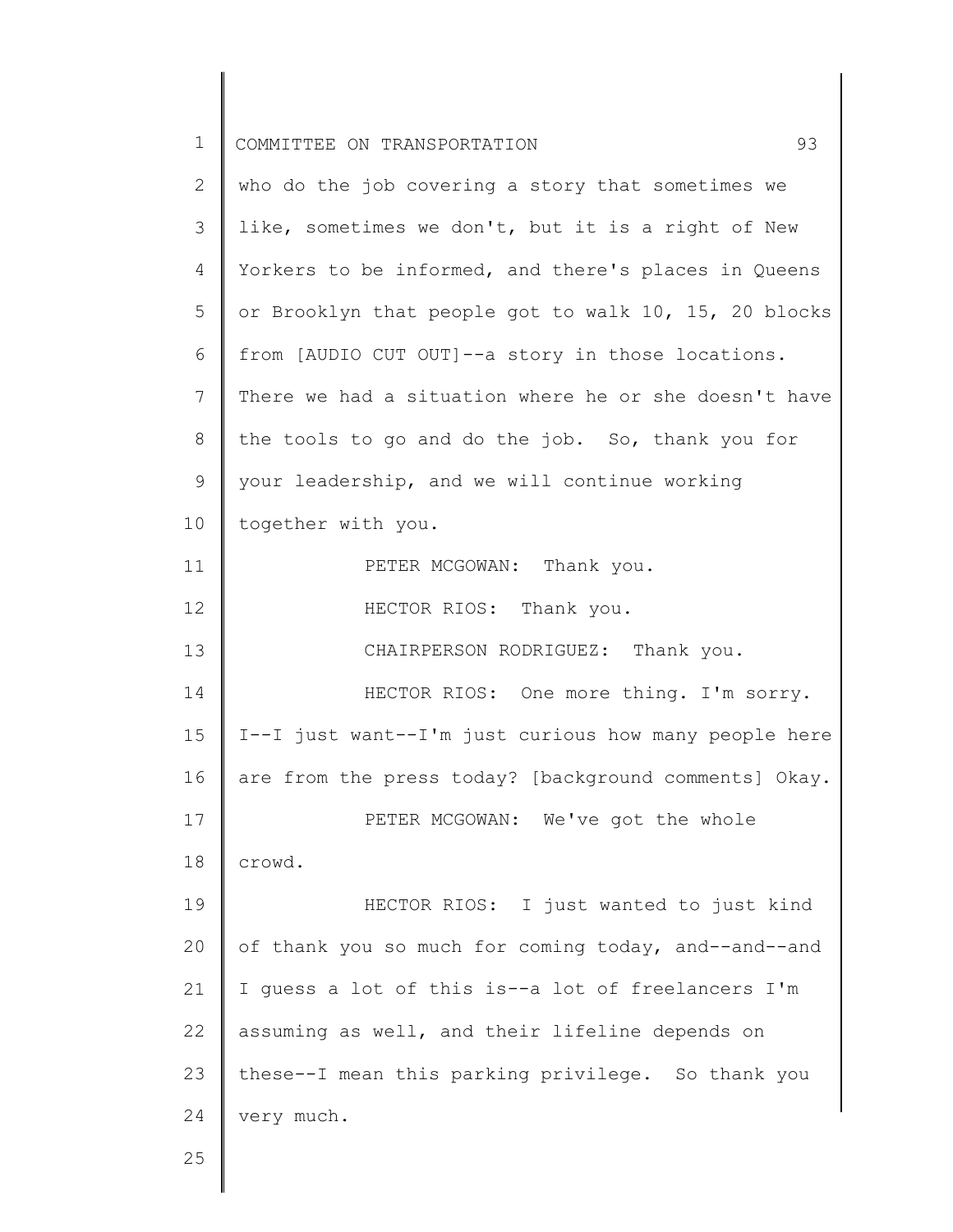4

2 3 CHAIRPERSON RODRIGUEZ: [off mic] Thank you.

PETER MCGOWAN: Thank you.

5 6 7 8 9 10 11 12 CHAIRPERSON RODRIGUEZ: [on mic] We have three more panels, and because of the timing we also have another hearing coming at 1:00. Please come as quick as you can. Eric McClure, Ken Bandes (sp?), Michelle McLaren, Steve Vacca, Joseph Cutrufo-- Cutrufo (sp?) [background comments] If--if you're written testimony takes so long please just [AUDIO CUT OUT] [background comments, pause]

13 14 15 16 17 18 19 20 21 22 23 24 25 ERIC MCCLURE: Good afternoon and thank you, Chair Rodriguez for the opportunity to testify today. My name is Eric McClure. I'm the Executive Director of StreetsPAC. We're here to offer our strong support for Intro 912, which would establish a curb extensions program, and require curb extensions at dangerous intersections. The bottom line is that daylighting can save lives by increasing visibility at corners for all street users, and curb extensions can be accomplished at low cost using temporary materials on an interim basis before being fully built out. We do, however, believe the number of annual curb extension projects called for in this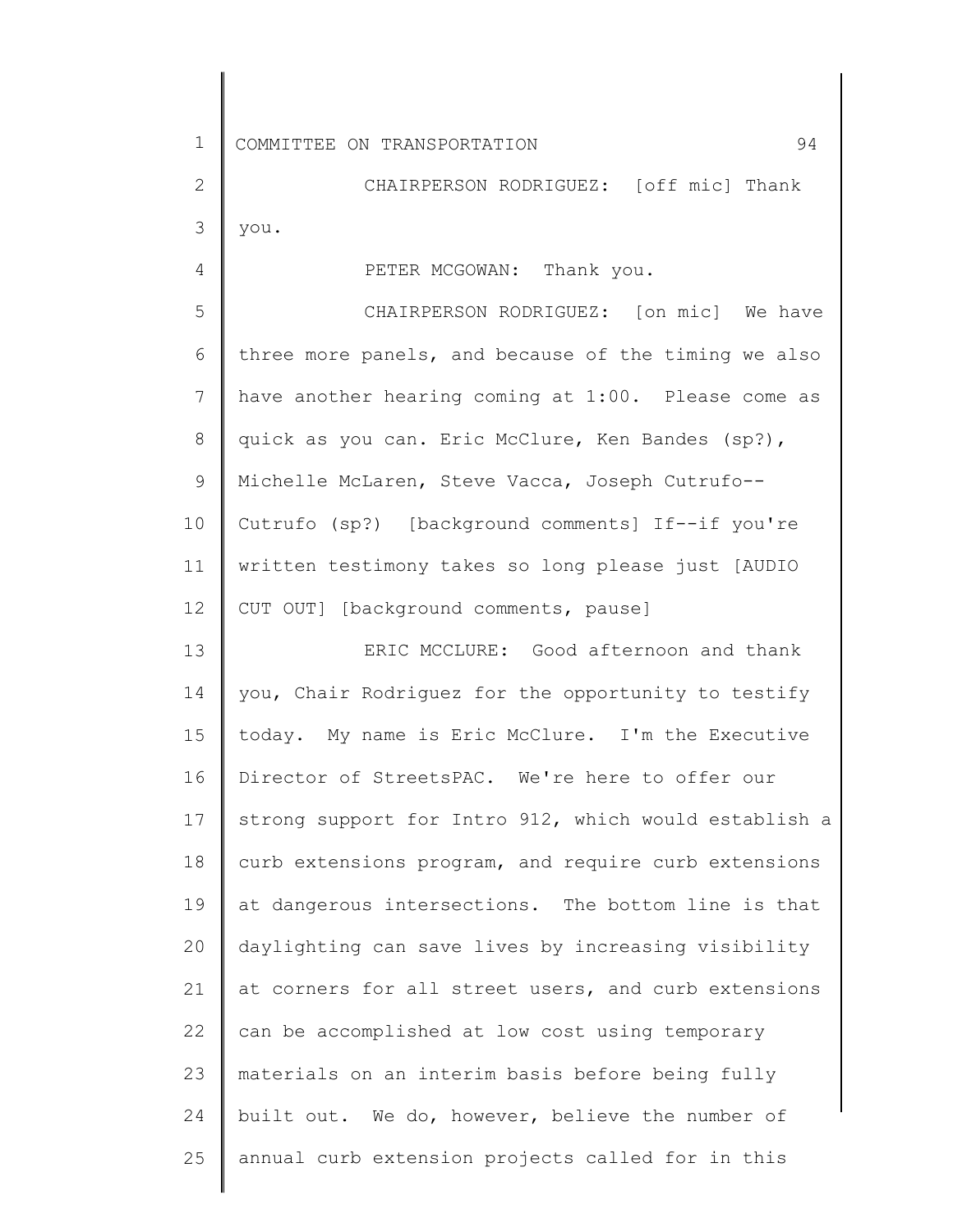2 3 4 5 6 7 8 9 10 11 12 13 14 15 16 17 18 19 20 21 22 23 24 25 legislation, a minimum of five per borough is woefully in adequate. [AUDIO CUT OUT] helping achieve Vision Zero. Saving lives is well worth the cost of a few corner parking spaces. We also offer our strong support for Intro 997, which would correct a terrible flaw in the Administrative Code that robs pedestrians of their right-of-way in crosswalks. With automated signals counting seconds or flashing a red hand. Far too many intersections around the city give pedestrians on a few seconds of walk signal before beginning a countdown that might last four of five times as long as the steady green. A substantial number of user yawning expanses of asphalt such as the exceedingly dangerous [AUDIO CUT OUT] cross such intersections without acceding their legal right-of-way. Clearly, it was not the intent of the law to make pedestrians legally culpable for their injuries or worse deaths when crossing a street with a signal in a crosswalk. This bill would fix that flaw [AUDIO CUT OUT]--the City of New York to make Earth Day 2016 a Car-Free Day for private and non-essential city vehicles. While such a measure would be symbolic, it's exactly the right type of symbolism. New Yorkers have embraced the Summer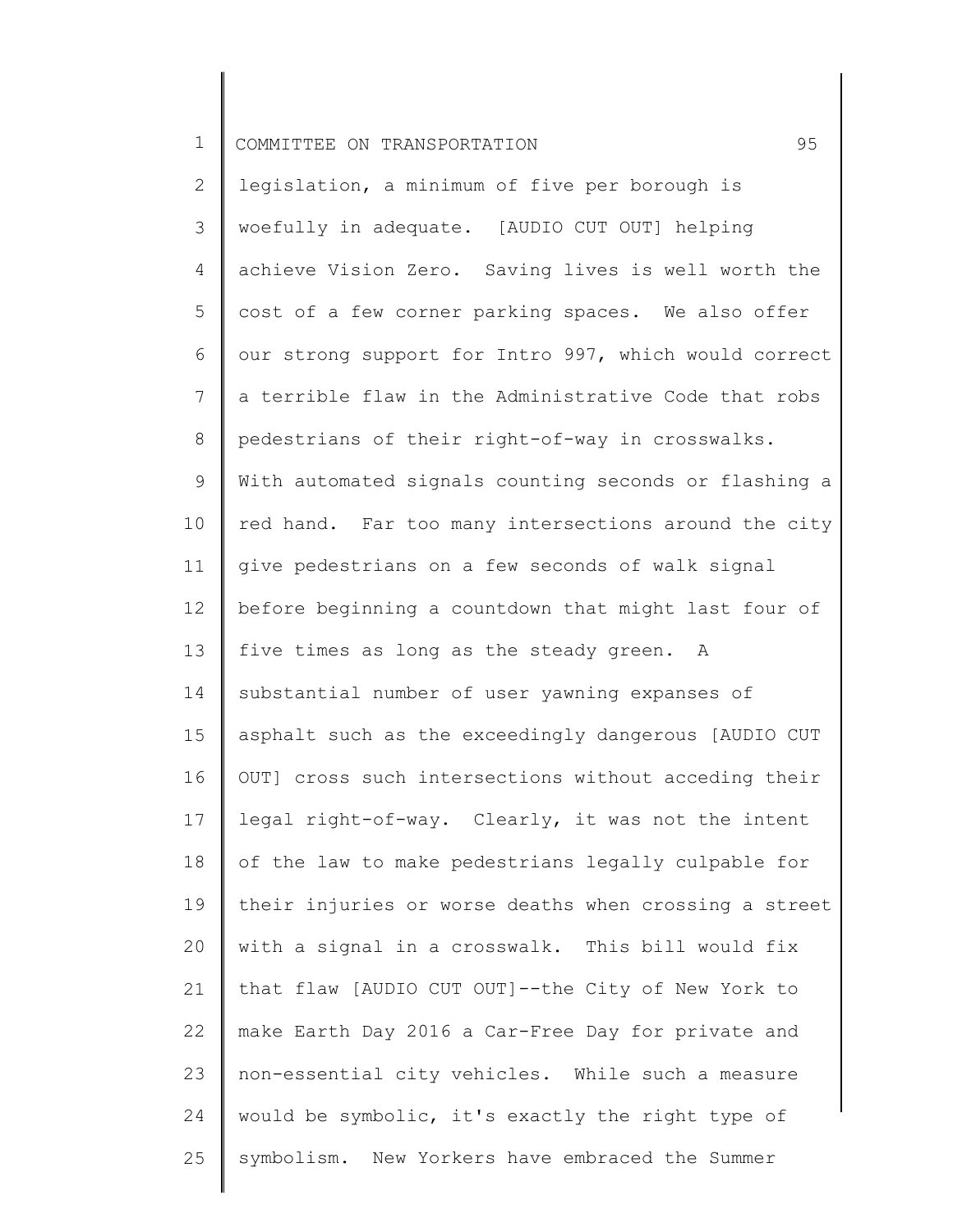2 3 4 5 6 7 8 9 10 11 12 13 14 15 16 17 18 19 20 21 Streets Program [AUDIO CUT OUT]-- It's clear that New York City's future is not live with more auto- automobile trips and Chair Rodriguez has articulated a laudable goal [bell] with significantly reducing private vehicle ownership. We urge that April 22nd 2016 be the first annual Car-Free Earth Day, and that for future earth days we rapidly and substantially expand the miles of city streets [AUDIO CUT OUT]- obey parking rules in no way hampers the ability of press photographers or camera people to do their jobs. This committee and the Council should be engaged in seeking ways to reduce official parking privileges and abuse of placards not in giving away more curb space. There should be no way--there would be no way for a traffic enforcement agent or a police officer to be concerned if a press vehicle was parked for the purpose of coverage of a news event. So this proposed rule would also be ripe for abuse. It's- it's ironic for us [AUDIO CUT OUT]-- MALE SPEAKER: Thank you, Chairman

22 23 24 25 Rodriguez and the Committee for the opportunity to speak and--and many thanks to Public Advocate Letitia James for introducing Intro 997, which I strongly support. [AUDIO CUT OUT] New York City. You know,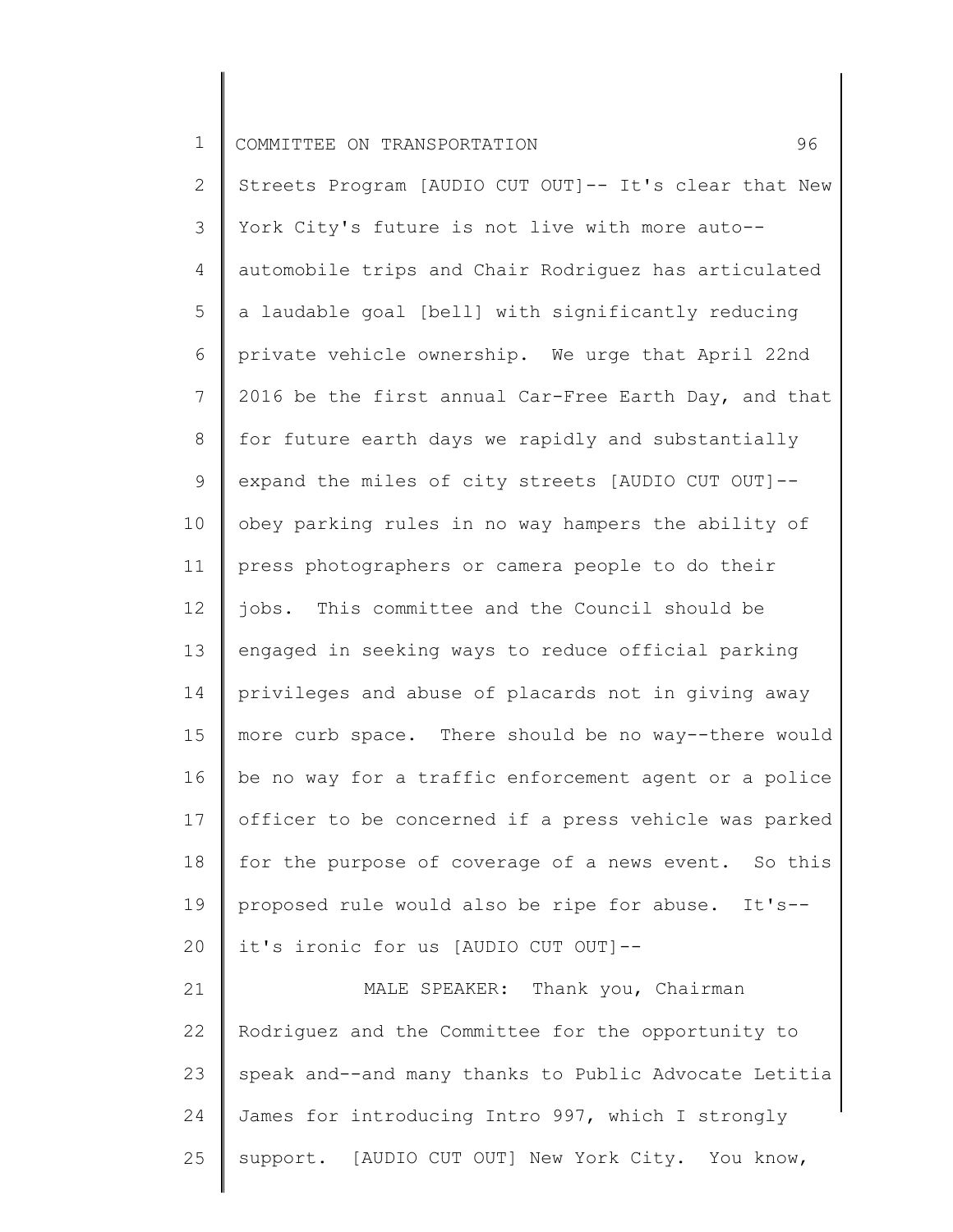2 3 4 5 6 7 8 9 10 11 12 13 14 15 16 17 18 19 20 21 22 23 24 25 you often hear, especially from the DOT that the pedestrian is king or queen of our streets when it comes to traffic design and planning, but when you look at the reality, in fact, pedestrians are second class citizens. Okay, because while a pedestrian under the current [AUDIO CUT OUT] through the intersection on that initial five to ten-second phase during the remainder of what's the green phase for vehicles, which can last up to 30 seconds and even on a yellow sign, which are the final seconds before that signal turns. Motorists and others can enter the ped--the intersection, but not pedestrians. So that's not pedestrians as--as royalty or our street traffic. That's pedestrians as second class citizens, and this bill is needed in order to change it. When you think about the logic of having a countdown. The countdown is there to tell people when the important event is supposed to begin. When their behavior is supposed to change. If you're at the Grand Prix in Le Mans, the--the countdown signals when the race is about to begin, and when you're in Times Square of New Years Eve, the ball doesn't drop when the countdown begins. It's when it ends. So pedestrians rightfully expect when a countdown is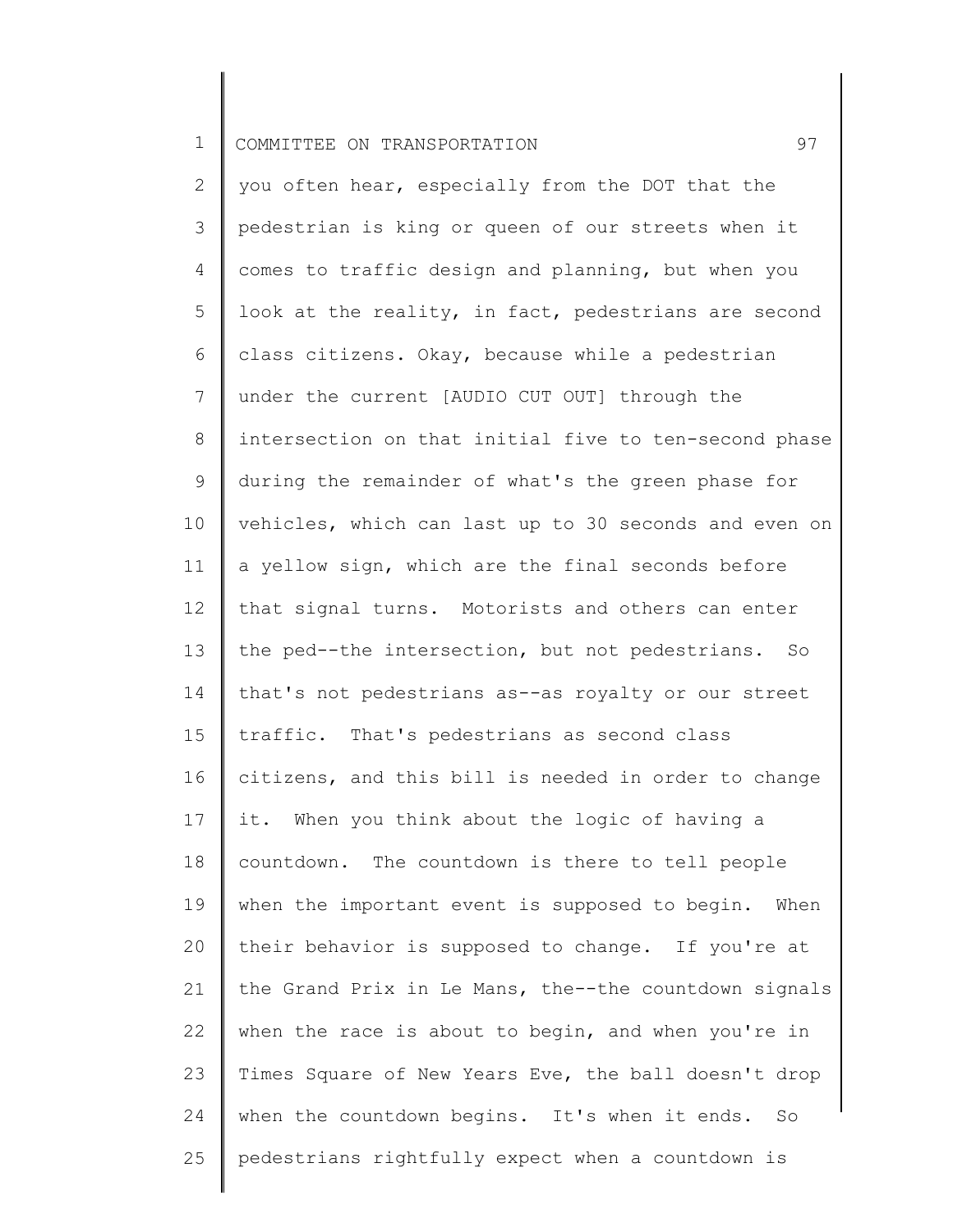25

2 3 4 5 6 7 8 9 10 11 12 13 14 15 16 17 18 19 20 21 22 23 24 counting down, and--and it's over, that's when they should stop--you know, change their behavior. So let's put the law in sense with this--in--in keeping with this common sense [AUDIO CUT OUT--the effort and [bell] and--and Public Advocate James mentioned that there were changes to the initial draft of the legislation that had been proposed by the DOT and others. I have seen those changes. I strongly support them. I think the bill as originally drafted has some problems, some confusion. It refers to green pedestrian walk signals, which I don't think exist in New York City any more. So please get it right. We'll avoid any litigation and we'll have a clear common sense rule for regulating pedestrian traffic in our streets. MICHELLE MCLAREN: [off mic] My name is McLaren. I'm a member of Families for Safe-- CHAIRPERSON RODRIGUEZ: [off mic] Turn on your mic. MICHELLE MCLAREN: [on mic] Oh, sorry. My name is Michelle McLaren. I'm a member of Families for Safe Streets, a group comprised of those who have either lost loved ones or have been severely injured due to traffic violence. I am here to share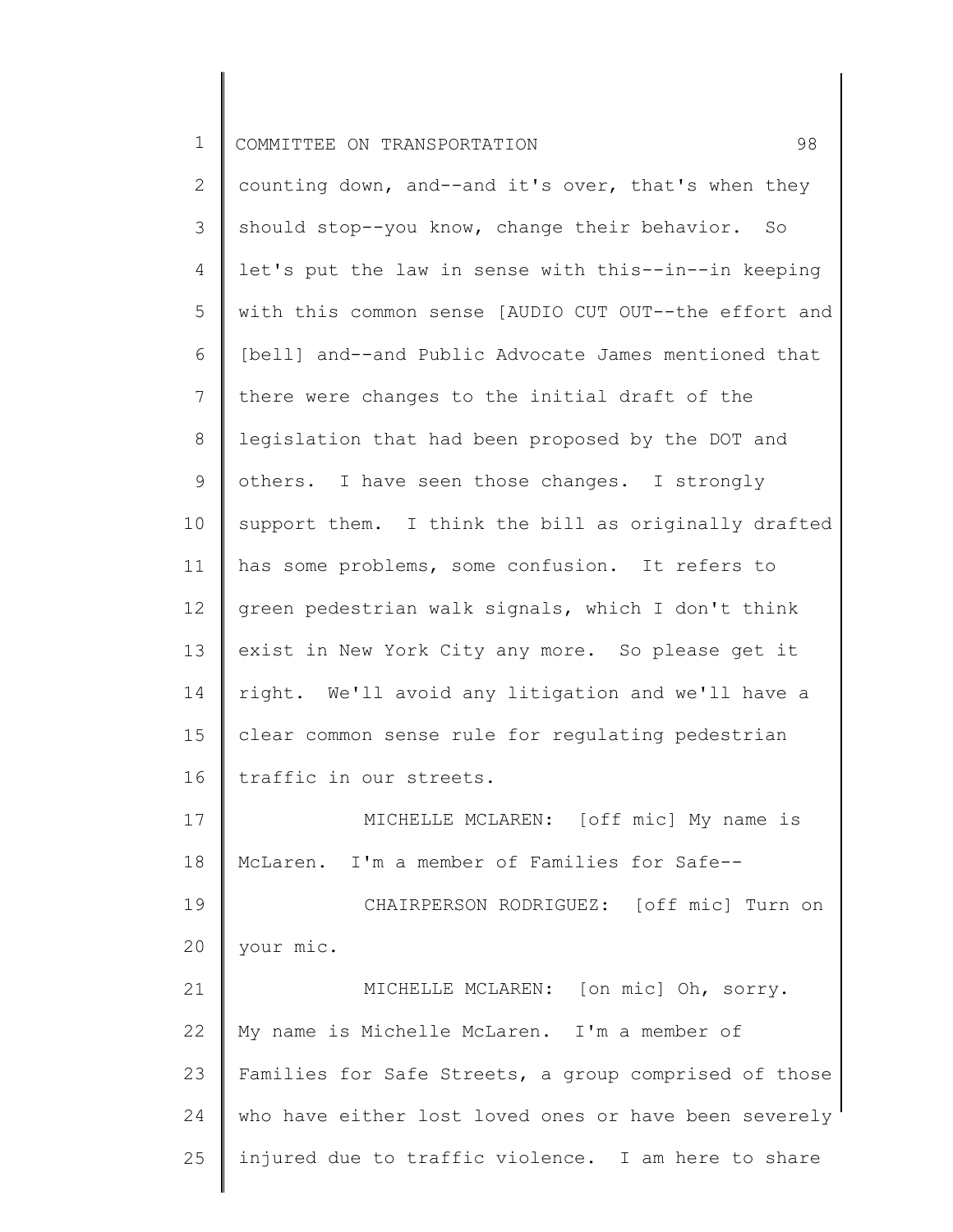2 3 4 5 6 7 8 9 10 11 12 13 14 15 16 17 18 19 20 21 22 23 24 25 with you today my story, and urge you to support the proposed legislation on pedestrian countdown signals [coughs] Intro No. 997. On the morning of February 11, 2013 while crossing on the crosswalk on my way to work, I was struck by a multi-ton car driven by an aggressive and reckless driver. The morning of my crash has come to be the day my life forever changed. [AUDIO CUT OUT]--my pelvis was crushed and I sustained several herniated discs. I have not been able to return to work, nor can I [AUDIO CUT OUT]- it's not [coughs] the only challenge I have had to face. I navigate New York City streets each day with fear and dread. [AUDIO CUT OUT]--to protect the right-of-way for every pedestrian crossing the street. Each person's life has meaning. It has meaning when a driver yields to pedestrians in the crosswalk. It has meaning when a driver doesn't speed. It has meaning [AUDIO CUT OUT] [crying] because of this my deepest desire is just to change- change that value to each life [AUDIO CUT OUT]--pain. This legislation is an important step toward changing the culture of driving [bell] on our streets. We are not just a statistics. I am a face. My pain may not be evident as I am before you today, but it is with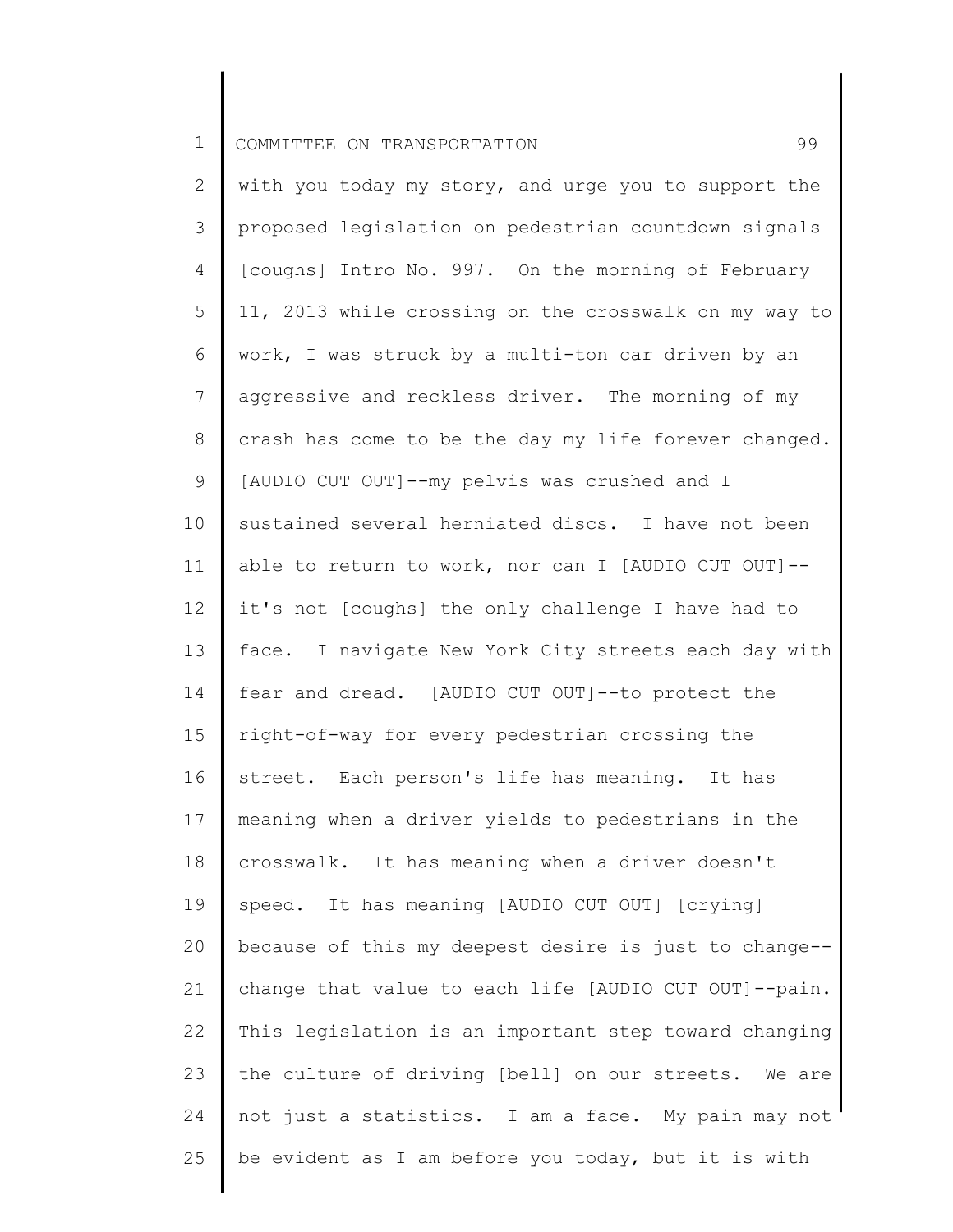| $\mathbf 1$ | 100<br>COMMITTEE ON TRANSPORTATION                    |
|-------------|-------------------------------------------------------|
| 2           | me each and every day. I stand before you today       |
| 3           | representing the 140 people injured in traffic every  |
| 4           | single day in New York City, and because of this I    |
| 5           | matter. Please do everything in your power to make    |
| 6           | sure we make New York City streets safer.             |
| 7           | [AUDIO CUT OUT]                                       |
| 8           | KEN BANDES: [off mic] Hello. [on mic]                 |
| 9           | Hello. My name is Ken Bandes. I'm a member of         |
| 10          | Families for Safe Streets. Thank you for allowing me  |
| 11          | to speak today in support of Intro 997. In January    |
| 12          | 2013, our daughter Ella, then 23, was struck and      |
| 13          | killed by a bus while walking across Myrtle Avenue in |
| 14          | Queens. I have no words to express the anguish and    |
| 15          | heartache my [AUDIO CUT OUT]-- Families for Safe      |
| 16          | Street to try and prevent others from suffering as we |
| 17          | have. We know all too well that a person on foot or   |
| 18          | on a bike is no match for a vehicle whether it be a   |
| 19          | two-ton car [AUDIO CUT OUT]--any doubt that a driver  |
| 20          | must respect the pedestrian's right-of-way whether or |
| 21          | not these cautions are flashing. We need to remove    |
| 22          | that doubt. Intro 997 will make it clear beyond any   |
| 23          | doubt or excuse that this is the case, and I urge the |
| 24          | Council to pass it. Thank you.                        |
| 25          | CHAIRPERSON RODRIGUEZ: Thank you.                     |
|             |                                                       |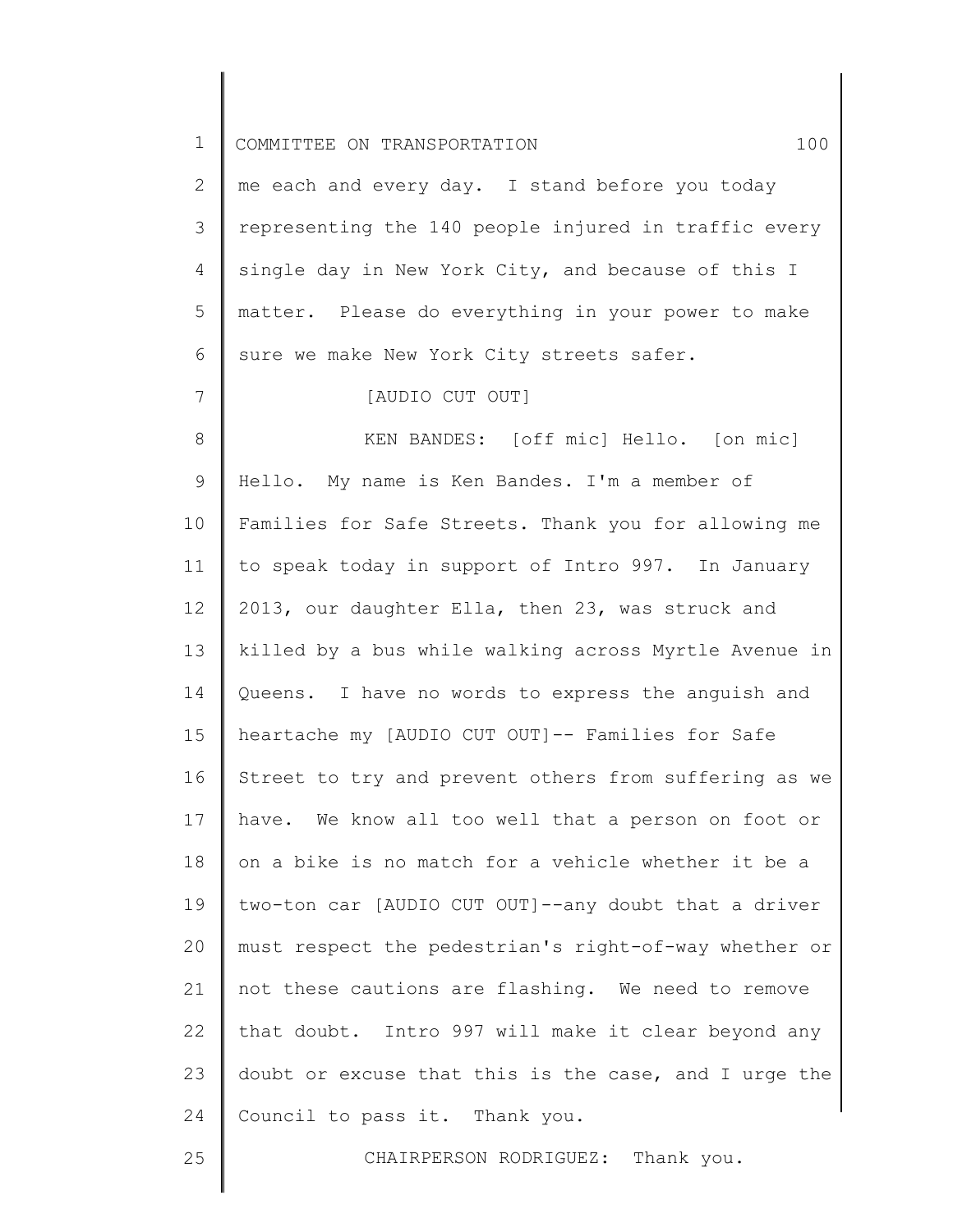2 3 4 5 6 7 8 9 10 11 12 13 14 15 16 17 18 19 20 21 22 23 24 25 JOSEPH CUTRUFO: My name is Joseph Cutrufo and the Communications Director with the Tri-State Transportation Campaign, a non-profit organization working towards a more balanced transit friendly and equitable transportation network in New York, New Jersey and Connecticut. Thank for the opportunity to submit testimony today. Tri-State works with policymakers throughout the region to make streets safer for pedestrians, and we're strong supporters here in New York of Vision Zero. The provision of pedestrian countdown signals at intersection and mid-block crossing we believe is part of the reason we have seen pedestrian deaths fall during the Vision Zero era. We understand that the outdated law that exists to this day says that the pedestrian right-of way--[AUDIO CUT OUT]- frankly, it defies common sense, and is out of step with how people actually walk in New York City or really anywhere. We believe that the law must reflect the intention of life saving interventions such as pedestrian countdown signals, and for that reason I think, you know, we ought to do whatever we can to protect the right-of-way for people walking, the most vulnerable--vulnerable users of our streets.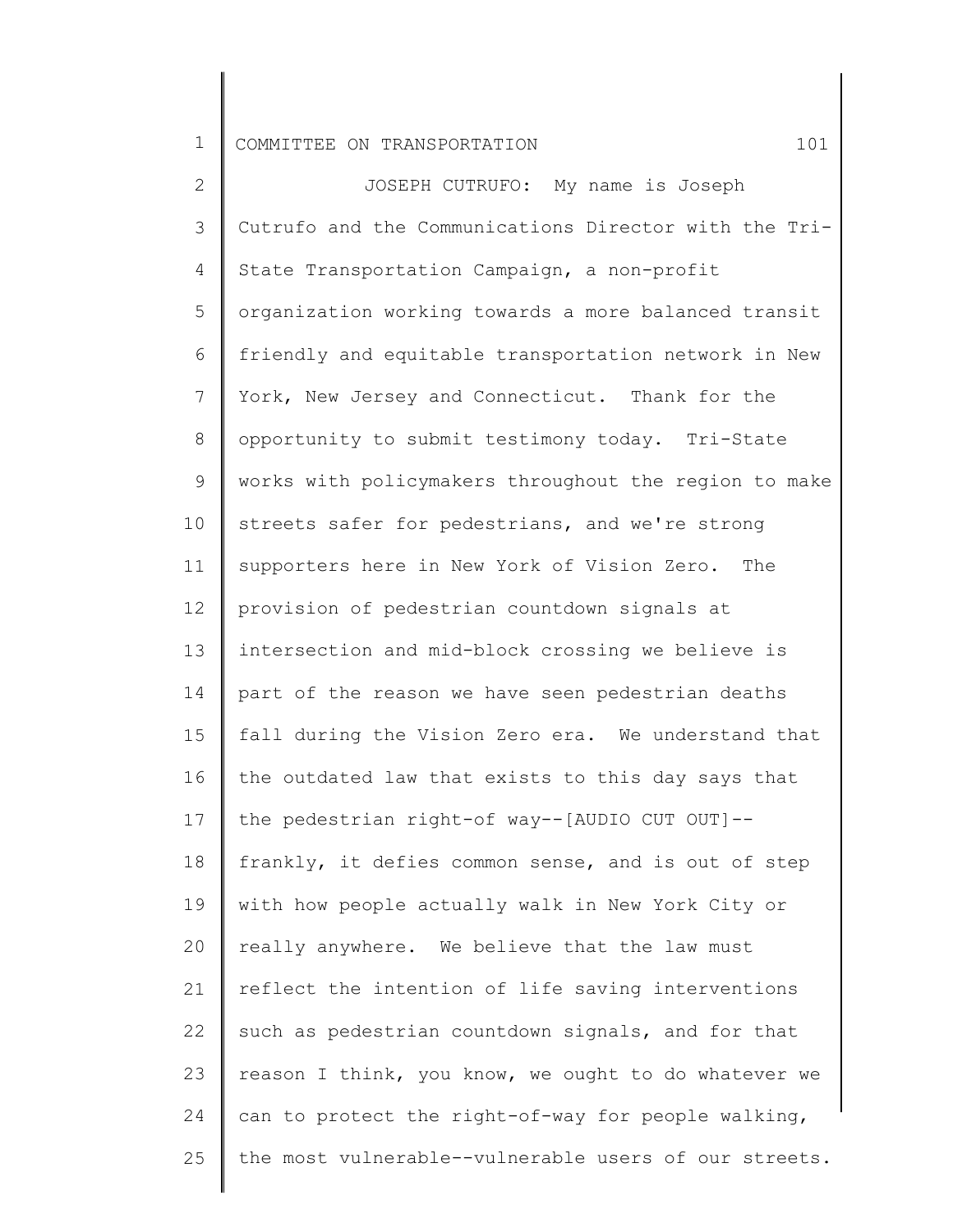2 3 4 5 6 7 8 9 10 11 12 13 14 15 16 17 18 19 20 21 22 23 24 25 So, for this reason Tri-State offers its support for Introduction 997. Tri-State also as well as anybody understands that New York City streets are not just for the movement of motor vehicles, and we offer our full support for Resolution 1013 calling upon the city to make Earth Day a Car-Free Day. New York City is the only city in America--in America where the majority of households do not [AUDIO CUT OUT]--ready to reclaim our streets for people, highlight the many multi-modal options we have here, and bring about an end to decades and decades of a deference to the auto--automobile. Thank you. CHAIRPERSON RODRIGUEZ: [off mic] Thank you. [on mic] The next panel Michael Dalton, Joel [pause] Mancino (sp?), Greg Ru--Raddo (sp?), Jay Nicholas, Jonathan Cohen. [AUDIO CUT OUT] CHAIRPERSON RODRIGUEZ: Okay. Sure you can. [background comments] [AUDIO CUT OUT] ELLIE LEVY: Should I start? CHAIRPERSON RODRIGUEZ: Yes. ELLIE LEVY: Hi. My name is Ellie Levy. I'm an architect. I'm sitting in for Jonathan Cohen today. We are architects from Perkins Eastman Architects, and we are here to propose something that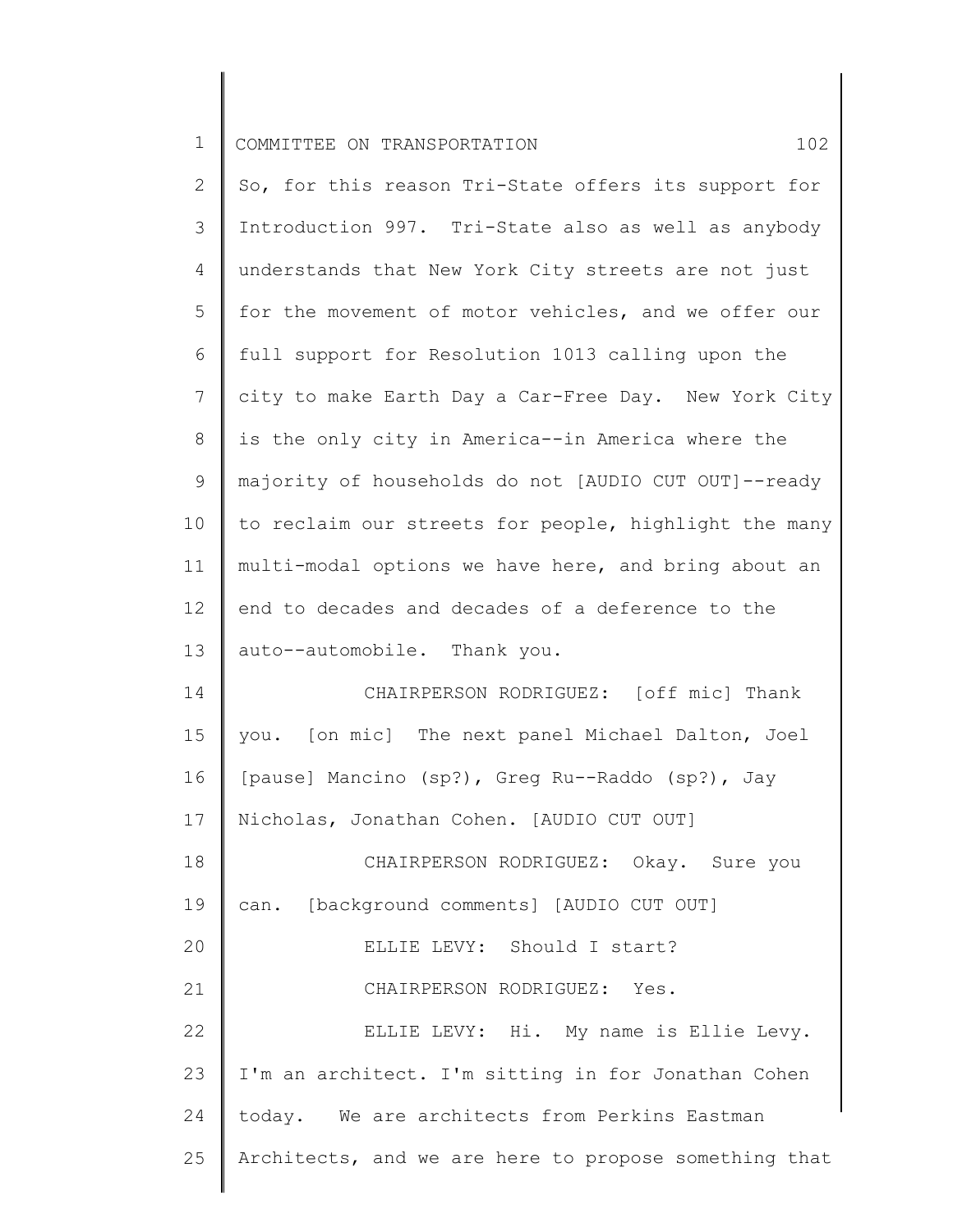2 3 4 5 6 7 8 9 10 11 12 13 14 15 16 17 18 19 20 21 22 23 24 takes--goes one step further. Before, the Councilman was asking for bold ideas, and I believe we have a wonderful bold [AUDIO CUT OUT]--Fifth and Broadway between 14th Street and actually 16th Street and 23rd Street [AUDIO CUT OUT]--and Earth Day as becoming permanently closed to car traffic going forward. In- -on January 10, 2016, Jonathan Cohen wrote an Op-Ed for Daily News about the Green Line, which is a proposal that we have similar to High Line or the Low Line, which would envision Broadway becoming one day a new type of Urban Park, a street that becomes a park, and just visually as you understand Broadway is a diagonal on an otherwise perfect grid with perpendicular streets to each other. It's extra. Our research has yielded that it wasn't part of the original New York City Grid, and one day we'd like to see this designed and taken away from the normal circulation of traffic for which it is not--[AUDIO CUT OUT]--zoned down from--from Central Park, Columbus Circle all the way down to Union Square one day. You can read all about our proposal in DZ Magazine or in the Daily News. Jonathan Cohen and John Blue (sic) did the research. [bell] It's a

25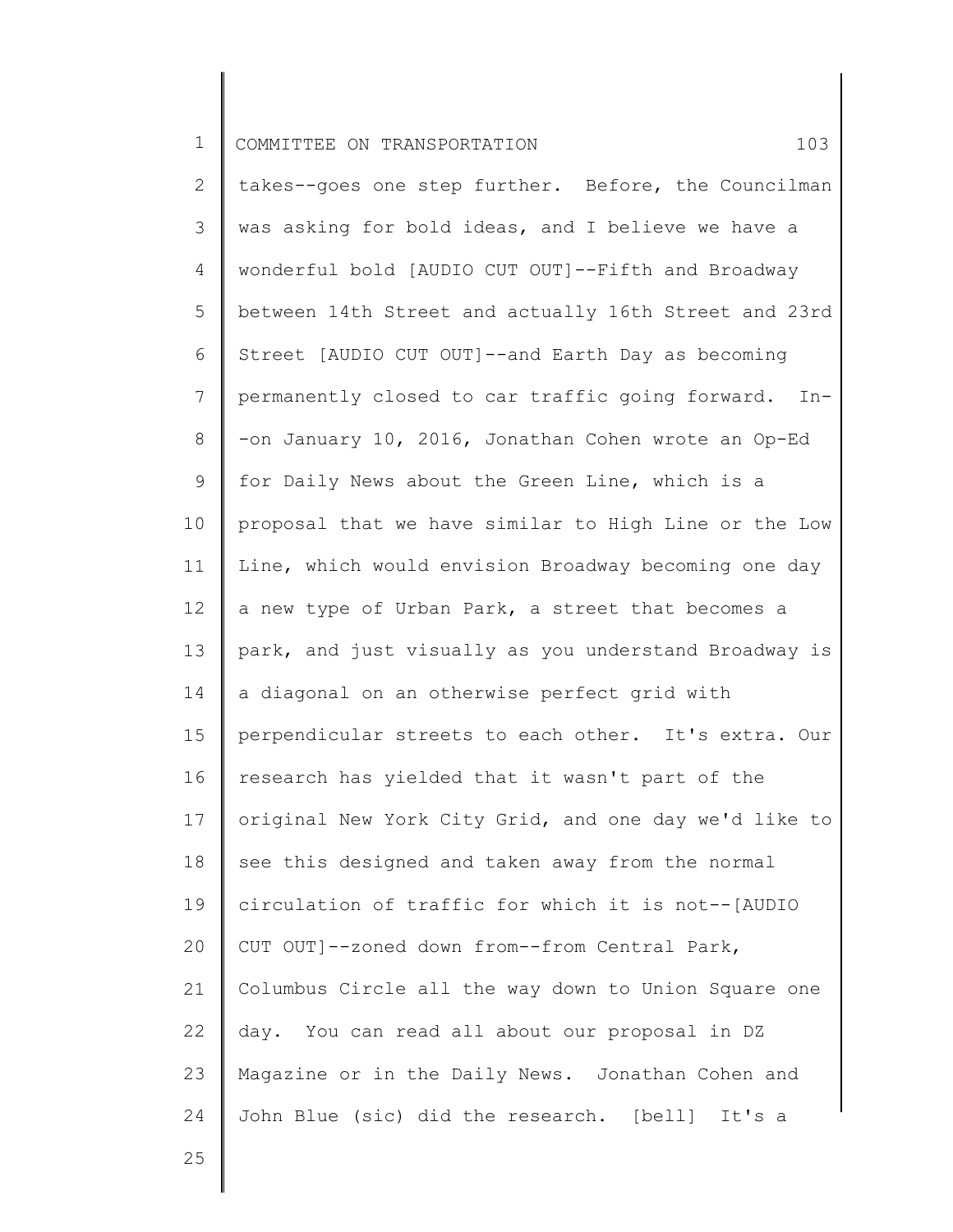| $\mathbf 1$ | 104<br>COMMITTEE ON TRANSPORTATION                    |
|-------------|-------------------------------------------------------|
| 2           | beautiful project, and we hope one day that this will |
| 3           | come to fruition. Thank you.                          |
| 4           | MALE SPEAKER: Hi, thank--[AUDIO CUT                   |
| 5           | OUT]--of our journalists and I want to thank          |
| 6           | Councilman Rodriguez, Councilwoman Chin and the rest  |
| 7           | of the committee. I'm going to boil it down a little  |
| 8           | bit. We've had some good testimony from our other---  |
| 9           | other members of the press, and on just a couple of   |
| 10          | points on the--the--the issue of abuse has come up a  |
| 11          | number of times from various people who have          |
| 12          | testified, and I'd like to say that [AUDIO CUT OUT]-- |
| 13          | where they've proven they're a bona fide member of    |
| 14          | the press, they've worked--it's--it's--it's an        |
| 15          | application process. They--they get these plates and  |
| 16          | it's not an easy thing to do, and they're really      |
| 17          | used, they're really meant to be specific--           |
| 18          | specifically for--for working, and as--as far as      |
| 19          | parking in press zones, it's not always possible to   |
| 20          | use the press zones because of others who abuse them  |
| 21          | that aren't using actually NPD plates. But, given     |
| 22          | that problem, if there was an ability for traffic     |
| 23          | agents-- And by the way, and my experience with       |
| 24          | traffic agents is that they're working in a           |
| 25          | particular area. They're in contact with vehicles     |
|             |                                                       |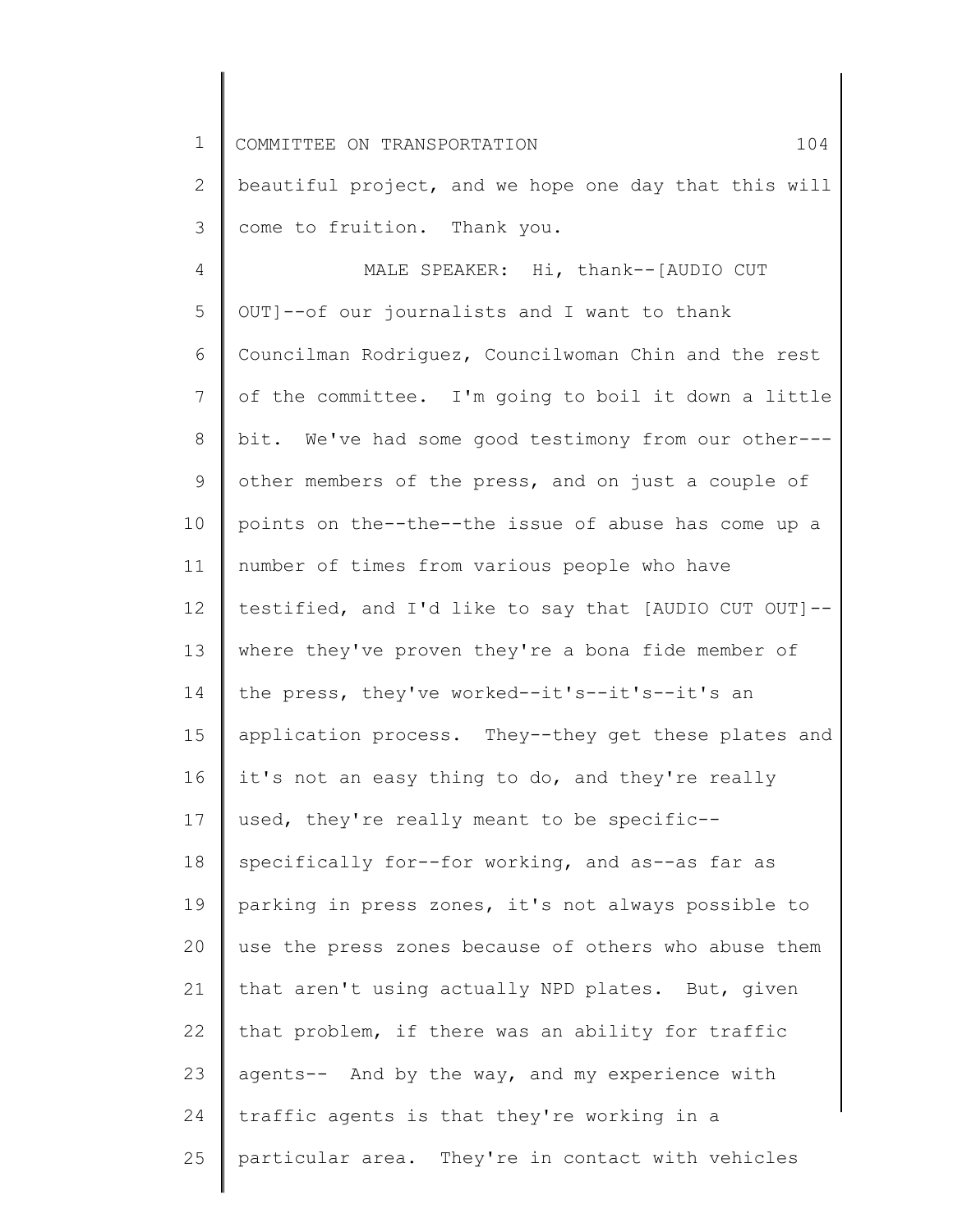2 3 4 5 6 7 8 9 10 11 12 13 14 15 16 17 18 19 20 21 22 23 24 25 very quickly. [AUDIO CUT OUT]--a car that's been there or it hasn't been there. So I think there is some--I think they have a--a better observation of their--of their areas than we might think. But a good for instance would be in--in the wake of the--of the terror [AUDIO CUT OUT]--I'm sorry. The NYPD Commissioner and the Mayor's Office called a press conference or a precedent at Times Square, and it was really something to sort of set solidarity for the city in--in the wake of the issue, but the point is, is that for everyone to get there and for everyone to park there, it would have probably have taken [bell] NYP plates to be in places that normally they would not be an NYP zone. It would have been the only way to cover that event, and this is just one small example. And this perhaps goes to the small versus the bigger stories, but there are just times when we need places to park, and commercial zones would be a perfect one, and having an NYP plate, which has been issued by the State of New York to me signifies this is an official vehicle. Thanks very much. MALE SPEAKER: [AUDIO CUT OUT]--for a New York City. I'd like to just draw the Committee's attention to the bigger picture as it were. Most of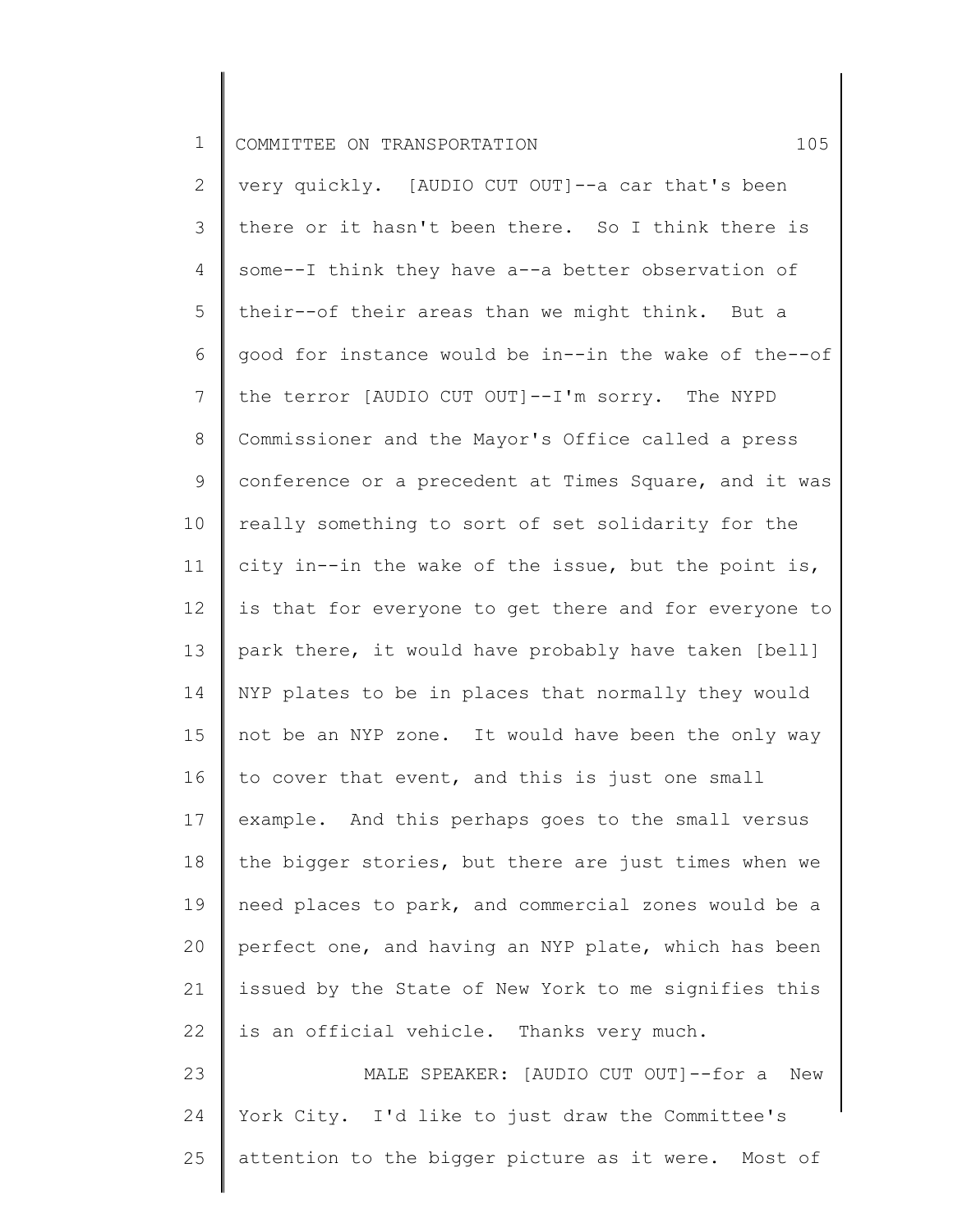2 3 4 5 6 7 8 9 10 11 12 13 14 15 16 17 18 19 20 the time the police are partners with the press in terms of facilitating access to a story, but on many occasions that is not the case. On many occasions the police are downright hostile to members of the press, and it is this hostility to which I wish to draw attention. [AUDIO CUT OUT] given their hostility particularly with respect to breaking news events. Chairman Rodriguez, you yourself personally witnessed this during the eviction of Zuccotti Park protestors when you and other members of the press were not allowed through a police line in order to witness first hand the events occurring in [AUDIO CUT OUT]- or ask, whatever tem you choose, photographers to delete pictures. On other occasions members of the NYPD have assaulted and fabricated charges against members of the press. This occurred under Commissioner Kelly and continues to occur. I would just like to draw the Council's attention to that. Thank you.

21 22 23 24 25 MALE SPEAKER: [AUDIO CUT OUT] Until December of last year I was a staff photographer at the Daily News. I'm a freelancer now, and I was also a weekend assignment editor there, and to speak to the previous point made by Councilman Menchaca, the--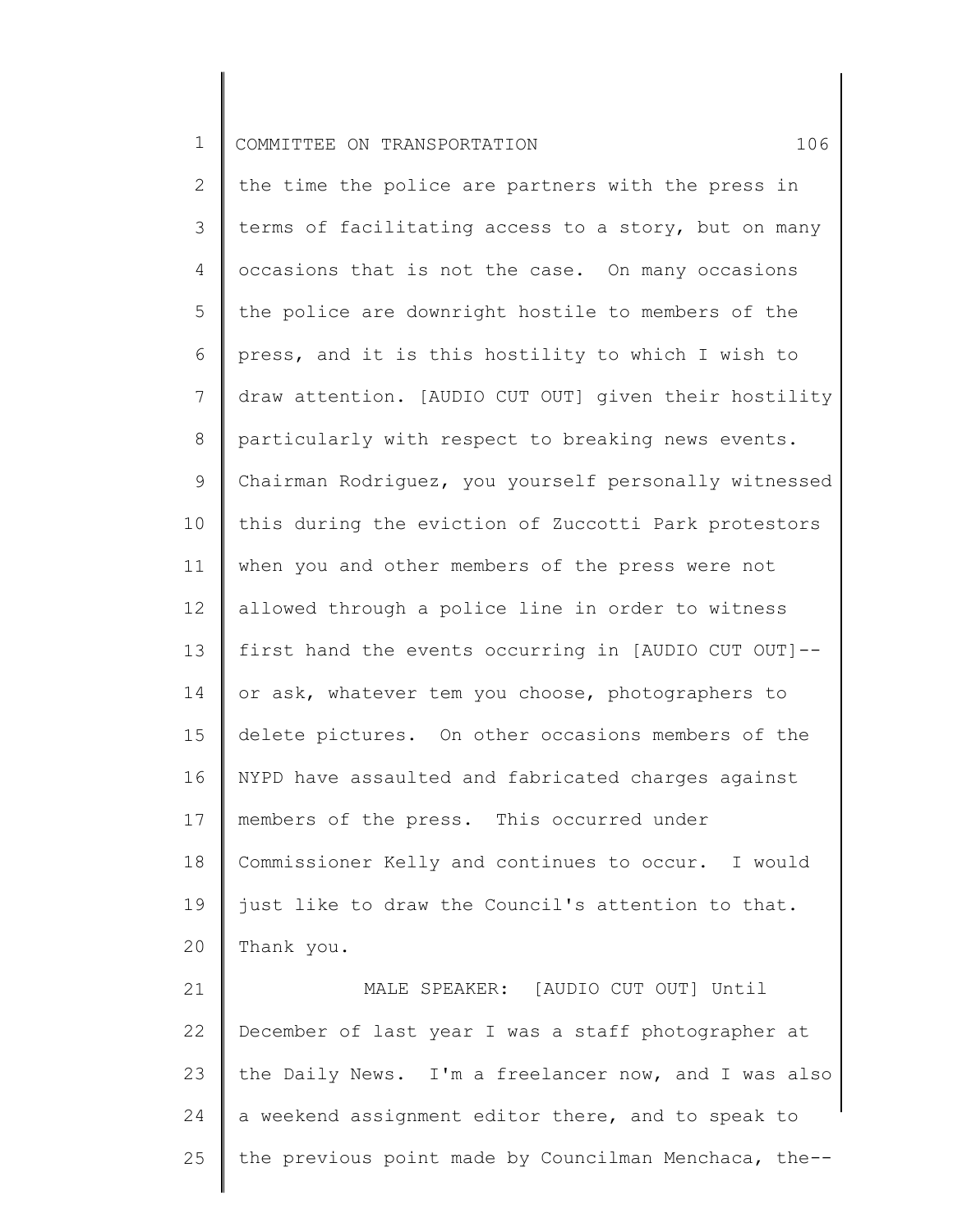2 3 4 5 6 7 8 9 10 11 12 13 14 15 16 17 18 19 20 21 22 23 24 25 the [AUDIO CUT OUT]--is something that's already been going on. I--I made it a priority when assigning a photographer to a new--[AUDIO CUT OUT]--and photographer who's on for one shift, and you may have to move him from Washington Heights to Staten Island because there's a breaking news event. The claims- the opposition to the intro on the part of the New York City Police Department is dubious, if not uninformed. The operational functionality of the New York City Police Department is not affected by this bill. You--it is not emboldening people--[AUDIO CUT OUT]--it's a substantial financial punitive burden otherwise self-employed people who are losing 80% of their day rate, which is what they work for. They work for a day rate with a \$165 parking ticket for going to an event that the--you here in the City Council may very well invite us to. In places like East New York or Jamaica, Queens where there are no NYP zones, where there's no press parking, and the integrity of use issue is also kind of bogus because quite frankly I don't see the New York City Police Department calling for the City Council to audit, review or otherwise, you know, look into, study the [AUDIO CUT OUT]--photographers, otherwise self-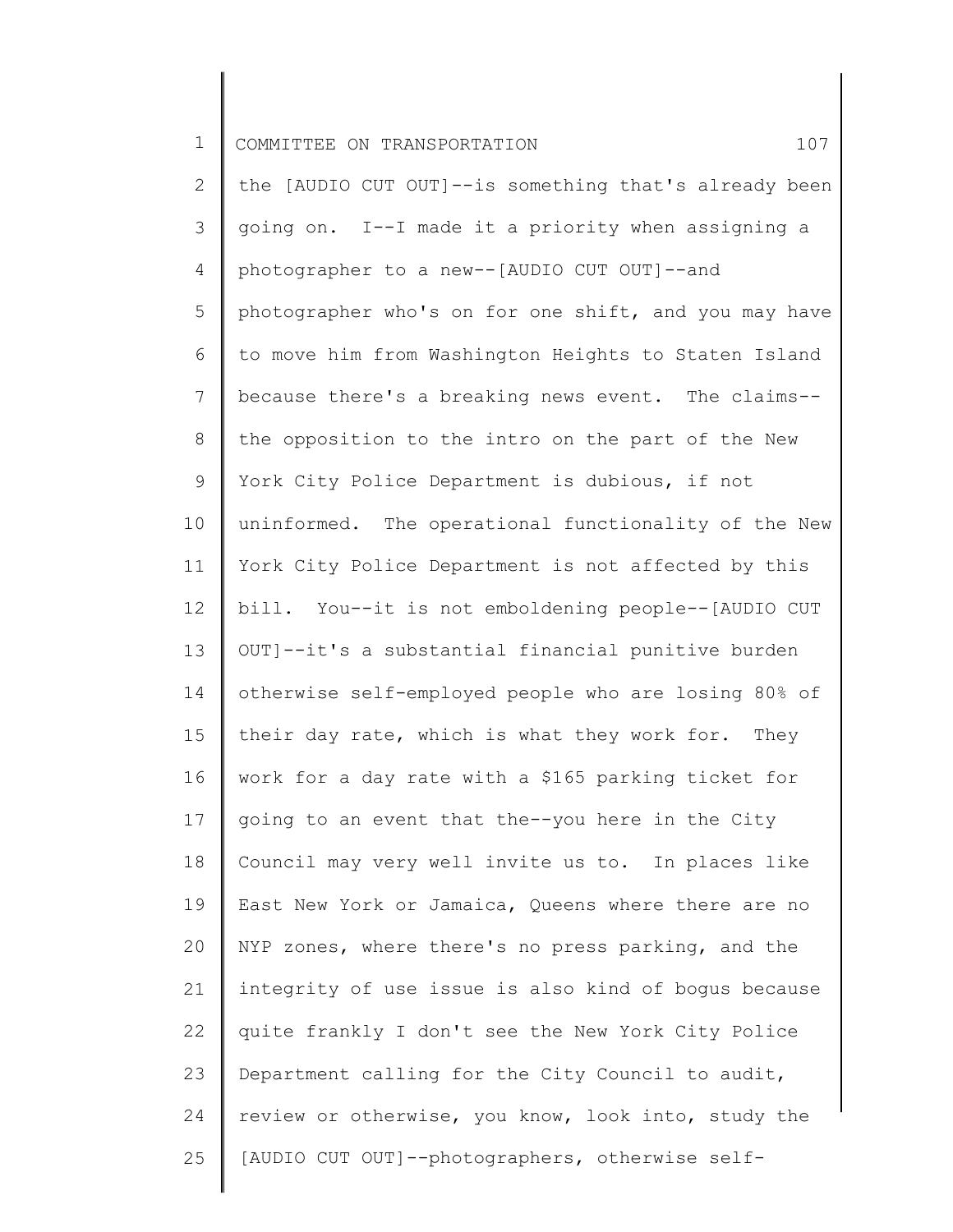| $\mathbf 1$  | 108<br>COMMITTEE ON TRANSPORTATION                    |
|--------------|-------------------------------------------------------|
| $\mathbf{2}$ | employed journalists at a financial disadvantage the  |
| 3            | way they are is simply uncalled for, and it is not    |
| 4            | grounds for opposition to this intro. Thank you.      |
| 5            | CHAIRPERSON RODRIGUEZ: [off mic] Thank                |
| 6            | you. I am now calling the last panel. [on mic]        |
| 7            | Alex Bagley, Bertha Ladrie (sp?), Frank Checkby (sp?) |
| $\,8\,$      | Mark Magic--Mattic, Roland Lewis. I know Roland is    |
| $\mathsf 9$  | not here, though. [background comments] Marco         |
| 10           | Dalton. If there's anybody else that signed in that   |
| 11           | we didn't call. If not, this is the last [AUDIO CUT   |
| 12           | OUT]                                                  |
| 13           | FEMALE SPEAKER: Hello. My name is                     |
| 14           | [AUDIO CUT OUT]--and safety on the west side of       |
| 15           | Manhattan. So we applaud Chair Rodriquez Resolution   |
| 16           | to make Earth Day a Car-Free New York and New York    |
| 17           | City. Our communities of Chelsea and Hell's Kitchen   |
| 18           | have one of the worst air qualities in the city due   |
| 19           | to the consent idling of thousand of Lincoln Tunnel   |
| 20           | bound vehicles. Traffic makes us sick literally, and  |
| 21           | any day without vehicles is a small toward [AUDIO CUT |
| 22           | OUT]--three, reduces the rights of pedestrians        |
| 23           | compared to state law especially the most vulnerable. |
| 24           | If you can start crossing with a--the walk light and  |
| 25           | blinking [AUDIO CUT OUT]--what happens to older       |
|              |                                                       |

║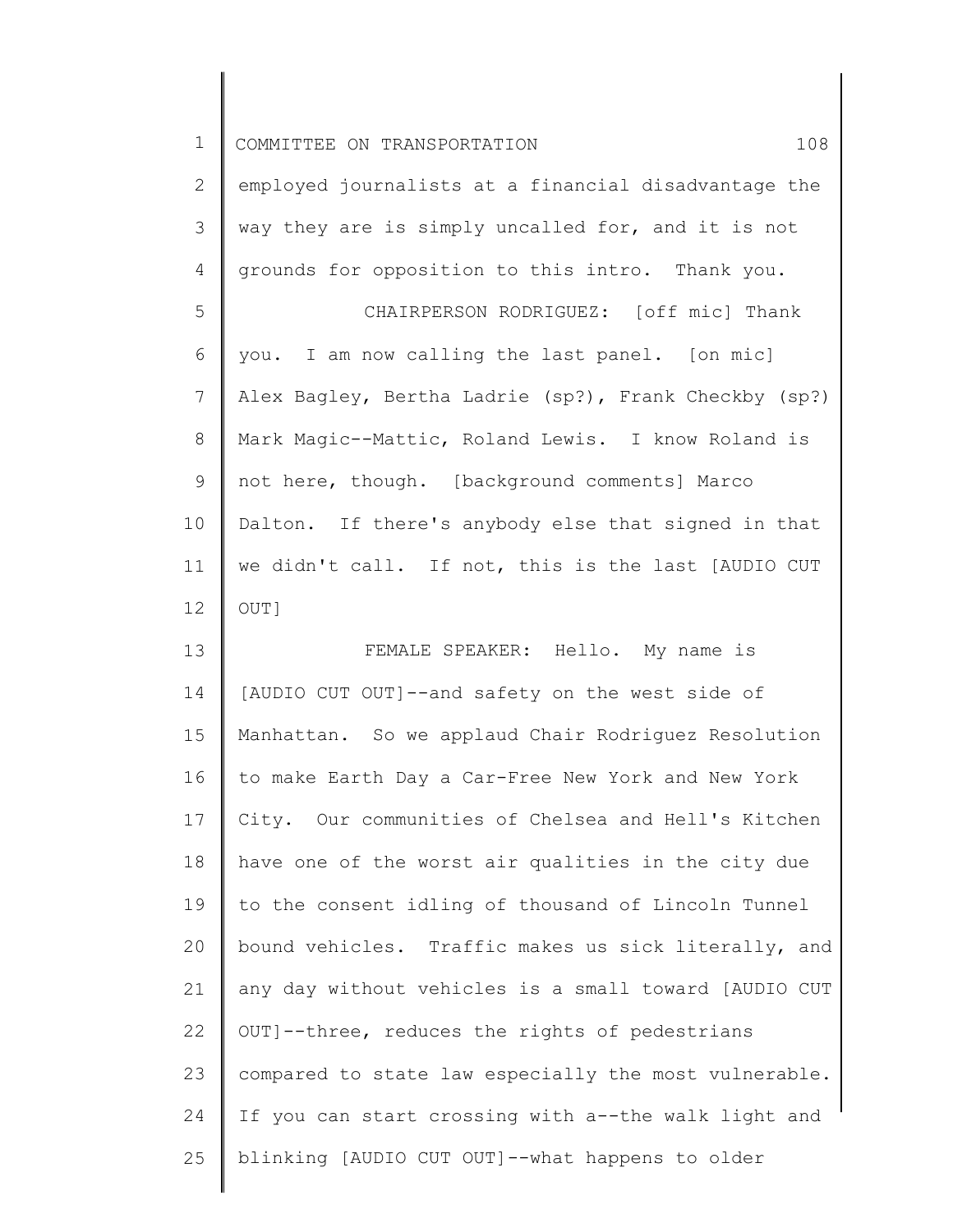1 COMMITTEE ON TRANSPORTATION 109

2 3 4 5 6 7 8 9 10 11 12 13 14 15 16 17 18 19 20 21 22 23 24 25 persons who walk slowly, the pedestrian would be considered not having the right-of-way in paragraph 3. And until all the intersections are equipped with countdown [AUDIO CUT OUT]--within the blinking phase, our seniors should not be put at risk by uncertainty of the likes of the blinking signals. So I urge you to revise paragraph 3 to protect our most vulnerable [AUDIO CUT OUT]. On Intro 19-192-curb extension, we applaud this initiative with one suggestion. Today, DDC continues to construct street and avenues with a design that will make it very expensive to install more curb extensions in [AUDIO CUT OUT]--and it's the same with the water tunnel project. And this--this [bell] bill would be transformative if it mandated DOT, DDC and DEP to immediately change their design and locate all catch basins along the curb 20 feet away from each intersection for all projects either new or underway. CHAIRPERSON RODRIGUEZ: [off mic] Thank you. ALEX SLACK: Good afternoon, everyone. My name is Alex Slack. I'm here representing Triple A Northeast, which services over 570,000 members in the five boroughs IN New York City. My [AUDIO CUT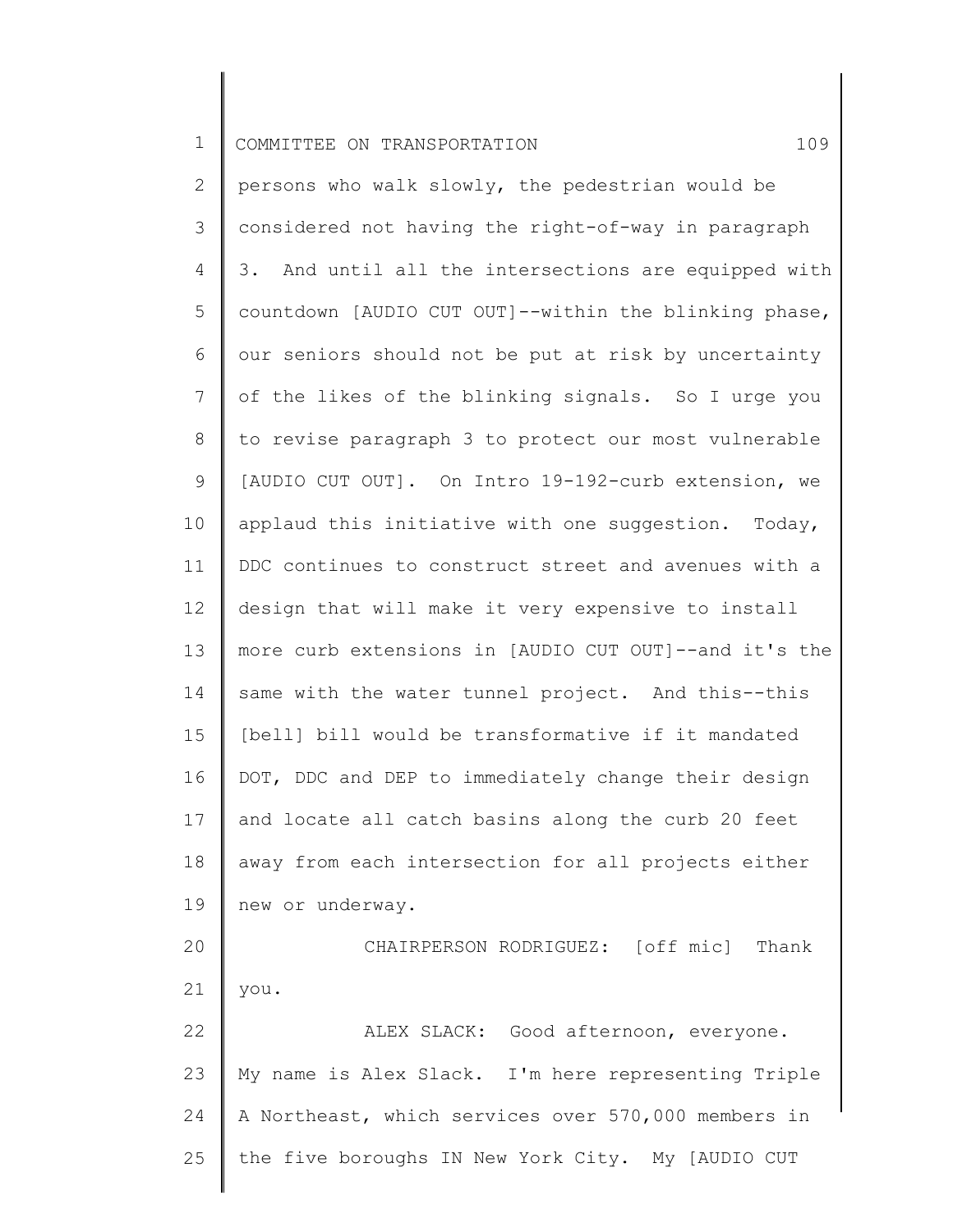1 COMMITTEE ON TRANSPORTATION 110

2 3 4 5 6 7 8 9 10 11 12 13 14 15 16 17 18 19 20 21 22 23 24 25 OUT]--with 912, I think we largely concur with what the DOT said before about, you know, we want to make sure that there's the engineering basis for the curb extension [AUDIO CUT OUT]--about the left turn initiative at the--the 100 intersections of their pilot program. So we're very excited about that. In terms of 997, the current rules were designed [AUDIO CUT OUT]--it's like at the end of the light cycle, and that, you know, any intersection in Manhattan or most of the intersections where those countdown clocks are in effect that clearly hasn't happened and we can respond in three ways. We could enforce it against pedestrians who step out even a second after the countdown clock starts, which is absurd. We could leave it as the status quo, but the problem with the status quo is that we can enforce right-ofway law, which doesn't make sense, and we tell our members and the people who take our defensive driving classes again--[AUDIO CUT OUT]---what their timing is. You're always supposed to yield the right-of-way to pedestrians when you're turning even when you have a green--[AUDIO CUT OUT]--is maybe older or disabled. I know--I can think of, you know, a tragedy I think in Council Member Chin's district where something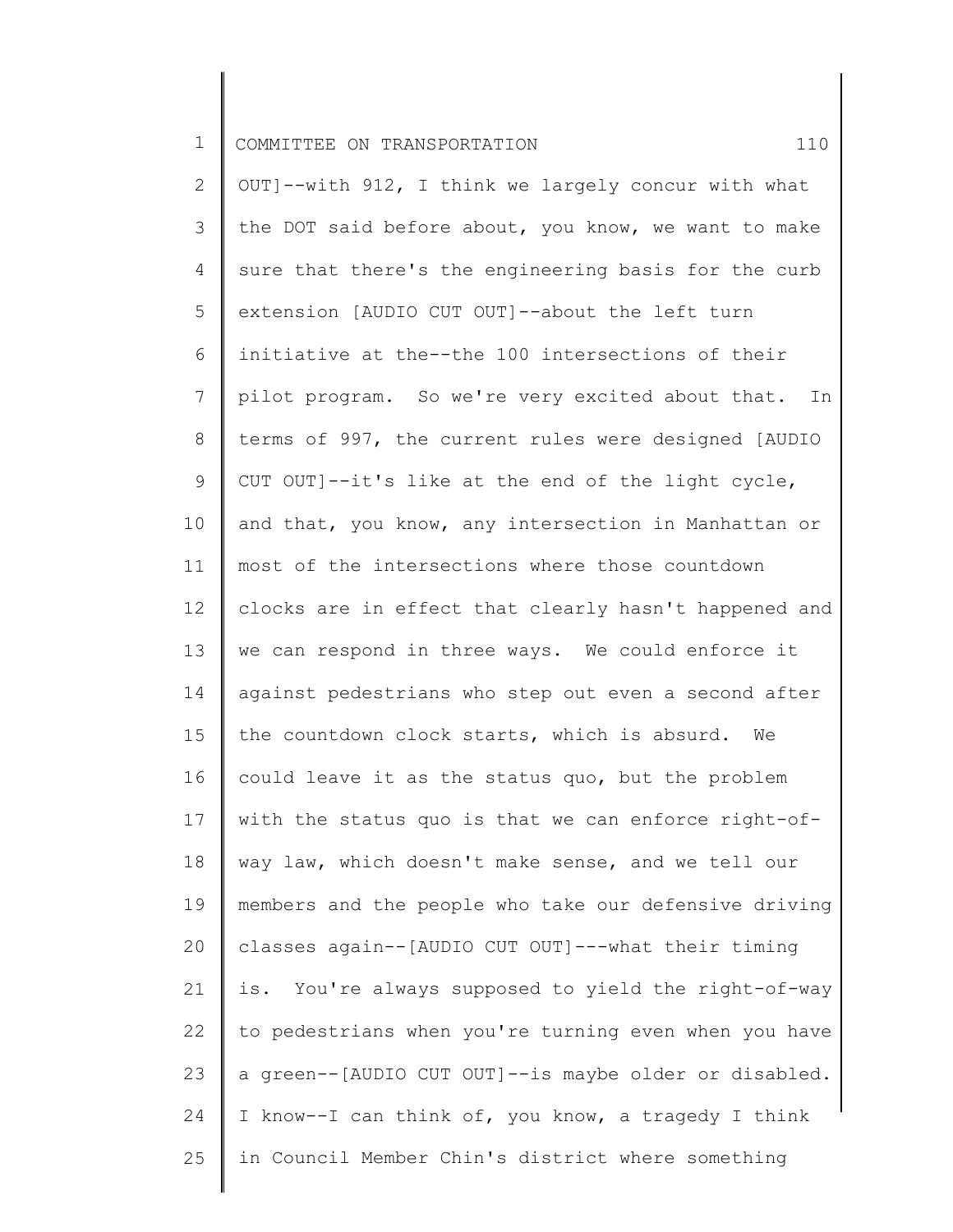1 COMMITTEE ON TRANSPORTATION 111

| $\mathbf{2}$   | like that happened. You're supposed to be open (sic)  |
|----------------|-------------------------------------------------------|
| 3              | right away at all times, and that's something that we |
| 4              | tell our members. In terms of Car-Free Day, I think   |
| 5              | you've been messaging, Chairman Rodriguez the Car-    |
| 6              | Free Day appropriately. [bell] I want to caution you  |
| $7\phantom{.}$ | and the rest of the Council away from [AUDIO CUT      |
| 8              | OUT]--to do it, and I think you--you're having        |
| 9              | appropriate messaging, you know, consider a car, a    |
| 10             | taxi, a bike, rail, bus and subway and walking. And   |
| 11             | then maybe that Earth Day is a good time to try       |
| 12             | something new out, but I--I am glad to see the        |
| 13             | messaging that this is something we want New Yorkers  |
| 14             | to--to try out. It's not that car drivers are bad.    |
| 15             | So, thank you for the opportunity to comment.         |
| 16             | CHAIRPERSON RODRIGUEZ: And--and with                  |
| 17             | that, that's exactly where we are going. I--you       |

17 18 19 20 21 22 23 24 25 that, that's exactly where we are going. I--you know, we have created a--a condition for everyone to be part [AUDIO CUT OUT]. That's why we've been able to bring a--a sponsor of this big coalition. It grew from Uber to the yellow taxi to Lyft to Via to Madison Square Garden to all the universities that's in our city, for Columbia, NYU, CUNY and the school, Catholic Charities or-- I think that it's all about, you now, bringing the message that we can make in New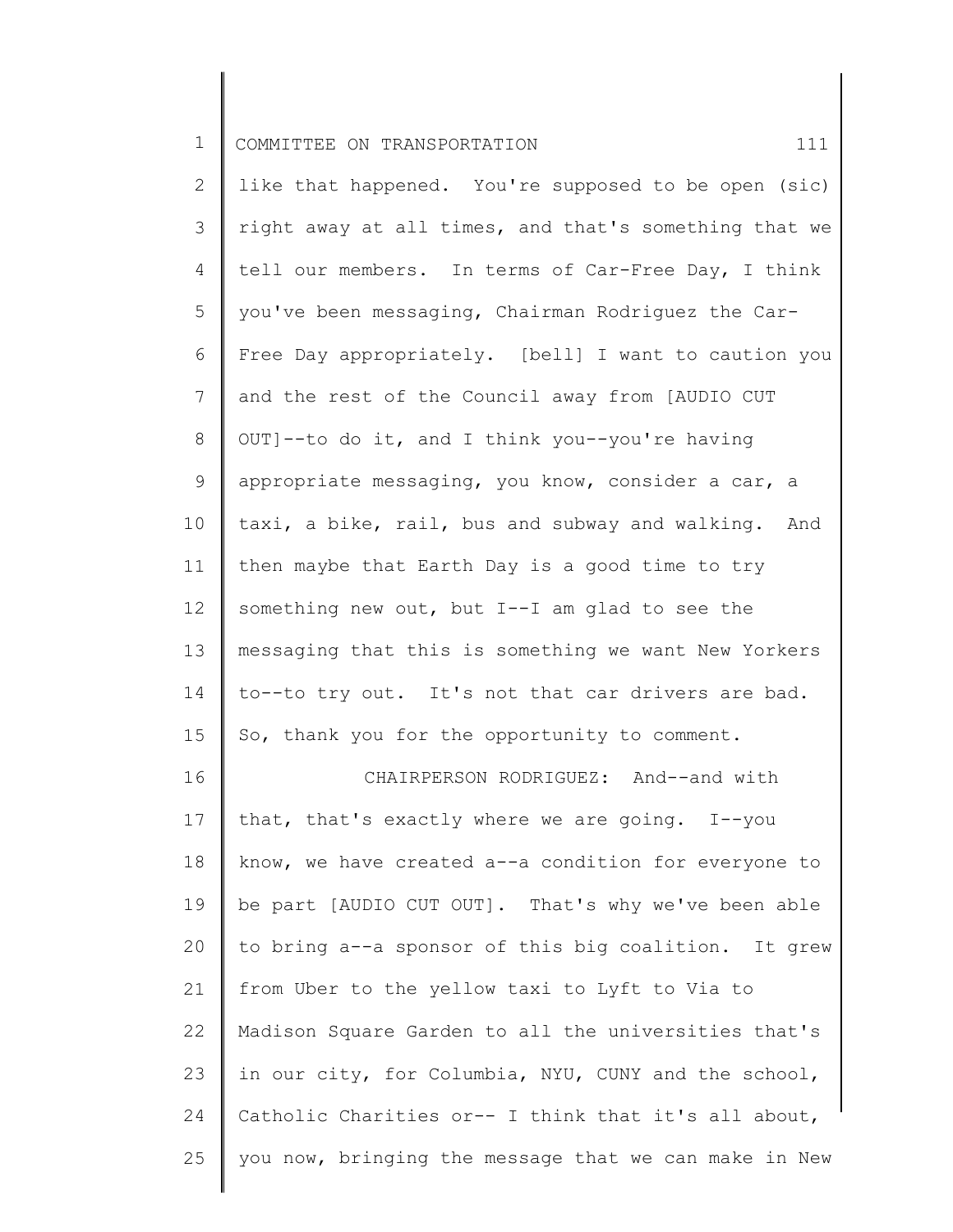| $\mathbf 1$    | COMMITTEE ON TRANSPORTATION<br>112                    |
|----------------|-------------------------------------------------------|
| $\overline{2}$ | York City, and it's all about creating that day, a    |
| 3              | day where we should use alternative transportation,   |
| 4              | but you know, as I said there's 1.4 million New       |
| 5              | Yorkers who own cars [AUDIO CUT OUT]--whoever the bad |
| 6              | guys is those own cars, whether there's--that there's |
| 7              | people and places in Queens and Brooklyn that they    |
| 8              | have transportation deserts that we need to connect   |
| 9              | those areas with mass transportation. So this is      |
| 10             | again--this is, you know, holding conversations--     |
| 11             | ALEX SLACK: [interposing] Yes.                        |
| 12             | CHAIRPERSON RODRIGUEZ: --looking for the              |
| 13             | future, but I also hope that, you know, the--with     |
| 14             | that definition also we can get your support, too.    |
| 15             | ALEX SLACK: Uh-huh, and we--                          |
| 16             | CHAIRPERSON RODRIGUEZ: [interposing]                  |
| 17             | Thank you.                                            |
| 18             | ALEX SLACK: -- we appreciate that                     |
| 19             | message.                                              |
| 20             | CHAIRPERSON RODRIGUEZ: Great.<br>[AUDIO               |
| 21             | CUT OUT]                                              |
| 22             |                                                       |
| 23             |                                                       |
| 24             |                                                       |
| 25             |                                                       |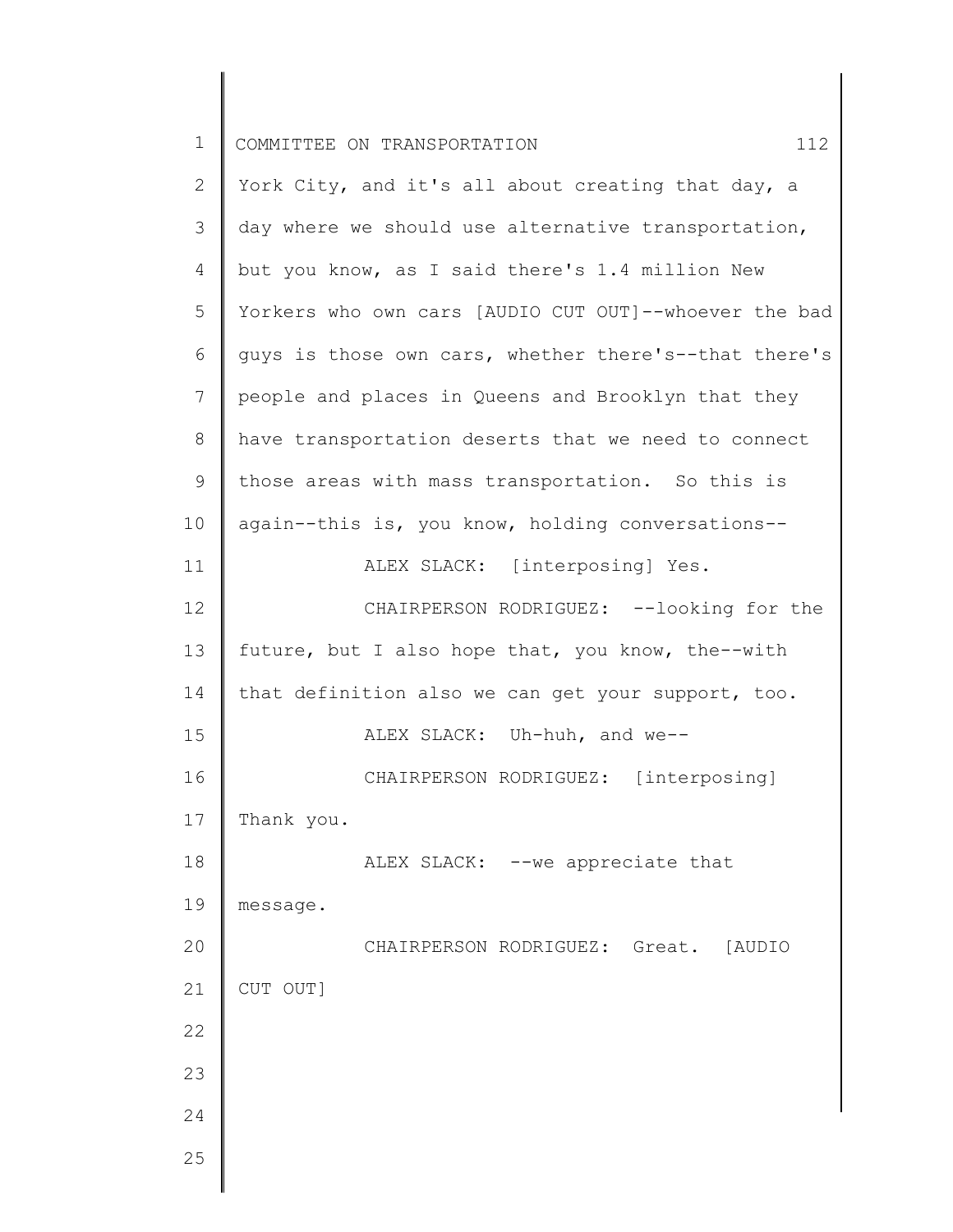| $\mathbf 1$      |  | COMMITTEE ON TRANSPORTATION | 113 |
|------------------|--|-----------------------------|-----|
| $\sqrt{2}$       |  |                             |     |
| $\mathfrak{Z}$   |  |                             |     |
| $\overline{4}$   |  |                             |     |
| $\mathsf S$      |  |                             |     |
| $\epsilon$       |  |                             |     |
| $\boldsymbol{7}$ |  |                             |     |
| $\,8\,$          |  |                             |     |
| $\mathcal{G}$    |  |                             |     |
| $10\,$           |  |                             |     |
| $11\,$           |  |                             |     |
| $12\,$           |  |                             |     |
| $13$             |  |                             |     |
| 14               |  |                             |     |
| $15\,$           |  |                             |     |
| $16$             |  |                             |     |
| $17$             |  |                             |     |
| $18$             |  |                             |     |
| 19               |  |                             |     |
| 20               |  |                             |     |
| $21\,$           |  |                             |     |
| $2\sqrt{2}$      |  |                             |     |
| 23               |  |                             |     |
| 24               |  |                             |     |
| 25<br>Ш          |  |                             |     |